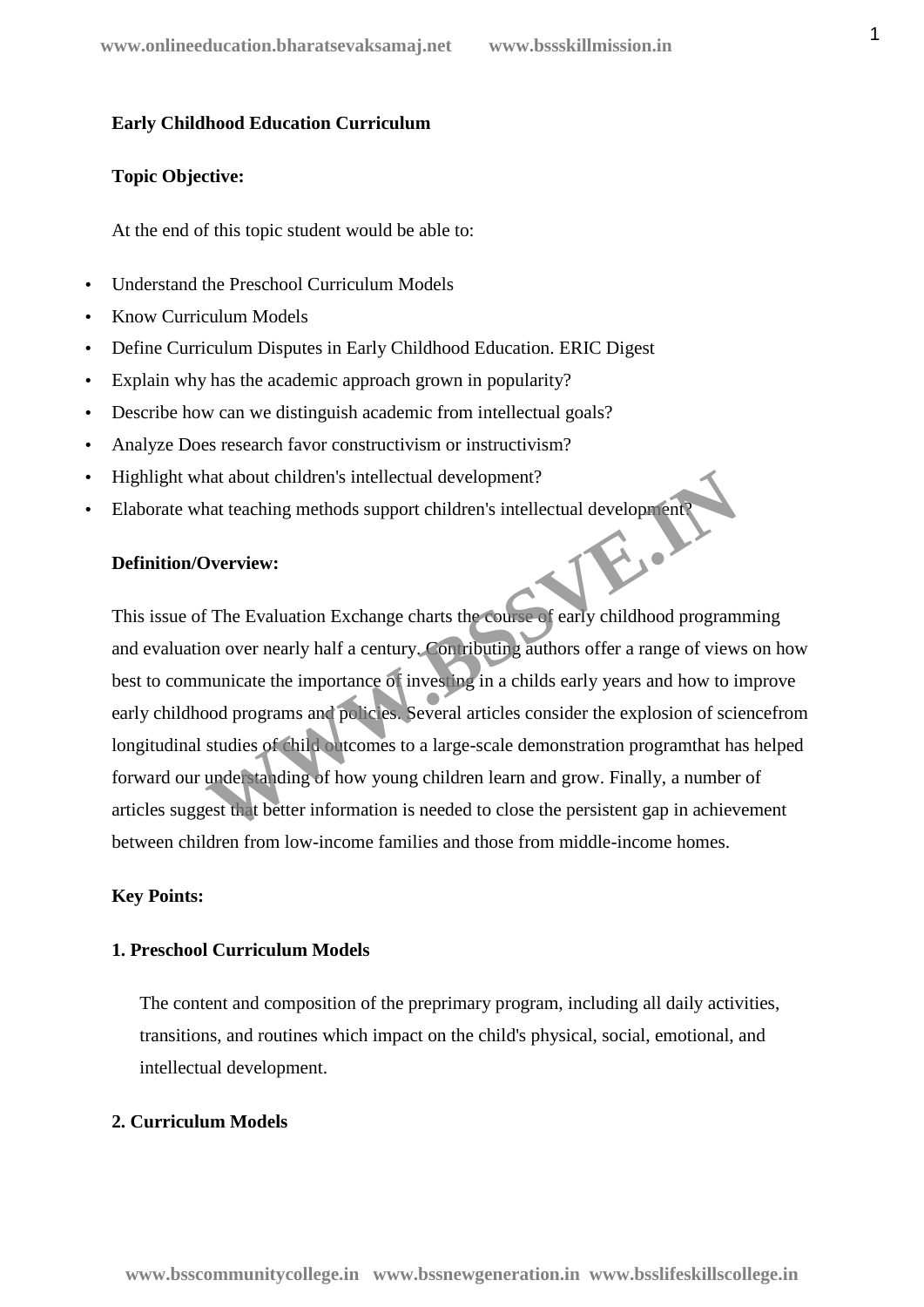The term curriculum model refers to an educational system that combines theory with practice. A curriculum model has a theory and knowledge base that reflects a philosophical orientation and is supported, in varying degrees, by child development research and educational evaluation. The practical application of a curriculum model includes guidelines on how to set up the physical environment, structure the activities, interact with children and their families, and support staff members in their initial training and ongoing implementation of the program. Curriculum models should be central to any discussion of early childhood programs. Curriculum models are essential in determining program content and in training and supervising staff to implement high-quality programs. In order to provide a preschool program of the highest quality, it is necessary to adopt a research-based curriculum model.

# **3. Curriculum Disputes in Early Childhood Education. ERIC Digest**

Disputes concerning curriculum and teaching methods go back a long way in the field of early childhood education. Over the years, many different terms have been used to capture the opposing positions. In recent years, the term academic has come to describe those parts of the early childhood curriculum intended to help children master the basic skills involved in literacy and numeracy. From the academic--or instructivist- perspective, the young child is seen as dependent on adults' instruction in the academic knowledge and skills necessary for a good start for later academic achievement. This perspective is in direct contrast to the active and interactive curriculum assumed by proponents of the constructivist approach, who see young children as active constructors of knowledge; a major goal of a constructivist curriculum, then, is to provide ample opportunity for active construction of knowledge. This Digest considers instructivist and constructivist approaches to early childhood education and suggests that attention to children's intellectual development may inadvertently be overlooked by both sides. The main thesis here is that just because children are not engaged in formal academic instruction does not mean that what they are doing is sufficient to support their intellectual development. Im Disputes in Early Childhood Education. ERIC Digest<br>concerning curriculum and teaching methods go bases along way in the<br>ldhood education. Over the years, many different terms have been used the<br>opposing positions. In re

## **4. Why has the academic approach grown in popularity?**

Several factors may account for increasing pressure to introduce children to academics (e.g., in literacy and numeracy skills) as early as the preschool and kindergarten years.

2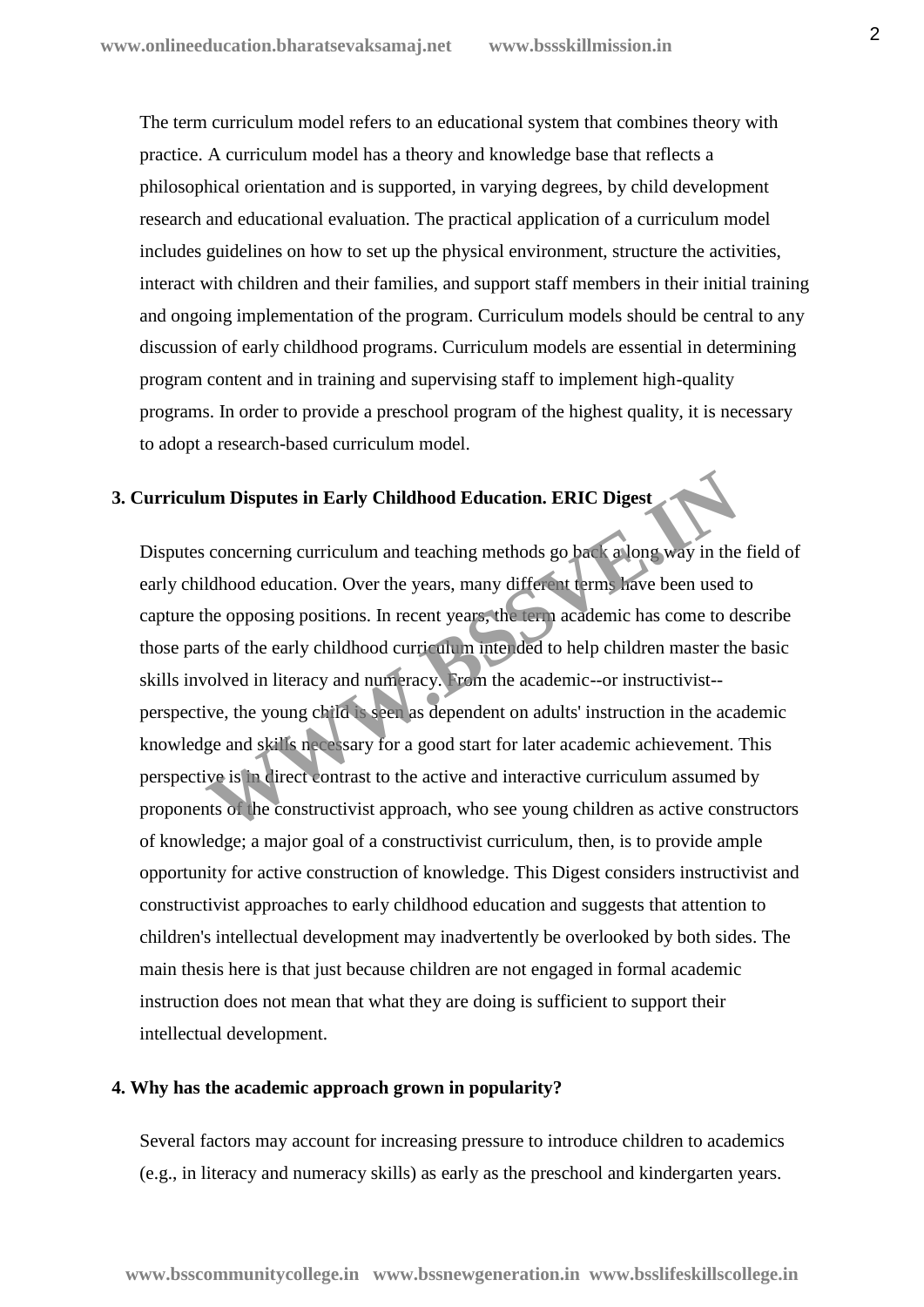One factor is the increasing demand and widening expectation that preschool and kindergarten programs ensure children's readiness for the next grade or class level. This phenomenon is part of a traditional tendency at every level of education to push down curriculum expectations from older to younger children. Another factor may be that the traditional importance given to spontaneous play as young children's natural way to learn may seem less urgent today than a half a century ago when, for most children, opportunities and artifacts for play were less plentiful than today, especially in the home. Much of the current contentiousness between the "instructivists" and "constructivists" revolves around the extent to which formal academic instruction may be appropriate or even essential for those young children whose early environments may not provide sufficient experiences for spontaneous informal learning of basics such as the alphabet and the names of colors and shapes. On the constructivist side, it is assumed that childinitiated exploration, well "scaffolded" by adults, is the developmentally appropriate way to support children's learning. By contrast, those favoring a large component of formal instruction in basic academic skills put children in a passive-receptive role of internalizing the transmitted knowledge and systematically practicing the literacy and numeracy skills to be learned. It is useful to keep in mind that today most classes offer some mix or blend of these two positions. names of colors and shapes. On the constructivist side, it is assumed that<br>exploration, well "scaffolded" by adults, is the development 1y appropr<br>rt children's learning. By contrast, those favoring a large component of f<br>

## **5. How can we distinguish academic from intellectual goals?**

Academic tasks are typically carefully structured, sequenced, and decontextualized small bits of information that often require some small group or individual instruction by a knowledgeable adult. They include exercises designed to help achieve mastery of tasks. The academic tasks in the early childhood curriculum usually address facts and skills that the majority of children are unlikely to learn spontaneously or by discovery, although under favorable conditions, many children do so. These tasks frequently involve memorizing lists or symbols, responding to questions that have correct answers, and practicing routine tasks that can be assessed as right or wrong. Intellectual goals, on the other hand, address dispositions, that is, habits of mind that include a variety of tendencies to interpret experience. The intellectual dispositions include the dispositions to make sense of experience, to theorize about causes and effects, to hypothesize explanations to account for observations, and to analyze and synthesize whatever information is available. These dispositions can be seen when children are engaged in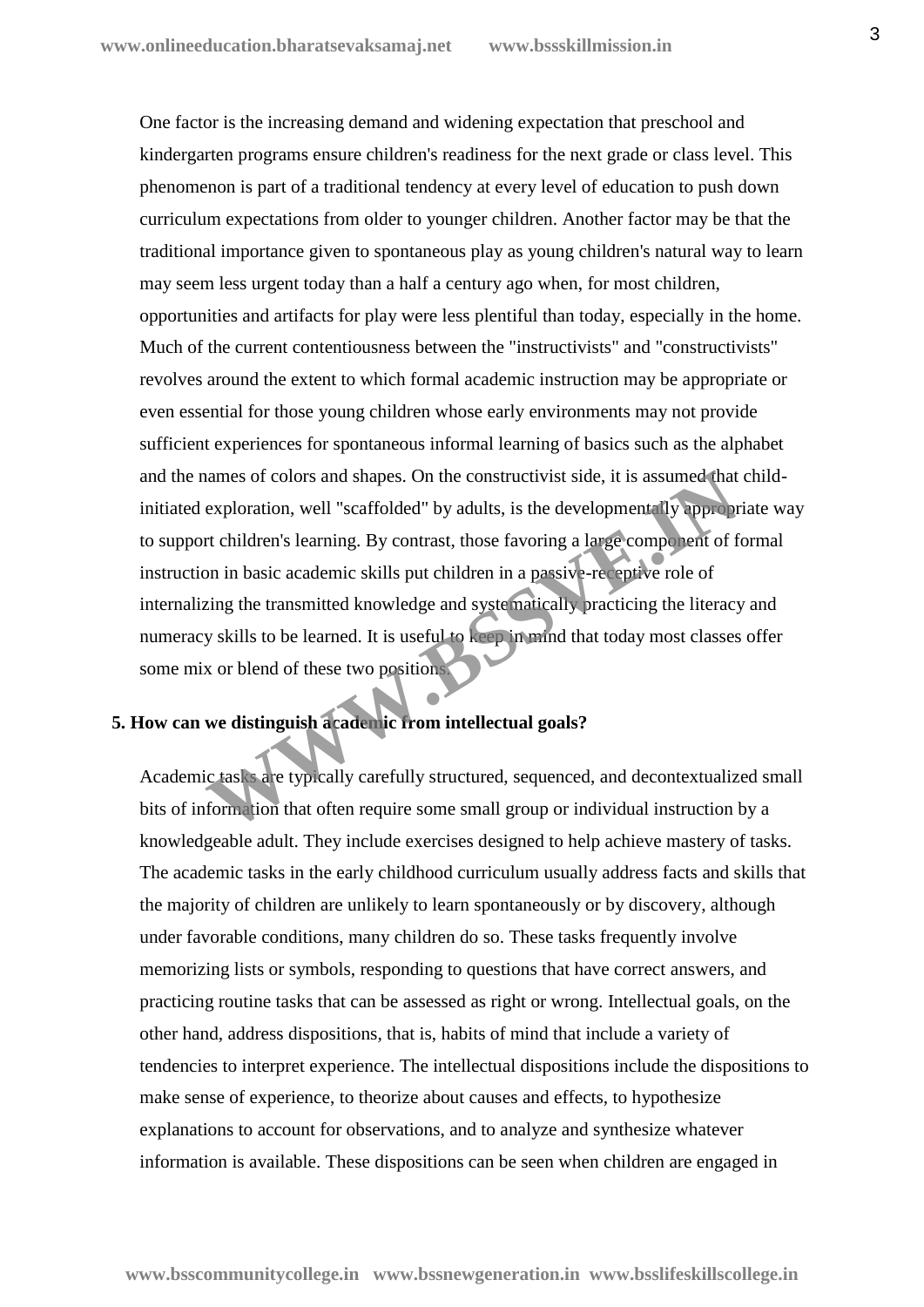investigations of things around them in the course of which they persist in seeking answers to their questions and solutions to the problems they encounter. Examples of these intellectual dispositions are shown vividly in Beneke's report of a preschool car project and in the "Shoe & Meter" project of the children in Reggio Emilia.

#### **6. Does research favor constructivism or instructivism?**

More than half a century ago, Dorothy Gardner attempted to put to rest once and for all a similar controversy raging at that time about curriculum and teaching methods by conducting a comparative study of two nursery schools. School A was characterized by what would be called today "developmentally appropriate practice," emphasizing creativity and spontaneous play. School B was characterized by formal teacher-directed activities, now commonly referred to as "academic" in focus. Despite Gardner's findings in favor of School A, the debate over curriculum and methods resumed barely a generation later. In the past 20 years, similar comparative studies have been reported. The results of these studies have been somewhat mixed, though generally close to Gardner's earlier findings that those children enrolled in preschools on the constructivist side of the dichotomy fare better in school in the long run-- especially the boys. Longitudinal studies comparing "instructivist" and "constructivist" approaches suggest that the early gains of children in the "instructivist" preschool curricula do not last more than a year or two. **Example 18 as an alternative in the Cardinal Constrainer Set and The Matter Set and The Matter Set and the set allowstrates that the debate over curriculum and methods resume barely a<br>
on later. In the past 20 years, simi** 

## **7. What about children's intellectual development?**

One of the major concerns about this historical squabbling over goals and methods is that both sides in the struggle may overlook curriculum and teaching methods beyond the traditional dichotomy. Years of experience of observing early childhood classrooms suggest that both sides under- emphasize and undervalue a third option--namely, curriculum and teaching methods that address children's intellectual development as distinct from the instructivist emphasis on academic learning and the constructivist emphasis on children's play and self-initiated learning. Constructivist theory does not neglect children's intellectual development; however, constructivist theory is sometimes misinterpreted. Believing that children "construct their own knowledge," some adults do little more than set out a variety of activities that children enjoy, while studiously avoiding formal instruction in basic academic skills. Indeed, it is not surprising that observers of nonacademic preschool and kindergarten classes who have little knowledge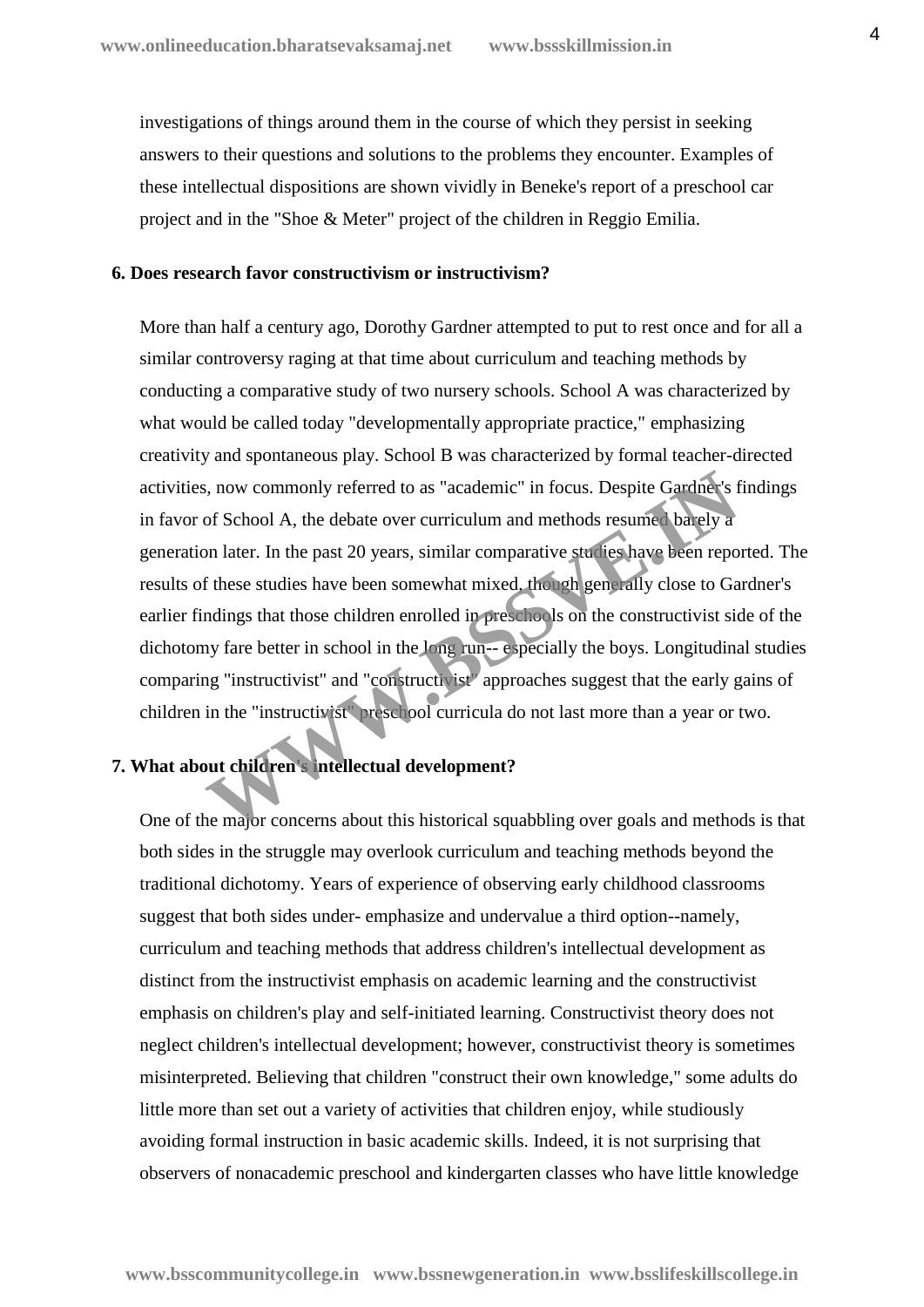of young children (e.g., E. D. Hirsch, Jr.) criticize "progressive" and "constructivist" classes as banal, vacuous, overemphasizing play and fun, and wasteful of children's capacities. At the same time, a strong academic approach may undermine the disposition to use the knowledge and skills so intensely instructed. The disposition to be readers or, similarly, to be ready users of mathematical concepts and skills often painfully acquired may be damaged by premature instruction, given the amount of drill and practice usually required for success in mastering these skills at an early age.

#### **8. What teaching methods support children's intellectual development?**

An appropriate curriculum addresses strengthening and using the intellectual dispositions, offers good processes about rich content, and results in high-quality products. For these reasons, many teachers have been incorporating project work into the curriculum. Project work not only provides contexts for the intellectual dispositions involved in the investigations that children undertake, but it also provides texts and pretexts for children to make meaningful and functional use of the academic skills they are taught during the "instructive" part of the curriculum. Thus, we might "trichotomize" the early childhood curriculum so that it is focused on at least a trio of goals: (1) social/emotional development and (2) intellectual development and (3) the acquisition of meaningful and useful academic skills. Excellent examples of meaningful long-term projects in which children's intellects as well as growing academic skills flourish can be seen in the work of the children in the preprimary schools in Reggio Emilia, Italy, as well as in reports of projects by Beneke (1998) and Helm. These works demonstrate that young children can express their intellectual dispositions in the pursuit of serious topics and apply their emerging and academic skills and generate high-quality products simultaneously many teachers have been incorporating project work into the curriculum<br>tonly provides contexts for the intellectual dispositions involved in the<br>titions that children undertake, but it also provides texts and pretexts for<br>

## **Topic Objective:**

At the end of this topic student would be able to:

- Understand the Early History of Early Childhood Education
- Know the Recent History of Early Childhood Education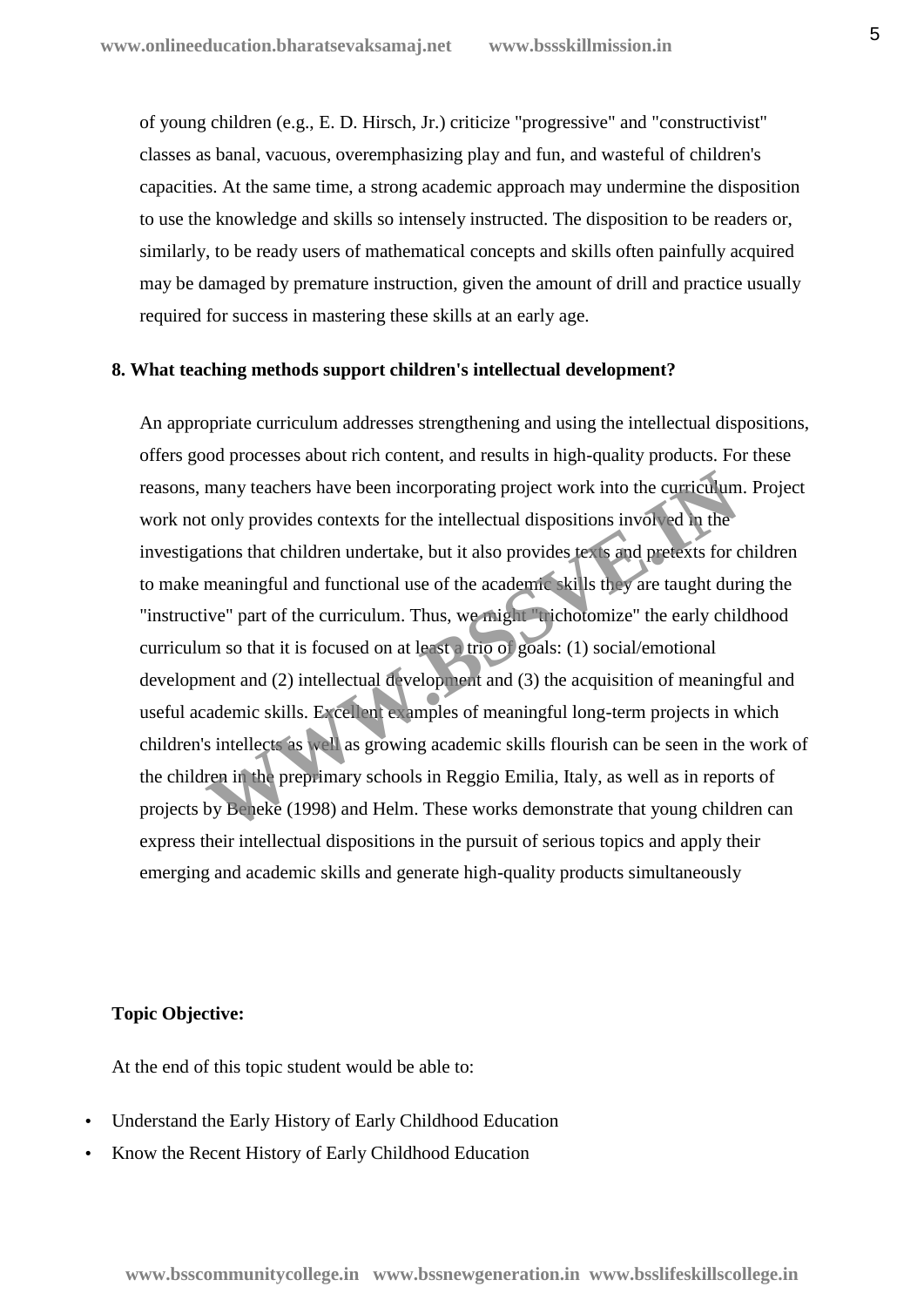- Define the Recent Development
- Describe The Philosophical Background of Childhood Education in England
- Explain the Developmentally Appropriate Practice
- Analyze what have we learned?

#### **Definition/Overview:**

This topic has examined the changing curriculum for early childhood education in England. The article has shown that traditional early childhood education in England has been child centered in contrast to approaches that are subject centered and teacher directed. Traditional early childhood education has emphasized individual children's interests, free play, firsthand experience, and integrated learning. However, in 1996, the government introduced a framework for an early years curriculum, redefined the child-centered educational model, and initiated reforms for raising standards. The national preschool curriculum framework (Early Learning Goals) emphasizes not only integrated learning but also literacy and numeracy. The framework also specifies particular achievements to be expected of 4- and 5-year-olds. Despite the pros and cons of the appropriateness of the framework, more formal instruction in literacy and numeracy teaching is being directly and indirectly imposed upon young children. Government initiatives and inspection have started to change the traditional nature of English preschool settings. For an early years curriculum, redefined the child-centered educational morms for raising standards. The national preschool curriculum, framework<br>als) emphasizes not only integrated learning but also littracy and numer<br>lls

#### **Key Points:**

#### **1. Early History of Early Childhood Education**

Early childhood care and education for young children began to emerge in England in the late 18th century on a voluntary and philanthropic basis. In 1816, the first nursery school in the United Kingdomwas established at New Lanark in Scotland by Robert Owen for the children of cotton mill workers. Children ages 1 to 6 were cared for while their parents and older siblings worked in the cotton mills. Owen advocated free and unstructured play in the education of young children and did not press for formal training. He endeavored to create a future citizen through the process of informal teaching and physical activities. Although Owen's ideas were ahead of his time, his example stimulated a significant interest in early childhood education and the founding of a number of infant schools in Britain. Passage of the Education Act of 1870 was an important event because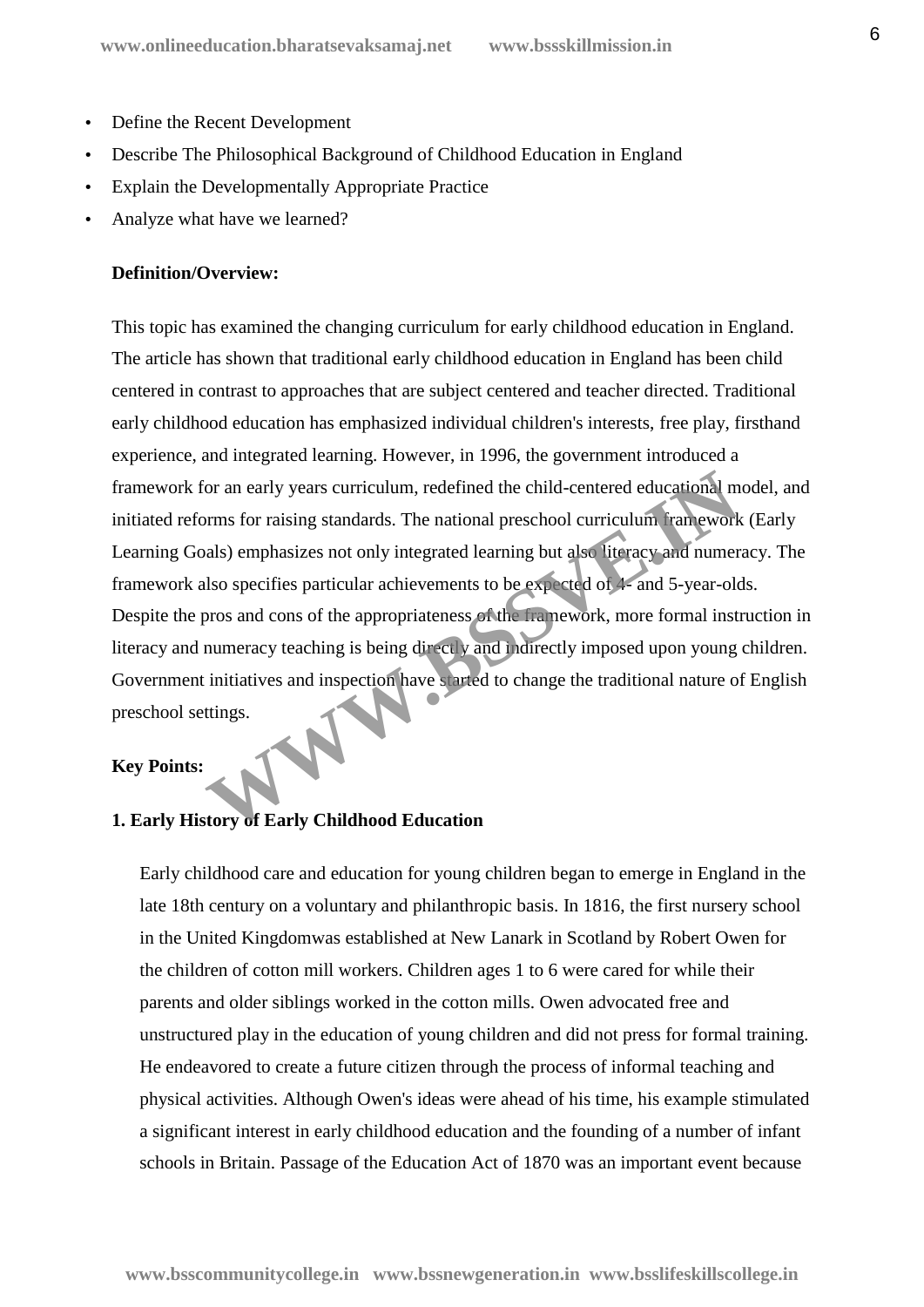the act established compulsory elementary schools for all children from the age of 5. In 1880, elementary education became compulsory for all children between the ages of 5 and 13. In the absence of special institutions for younger children, elementary schools admitted children younger than 5 years old, to protect them from the poor and unhealthy physical conditions of slum houses and dangerous streets. In 1905, five women inspectors from the Board of Education investigated the admission of infants to elementary schools as well as the curriculum used to instruct them. These inspectors reported the inappropriateness of such provision for these young children and recommended that children under the age of 5 have separate facilities and a different teaching approach from older children. The inspectors criticized the emphasis on monotonous repetition and rote memorization in the elementary school curriculum. As a consequence of this report, children under 5 were officially excluded from elementary schools. In 1911, Margaret McMillan and her sister Rachel established an open-air nursery for poor children in Deptford. McMillan's educational model was inspired by her socialist ideology. She was concerned for the health and well-being of working-class children, and she stressed the need for health care with proper nourishment, hygiene, exercise, and fresh air. Her nursery allowed free access to play areas and gardens and was not predicated upon a fixed time schedule. McMillan's methods, with her emphasis on fresh air, exercise, and nourishment, still influence some aspects of current English nursery practice. under 5 were officially excluded from elementary schools. In 1911, Mar<br>n and her sister Rachel established an open-air nursery for poor children<br>l. McMillan's educational model was inspired by her socialist ideology. Such

## **2. Recent History of Early Childhood Education**

By the 1960s, the decline in family size and the closure of day nurseries after the Second World War had reduced the opportunities for children to play with other children. At the same time, awareness of the educational value of play may have become more widespread. It was impossible for Local Education Authorities (LEAs) to increase the number of nurseries, because the Ministry of Education Circular 8/60 stated that there could be no expansion of nursery school provision. During this period, the lack of LEA provision of nursery places and growing parental interest in young children's welfare and education created a new type of preschool provision: playgroups. The origin of the playgroup movement is linked to Belle Tutaev, a Londonmother, who in 1961 organized a nursery group for her small daughter in a church hall, sharing the tasks of child care with a neighbor. The educational authorities welcomed the playgroup movement as a low-cost substitute for nursery schools. In 1972, Margaret Thatcher, as Secretary of State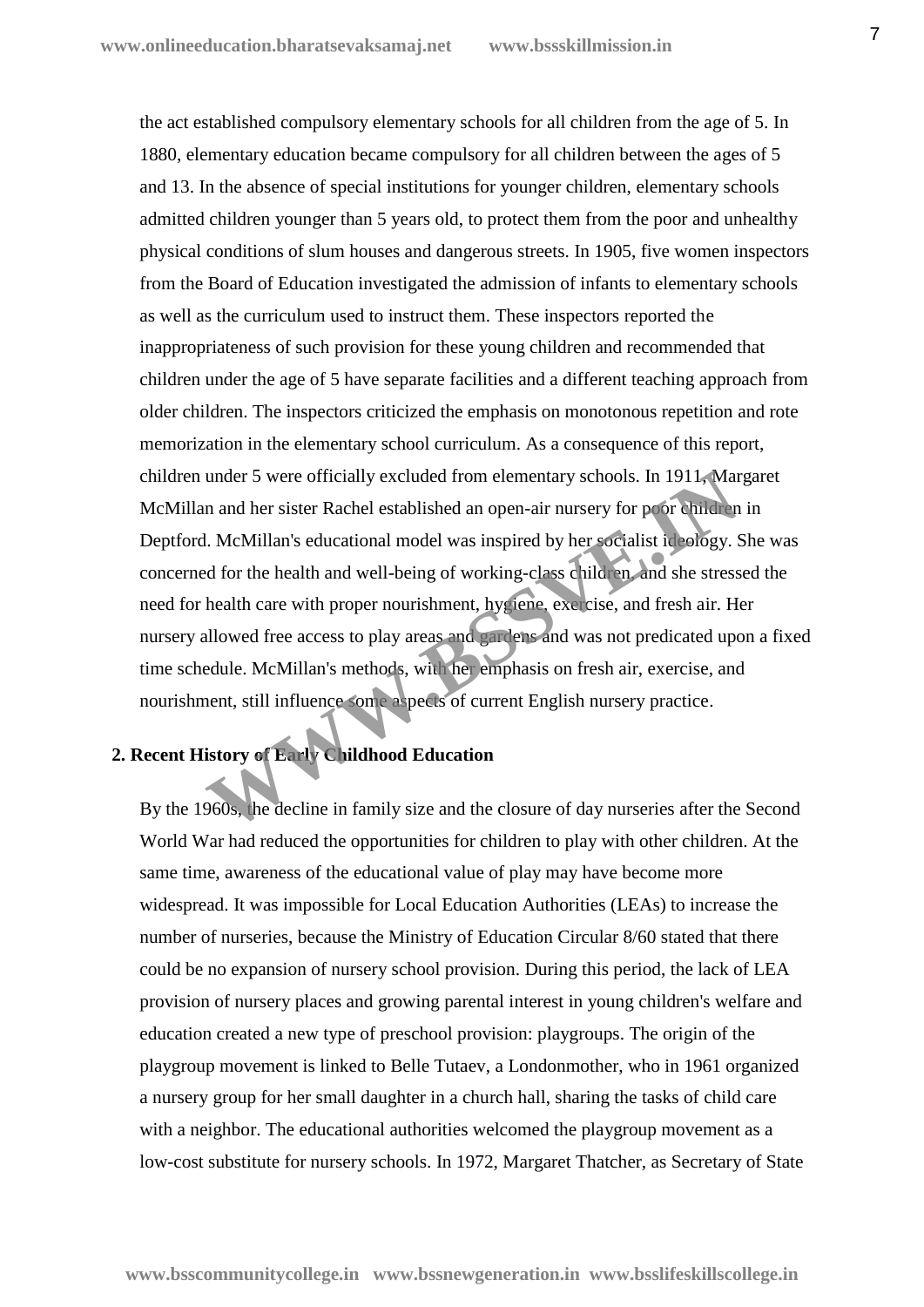for Education, presented a White Paper on education titled "Education: A Framework for Expansion". The White Paper proposed that nursery education be provided for all who wanted it, saying that by 1980 there would be nursery school places for 50% of 3-year olds and 90% of 4-year-olds. However, this promised nursery expansion was not forthcoming because of the economic recession. Throughout the 1970s and 1980s, nonstatutory preschool provision was neglected and undeveloped.

#### **3. Recent Development**

The Rumbold Report Starting with Quality and the Royal Society of Arts Report Start Right both stressed the importance of quality in early years education. The Rumbold report recommended a curriculum based on eight main areas of learning, following in the footsteps of a recent HMI (Her Majesty's Inspectorate) publication The Curriculum from 5 to 16: (1) aesthetic and creative, (2) human and social, (3) language and literacy, (4) mathematics, (5) physical, (6) science, (7) spiritual and moral, and (8) technology. The Royal Society of Arts Report recommended that high-quality provision be made available to all 3- and 4-year-olds, reviewing evidence that high-quality early education leads to lasting cognitive and social benefits in children. Ball set out the following major prerequisites for "high-quality" provision: an appropriate early learning curriculum; the selection, training, and continuity of staff; high staff:children ratios; buildings and equipment designed for early learning; and a partnership role for parents. In 1996, the Conservative government introduced the first stage of a Nursery Voucher scheme linked to a set of guidelines for prestatutory settings: Desirable Outcomes for Children's Learning on Entering Compulsory Education. Since the introduction of the Voucher scheme and Desirable Outcomes, early childhood education has become an issue on the national policy agenda, and there have been significant changes in the practices and politics of early childhood education. The Voucher scheme allowed parents to use vouchers worth up to 1,100 per child for up to three terms of part-time education for their 4-year-old children, in any form of preschool provision. In order to register for the receipt of vouchers, preschool provisions had to show that they were moving children towards the Desirable Outcomes as defined by the School Curriculum and Assessment Authority. The Desirable Outcomes are "learning goals" that children should achieve before they enter compulsory education. They emphasize early literacy, numeracy, and the development of personal and social skills, and they contribute to children's knowledge, is of a recent HMI (Her Majesty's Inspectorate) publication The Curricult (1) aesthetic and creative, (2) human and social, (3) language and literacy itics, (5) physical, (6) science, (7) spiritual and moral and (8) techno

**www.bsscommunitycollege.in www.bssnewgeneration.in www.bsslifeskillscollege.in**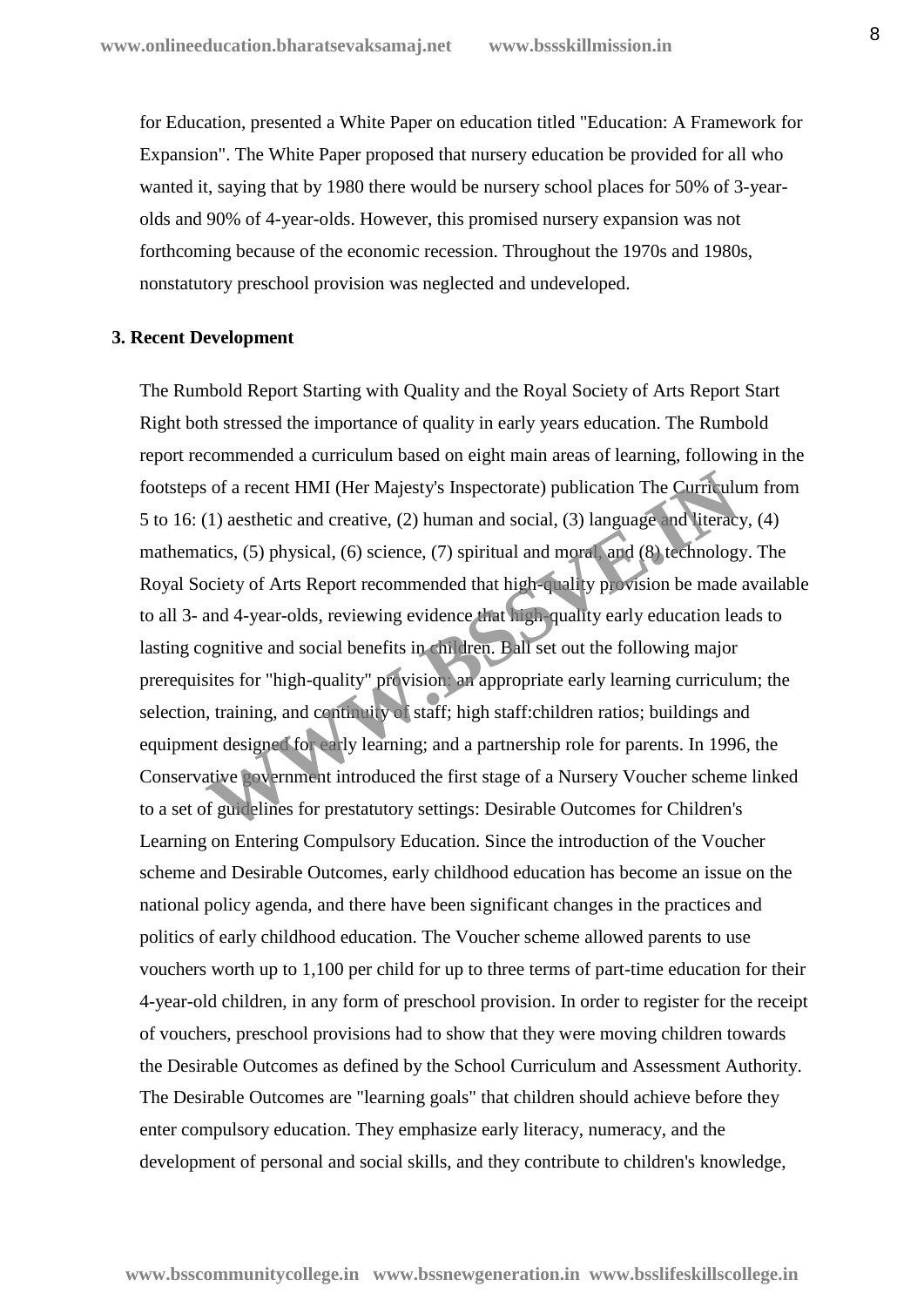understanding, and skills in other areas. However, in 1997, the incoming Labour Government abolished the voucher scheme and made its own plans for the development of early years services. The new government tried to raise standards and significantly increased public funding of early years education. The government provided direct funding to preschool institutions for part-time places for 4-year-old children and an increasing number of part-time places for 3-year-old children. However, the receipt of this funding for 3- and 4-year-old children is dependent on each preschool provision meeting government requirements for the regular inspection of preschool settings, in terms of the framework of Desirable Outcomes, now revised as Early Learning Goals.

#### **4. The Philosophical Background of Childhood Education in England**

The main principles of traditional early childhood education in Britain are child centered, in contrast to the traditional subject-centered and teacher-directed approaches of secondary education. This section examines the key underlying principles of English traditional early childhood education: individualism, free play, developmentalism, and the child-centered perspective of the adult educator. In principles of traditional early childhood education in Britain are child as<br>st to the traditional subject-centered and teacher-directed approaches of<br>y education. This section examines the key underlying principles of E

## **Individualism**

Western child-centered education is based on individual children's needs and interests, and on educators' respect for the differences between individual children. Dewey emphasized individuality, with the curriculum chosen by the child rather than imposed by the teacher. Montessori had great respect for the child as an individual and for children's spontaneous and independent learning. She believed that the child possesses an intrinsic motivation toward the self-construction of learning. Supporting the view that children are innately curious and display exploratory behavior quite independent of adult intervention, the Plowden Report says, "The child appears to have a strong drive, which shows itself at a very early age, toward activity and the exploration of the environment.... As far as can be judged, this behaviour is autonomous since it occurs when there is no obvious motivation such as hunger." The intrinsic motivation theory of child-centered education relates to the learning by doing theory. In English preschool classrooms, learning by being active and interactive, by exploring the environment, has gained universal status. Dewey advocated that children learn best by exploring and manipulating their environment. Isaacs also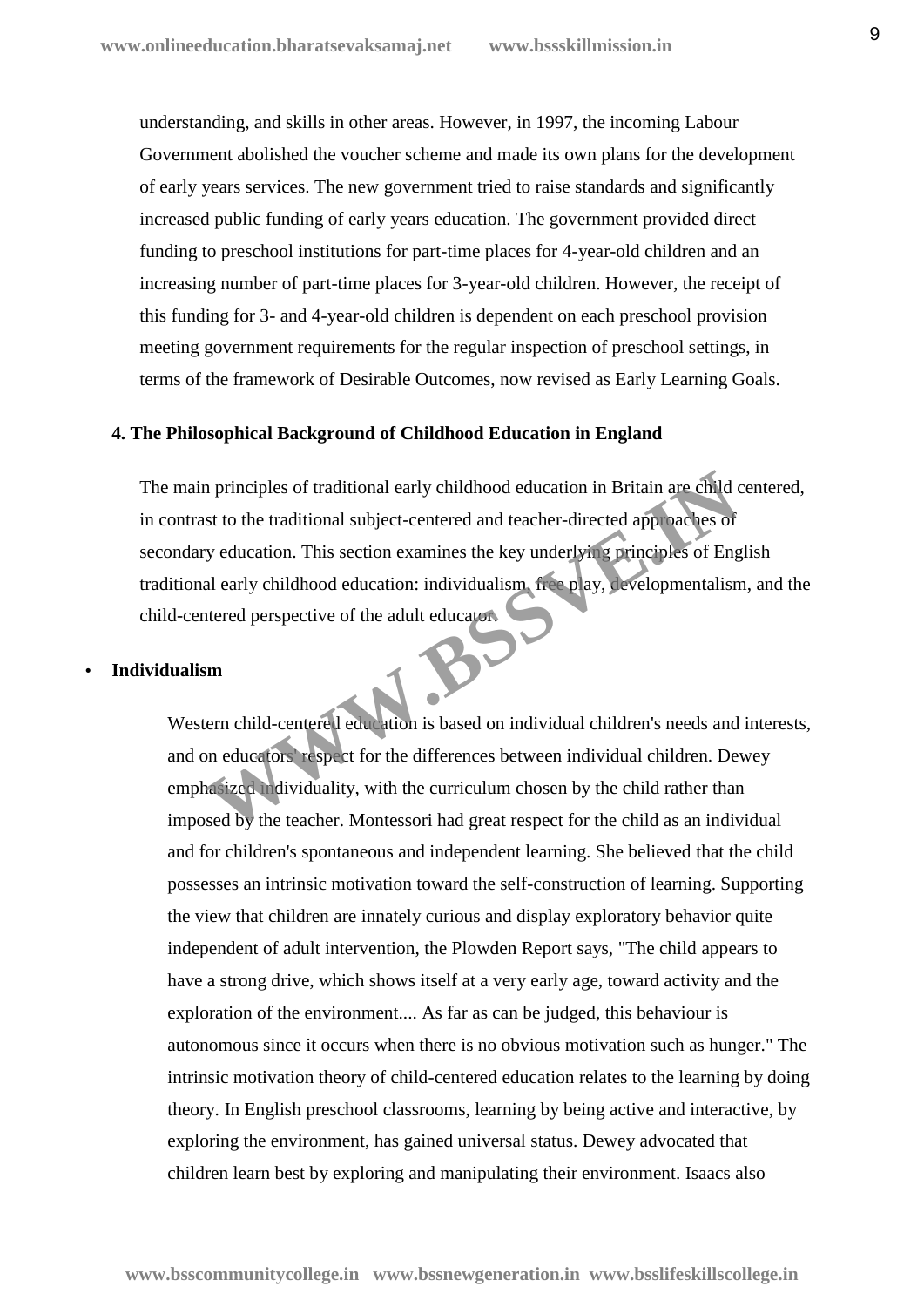emphasized the importance of learning by doing. She wrote that play is not the only means by which children come to discover the world; the whole of their spontaneous activity creates their psychic equilibrium in the early years. This learning by doing theory has been accepted implicitly by English preschool teachers, together with the need to provide a free and spontaneous environment and the rejection of formal instruction.

The child-centered view of the child's intrinsic motivation for learning has been widely criticized. The child-centered view is that children are innately curious and keen to find things out, with a strong drive to explore the environment. This theory suggests that children learn more effectively if their activities are self-chosen and self directed. However, many educators have warned of the dangers of an exclusive and unrealistic emphasis upon the child. Galton criticized child-centered theory as a "romantic" view of childhood requiring a curriculum totally dictated by the child's interests. Kogan questions whether children have a natural intellectual curiosity and whether they are really motivated to learn and are keen on discovery. He says that many children in the classroom do not display eagerness to learn and are not able to achieve enough by learning through discovery. Blenkin and Kelly also criticize learning by discovery, claiming that discovery is not possible unless one knows what one is discovering. They recommend that "the only sensible concept of learning by discovery is one which recognizes the essential contribution of the guidance that the teacher can and should provide". tear. However, many extension are wanted of the dangers of an extendibilistic emphasis upon the child. Galton criticized child-centered theory a antic" view of childhood requiring a curriculum totally dictated by the costs

## **Free Play**

In the English preschool, play is an integral part of the curriculum, founded on the belief that children learn through self-initiated free play in an exploratory environment. Free play is especially the norm in the traditional English nursery curriculum, following Rousseau, Froebel, Owen, McMillan, and Isaacs. According to Froebel, play is "the work of the child" and a part of "the educational process." The Plowden Report suggests that play is the principal means of learning in early childhood. "In play, children gradually develop concepts of causal relationships, the power to discriminate, to make judgements, to analyze and synthesize, to imagine and formulate". Traditional English nurseries have worked with an integrated early childhood curriculum. The integrated curriculum is, as New said, "the blending of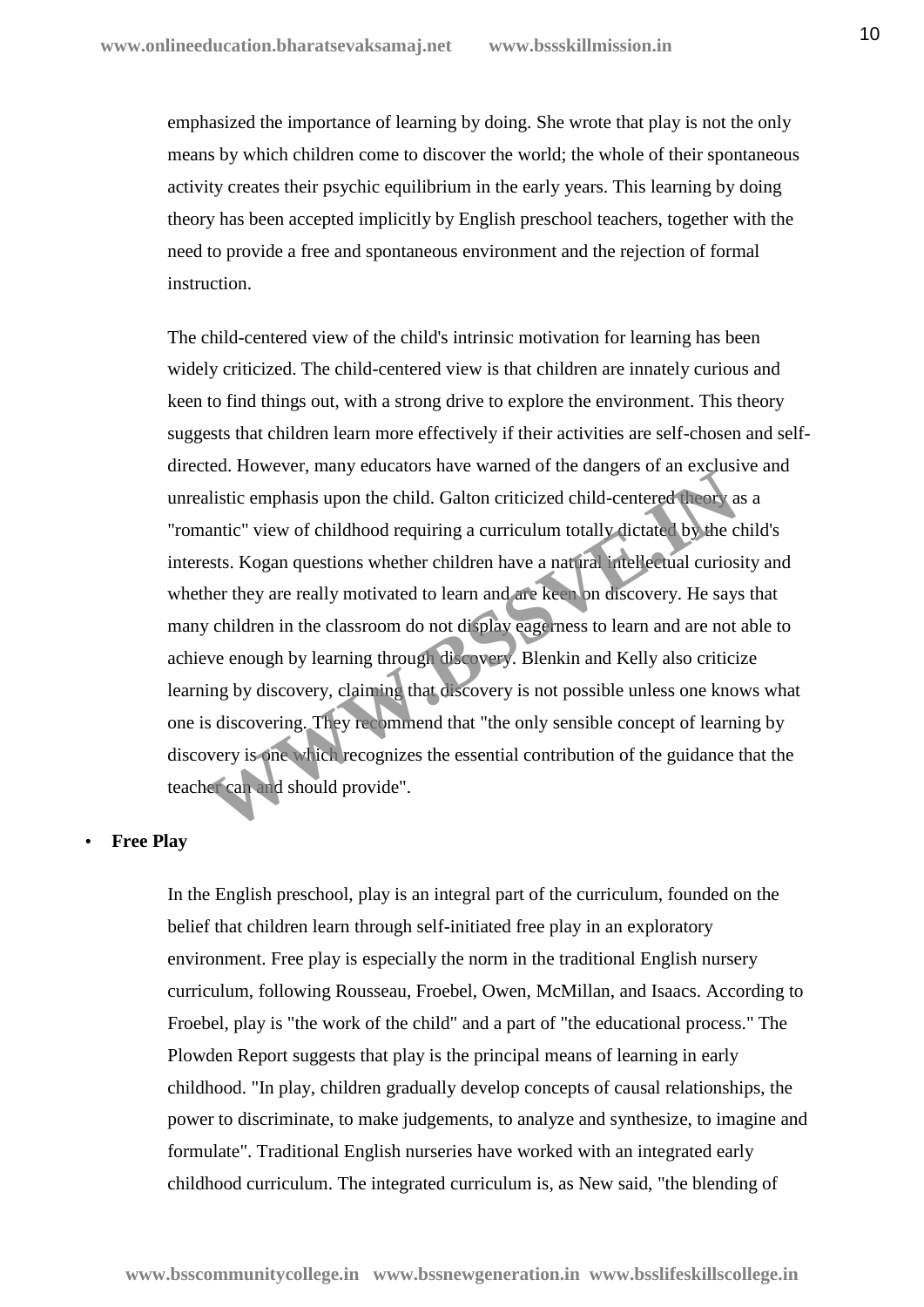content areas into thematic or problem-focused units of study and a child-centered approach to learning and instruction." Dewey advocated an integrated early childhood curriculum instead of a subject-divided curriculum. He argued that young children do not think in subjects and that their learning is holistic. According to the guidelines of the Early Years Curriculum Group, "Learning is holistic and for the young child; it is not compartmentalised under subject headings". In traditional English preschools, the rigid, subject-divided curriculum is rejected; instead, free play is regarded as the integrating mechanism that brings together everything learned.

Although free play has many benefits and is a necessary part of preschool classrooms, the early years program that prioritizes free play has several crucial weaknesses. First, much research evidence shows that free play does not maximize cognitive development. Sylva, Roy, and McIntyre investigated the ways in which both children and adults spend their time during free play sessions in preschools. They found that there was a lack of challenging activity in children's free play, which tended to involve simple repetitive activities. Meadows and Cashdan also investigated children's behavior during free play sessions and reported that the nursery teachers in their study were busy and kind to the children but not very demanding. During free play, children did not persist at tasks, and the conversation between adult and child was very limited. Meadow and Cashdan argued that supervised free play has limited benefits for children and that a high level of adult-child interaction during play is necessary to optimize children's learning. research extended shows that the phy does not maximize explicitely<br>lopment. Sylva, Roy, and McIntyre investigated the ways in which both<br>dullts spend their time during free play sessions in preschools. They four<br>was a lack

#### **Developmentalism**

If you have benefited from free access to ECRP, please consider making a financial contribution to ECRP so that the journal can continue to be available free to everyone. Sequential developmentalism is one of the most influential beliefs in English early years education. The term refers to the way in which the child passes through a naturally ordered sequence of development towards logical and formal thinking. Piaget's clinical and observational studies developed the idea of readiness and explored the process by which children advance through the sensorimotor stage (0-2 years) and preconceptual stages (2-7 years) in order to progress to logical and abstract thinking. According to this version of developmentalism, a child must be "ready" to move on to the next developmental stage and cannot be forced to move to a higher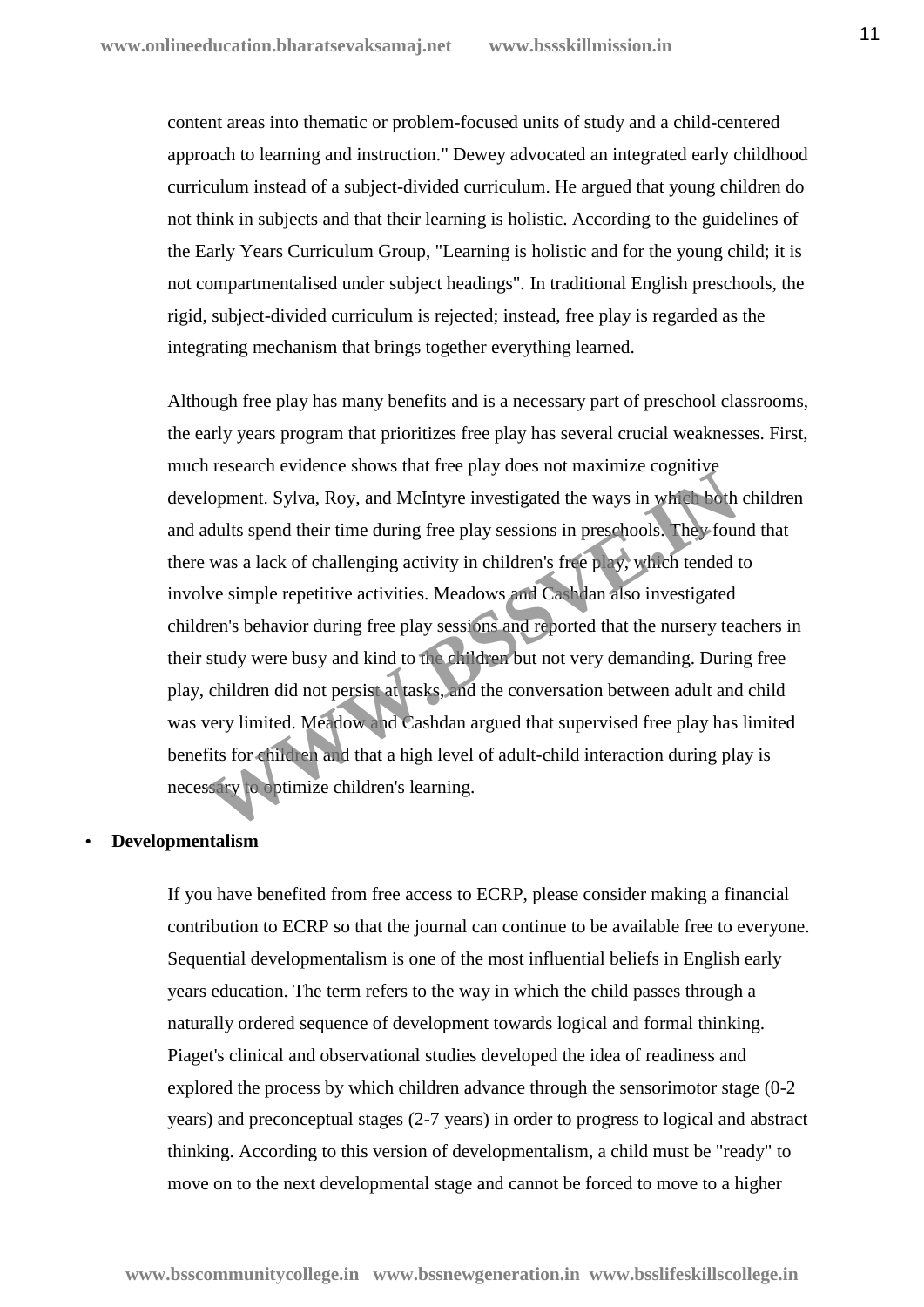level of cognitive functioning. Although developmentalism and readiness are widely reported to be dominant in English early childhood education, several critiques have been articulated about the readiness concept in developmentalism. For instance, Donaldson challenges Piaget's views of egocentric thinking through a number of fascinating and ingenious experiments and argues that the rational powers of young children have long been underestimated. The idea of "readiness" has often led to a lack of structure in the curriculum and to a lack of progression. In developmental theory, consideration of the nature of knowledge seems to be ignored. According to Bruner, knowledge of child development is necessary but is not sufficient, and early years practice also needs a firm and sufficient knowledge base. He argues that to avoid trivializing education, we need to integrate knowledge about teaching (pedagogical knowledge) with both knowledge about children's development and knowledge about knowledge itself. knowledge about knowledge itself.

#### **The Role of the Adult**

The traditional view of the English nursery teacher's role is that he or she is not an expert or authority, but an adviser and facilitator. The legacy of not intervening in the child's discovery that comes from Froebel, Montessori, and Dewey remains as a strong force within the ideologies of early childhood educators in England. Montessori argued that adults must foster children's inner drive, not impair it by imposing too many restrictions and obstacles in the child's environment. Similarly, Dewey believed that the teacher was not an instructor of passive learners nor a referee in a competition. The child-centered teacher is a guide and an arranger of the environment, rather than an instructor. Thus, teachers are supposed to select materials and activities that will interest children and enable them to find out about the surrounding world. Peters explains that "the image of the teacher" presented in the Plowden Report is of a "child-grower" who stands back so that children will proceed from discovery to discovery when they are "ready." However, he says that teaching should not be confined to one approach or method. Peters says that teaching can take the form of instruction and explanation, of asking leading questions, of demonstrating by example, and of correcting attempts at mastery. Moreover, there is an alternative view that adult support can improve children's concentration and attention span. For example, Vygotsky stresses the active role of the adult in maximizing children's agogical knowledge) with both knowledge about children's development<br>vledge about knowledge itself.<br>**We Adult**<br>traditional view of the English nursery leacher's role is that he or she is n<br>rt or authority, but an adviser a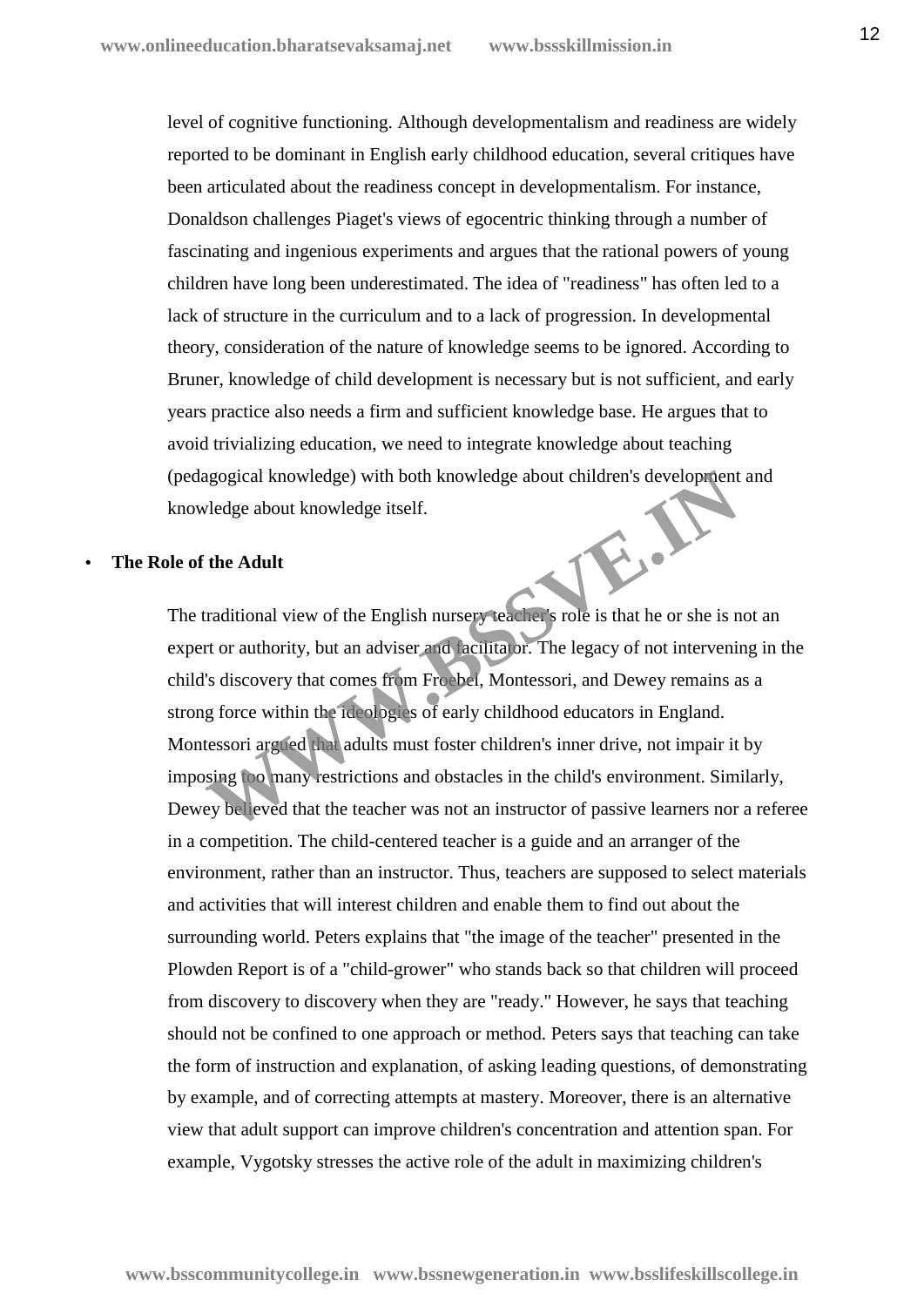intellectual development. He contends that children succeed in performing tasks and solving problems when helped by an adult. Bruner also believes that an adult presence increases the richness and length of play. Bruner describes the adult's role as "scaffolding" a child's learning, putting a scaffold around the child's learning to support the child until the child can operate independently at that level. The above discussion suggests that appropriate intervention and a structured approach to teaching are components of effective preschool practices.

#### **5. Developmentally Appropriate Practice**

Those who advocate for developmentally appropriate practice (DAP) do so based on the conviction that these classroom practices enhance children's development and facilitate learning. This ERIC Digest examines recent research on DAP and social-emotional and cognitive development, and describes what we have learned about DAP in early childhood classrooms. WWW.BSSV.

#### **Social-Emotional Development**

Given the context in which the National Association for the Education of Young Children's original position statement was released, namely Elkind's discussion of the "hurried child," it is not surprising that the earliest studies on developmentally appropriate practice focused on stress and emotional development. Two research teams documented that children exhibit more stress in didactic environments than in child-initiated environments. In the Hyson, Hirsh-Pasek, and Rescorla study, preschool children enrolled in child-initiated programs displayed lower levels of test anxiety than children enrolled in academic programs, regardless of parental preferences for classroom approaches. In the second study, children in inappropriate classrooms exhibited more total stress behaviors throughout the day and more stress behaviors during group times and workbook/worksheet activities.

## **Cognitive Development**

Turning now to cognitive development, we focus on creativity, language development, children's perceptions of their cognitive competence, and traditional measures of achievement. Classrooms characterized by child initiation appear to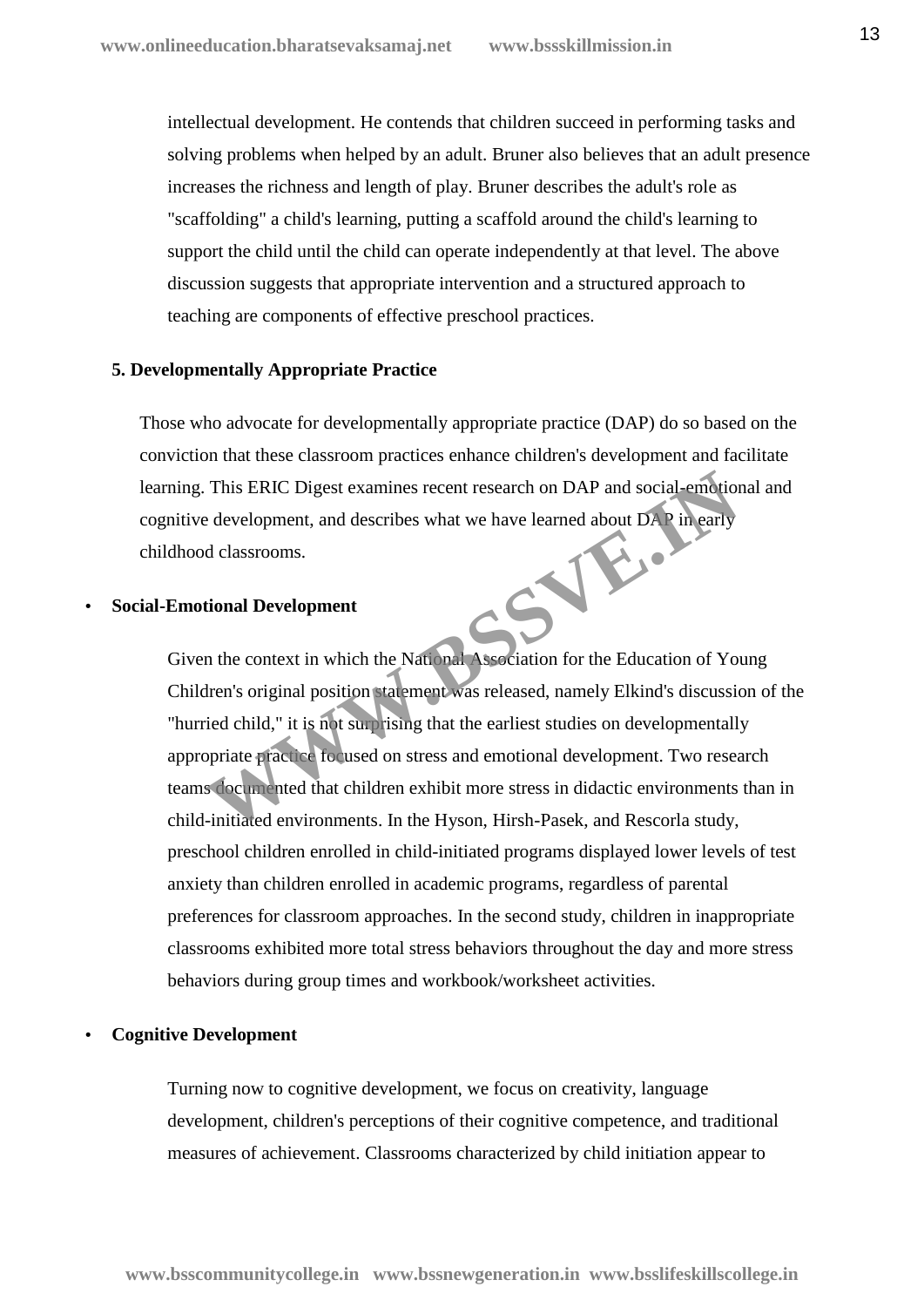facilitate children's creative development. The Hyson research team found that children in child-initiated classrooms scored higher on measures of creativity, or divergent thinking, than children in academically oriented classrooms. In two other studies on language development in child-initiated and academically focused programs, the developmentally appropriate, or child-initiated, programs were associated with better language outcomes. Progress reports from public-school preschool programs indicated that children in child-initiated classrooms had better verbal skills than children in academically oriented programs. Children's receptive language was better in programs with higher quality literacy environments and when developmentally appropriate activities were more prevalent. Young children in developmentally appropriate programs also seemed more confident in their own cognitive skills. Children described their cognitive competence more positively when they attended child-initiated rather than academically oriented programs.

When using the traditional measuring sticks of achievement tests and report card grades, it is difficult to say whether child-centered or didactic programs are superior. Similar to the state of affairs for social development, the available research is equivocal with regard to these assessments of cognitive development. The majority of the studies indicate that a didactic approach is not necessary to promote children's learning of academic skills. Supporting developmentally appropriate practice are studies by Sherman and Mueller and Marcon. Sherman and Mueller observed better reading and mathematics achievement scores for children attending developmentally appropriate kindergarten through second grade. Preschool children in Marcon's study had more positive progress reports overall and specifically on math and science when they attended child-initiated classrooms. Mathematics achievement was similar for children in both types of classrooms, however. Hyson, Hirsh-Pasek, and Rescorla found no differences in academic achievement as a function of the developmental appropriateness of the program preschool children attended. Studies following children over time suggest there may be academic benefits to DAP in the long run. Children experiencing preschool programs rating high on developmental appropriateness do well academically in first grade. In addition, children of low socioeconomic status attending appropriate kindergarten classrooms tend to have better reading achievement scores in first grade than children attending inappropriate classrooms. These are encouraging findings, given that the classroom children itive skills. Children described their cognitive competence more positive attended child-initiated rather than academically oriented preparams.<br>
In using the traditional measuring sticks of achievement lests and report cos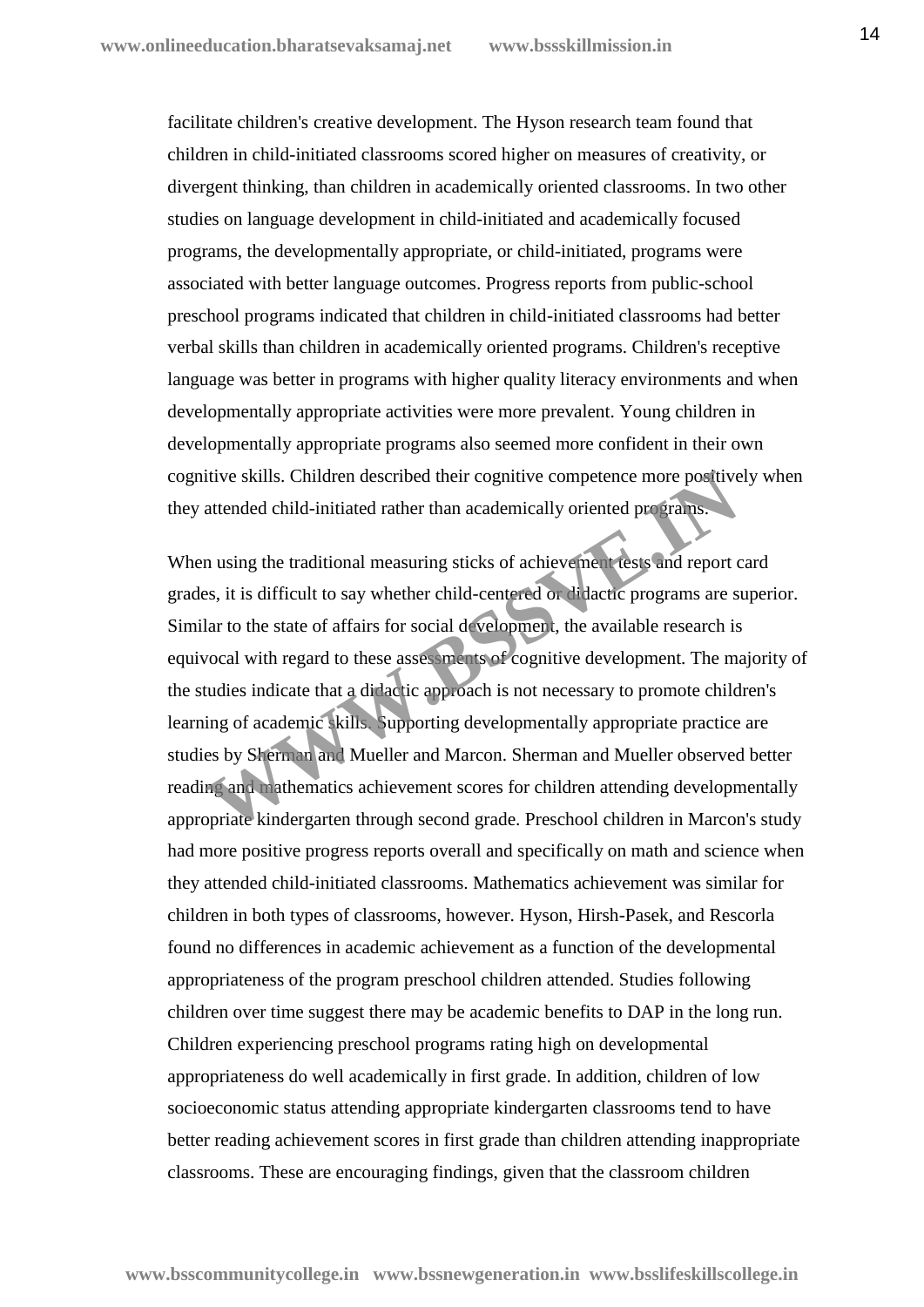currently attend is also likely to influence their performance. The fact that differences between children in more- and less-appropriate classrooms are evident a year or more later suggests that children's learning environments during these early years are important.

#### **6. What have we learned?**

What have we learned from research on DAP? First, developmentally appropriate practices are not the norm in early childhood programs. Although teachers endorse this pedagogical method, they often struggle with implementation. Professional preparation designed to help teachers implement developmentally appropriate practice can be quite effective. We need to learn more about how to most effectively support teachers' implementation of developmentally appropriate practice. Second, parents and teachers may not agree on the value of DAP. Helping parents understand the link between DAP and basic skill acquisition may prevent potential tensions between parents and teachers over instructional methods. The emotional costs of academically oriented classrooms, particularly for children from low-income, linguistically or culturally diverse groups, behoove us to make parents aware of the potential benefits of DAP. Third, developmentally appropriate practices create a positive classroom climate conducive to children's healthy emotional development. Emotional development is an area often neglected when making programming decisions. This literature reminds us that children's emotions and their participation in classroom activities are vitally linked. Fourth, we have only scratched the surface in understanding how developmentally appropriate practices influence children's social development. While developmentally appropriate practices enhance children's social skills in general, additional data are needed to determine how these practices affect other facets of socialization. Classroom practices and children's cognitive development interact in complex ways ntation of developmentally appropriate practice. Second, parents and tea agree on the value of DAP. Helping parents understand the link between c skill acquisition may prevent potential tensions between parents and terreti

## **Topic Objective:**

At the end of this topic student would be able to:

- Understand the Top-Down Perspective On Quality
- Know the Bottom-Up Perspective On Quality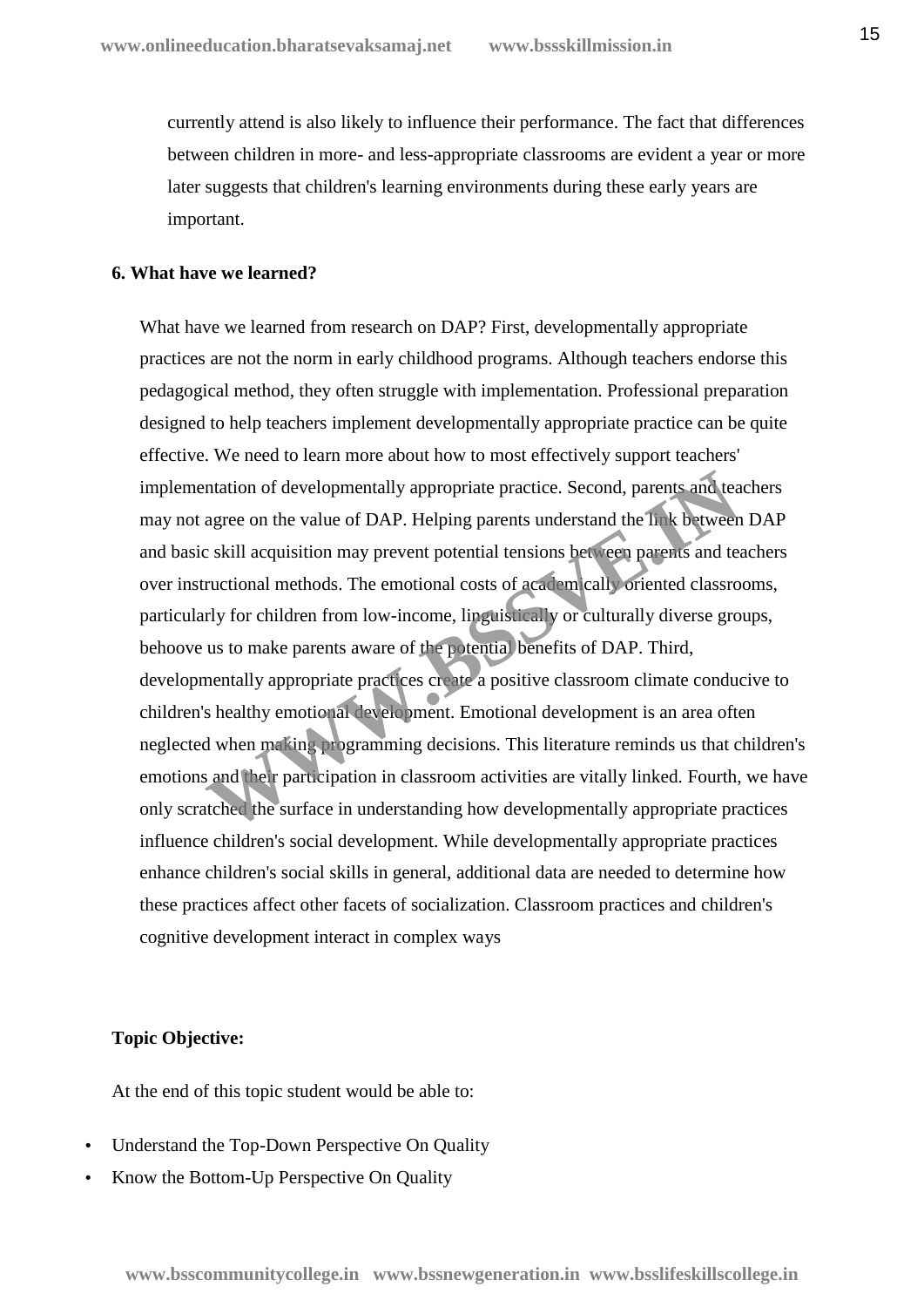- Highlight the Outside-Inside Perspective On Quality
- Explain The Inside Perspective On Quality
- Describe The Development of a Program Standard

#### **Definition/Overview:**

The quality of early childhood programs can be assessed in many ways. Most of the literature on the subject examines quality by identifying selected characteristics of the setting, equipment, and program as seen by adults. Such an approach can be called assessment of quality from a top-down perspective. Another way to assess the quality of a program is to take what we might call A bottom-up perspective by attempting to determine how the program is experienced by the children. A third strategy, which we could call an outsideinside perspective, is to assess how the program is experienced by the families it serves. A fourth perspective is one from the inside, which considers how the program is experienced by the staff responsible for it. BSS 18.

#### **Key Points:**

.

## **1. Top-Down Perspective On Quality**

The top-down perspective on quality typically takes into account such program and setting characteristics as the ratio of adults to children; the qualifications and stability of the staff; characteristics of adult-child relationships; the quality and quantity of equipment and materials; the quality and quantity of space per child; the number of toilets, fire safety provisions, and so forth; health and hygiene procedures and standards; aspects of working conditions for the staff, etc. There is substantial evidence to suggest that these program and setting characteristics do predict some effects of an early childhood program

## **2. Bottom-Up Perspective On Quality**

It is reasonable to assume that the important ultimate effects of a program depend primarily on how it is viewed from below. If it is true that the child's experience of a program is the true determinant of the program's effects, assessment of program quality requires answers to the central question: What does it feel like to be a child in this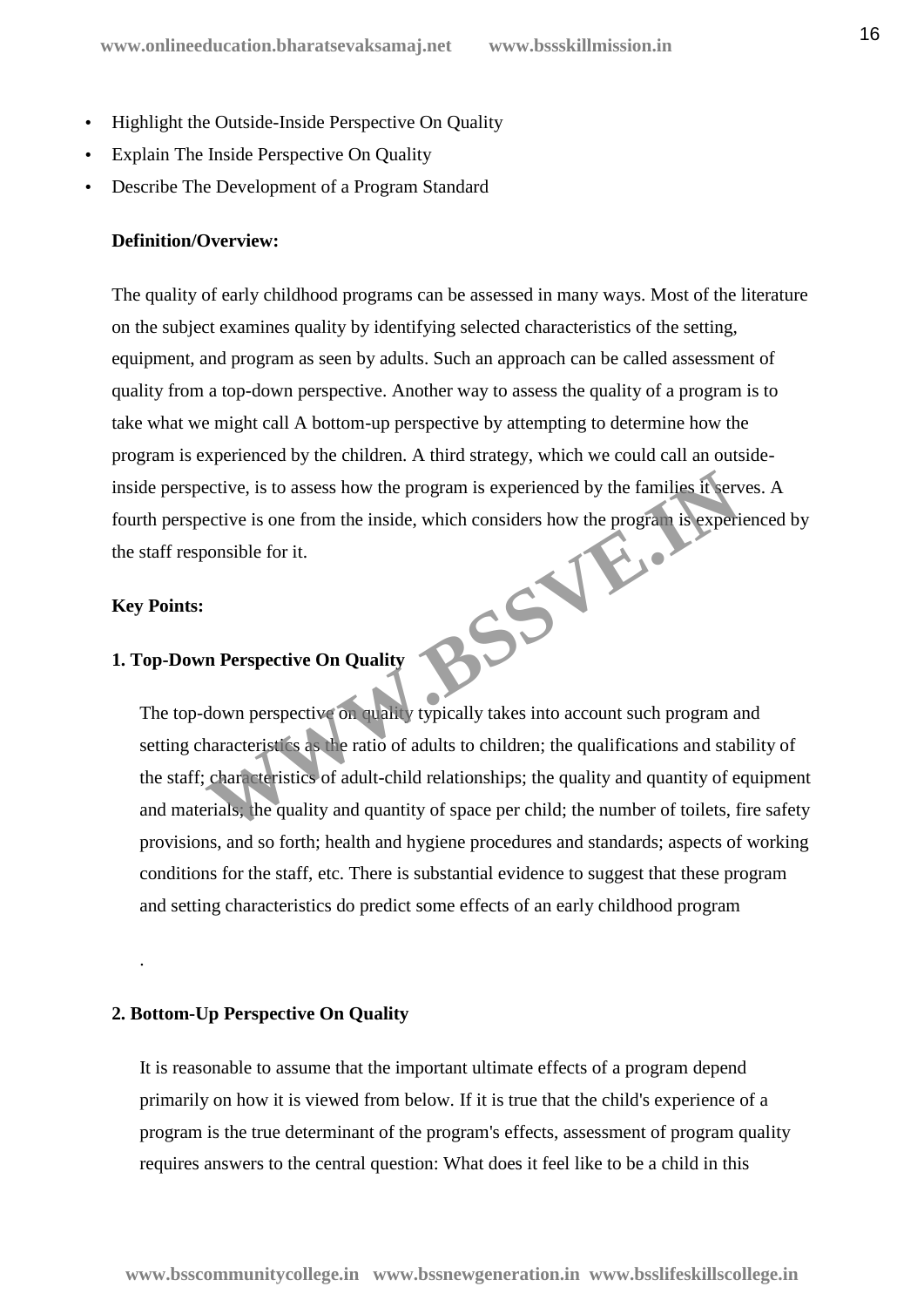environment? Each question implies a criterion of quality, stated in terms of a continuum of desirability. When most answers are at the positive end of the continuum, we can assume that the program's quality is worthy of the children. The criteria of quality implied in the questions are based on an interpretation of what is known about significant influences on children's long-term growth, development, and learning. The older the children served by a program, the longer the time period required for reliable assessment of the quality of daily life as seen from the bottom-up. In other words, a good quality program is one in which, from the bottom-up perspective, experiences are intellectually and socially engaging and satisfying on most days. Such a program is not dependent on drumming up occasional exciting special events. Isolated events experienced in early childhood programs are unlikely to affect long-term development. However, experiences that may be benign or inconsequential if they are rare, but may be either harmful or beneficial if they are frequent or repeated, must be addressed in assessments of program quality.

Needless to say, there are many explanations for any answer to the questions listed above, and a program should not automatically be faulted for negative answers. (This is true for each set of questions contained in this digest.) Some of the causes of children's subjective experiences cannot be attributed solely to caregivers and teachers. This assumption concerning the limits of staff accountability implies that all staff are qualified and trained to employ the accepted practices, accumulated knowledge, and wisdom of the profession. This assumption further implies that the profession has indeed adopted a set of standards of practice. The field of early childhood education has already taken important steps in the direction of establishing consensus on standards of practice through the publication of professional associations' position papers on major issues. The most comprehensive such paper is that of the National Association for the Education of Young Children's (NAEYC) developmentally appropriate practice in early childhood programs serving children from birth through age 8. NAEYC has also issued position statements on testing and curriculum content and assessment. NAEYC's National Academy of Early Childhood Programs and its new National Institute for Early Childhood Professional Development is working on establishing consensus on professional standards of practice. be benign or inconsequential if they are rare, but may be either harmful<br>al if they are frequent or repeated, must be addressed in assessments of<br>to say, there are many explanations for any answer to the questions list<br>beg

#### **3. The Outside-Inside Perspective On Quality**

**www.bsscommunitycollege.in www.bssnewgeneration.in www.bsslifeskillscollege.in**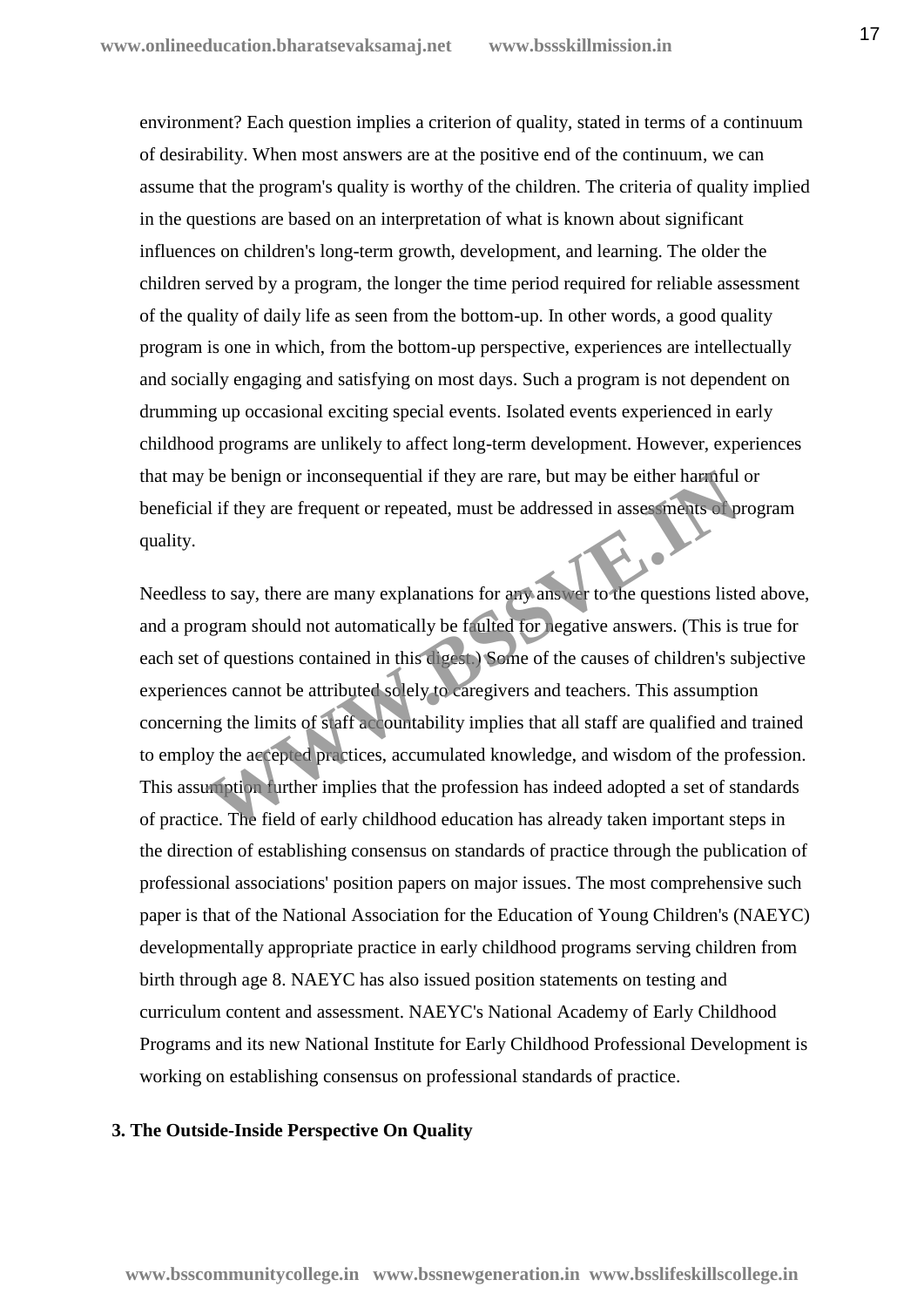Ideally, the assessment of the quality of a program would take into account characteristics of parent-teacher relationships, and particularly, the answers of each parent and staff member to such questions as:

- Are my relationships with parents or staff: primarily respectful, rather than patronizing or controlling? accepting, open, inclusive, and tolerant, rather than rejecting, blaming, or prejudiced? marked by contacts that are ongoing and frequent, rather than rare and distant?
- Are my preferences for the goals and values for the children treated with respect? Parents are more likely to relate to their child's caregivers and teachers in positive ways when they understand the complex nature of their jobs, appreciate what they are trying to accomplish, and are aware of the conditions under which they work.

#### **4. The Inside Perspective On Quality**

The quality of an early childhood program as seen from the inside includes three dimensions: colleague relationships, staff-parent relationships, and relationships with the sponsoring agency. It is highly unlikely that an early childhood program can be of high quality unless the staff relationships within it are also of good quality. Good quality environments cannot be created for children unless the environments are also good for the adults who work in them. Of course, there may be some occasions when an environment has been "good" for the children at the expense of the staff (e.g., birthday parties), and some times when the reverse is the case; but on the average, a good quality program is one in which children and adults find the quality of their lives together satisfying. **Example 18 Perspective On Quality**<br>
ity of an early childhood program as seen from the inside includes three<br>
ons: colleague relationships, staff-parent relationships, and relationships<br>
ing agency. It is highly unlikely

The criteria implied by the questions for the outside-inside perspective can also be used to assess staff experience. In a country like the U.S., with a highly mobile and diverse population, it is unlikely that all the families served by a program are in total agreement on its goals and methods: a situation that inevitably leads to some level of parental dissatisfaction and parent-staff friction. The development of respectful and supportive relations between staff and parents of diverse backgrounds requires staff professionalism based on a combination of experience, training, education, and personal values. Certainly parents are more likely to approach teachers positively when teachers initiate respectful and accepting relationships. One potential indirect influence on the quality of a program is the nature of the relationships the staff members have with those to whom they are responsible. It is reasonable to suggest that, in principle, teachers and caregivers treat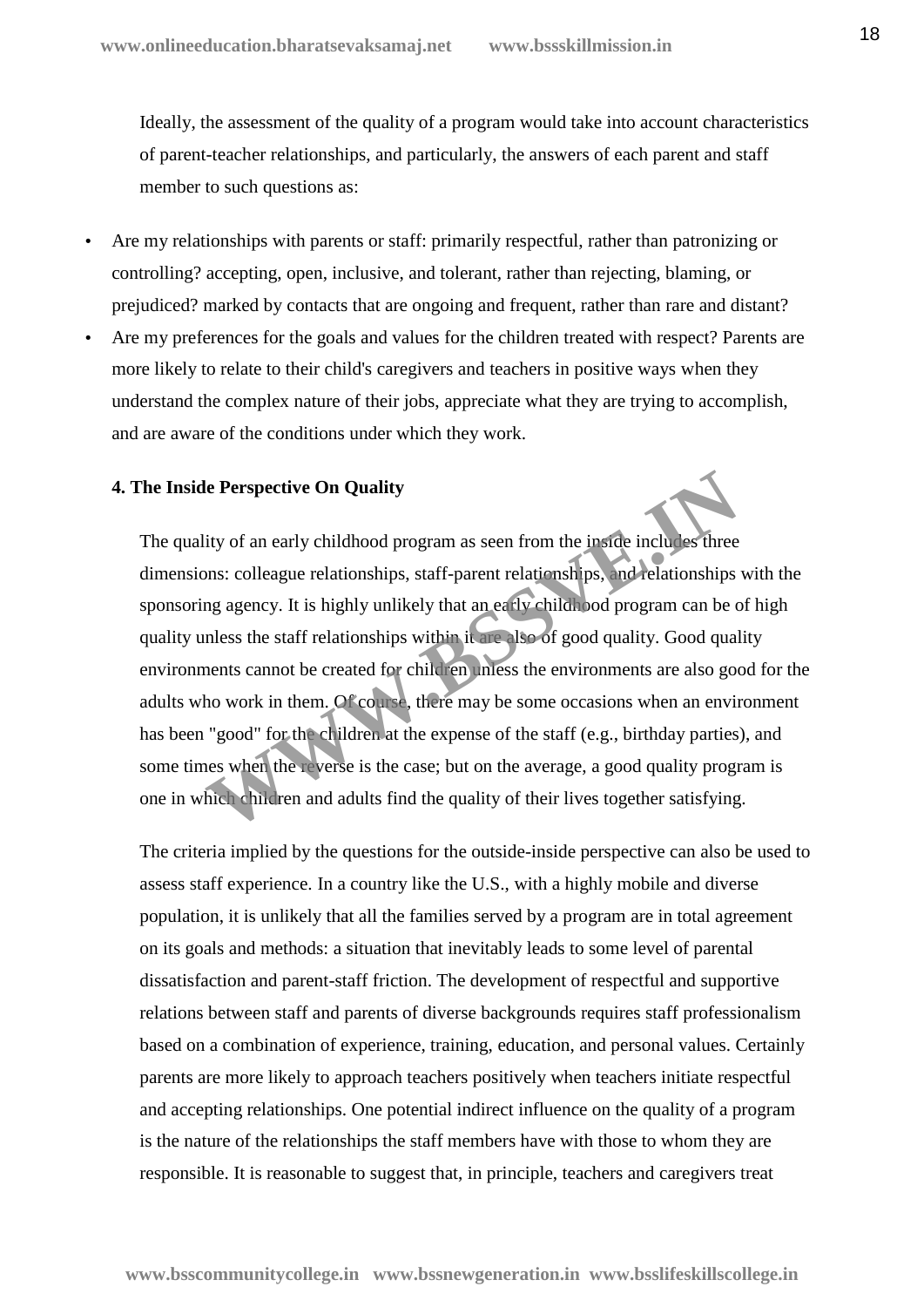children very much the way they themselves are treated by those they report to. (To be sure, some caregivers and teachers rise above poor treatment and some fall below being well-treated.)

#### **5. The Development of a Program Standard**

In establishing the standards development initiative, the Government determined that all postsecondary programs should include vocational skills coupled with a broader set of essential skills. This combination is considered critical to ensuring that college graduates have the skills required to be successful both upon graduation from the college program and throughout their working and personal lives. A program standard is developed through a broad consultation process involving a range of stakeholders with a direct interest in the program area, including employers, professional associations, universities, secondary schools, and program graduates working in the field, in addition to students, faculty, and administrators at the colleges themselves. It represents a consensus of participating stakeholders on the essential learning that all program graduates should have achieved. Early childhood educators base their work with children on well-understood theories and make choices based on their knowledge. Core values enable early childhood educators to formally recognize their commitments to children, to families, and to themselves. They are aware of the need to responsibly address the recurring ethical dilemmas that arise when working in early childhood education settings. A code of ethics provides a framework within which early childhood educators act as professionals governed by the principles and requirements of the early childhood education field. In the program area, including employers, professional associations, university schools, and program graduates working in the field, in addition to student and administrators at the colleges themselves. It represents a con

Curriculum development and implementation reflects the knowledge that young children learn through the active manipulation of the environment and concrete experiences that contribute to the child's development. Knowledge of child development informs early childhood educators about the sequence in which activities might be presented to children and the degree of developmental readiness necessary for children to achieve particular goals. Also, early childhood educators capitalize on spontaneous events in order to support child-initiated learning and promote supplemental learning that arouses curiosity and imagination. Early childhood educators understand the nature of human development and the adult's role in supporting children's development and learning. Responsive relationships, built upon emotional and physical availability and predictability between caregivers and children, are the foundation upon which children grow and flourish. A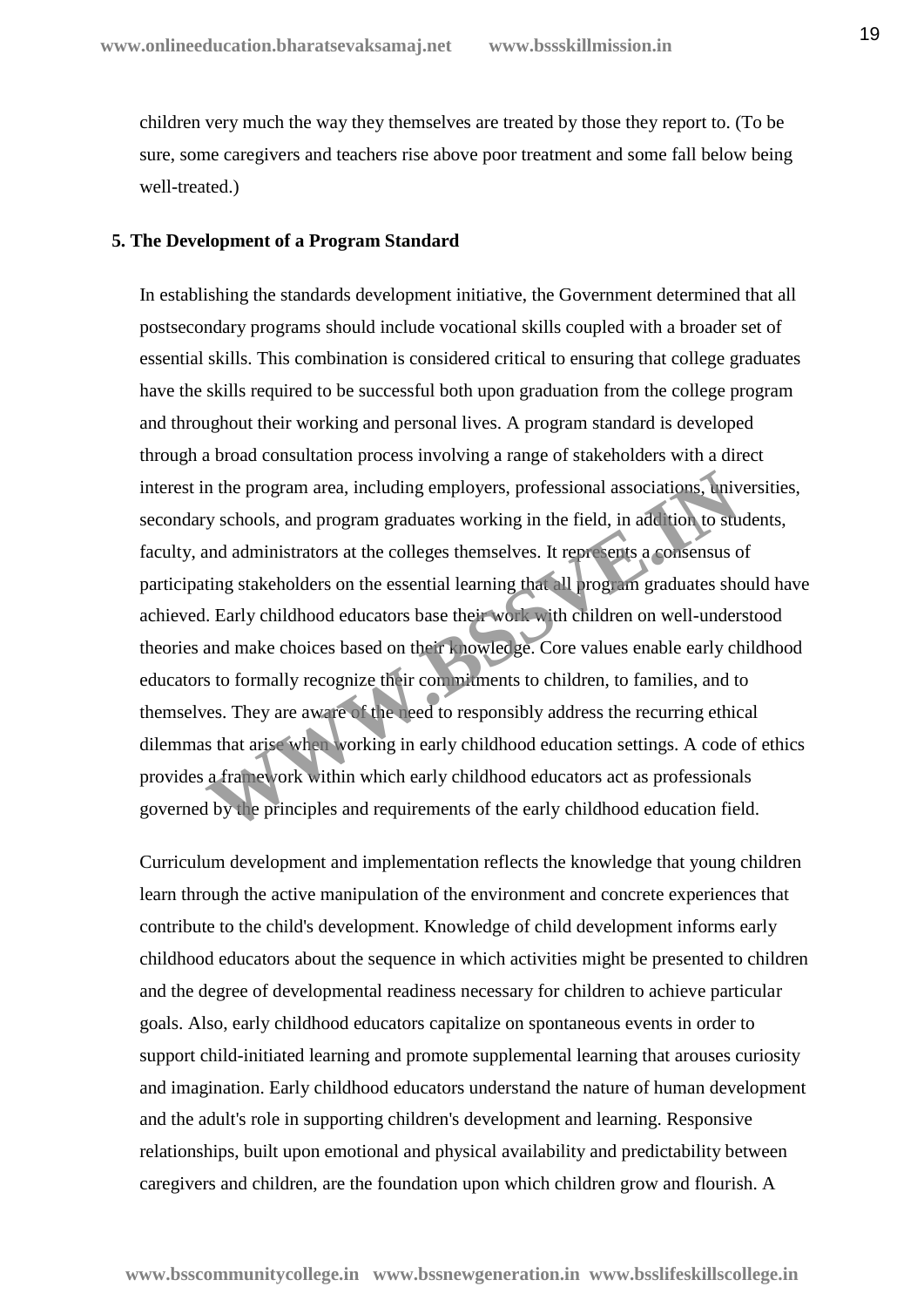sense of trust and respect is developed between early childhood educators and the children in their care. Understanding child development provides early childhood educators with insights into children's behaviour and helps them better grasp the context within which those actions occur. Early childhood educators accept typical variations among children and recognize potential problem areas that may require special intervention.

Evaluation and revision of curriculum require early childhood educators to regularly observe and analyze what children are doing in light of their development, the curriculum content, and goals of the program. Early childhood educators use developmentally appropriate observation techniques to look at how children are developing and the ways in which they respond to their environment. The early childhood educator collects relevant information and analyzes it in a reliable manner in order to reach a logical decision or form a valid opinion (inference) about potential reasons underlying a child's behaviour. Responding to children's physical, emotional, and social health needs is an integral part of the early childhood educator's everyday responsibilities. Graduates understand health, safety, and nutrition issues and provide a healthy environment that takes into account the well-being of groups of children and of the individual child within the group. Graduates have a knowledge of specific legislation (both provincial and municipal) related to health issues and the reporting of suspected child abuse and recognize the interconnection of governing legislation, professional standards, funding mechanisms, and administrative responsibilities in order to provide educated support and guidance to families The barry entertion and analyzes it in a reliable manner in order to reach a logic<br>or form a valid opinion (inference) about potential reasons uncertaing a<br>ur. Responding to children's physical, emotional, and social healt

In Section 2 of this course you will cover these topics:

- Developmental Characteristics Of Young Children From Birth To 8 Years: Implications For Learning
- Organizing Infant-Toddler Programs
- Infant-Toddler Curriculum: Birth To Age

## **Topic Objective:**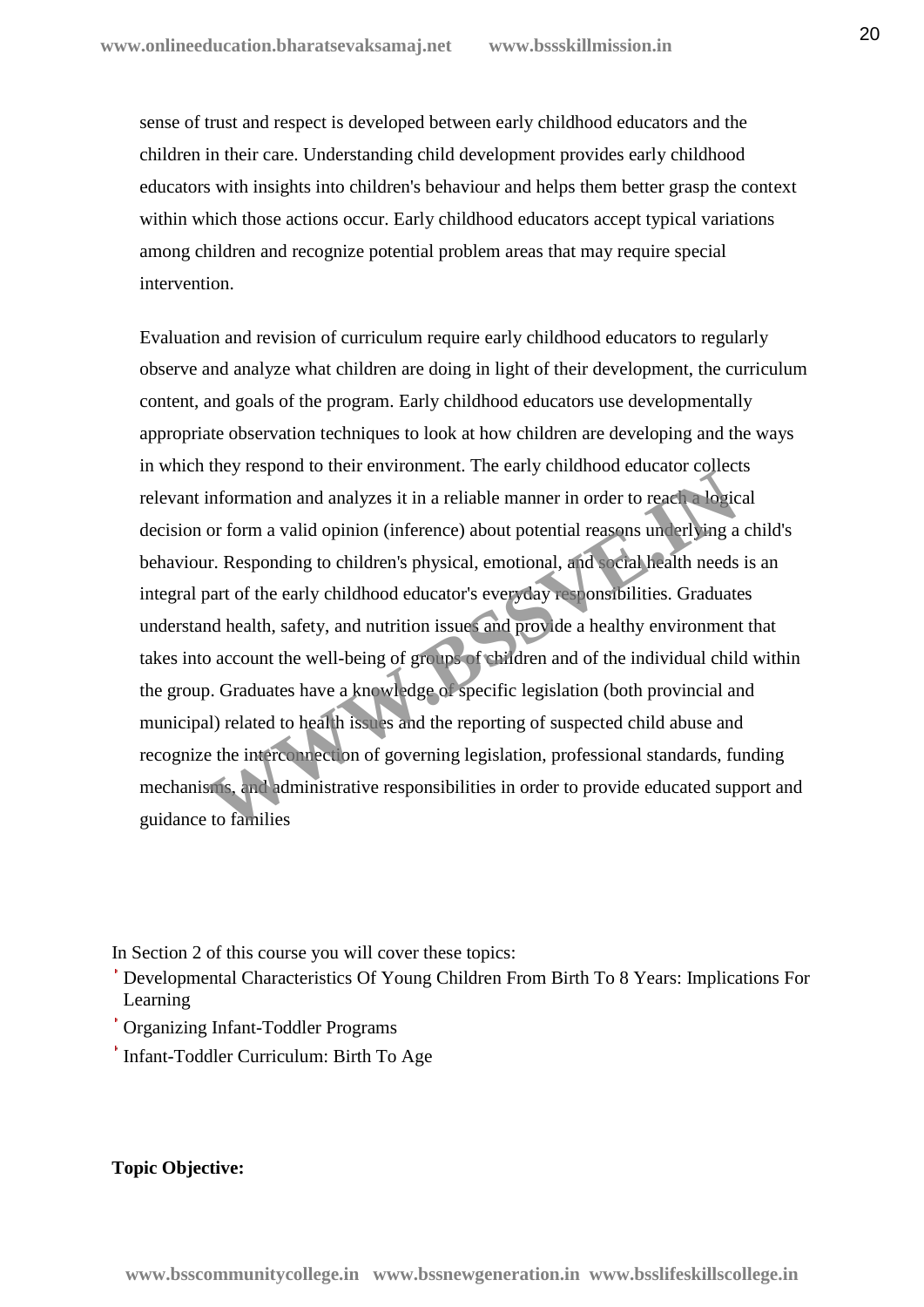At the end of this topic student would be able to:

- Understand The Nature Of Development
- Know Learning Through Interaction
- Highlight Four Categories Of Learning
- Explain the Risks Of Early Academic Instruction
- Define the Variety Of Teaching Methods
- Describe the Quality Programs Nurture Relationships To Enhance Young Children's Learning
- Elaborate the Motivating Learning In Young Children
- Examine the Characteristics Of Motivation In Young Children
- Analyze the Developing Motivation

## **Definition/Overview:**

This fascinating account of an unusual research project challenges many assumptions about how young children learn and how best to teach them. In particular it turns upside-down the commonly held belief that professionals know better than parents how to educate and bring up children; and it throws doubt on the theory that working-class children underachieve at school because of a language deficit at home. Dverview:<br>
ting account of an unusual research project challenges hany assumption<br>
children learn and how best to teach them The particular it turns upside-do<br>
eld belief that professionals know better than parents how to

## **Key Points:**

## **1. The Nature Of Development**

The concept of development includes two dimensions: the normative dimension, concerning the capabilities and limitations of most children at a given age, and the dynamic dimension, concerning the sequence and changes that occur in all aspects of the child's functioning as he grows. While the normative dimension indicates what children can and cannot do at a given age, the dynamic dimension raises questions about what children should or should not do at a particular time in their development in light of possible long-term consequences. In many preschool programs and kindergartens, young children are engaged in filling out worksheets, reading from flash cards or reciting numbers in rote fashion. But just because young children can do those things, in a normative sense, is not sufficient justification for requiring them to do so. Young children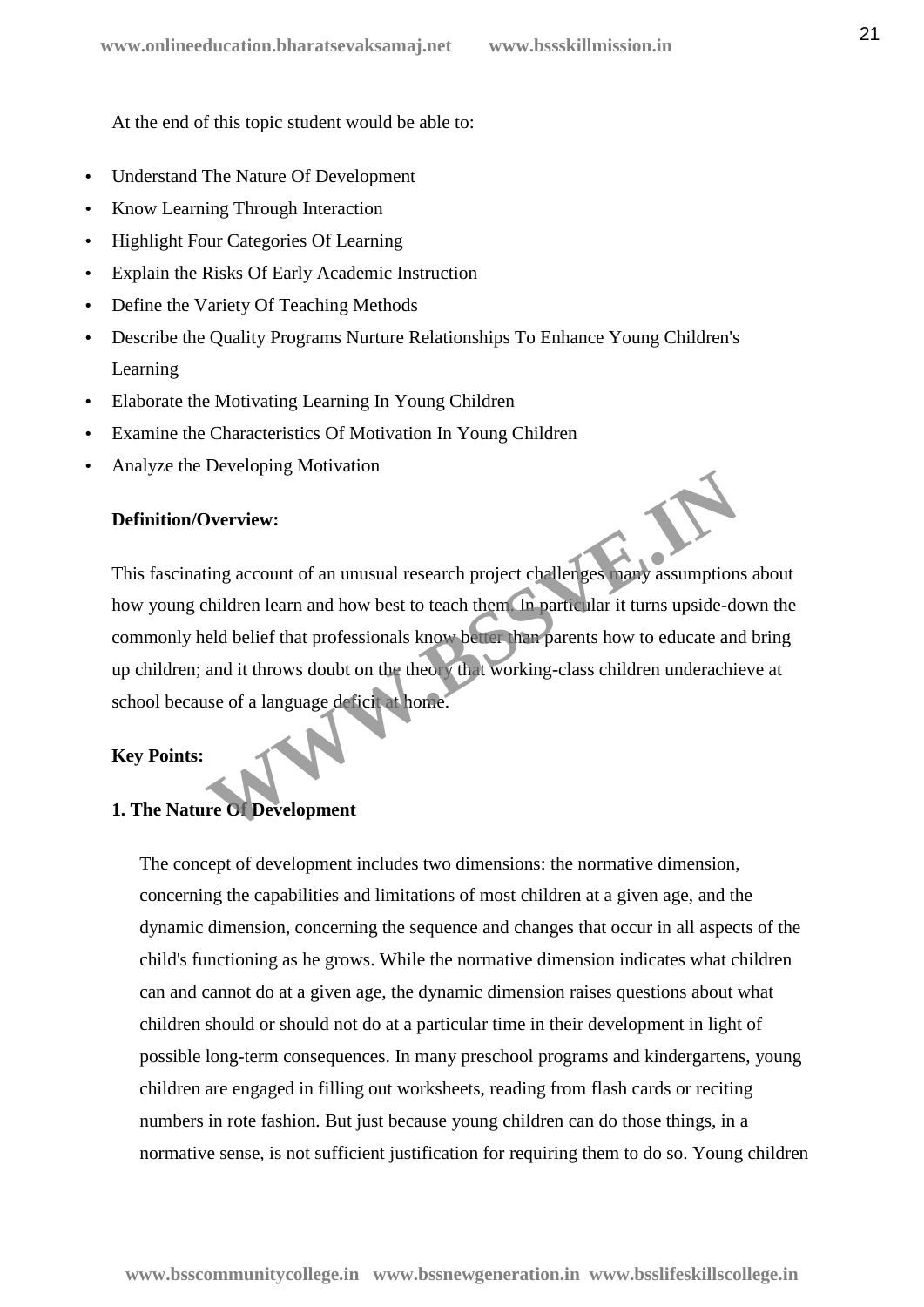usually do willingly most things adults ask of them. But their willingness is not a reliable indicator of the value of an activity. The developmental question is not, What can children do? Rather it is, What should children do that best serves their learning and development in the long term?

#### **2. Learning Through Interaction**

Contemporary research confirms the view that young children learn most efficiently when they are engaged in interaction rather than in merely receptive or passive activities. Young children should be interacting with adults, materials and their surroundings in ways which help them make sense of their own experience and environment. They should be investigating and observing aspects of their environment worth learning about, and recording their findings and observations through talk, paintings and drawings. Interaction that arises in the course of such activities provides a context for much social and cognitive learning. Experience in the course of such activities provides a context for much<br>intive learning.<br>
Experience in the course of such activities provides a context for much<br>intive learning.<br>
Experience is a context of Learning<br>
exper

## **3. Four Categories Of Learning**

The four categories of learning outlined below are especially relevant to the education of young children:

- **Knowledge**. In early childhood, knowledge consists of facts, concepts, ideas, vocabulary, and stories. A child acquires knowledge from someone's answers to his questions, explanations, descriptions and accounts of events as well as through observation.
- **Skills**. Skills are small units of action which occur in a relatively short period of time and are easily observed or inferred. Physical, social, verbal, counting and drawing skills are among a few of the almost endless number of skills learned in the early years. Skills can be learned from direct instruction and improved with practice and drill.
- **Dispositions**. Dispositions can be thought of as habits of mind or tendencies to respond to certain situations in certain ways. Curiosity, friendliness or unfriendliness, bossiness, and creativity are dispositions or sets of dispositions rather than skills or pieces of knowledge. There is a significant difference between having writing skills and having the disposition to be a writer.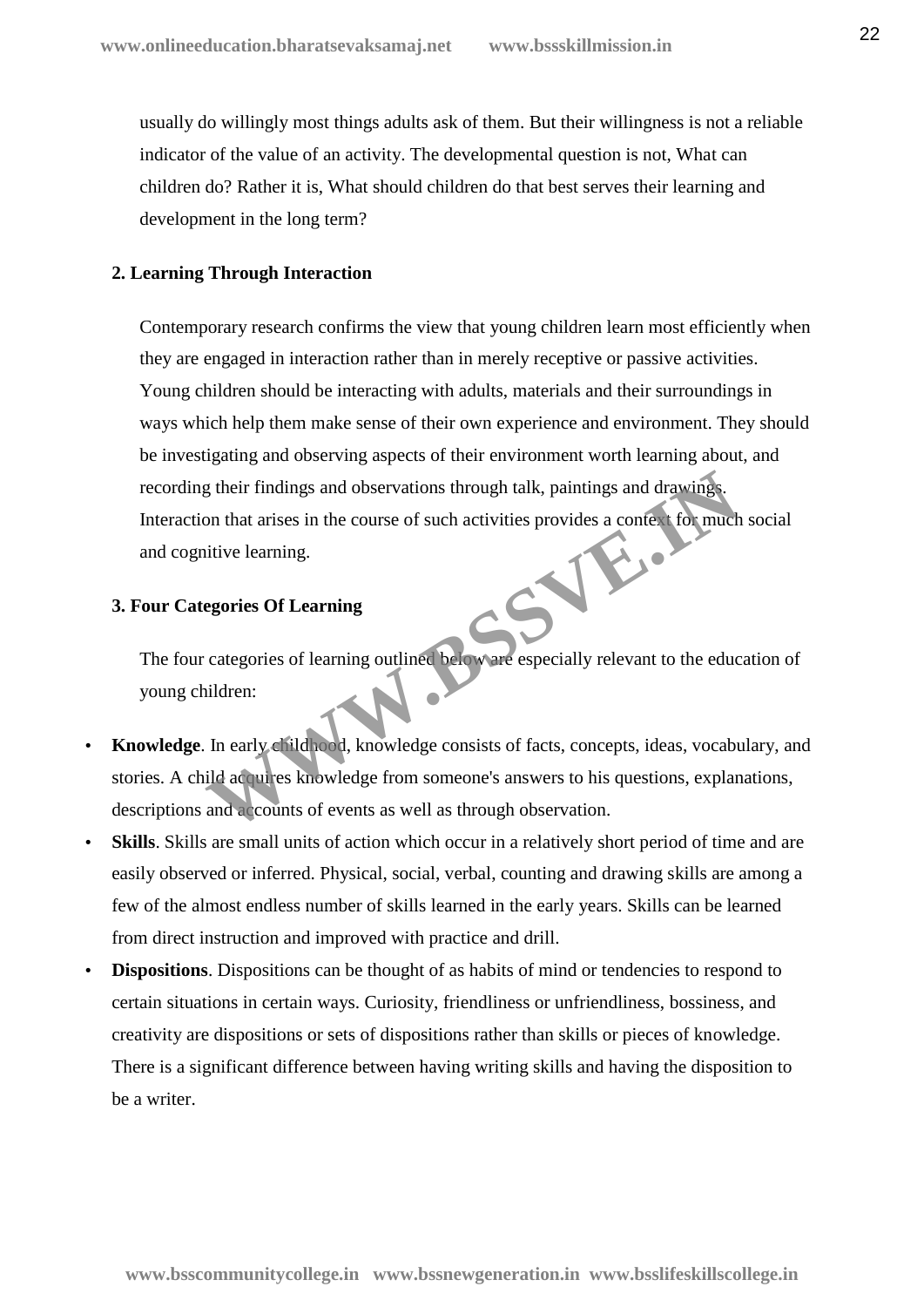**Feelings**. These are subjective emotional states, many of which are innate. Among those that are learned are feelings of competence, belonging, and security. Feelings about school, teachers, learning and other children are also learned in the early years.

#### **4. Risks Of Early Academic Instruction**

Research on the long-term effects of various curriculum models suggests that the introduction of academic work into the early childhood curriculum yields good results on standardized tests in the short term, but may be counterproductive in the long term. For example, the risk of early instruction in beginning reading skills is that the amount of drill and practice required for success at an early age will undermine children's dispositions to be readers. It is clearly not useful for a child to learn skills if, in the process of acquiring them, the disposition to use them is lost. On the other hand, obtaining the disposition without the requisite skills is not desirable either. Results from longitudinal studies suggest that curricula and teaching methods should be designed to optimize the acquisition of knowledge, skills, desirable dispositions and feelings. Another risk of introducing young children to academic work prematurely is that those who cannot relate to the tasks required are likely to feel incompetent. Students who repeatedly experience difficulties may come to consider, themselves stupid and may bring their behavior into line accordingly. Example alisposition to use them is lost. On the other hand, obtaining the disposition the requisite skills is not desirable either. Results from longitudinal studies that curricula and teaching methods should be designed

## **5. Variety Of Teaching Methods**

Academically focused curricula for preschool programs typically adopt a single pedagogical method dominated by workbooks, drill and practice. It is reasonable to assume that when a single teaching method is used for a diverse group of children, a significant proportion of these children are likely to fail. The younger the children are, the greater the variety of teaching methods there should be, since the younger the group is, the less likely the children are to have been socialized into a standard way of responding to their environment, and the more likely it is that the children's readiness to learn is influenced by background experiences which are idiosyncratic and unique. For practical reasons there are limits to how varied teaching methods can be. It should be noted, however, that while approaches dominated by workbooks often claim to individualize instruction, they really individualize nothing more than the day on which a child completes a routine task. Such programs can deaden the disposition to learn. As for the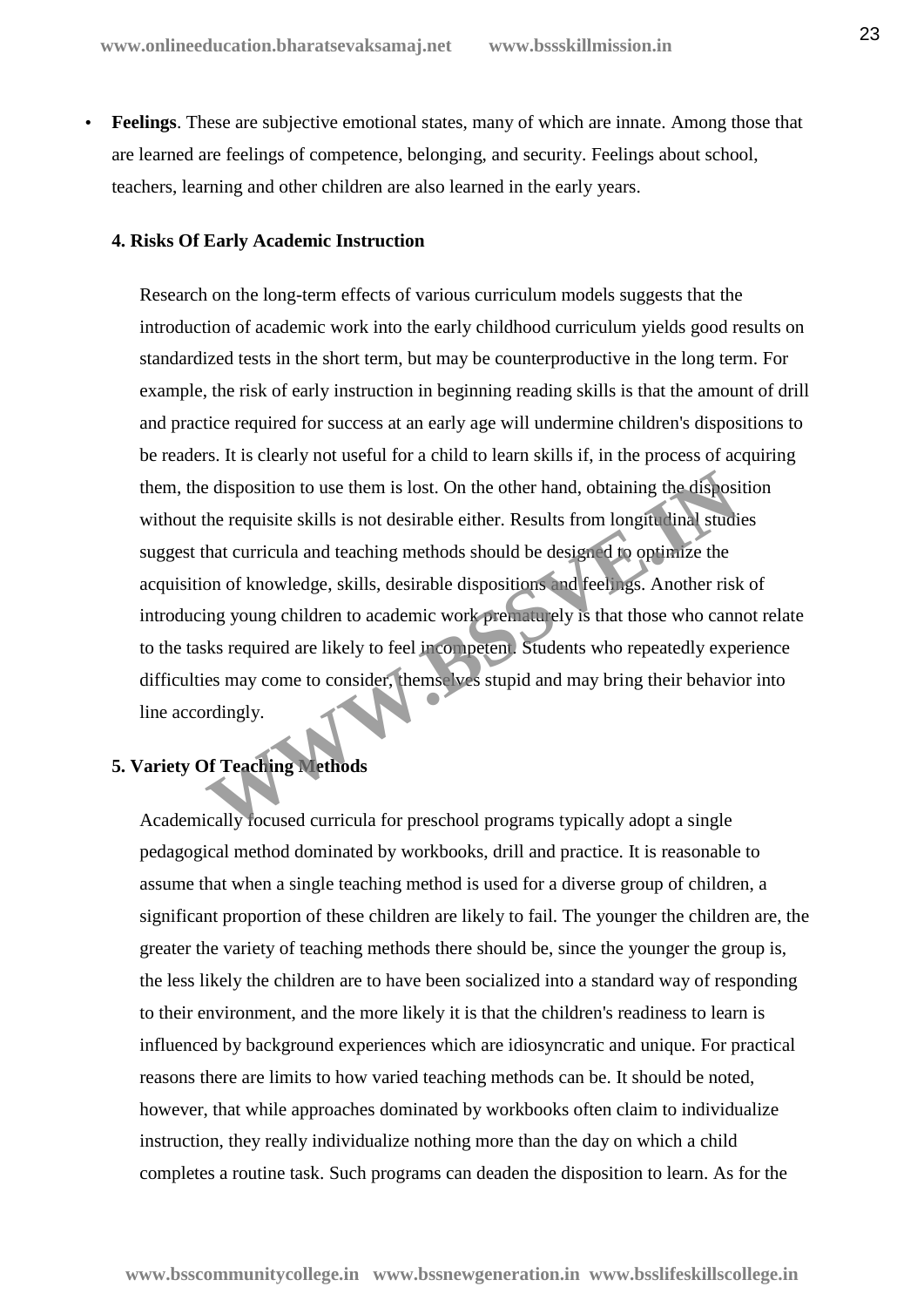learning environment, the younger the children are, the more informal it should be. Informal learning environments encourage spontaneous play, in which children engage in whatever play activities interest them. Such activities may include group projects, investigations, constructions, and dramatic play.

## **6. Quality Programs Nurture Relationships To Enhance Young Children's Learning**

The National Association for the Education of Young Children (NAEYC) has developed 10 standards that outline what all preschools, child care centers, kindergartens, and other early childhood education programs should provide to nurture young children. One of the new standards focuses on the relationships that young children develop with adults and other children, which are crucial to early learning and development. Positive relationships formed through warm, sensitive, and responsive care help children feel valued and gain more from their learning experiences. Children need positive relationships so that they feel comfortable and learn how to cooperate with others. Relationships between teachers and families are also important, and help build environments that nurture children's growth and development. There are many ways that quality early childhood programs build relationships with children and among adults. When you visit a program, watch how teachers interact with the children, and look for evidence that teachers are fostering positive relationships, such as: hrough warm, sensitive, and responsive care help children feel valued am<br>their learning experiences. Children need positive relationships so that<br>fortable and learn how to cooperate with others. Relationships between t<br>lie

- Classrooms are welcoming to all children, and children are encouraged to join the group.
- Teachers communicate with children in a warm manner, including laughing and showing affection, and respond to their needs. Teachers use a gentle tone of voice with children, and bend down to speak with them at eye level.
- Infants get individual attention from teachers, who communicate with smiles and other nonverbal behavior, and also talk with them, so that infants start to recognize and understand words.
- Teachers provide a balance of group activities and one-on-one activities, to encourage children to develop both group and individual relationships.
- Children have opportunities to play and interact with other children, which helps them build friendships and develop social skills, such as working together and taking turns.
- Teachers and families develop relationships and share information about the children, including family background such as religion and home language.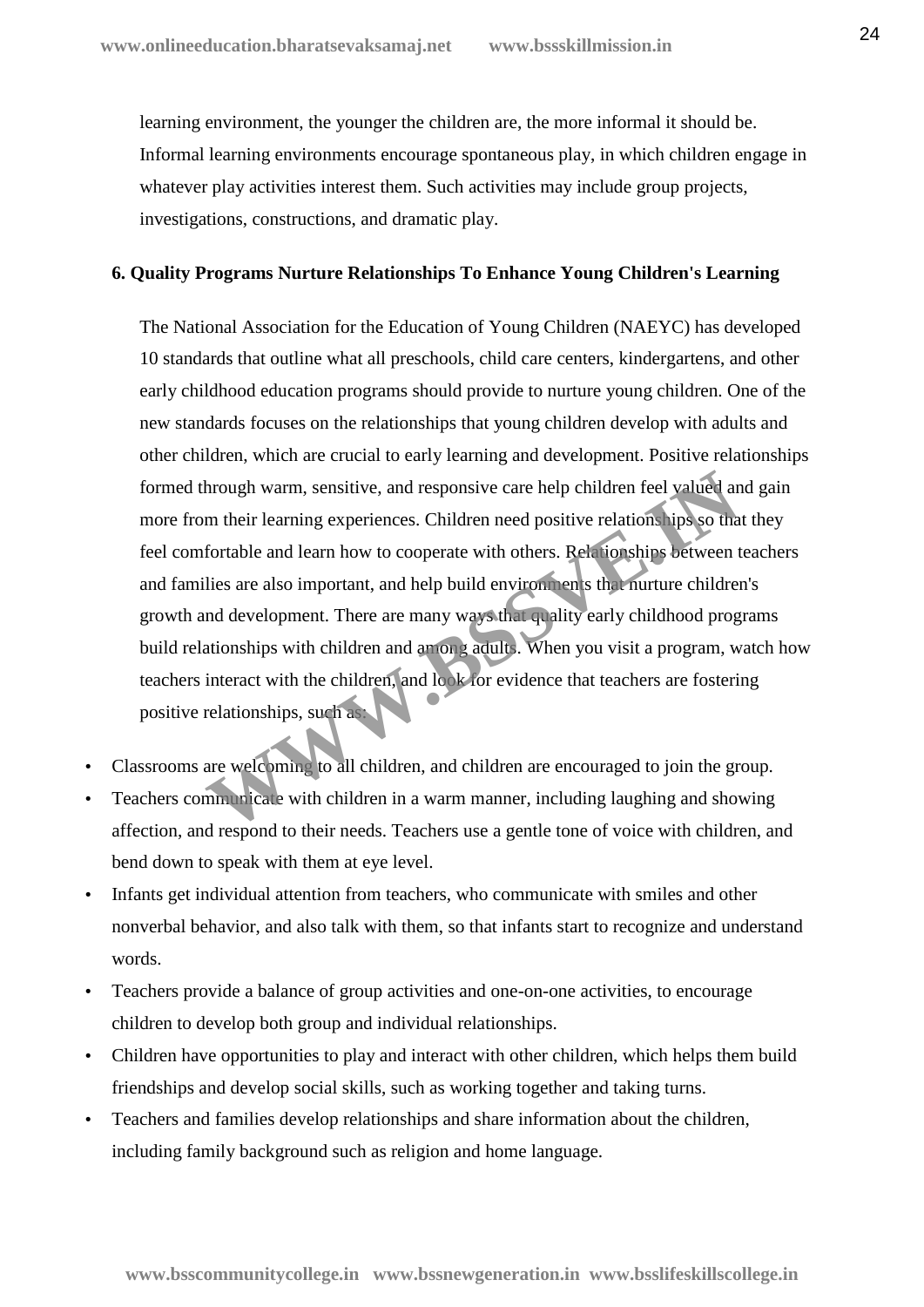#### **7. Motivating Learning In Young Children**

Young children learn from everything they do. They are naturally curious; they want to explore and discover. If their explorations bring pleasure or success, they will want to learn more. During these early years, children form attitudes about learning that will last a lifetime. Children who receive the right sort of support and encouragement during these years will be creative, adventurous learners throughout their lives. Children who do not receive this sort of support and interaction are likely to have a much different attitude about learning later in life.

#### **8. Characteristics Of Motivation In Young Children**

Children do many things simply because they want to do them. Selecting a toy or a shirt to wear is the result of "intrinsic motivation." The child makes her own choice and achieves satisfaction from both the act of choosing and from the opportunity to play with the toy or wear the shirt. Since the activity is generating the motivation, it is mostly self sustaining for as long as the child wants to continue the activity. Children also engage in some activities because adults tell them to, or in an effort to please another party. These activities are "extrinsically motivated." When a child is extrinsically motivated, the reward comes from outside the child-it has to be provided by someone else, and has to be continually given for the child to remain motivated enough to continue the activity. It is more difficult for a child to sustain extrinsically motivated activity because of this reliance upon some outside force. Since intrinsically motivated activity is more rewarding in and of itself, children learn more from this sort of activity, and they retain that learning better. Intrinsically motivated children are more involved in their own learning and development. In other words, a child is more likely to learn and retain information when he is intrinsically motivated - when he believes he is pleasing himself. Parents can build on this sense of confidence by guiding their child's play and activities while still giving the child a range of options. This unstructured play is an essential element of the child's motivation, learning, and development. do many things simply because they want to do them. Selecting a toy or<br>s the result of "intrinsic motivation." The child makes her own choice ar<br>satisfaction from both the act of choosing and from the opportunity to p<br>r we

A number of behavioral characteristics are indicators of high motivation. Here are some of the important factors and some ways to help your child develop these characteristics. Persistence is the ability to stay with a task for a reasonably long period of time. While very young children cannot concentrate on one activity for an hour, there are still

**www.bsscommunitycollege.in www.bssnewgeneration.in www.bsslifeskillscollege.in**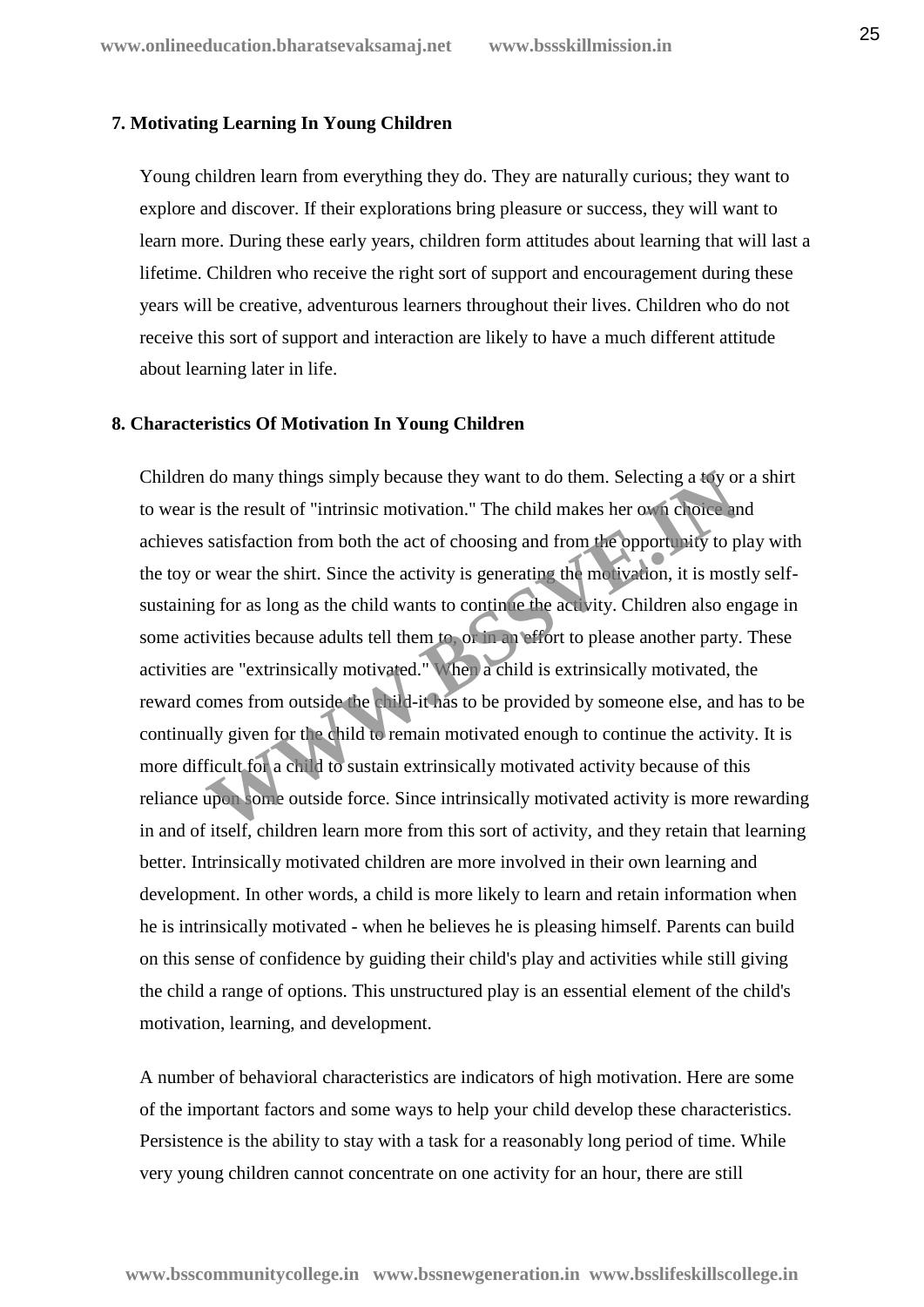measurable differences in the length of time that young children will engage in an activity. A highly motivated child will stay involved for a long period of time, whereas an unmotivated child will give up very easily when not instantly successful. Children learn persistence when they are successful at a challenging task. The art in building persistence is in offering a task that is just challenging enough, but not overwhelming. Choice of challenge is another characteristic of motivation. Children who experience success in meeting one challenge will become motivated, welcoming another. These motivated learners will choose an activity that is slightly difficult for them, but provides an appropriate challenge. When they successfully complete such a task, children gain a high level of satisfaction. Unmotivated children (those who have not experienced early success) will pick something that is very easy and ensures an instant success. With such easy success, children feel only a very low level of satisfaction, because they know that the task offered little challenge. The challenge for parents is helping their child find an appropriate challenge while still allowing the choice to be the child's. The amount of dependency on adults is another indicator of motivation. Children with strong intrinsic motivation do not need an adult constantly watching and helping with activities.Children who have a lower level of motivation or are extrinsically motivated need constant attention from adults and cannot function independently. Since independence is an important aspect of quality learning, this dependence on adults will greatly limit children's ability to succeed in school. Parents can increase the likelihood of their child's building independent motivation by providing toys and activities that play to the child's natural creativity and curiosity. Often, these are the simplest, most basic playthings: blocks, little plastic "people," a toy car or two, and crayons and paper. These things encourage children to invent their own worlds rather than depending on an adult to entertain them. The last indicator of motivational level is emotion.Children who are clearly motivated will have a positive display of emotion. They are satisfied with their work and show more enjoyment in the activity. Children without appropriate motivation will appear quiet, sullen and bored. They will not take any apparent pleasure in their activity and will often complain. As a parent, you are probably the best judge of your child's moods. That cranky, whiny voice is usually a good indicator that a child doesn't feel very good about herself and needs a new adventure of some sort. cess, children feel only a very low level of satisfaction, because they knot offered little challenge. The challenge for parents is helping their child fit at challenge while still allowing the choice to be the child's. Th

#### **9. Developing Motivation**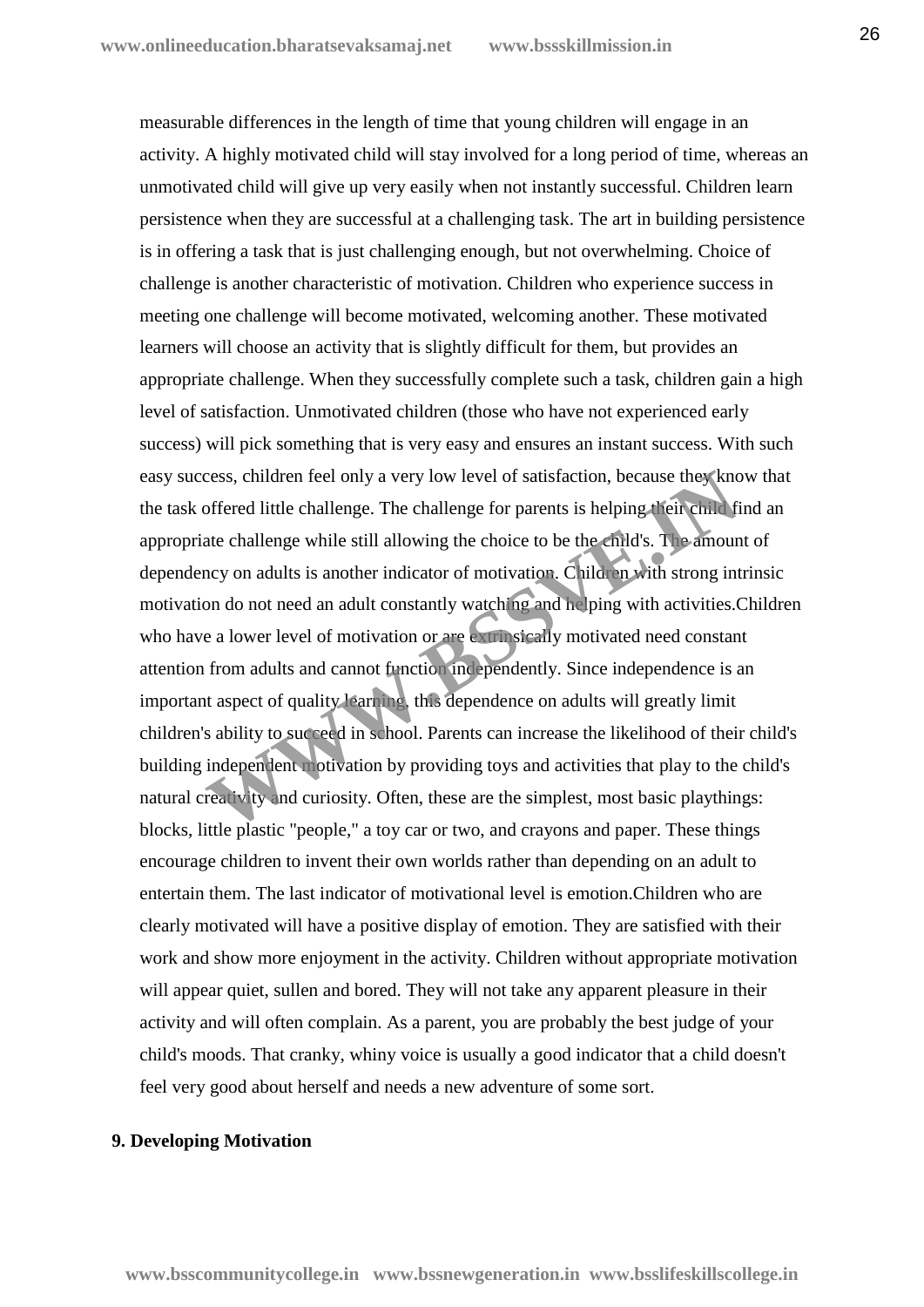Newborn infants are born with a tremendous amount of intrinsic motivation. This motivation is aimed toward having some visible effect on the environment. When infants can actually see the results of their actions as a reward, they are motivated to continue those actions. These attempts toward control are limited within the young child, and include crying, vocalizations, facial expressions and small body movements. Toys that change or make sound as the child moves them are therefore strong motivators. As infants grow and continue to mature (9-24 months), more voluntary, purposeful movements are possible. This gives them more control of their environment. This wider range of control allows children to feel that they are successful. Success leads to higher self-esteem and feelings of self-worth, which leads to strengthened motivation. As children continue to develop during this time period, they are better able to make decisions and plan what to do to gain control of things around them. They are beginning to set their own goals for activities. This success is not based upon adult standards, but totally upon the child's ability to accomplish the goals that he has set out for himself.

By two years of age, children are developing the ability to execute a sequence of events in order to achieve a goal. They also have an appreciation for standards and begin to evaluate their efforts. By three years of age, children become interested in doing things well, as opposed to just doing them. They have an idea of various levels of competency in performance and judge their success by their own internal standards. Therefore they have much less need for adult feedback about the quality of their efforts. Preschoolers (age 3-5 years) are beginning to be more involved with verbal problem solving skills. They direct their own learning through speech and use vocal communication to direct their own behavior to solve problems. Young children are often heard talking themselves through a series of actions that lead to the solution of a problem. As children get older, this "talking out loud" will become an internal monologue. This newly developing ability to problem solve is the basis for motivation at this stage. Having the self confidence to know that one can solve a problem motivates the learner to accept other new and challenging situations, which in turn lead to greater learning In control of things around them. They are beginning to set their own goals. This success is not based upon adult standards, but totally pon the biacomplish the goals that he has set out for himself execute a sequence of a

## **Topic Objective:**

At the end of this topic student would be able to: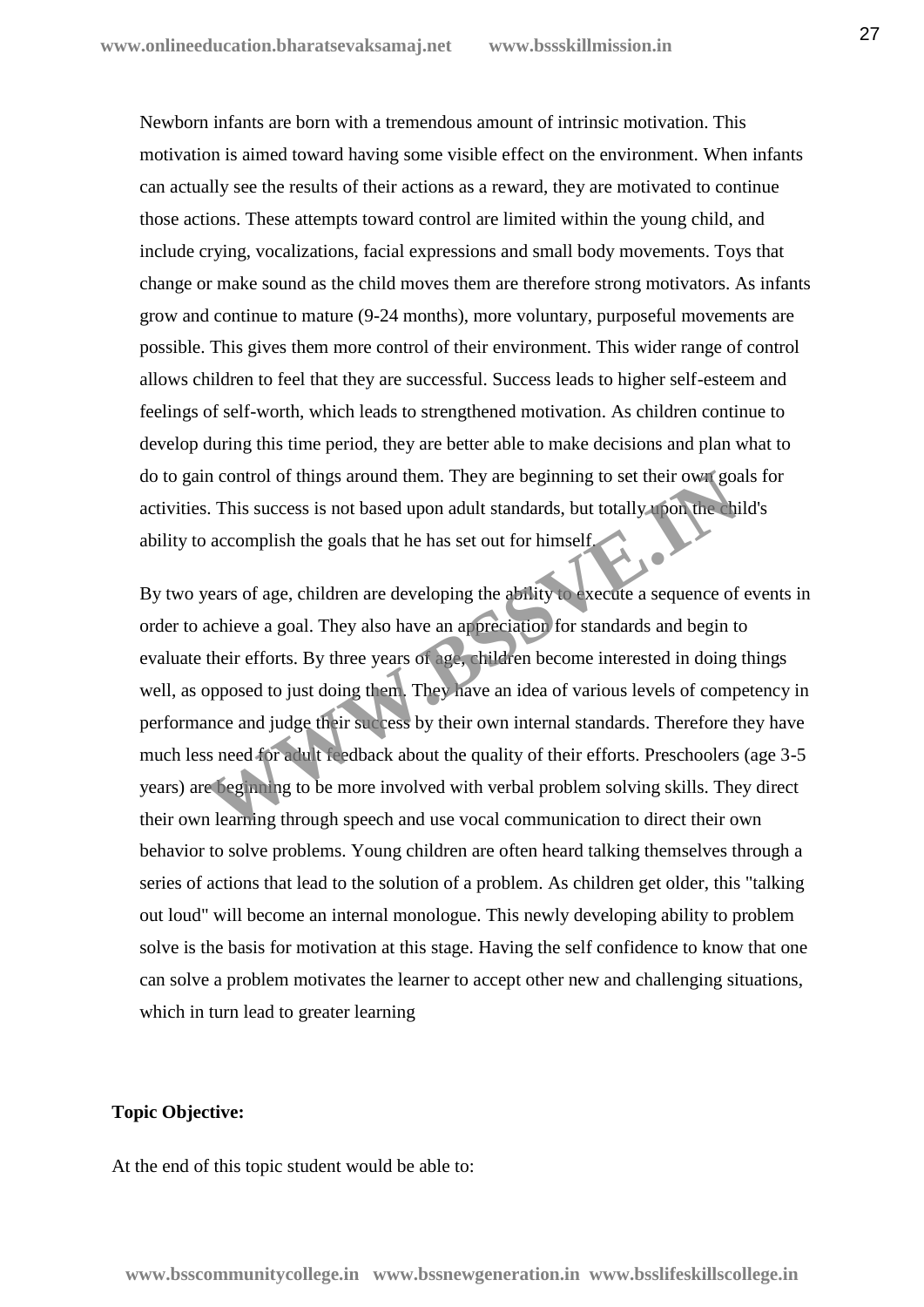- Know the Research
- Explain the Attachment
- Describe the Baby colic
- Highlight the Day care
- Define the Staffing
- Analyze Head Start Program

## **Definition/Overview:**

The Early Childhood field is an exciting and rewarding profession. There is a great demand in the Northwest for qualified and dedicated Early Childhood Educators that can provide quality care and education for children from birth to school age. Over the last year, federal policy and the media have shown an increased interest in and focus on improving the literacy skills of children entering school. Professionals in the infant/toddler field know that parents and caregivers help to lay the necessary foundation for literacy in a child's first few years of life. In this series of tips, we focus on how leaders of infant/toddler programs can support the introduction and development of early literacy skills (both reading and writing). W.B.

#### **Key Points:**

#### **1. Research**

In a recent article in the British Psychological Society's "The Psychologist" Gwyneth Doherty-Sneddon has considered in detail the theoretical bases behind the growth of this phenomenon and some of the claims made by its supporters. As Doherty-Sneddon points out so-called "baby signing" is not entirely new. Variants have been used by speech and language therapists for decades with children who have speech and/or cognitive impairments. It is widely recognised communication is at the heart of child development, be it cognitive, social, emotional or behavioural. Clinicians and researchers have highlighted the association between communicative difficulties and behavioural problems. For example, Paul and Kellog found children who were late talkers at age two years were more shy, aloof and less outgoing at age six. Similar poor social-emotional adjustment was found in late talking toddlers, along with higher reported parent-child dysfunction by mothers, in a study by Irwin et al. While baby signing promoters claim various benefits verified in experimental research, there is in fact a dearth of actual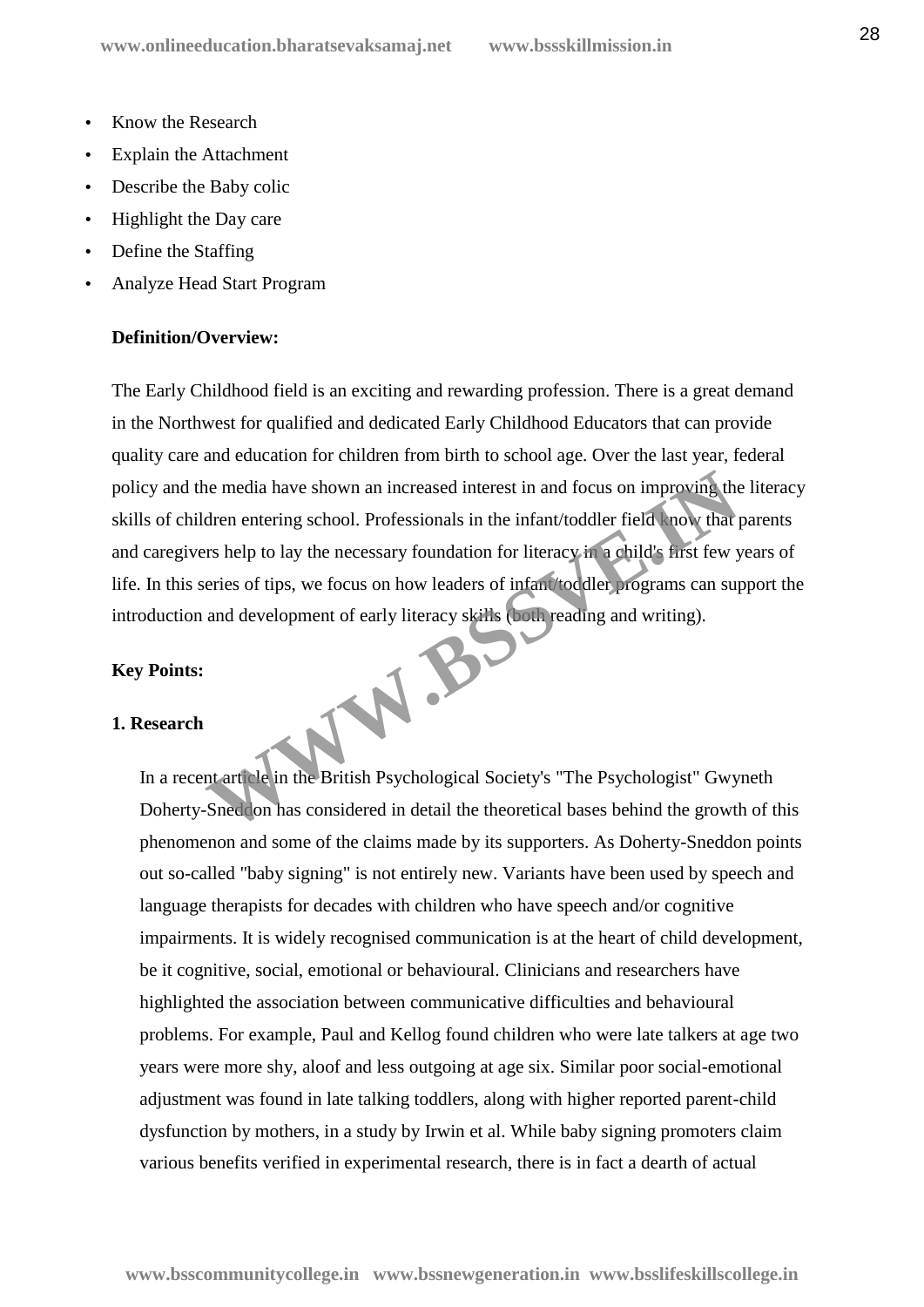research. The American team led by Acredolo and Goodwyn has been responsible for driving research into the effects of baby signing on child development. They claim babies readily acquire symbolic gestures when exposed to enhanced gesture training. They also propose those taught to sign reap rewards such as:

- larger expressive and receptive spoken language vocabularies;
- more advanced mental development;
- a reduction in problematic behaviours like tantrums resulting from frustration; and
- improved parentchild relationships

The mechanisms underlying these benefits are proposed to include:

- an increased number of episodes of joint visual attention during interactions between parents and toddlers, known to be associated with improved language skills;
- empowering of the infant to focus the topic and context of conversation;
- the discussion and clarification of concepts
- added practice with the symbolic function

Doherty-Sneddon claims a key issue is ensuring that sufficient and appropriately designed research is available to back the claims made in relation to baby signing. A literature review concluded although benefits were reported in 13 of 17 studies, various methodological weaknesses leave the evidence unconfirmed. Certainly, research into the effects of baby signing needs better control groups, such as children who are involved in equally interesting and fun activities based around adult and child language interaction but not baby signing. Volterra et al. conclude enhanced gesture input for hearing children is a catalyst for gesture acquisition, and especially the use of representational form and hence symbolic communicative function. They add this enhancement is short-lived (to between 12 and 15 months of age). Doherty-Sneddon argues, however, this timescale represents only a general norm. The enhancement and advantage is far more extended in the many toddlers who are not speaking until well after their second birthdays. Doherty- Sneddon concludes by arguing there are three different levels of support for the benefits of baby signing: number of episodes of joint visual attention during interactions between<br>
known to be associated with improved language skills;<br>
of the infant to focus the topic and context of conversation;<br>
on and clarification of concep

- indicative, if not evidentially strong, evidence from baby signing research;
- related evidence from deaf sign and hearing gesture/language research;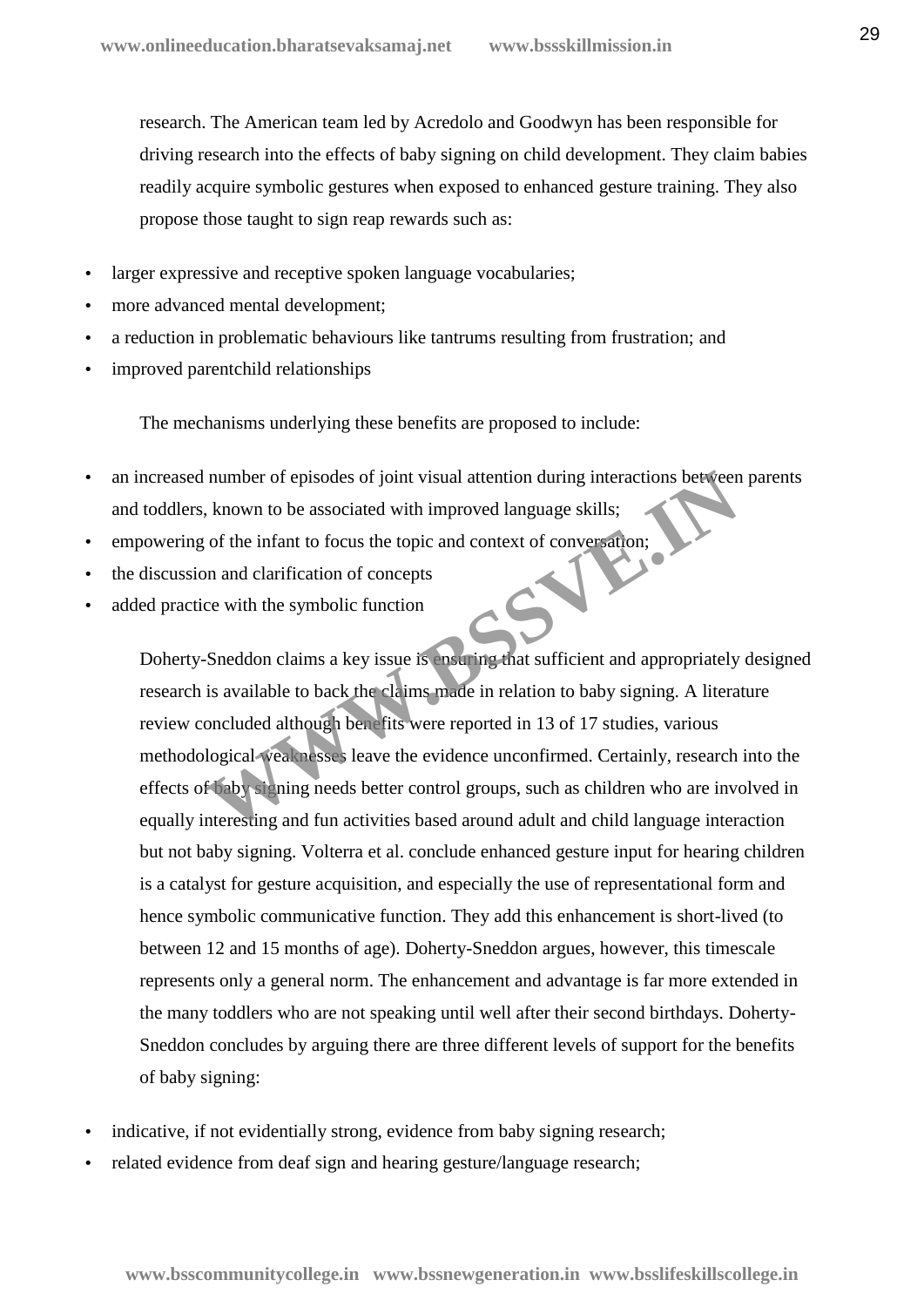compelling anecdotal support from families who have embraced the approach

## **2. Attachment**

Attachment theory is primarily an evolutionary and ethological theory whereby the infant or child seeks proximity to a specified attachment figure in situations of alarm or distress, for the purpose of survival. The forming of attachments is considered to be the foundation of the infant/child's capacity to form and conduct relationships throughout life. Attachment is not the same as love and/or affection although they often go together. Attachment and attachment behaviors tend to develop between the age of 6 months and 3 years. Infants become attached to adults who are sensitive and responsive in social interactions with the infant, and who remain as consistent caregivers for some time. Parental responses lead to the development of patterns of attachment which in turn lead to 'internal working models' which will guide the individual's feelings, thoughts, and expectations in later relationships. There are a number of attachment 'styles' namely 'secure', 'anxious-ambivalent', 'anxious-avoidant', (all 'organized') and 'disorganized', some of which are more problematic than others. A lack of attachment or a seriously disrupted capacity for attachment could potentially amount to serious disorders. The state state as fove and of ancient antiough they often go toget<br>ent and attachment behaviors tend to develop between the age of a mont<br>fants become attached to adults who are sensitive and response in social<br>mass with

## **3. Baby colic**

Baby colic (also known as infant colic, three-month colic, and infantile colic) is a condition in which an otherwise healthy baby cries or screams frequently and for extended periods without any discernible reason. The condition typically appears within the first three weeks of life and almost invariably disappears, often very suddenly, before the baby is three to four months old. It is more common in bottle-fed babies, but also occurs in breast-fed infants. The crying frequently occurs during a specific period of the day, often in the early evening. Since the cause is not conclusively established (see below) and the amount of crying differs between babies, there is no general consensus on the definition of "colic". Having ruled out other causes of crying, a common rule of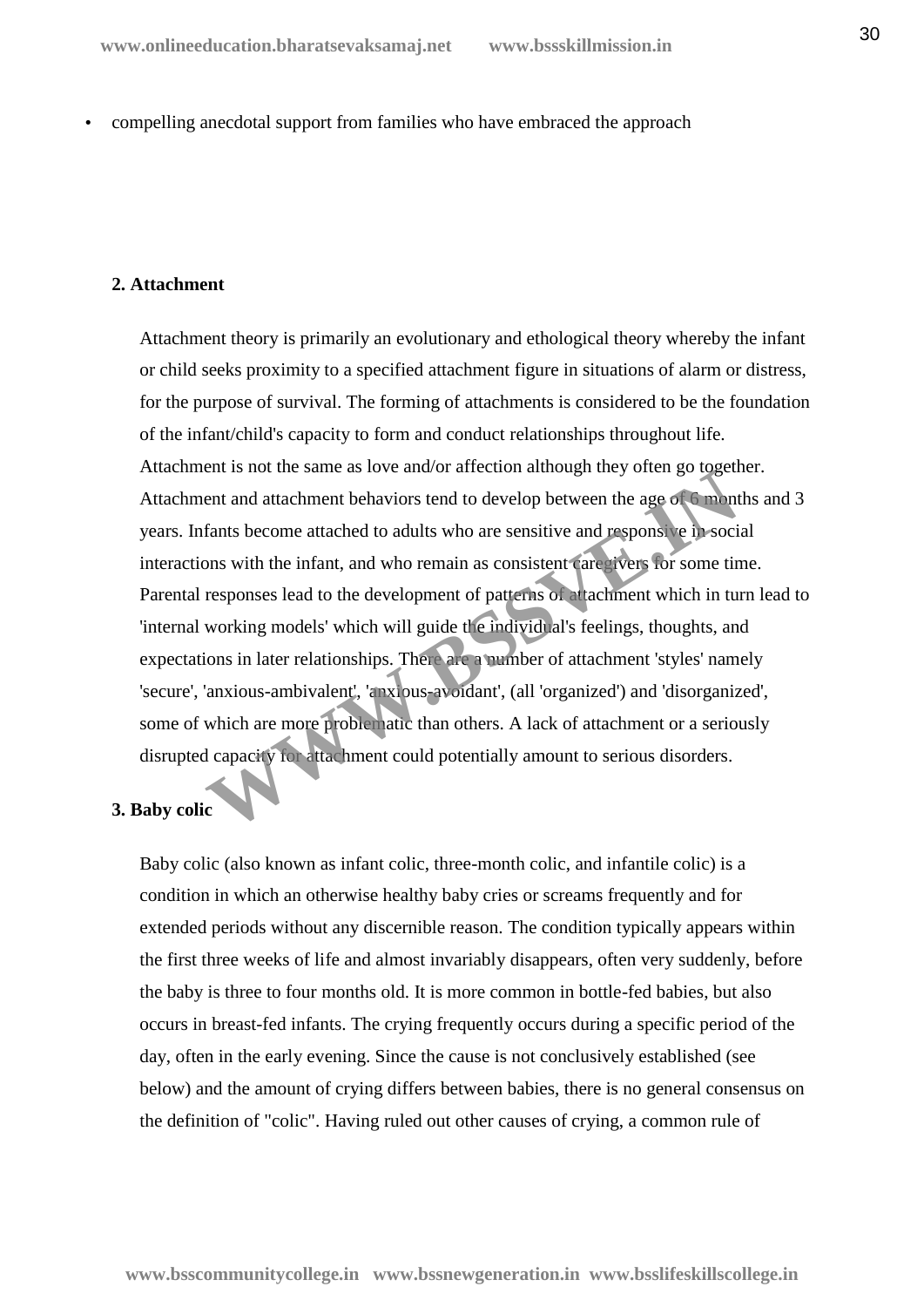thumb is to consider a baby "colicky" if he or she cries intensely more than three days a week, for more than three hours, for more than three weeks in a month.

#### **4. Day care**

Day care or child care is care of a child during the day by a person other than the child's parents or legal guardians, typically someone outside the child's immediate family. The service is known as child care in the United Kingdom and Australiaand day care in North America. Child care or day care is provided in nurseries or creches or by childminders caring for children in their own homes. Babysitting is the occasional temporary care of a child during the absence of his or her parents. Child care or day care is ongoing care during specific periods, such as the parents' time at work. Child care can also take on a more formal structure, with education, child development, discipline and even preschool falling into the fold of services. Some childminders care for children from several families at the same time, either in their own home or in a specialized child care facility. Some employers provide nursery provision for their employees at or near the place of employment. Child care in the child's own home is traditionally provided by a nanny or au pair, or by a extended family member including grandparents, aunts and uncles. mal structure, with education, child development, discipline and even proto the fold of services. Some childminders care for children **Fom severa**<br>at the same time, either in their own home or in a specialized child care<br>a

#### **5. Staffing**

For all providers, the largest expense is labour. In a 1999 Canadian survey of formal child care centres, labour accounts for 63% of costs and the industry had an average profit of 5.3%. Given the labour intensive nature of the industry, it is not surprising that the same survey showed little economies of scale between larger and smaller operators. Local legislation may regulate the operation of day care centres. The legislation will define what constitutes a day care (so as to not regulate individual baby sitters). It may specify the physical facilities (washroom, eating, sleeping, lighting levels, etc). The minimum window space may be such that it precludes day cares from being in a basement. It may specify the minimum floor space per child (for example 2.8 square metres) and the maximum number of children per room (for example 24). It may mandate minimum outdoor time (for example 2 hours for programs 6 hours or longer). It may mandate staffing ratios (for example 1:3 for under 18 months, 1:5 for 18-30 months, 1:8 for over 30 months, and even higher ratios for older children). Legislation may mandate qualifications of supervisors. Staff typically do not require any qualifications but staff

**www.bsscommunitycollege.in www.bssnewgeneration.in www.bsslifeskillscollege.in**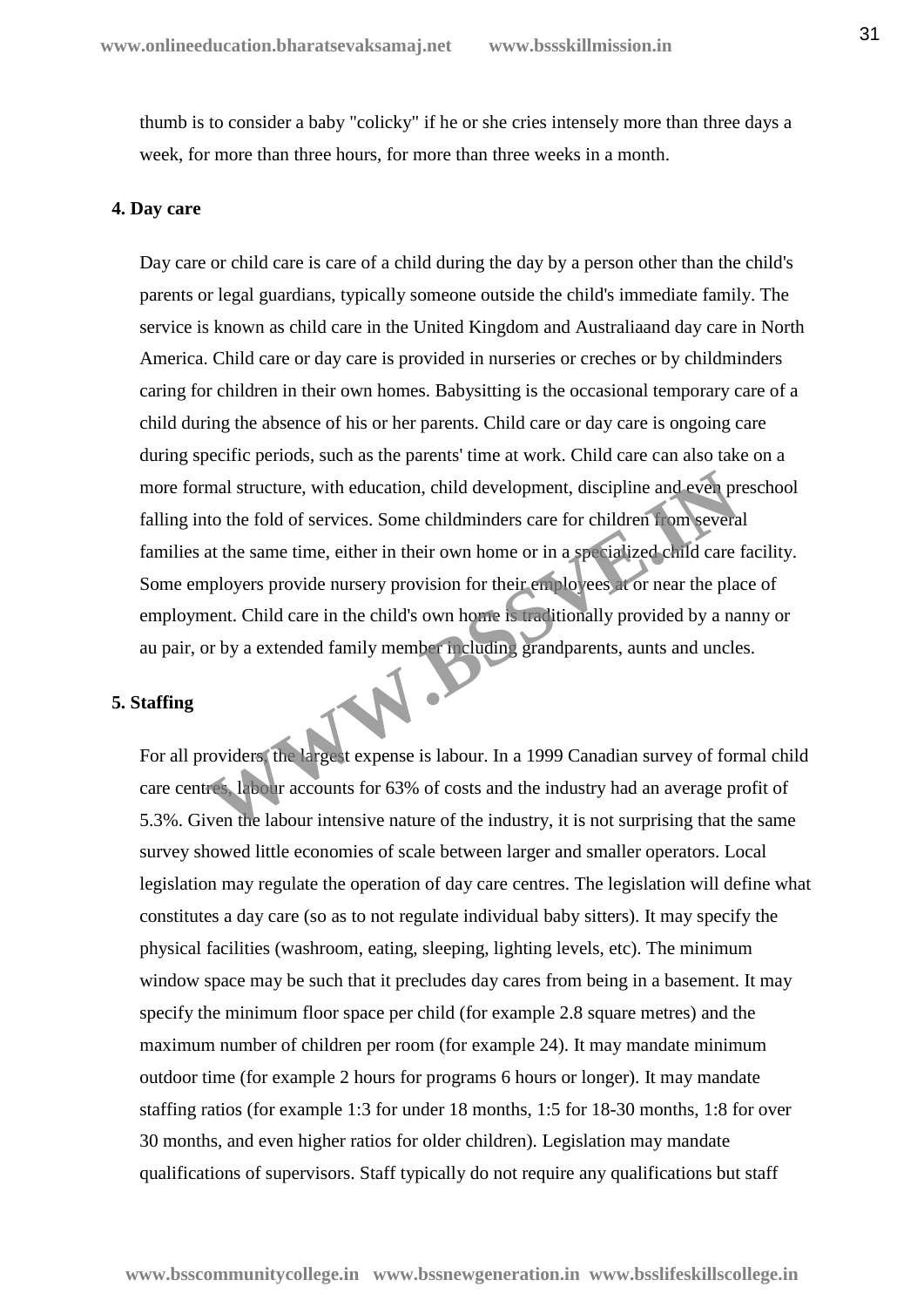under the age of eighteen may require supervision. Typically, once the child reaches the age of twelve, they are no longer covered by day care legislation and programs for older children may not be regulated. In Canada, the workforce is predominantly female (95%) and low paid, averaging only 60% of average workforce wage. Many employees are at local minimum wage and are typically paid by the hour rather than salaried. In the United States, "child care worker" is the fifth most female-dominated occupation.

In non-profits, the title of the most senior supervisor is typically "executive director", following the convention of most non-profit organizations. There are often local industry associations that lobby governments on childcare policy, promote the industry to the public or help parents choose the right daycare provider. Staffing varies from state to state. It is important that parents read up on state regulations when visiting a day care. The Most Effective Child-Development Programs Work with Kids and Their Parents. Some scholars have questioned the research on Levenstein's program, and most other research has suggested more moderate benefits from home-visiting programs. But a mountain of evidence shows that combining parental support with high-quality child care offers the most powerful approach for erasing the school-readiness gap facing poor children. **Example 18 And The Trumpel School State Properties Work with Kids and Their Pandolars have questioned the research on Levenstein's program, and most chase suggested more moderate benefits from home visiting programs. But** 

- The Perry Preschool Program, pioneered in 1962 in Ypsilanti, Michigan, offered two years of high-quality preschool plus weekly home visits. The program's impact was so powerful that, at age 27, participating children's average earnings were almost twice that of a control group. Participants were three times as likely to own a home and only one-fifth as likely to have been arrested for repeat criminal offenses. All told, the program returned an estimated \$7.16 for every dollar invested when the kids were toddlers.
- The Carolina Abecedarian Project, begun in 1972 with a group of babies from poor families as young as 6 weeks old, provided five years of year-round, full-day child care, along with biweekly visits from a home-school resource teacher. Children who completed the project proved only half as likely as their peers to require special education by grade 9; they were one third more likely to graduate high school by age 19 and three times as likely to enroll in a four-year college by age 21. Participating mothers increased their own education during the project and were far more likely to hold good jobs.
- Houston Parent-Child Development Centers provided two years of support for Mexican American parents beginning when their children turned 1, offering home visits, parenting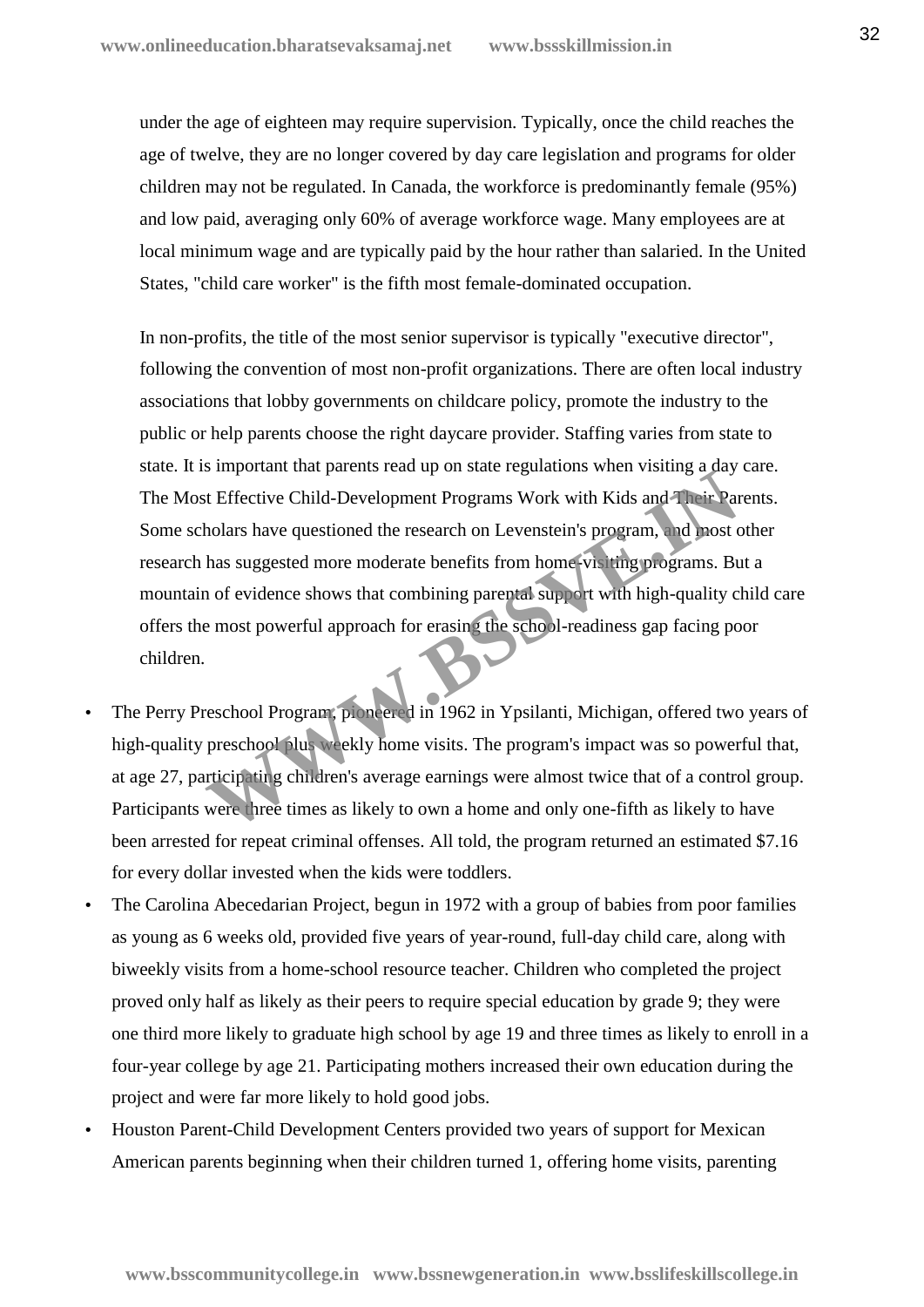classes, and nursery school. When the participating children reached elementary school, they were placed in bilingual education less than half as often as a control group, and they proved far less likely to be held back.

#### **6. Head Start Program**

These and other results led a National Academy of Sciences panel to conclude in 2000, "Programs that combine child focused educational activities with explicit attention to parent-child interaction patterns and relationship building appear to have the greatest impacts." The most important window for engaging parents comes during the infant and toddler years--before children even reach preschool. Historically, Head Start paid almost no attention to children under 3, but in 1994, Congress and the Clinton administration enacted the Early Head Start program to begin filling that void. But as is detailed elsewhere in this special report, the program will consume just 10 percent of the total Head Start budget.Likewise, whereas 46 states now operate pre-kindergarten programs and state funding for pre-K has skyrocketed from \$700 million in the early 1990s to more than \$2 billion today, only a few states have invested heavily in parent-focused services for 0- to 3-year-olds like Parents as Teachers, the Home Instructional Program for Preschool Youth, or the Parent-Child Home Program. Even including Early Head Start and projects funded by local governments and charities, parent-focused early-learning projects combined probably serve fewer than 150,000 children a year. That's a tiny fraction of the nearly 2 million children attending state-funded pre-K or traditional Head Start programs. That gap is crippling, suggests Harvard's Heather Weiss. "Not only is a tot of your vocabulary and language set by age 3," she says, "but your notions of what you can learn ... are also set in those first three years of life." Parenting practices, she adds, "play a critical role." A 2002 evaluation showed that Early Head Start children had better cognitive and language development and showed better behavior than a control group. Early Head Start programs offering both center-based care and home visits for parents consistently yielded the best results. the Early Head Start program to begin filling that void. But as is detailed<br>
in this special report, the program will consume just 10 per ent of the<br>
the turt budget.Likewise, whereas 46 states now operate pre-lindergarten

"All of the research shows we have the capacity to change life trajectories," says Jack Shonkoff, dean of the Heller School of Social Policy and Management at Brandeis University and co-editor of an influential National Academy of Sciences report on early childhood development in 2000. "The strong science tells us that early-intervention programs that work with parents in addition to working with children them selves are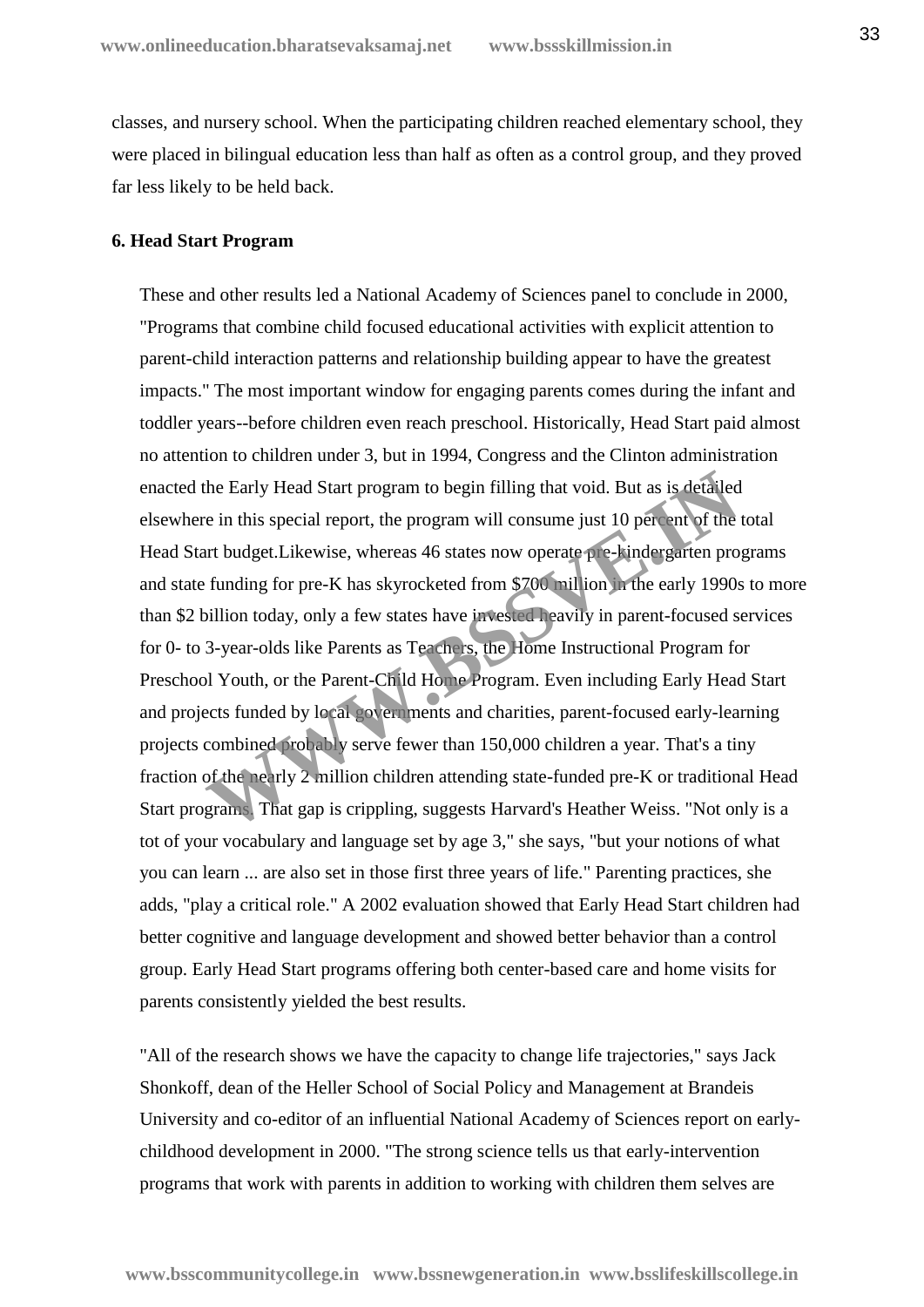more effective than programs that work only with the children." The question is, when will policy-makers start paying attention? Head Start is a program of the United States Department of Health and Human Services that provides comprehensive education, health, nutrition, and parent involvement services to low-income children and their families. Created in 1965 by the Head Start Act, Head Start is the longest-running program to address systemic poverty in the United States. As of late 2005, more than 22 million pre-school aged children have participated in Head Start. The \$6.8+ billion dollar budget for 2005 provided services to more than 905,000 children, 57% of whom were four years old or older, and 43% three years old or younger. Services were provided by 1,604 different programs operating more than 48,000 classrooms scattered across every state (and nearly every county) at an average cost of \$7,222 per child. The staff consists of nearly 212,000 paid personnel in addition to six times as many volunteers.

- **Early Head Start**: Promotes healthy prenatal outcomes, promotes healthy family functioning, and strengthens the development of infants and toddlers beginning as young as newborn infants.
- **Head Start:** Helps to create healthy development in low-income children ages three to five. Programs offer a wide variety of services, that depend on a child's and each family's heritage and experience, to influence all aspects of a child's development and learning. 212,000 paid personnel in addition to six times as many volunteers<br> **Start:** Promotes healthy prenatal outcomes, promotes healthy family<br>
and strengthens the development of infants and todders beginning as you<br>
ants.<br>
Help
- **Migrant and Seasonal Program Branch:** Provides the children of migrant and seasonal farm workers who meet income and other eligibility guidelines with Head Start services
- **American Indian-Alaska Native Program Branch**: Provides American Indian and Alaska Native children and families with services such as: health care, educational, nutritional, socialization, as well as other services promoting school readiness. Services are primarily for disadvantaged preschool children, and infants and toddlers.

## **Topic Objective:**

At the end of this topic student would be able to:

- Analyze the Early educators and their influences on the curriculum
- Examine the Quality in Inclusive and Noninclusive Infant and Toddler Classrooms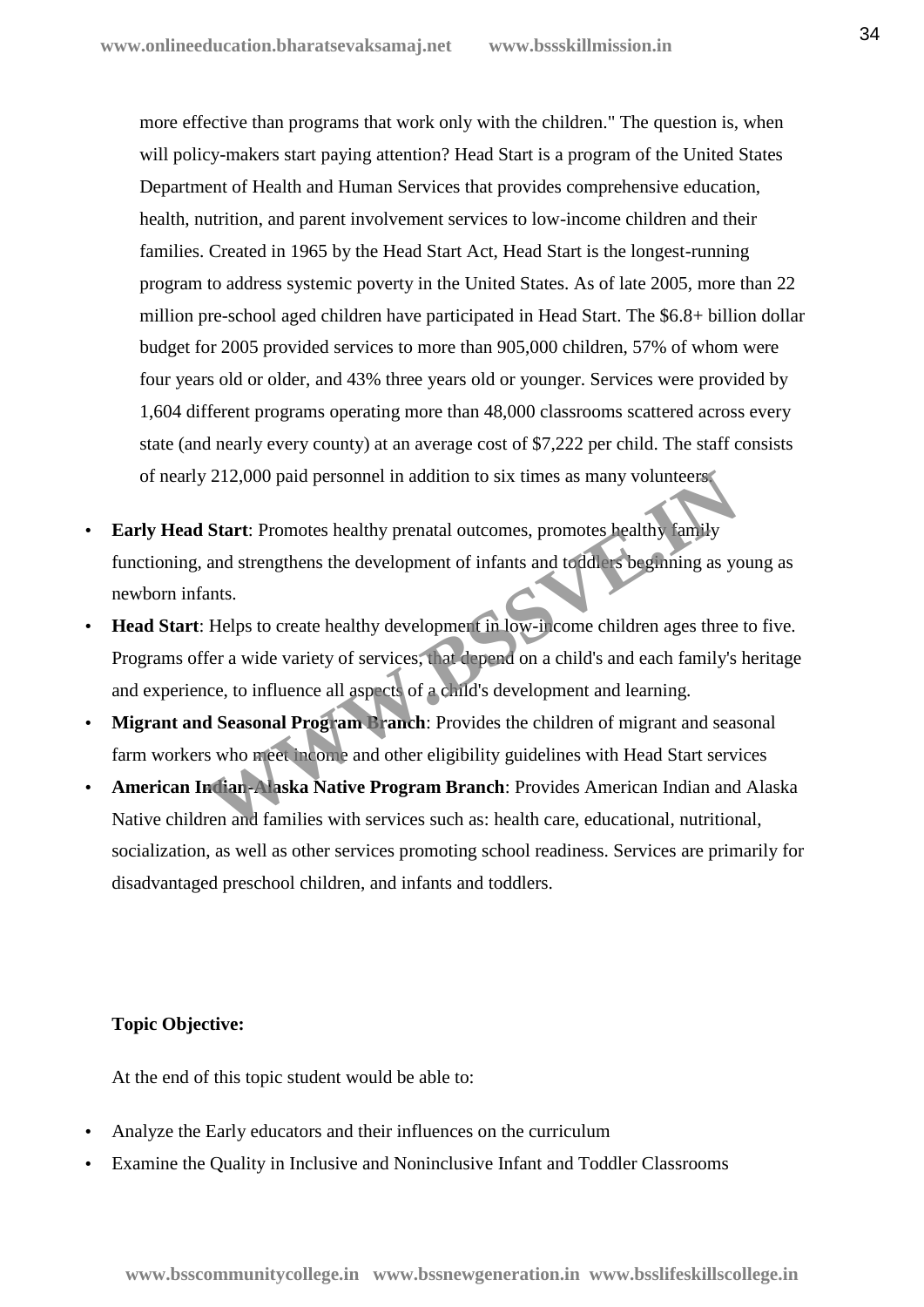#### Explain An Ethological Perspective on Infant Development

#### **Definition/Overview:**

The first decade of the twentieth century signaled the ascendance of the progressive reform movement in the United States, a social vision with a lasting impact on American politics, culture, and education. Americans were in an optimistic mood. The economy had shrugged off the depressions of the 1890s and had engaged in imperial expansion with the conquest of Hawaiiand victory in the Spanish-American War. Theodore Roosevelt, who had become president upon the assassination of William McKinley, personified this optimism. Progressive reformers aspired to broaden economic opportunities by imposing tougher government regulation of the railroads, oil companies, and public utilities, and they argued for political change to diminish the power of city machines such as that of New York's Boss Tweed. Journalists and social workers labored to remedy unsafe and unsanitary working conditions in the mines, mills, and slaughterhouses and led the fight to expand suffrage to women and to preserve the nation's natural resources. In its political and social embodiments, the progressive movement targeted the special privileges doled out by the government between the Civil War and the turn of the century. In other respects, it was a movement geared toward emancipation from entrenched and traditional ways of behaving and believing. At least three social dynamics help provide an explanatory context for events during this decade. One dynamic sought to preserve and maintain the power and prestige the United States had gained in the nineteenth century. A second hoped to gain efficiency, expansion, and then perhaps even equity, through a real or imagined scientific approach to life management and problem solving. The third aspired to expand freedom for the individual and the group, by rejecting traditional or sometimes prescribed ways of thinking in favor of more creative, if experimental, ways of expression, power sharing, and decision making. change to diminish the power of city machines such as that of New York<br>nalists and social workers labored to remedy unsafe and unsatitary work<br>it the mines, mills, and slaughterhouses and led the fight to expand suffra<br>to

## **Key Points:**

## **1. Early educators and their influences on the curriculum**

The earliest of the five educationalists I am going to consider is Friedrich Froebel, who died more than a century ago yet still exerts an important influence upon early childhood education in this country. Although his pedagogy has long been considered sterile there is no doubt that Froebel pioneered a new approach to our understanding of childrens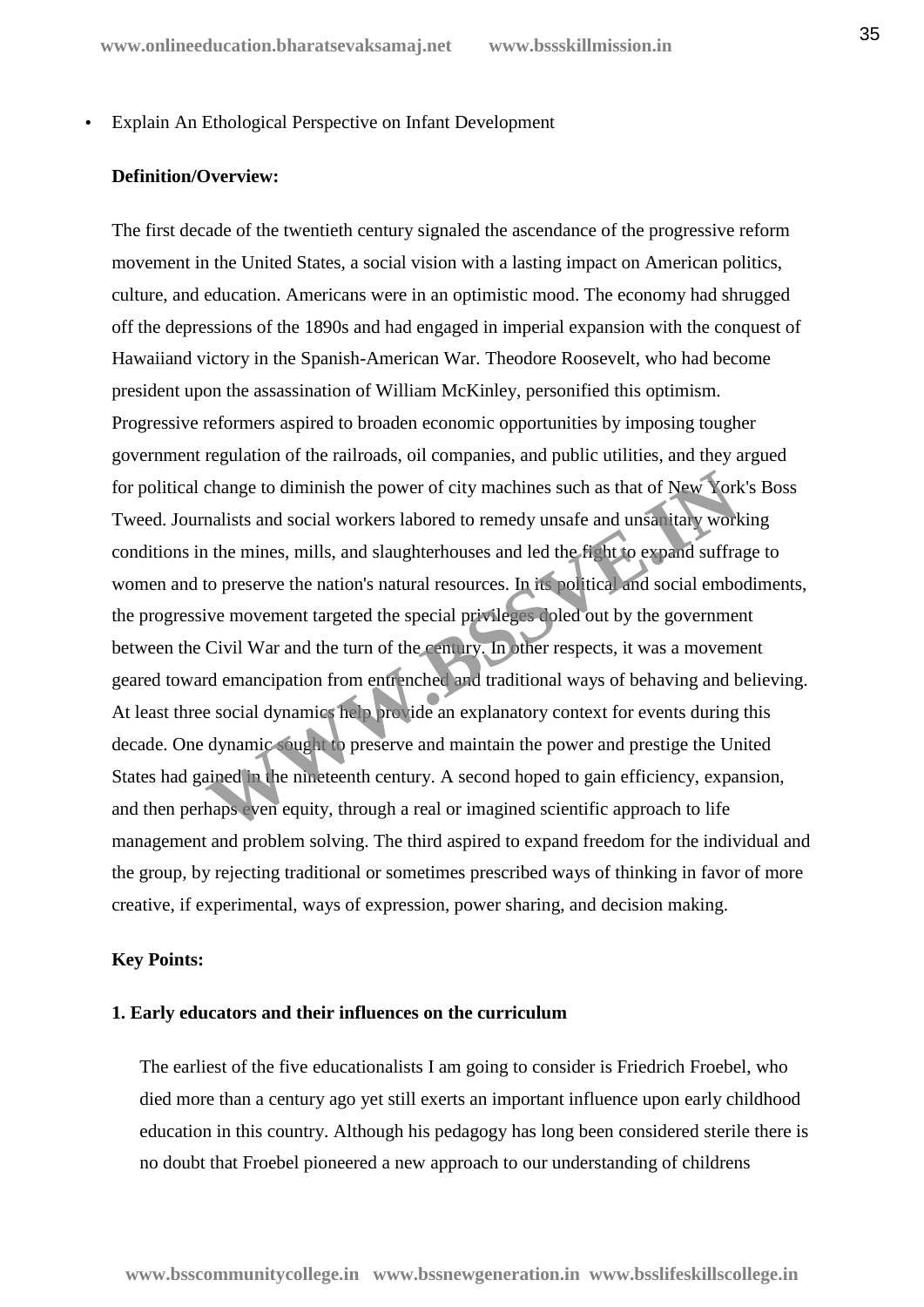activities and ways of learning, demonstrating that children need a vast number of experiences before they can arrive at an awareness of themselves and the world. The kindergartens, for him, were institutions where children instruct and educate themselves and where they develop and integrate all their abilities through play, which is creative activity and spontaneous instruction. That children learn through play is indeed a basic tenet of Froebelian philosophy and one which has been embraced by many early childhood educators. However, Froebel did not believe that the play of young children should be unstructured, as was the approach of many of his later followers. For him play was too important to be left to chance and in discussing the pedagogies of the kindergarten he wrote: just because he learns through play, a child learns willingly and learns much. So play, like learning and activity has its own definite period of time and it must not be left out of the elementary curriculum. The educator must not only guide the play, since it is so very important, but he must also often teach this sort of play in the first instance.

In order to help children learn through play Froebel devised a series of playthings and games. The six sets of playthings or gifts which Froebel designed formed a sequence beginning with a number of soft balls leading on to wooden spheres, cubes and cylinders. There were also occupations which trained children in activities such as drawing or modelling. The gifts and occupations were a fundamental part of Froebels doctrine of innate ideas but stripped of their symbolism they are the timeless playthings of childhood. Balls, boards, sand, clay, for example, have made up childrens play activities throughout the ages. The role of the adult was to plan and supervise these activities. be left out of the elementary curriculum. The educator must not only gue et it is so very important, but he must also often teach this so the properties of play in the must also often teach this so the properties of playth

In the Froebelian kindergarten the gifts, occupations, singing games, stories and talk made up the curriculum in contrast to the stark infant schools of the time where the 3Rs occupied most of the daily routine. Our modern infant schools owe much to the influence of Froebel and most of the experiences which we offer children in present-day nurseries and reception classes have their roots in the occupations of the Froebelian kindergarten, although these have been extended and amended to meet the needs of children in the late 1990s. The idea of treating the school day as a complete unit in which activities continue for varying lengths of time to enable children to pursue their own interests is but another of the legacies which the modern primary schools have inherited from the Froebelian tradition. Friedrich Froebel was one of the great pioneers of early childhood education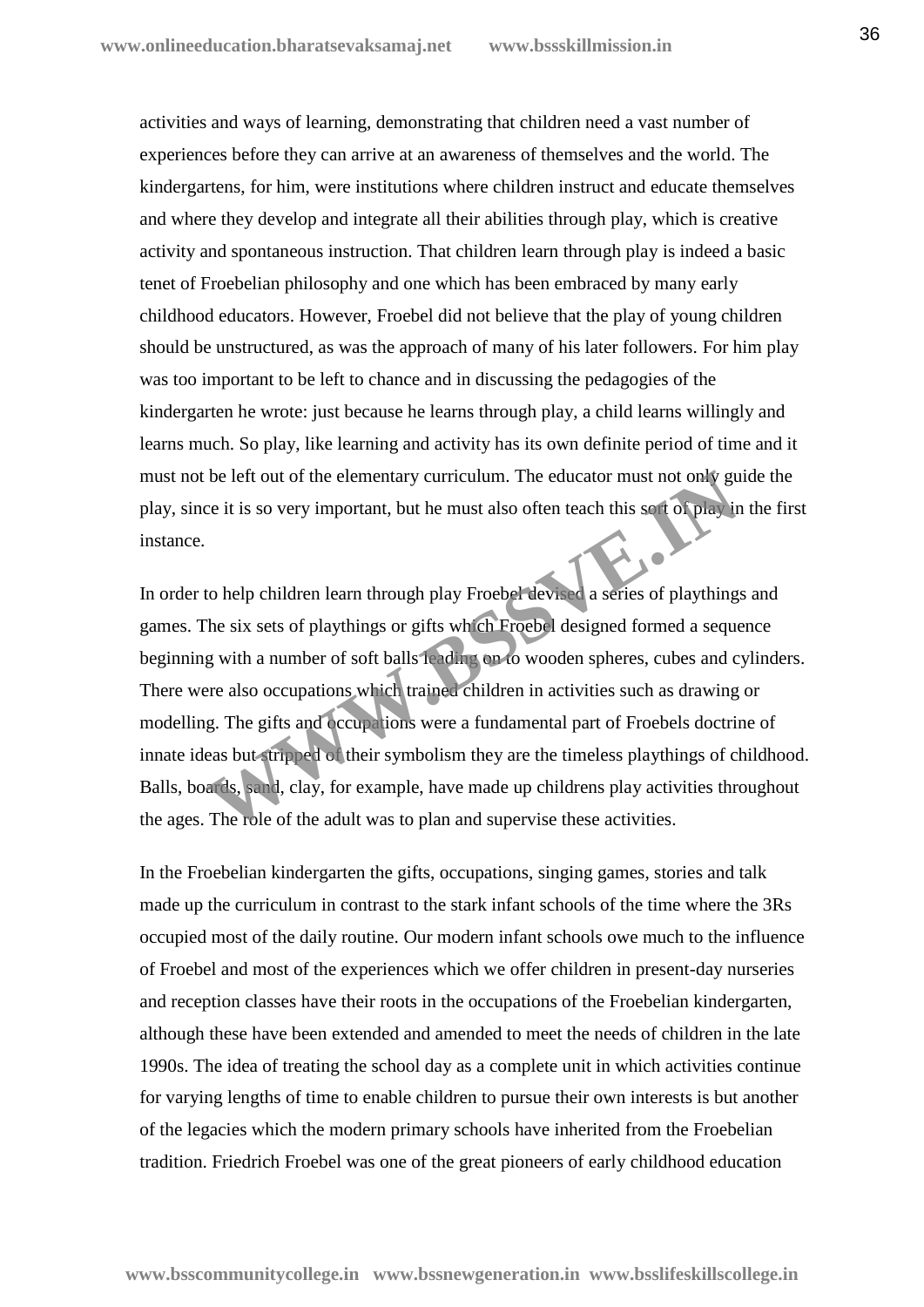and although his influence can still be seen throughout our primary schools, his writings are little read today by students, since his main work, The Education of Man, is not the lightest of reading.

#### **2. Quality in Inclusive and Noninclusive Infant and Toddler Classrooms**

Inclusive education continues to be recommended practice for very young children with disabilities as growing numbers of infants and toddlers with disabilities are included in child care classrooms each year. In the reauthorization of the Individuals With Disabilities Education Act (IDEA), now recognized as the Individuals With Disabilities Education Improvement Act (IDEIA), federal regulation requires that early interventions "to the maximum extent appropriate, are provided in natural environments, including the home, and community settings in which children without disabilities participate. The overall percentage of infants and toddlers receiving services under Part C of IDEA increased by 40 percent between 1994 and 2000, which highlights the fact that increasing numbers of young children with disabilities need specialized care and education in the United States. This rise in percentage indicates two different possibilities: there are either more young children being identified with disabilities who are in need of specialized services, or increasing numbers of families with young children with disabilities are availing themselves of these services. It is likely that the increase stems from a combination of the two factors. nd community settings in which children without disabilities participate.<br>
ercentage of infants and toddlers receiving services under Participate.<br>
H by 40 percent between 1994 and 2000, which high this the fact that in<br>
o

Not surprisingly, because the most naturalistic setting for infants and toddlers in the United Statesis usually the home, between 1999 and 2000 most young children (68 percent) received services in their homes; in 2000, 14 percent of infants and toddlers received services in self-contained facilities serving only children with disabilities. It is important to note that this percentage represents half as many children as were served in this type of setting in 1995. That is, states are increasingly recognizing the importance of inclusive classroom environments for infants and toddlers who are enrolled in group settings. A small percentage (9 percent) of infants and toddlers with disabilities were provided with services in settings that also served typically developing children, including family child care homes, nursery schools, or preschools. Overall, for children with and without disabilities, there has been an increase in the number of infants and toddlers cared for in group settings. In 2000, nearly 40 percent of children under age 3 were cared for in center-based facilities. Although there has been relatively little research on children with

**www.bsscommunitycollege.in www.bssnewgeneration.in www.bsslifeskillscollege.in**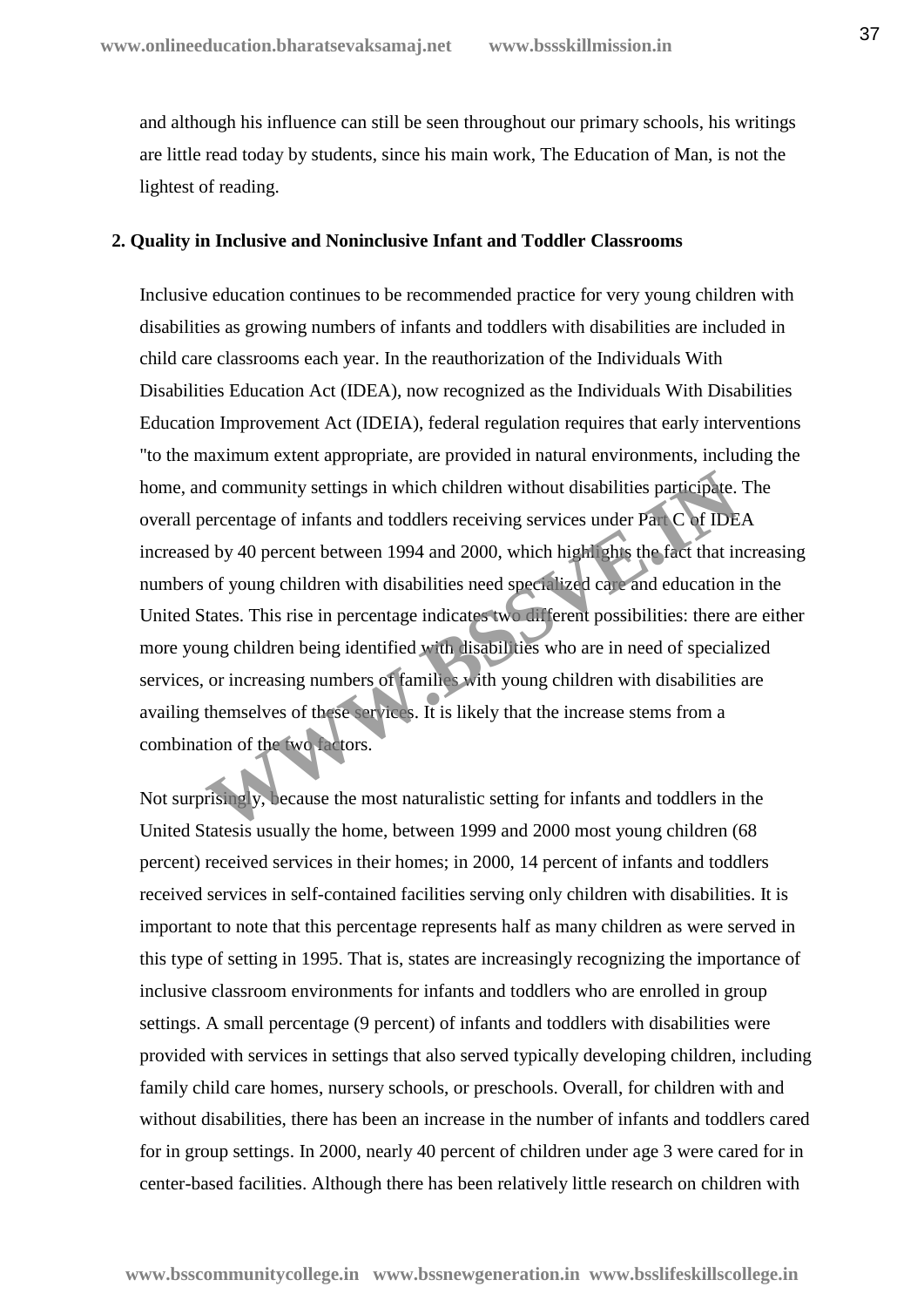disabilities in group settings, there have been a number of studies investigating the quality of child care environments for typically developing infants and toddlers and the implications of this quality for young children's development. In general, the research indicates that the quality of infant and toddler classrooms is poor. For example, the Cost, Quality, and Child Outcomes Study reported that almost one-half of infants and toddlers were in classrooms that were poor quality, while only 14 percent were in classrooms considered to be developmentally appropriate. According to the authors of the Infant/Toddler Environment Rating Scale, the global measure of quality used in the study, poor-quality care is defined as care with problems in basic sanitary conditions, particularly in the area of diapering and feeding, as well as safety-related issues and a lack of positive and supportive relationships with adults. Often, poor-quality programs also lack the materials required for physical and intellectual growth.

Results from the National Institute of Child Health and Human Development (NICHD) Study of Early Child Care indicated that 26 percent of the caregivers were not at all stimulating to the infants in their care. In addition, only 34 percent were highly positive and only 24 percent of infants were cared for by highly sensitive caregivers. This is of particular concern, since research suggests that the quality of infant care is correlated with measures of cognitive development, language development (Sequenced Inventory of Communication Development), and communication skills. Higher quality infant care was also found to be associated with higher cognitive, language, and communication skills over time for 89 African American children at 12, 24, and 36 months of age (except for expressive language at 12 months). Furthermore, a difference of 1 point on the Infant/Toddler Environment Rating Scale resulted in a 6-point difference on the Mental Development Index (MDI), 1.0 months on the measure of receptive communication, 1.34 months on the measure of expressive communication, and 3 points on the Communication and Symbolic Behavior Scales. Children in low-quality infant care also score lower on standardized developmental measures in middle childhood. Overall, the level of quality in infant and toddler programs has not been strong in the United States, leading to unfortunate consequences for young children's development. materials required for physical and intellectual growth.<br>
Transfer in National Institute of Child Health and Human Development (NI<br>
Early Child Care indicated that 26 percent of the care givers were not at<br>
ng to the infan

## **3. An Ethological Perspective on Infant Development**

According to the basic hypothesis of human ethology, human behavior can only be fundamentally understood by taking into account its phylogenetic origin. As this is a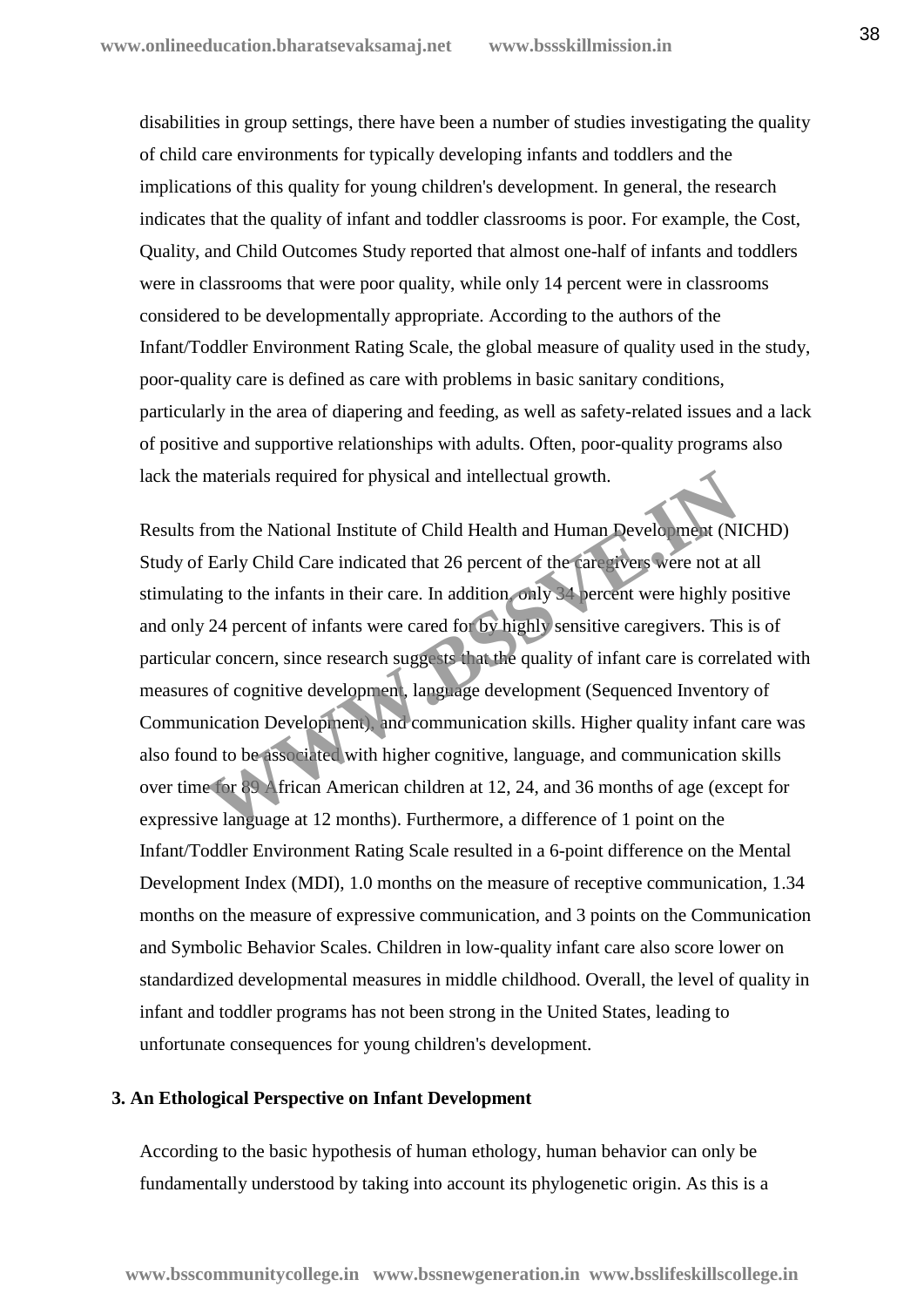biological hypothesis, human ethology can be defined as the biology of human behavior. The aims of research are, on the one hand, the investigations of the physiological mechanisms underlying behavior: the explanation of proximate causes of behavior patterns. On the other hand, the questions of how and why specific behavioral patterns evolved are investigated; that is, the discovery of the selection pressures to which behavior patterns owe their existence and the discovery of their functions, the ultimate causes of behavior, are the goals of human ethological research. Beside phylogenetic adaptations to the inanimate, and beside the animate environment adaptations via learning, individual experience and cultural tradition are at work. The influence of culture on human beings is, of course, great, and we are indeed "by nature, creatures of culture". But one must not overlook that we are also creatures of nature; our behaviour is determined by our biology. Only if nature and culture are seen as two incompatible opposites, one is forced to think of only one or the other. Human ethology, in its thinking and in its research, has overcome this polarity. Eibl-Eibesfeldt described this kind of thinking in human ethology. We have inborn predispositions, but we are not fated to them, even when they point us in a certain direction. We carry our preprogrammed preferences and needs into our world of culture, which is influenced and altered by them. From the properties are also utilized from related disciplines have a bien in the matter of the properties, the secarch, has overcome this polarity. Eibl-Eibesfeldt described this kind in human ethology. We have inborn pre

As the working hypothesis is of phylogenetic perspectives, human ethology makes use of the methods developed in animal ethology, adapting them to human conditions. Methodological techniques are also utilized from related disciplines like psychology, anthropology, and sociology. The most important methodological methods are behavior observation in the natural context and the comparisons of findings, which are also fundamental tools in biology. We compare behavior patterns to establish similarities and differences between people from diverse cultures, between people with sensory deficiencies (blind, deaf and blind) and healthy people, and between free-living higher animals and human beings. However, the comparison of different cultures is our main source of information. Recently, this method has also been viewed as relevant by developmental psychologists. This method is especially informative when dealing with cultures living in different ecological habitats with diverse economic and sociocultural prerequisites. When comparing such highly differing circumstances, behavior patterns can be observed that are rather similar and have similar consequences, as we see in mimic expressions or in giving and taking of objects. The probability is high that such behavior patterns are of phylogenetic origin and have phylogenetic adaptations. In such cases we

**www.bsscommunitycollege.in www.bssnewgeneration.in www.bsslifeskillscollege.in**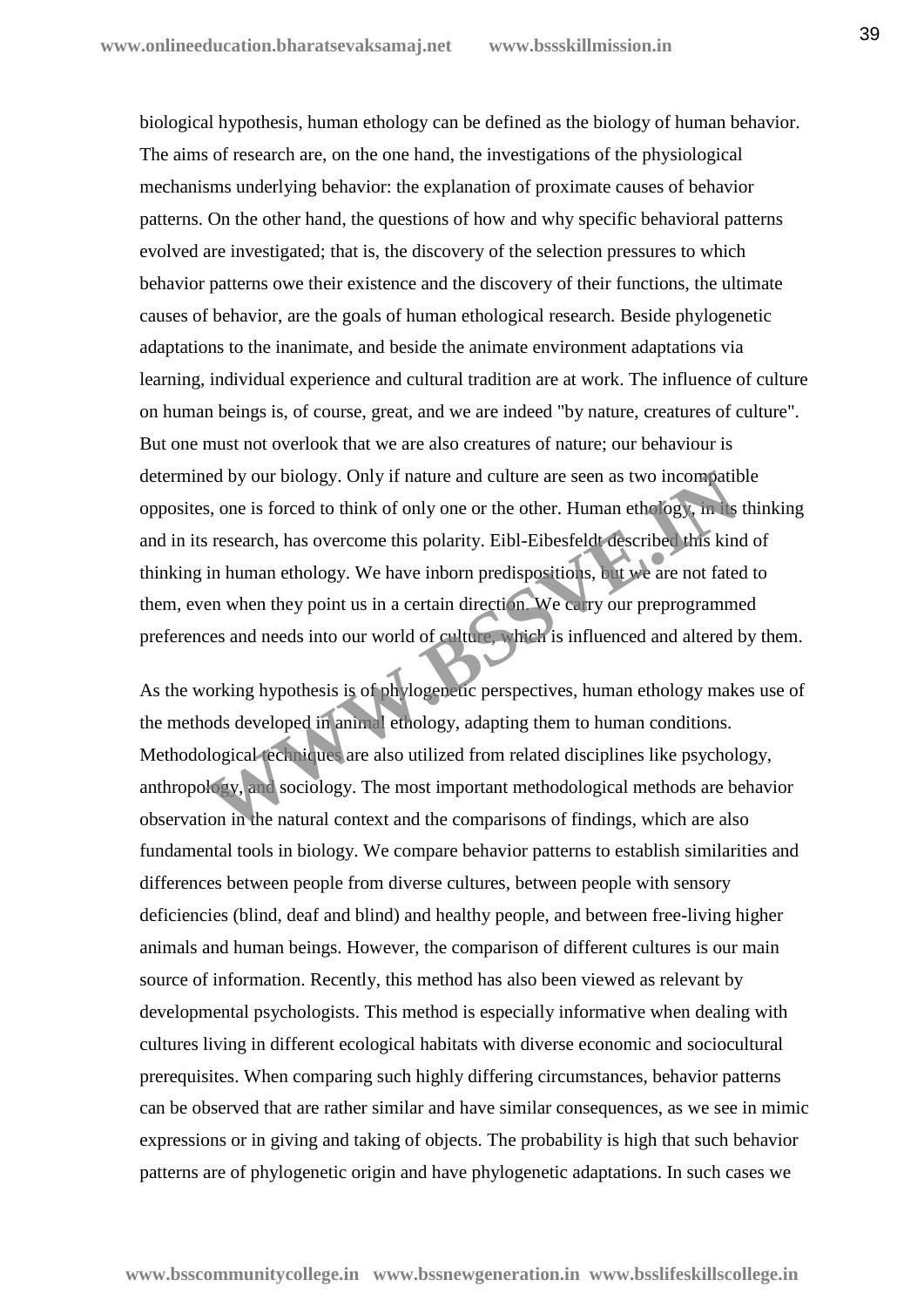speak of universals in human behavior. With participant observation, filming, and interviews, human ethology documents the behavior and mental world of cultures. The human ethological film archive of the Max Planck Society contains films of unstaged social behavior of cultures from all over the world. Thus, we are able to compare, for example, mother--child interaction in Yanomami Indians from South America with the corresponding behavior of Trobriand Islanders from the South Seas, and with that of the Kalahari Bushmen and other very primordial cultures. Together with the knowledge of our own behavior in our industrialized culture, we get a more complete picture of humans in general, and we see which traits are universally laid down in human behavior. This approach of human ethology draws practically and theoretically on the work of Eibl- Eibesfeldt and his recent synthesis of some 20 years of research.

Ethologists, as well as some developmental psychologists or psychoanalysts, allot great importance to early childhood experiences. Thus it seems extremely important to be familiar with the inborn prerequisites that have an influence during early ontogeny, in order both to satisfy infants' needs and to not disturb their normal development. I want to emphasize here the sometimes bad effect of interference, because we as homo faber often only see the positive side of our influence and overlook the possible destructiveness. Watching experts in their contact with infants, one has sometimes the impression that they see a newborn baby as a very imperfect construction of an organism absolutely dependent on an improving external intervention. That a newborn baby has already, through evolution, acquired everything needed to survive successfully, is often overlooked. The newborn baby comes into the world equipped with natural abilities to survive. The order of importance of the infant's needs very often seems to be missed: In the first place there is the permanent proximity and availability of the caretaker, normally the mother. The importance of the mother can be seen equally in nonindustrialized and industrialized societies as well as in monkeys and apes. Confidence in the natural abilities of human beings is not very great in our technical world, but it could be strengthened by the comparison with people of tribal societies. I do not want to propagate a simple transmission of behavior patterns from one society to another, but in order to understand social connections it helps us to look further than the limits of our own culture. Everywhere we see the unity between the infant and caretaker, an interaction to which both partners bring inborn competencies. It seems useful in this connection to visualize a feedback system, for example. Biological connections are usually of this kind; if we sts, as well as some developmental psychologists or psychoanalysts. all<br>conce to early childhood experiences. Thus it seems extremely in portant to<br>with the inborn prerequisites that have an influence during sarly ontoger<br>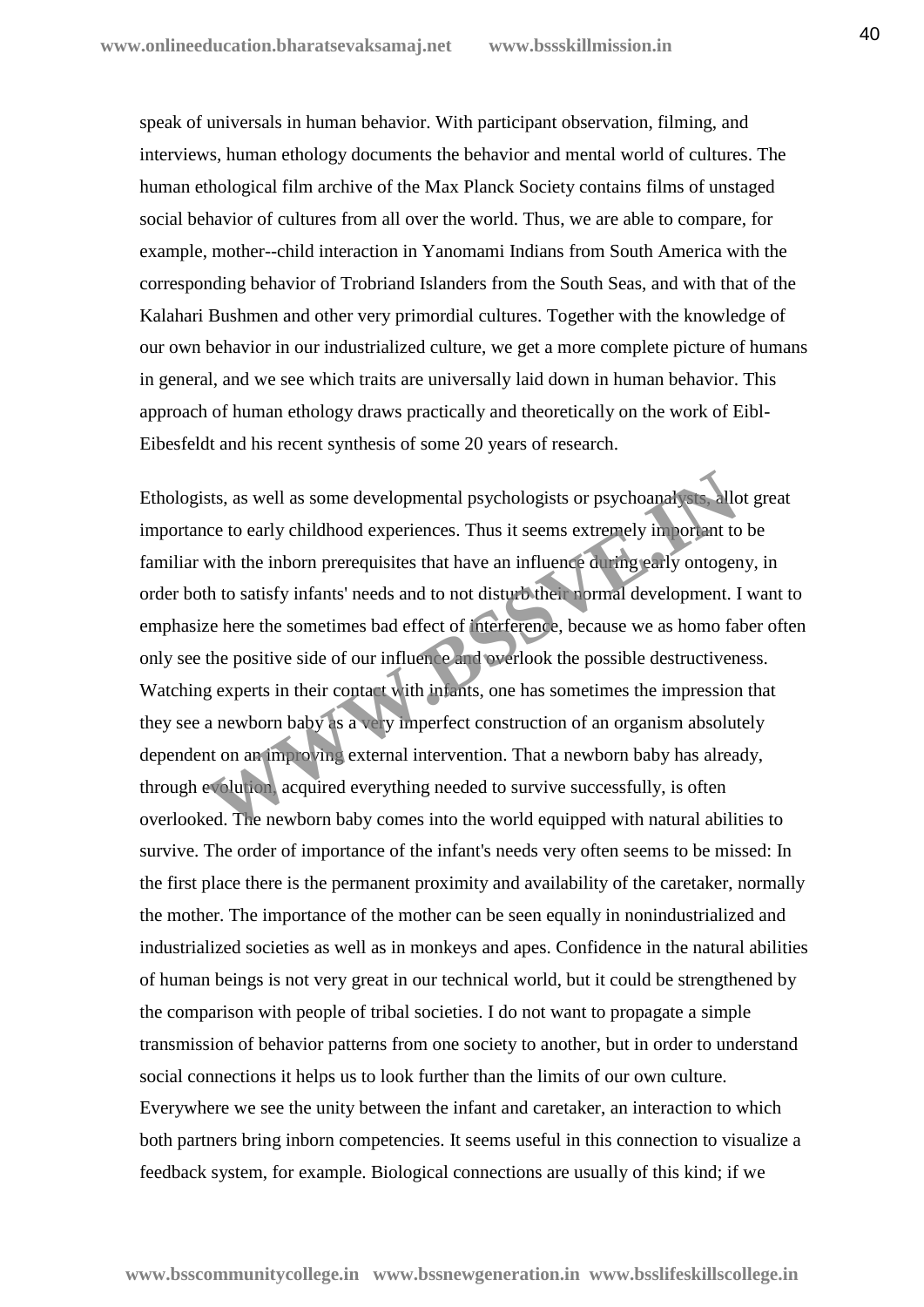change something in one place, it is bound to affect the whole system. We should be especially careful in such cases where many parts of the feedback system are not known. As a fundamental social being, the infant is bound from birth onward into a feedback system with the mother--a complex system which is not yet fully understood. As an example of intervention into a supposed feedback system, I cite the frequent diagnosis of neonate jaundice. To cure this jaundice, the babies are placed in light beds and their eyes are closed for days with an eye bandage that is not even removed when the babies are with their mothers for nursing. The belief that in most of these cases such a physiological jaundice would disappear of its own accord should be strengthened. In addition, one should investigate the possible connections of high levels of bilirubin to medications given to the mother earlier, so that jaundice can be stopped at an earlier stage. In any case, one should take steps other than isolating the babies from their mothers in the light beds and depriving them of their sight. From birth onward the infant is keen on experiencing its mother as the vital caretaker through all senses, including the eyes. Babies will relate to their mothers with all their senses. Infants can, of course, get over the optical deprivation due to their plasticity. But to date we have no knowledge of the outcome in relation to the systemic relationship with the mother, and we cannot say decidedly that the isolation in the lightbed and the optical deprivation will be meaningless. A central concept of ethology and thus of human ethology is, as mentioned earlier, adaptation. The infant adapts to the demands of early life in ontogeny. If such adaptation processes would not have developed during phylogeny, the chances for the survival of Homo sapiens would not have been large. Behavior of the mother and infant adapts to one another. Without the mother the infant used to be in danger of dying--in our technical world this is no longer the case, at least not in the sense of bodily survival. But nonetheless, the needs of infants are aimed toward a special caretaking person, especially emotional needs. We should take the astounding reciprocal adaptation of mother and infant much more into account Id take steps other than isolating the babies from their mothers in the ligitying them of their sight. From birth onward the infant is keen on experience as the vital caretaker through all senses, including the eyes. Babie

In Section 3 of this course you will cover these topics:

- A Developmental Model For Preschool Programs
- Preschool Curriculum: Ages 3 To 5: Language And Cognitive Development
- Preschool Curriculum: Ages 3 To 5: Social And Physical Development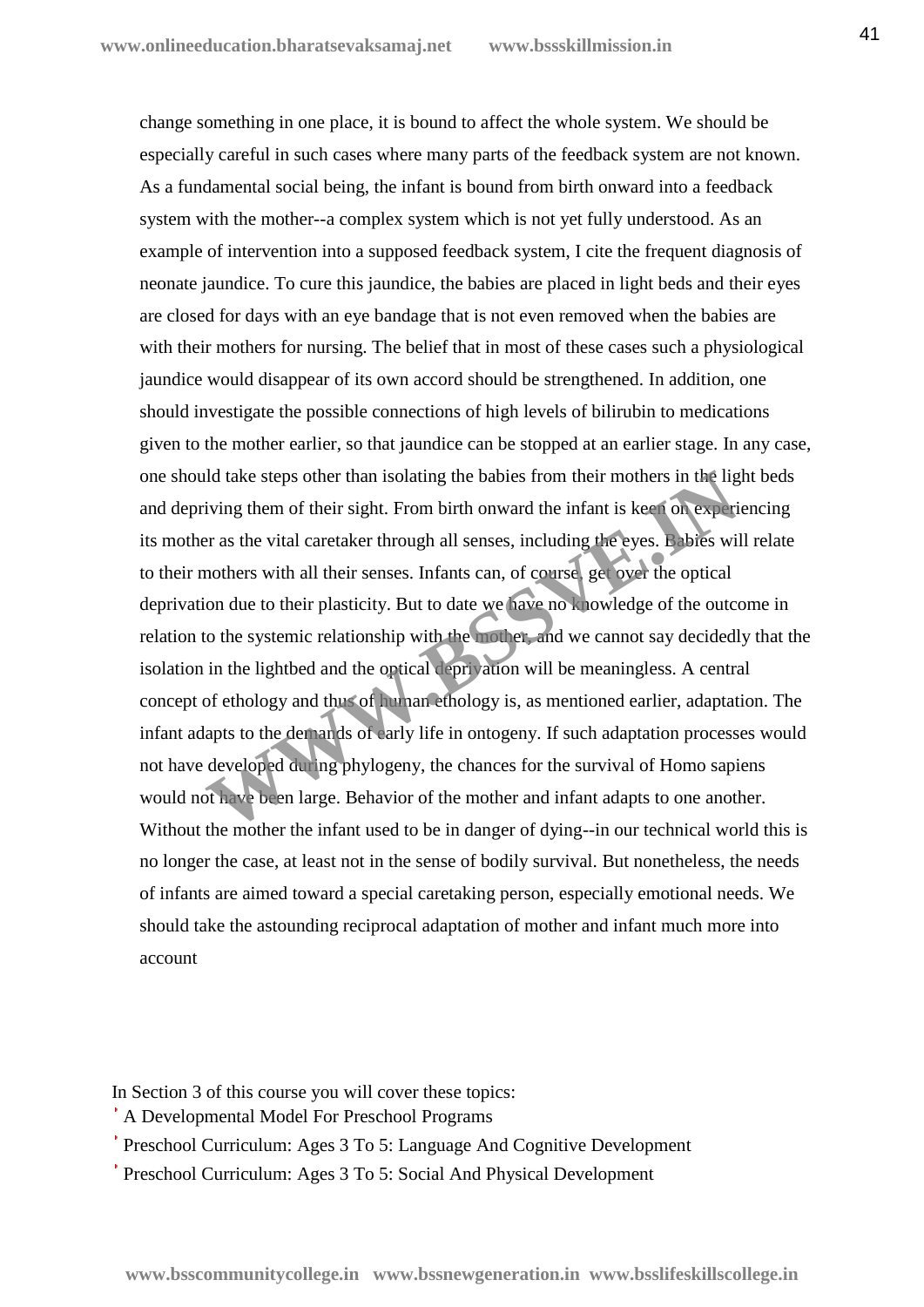## **Topic Objective:**

At the end of this topic student would be able to:

- Understand the Application Of A Developmental Model
- Examine the Past, Present, and Future of early development
- Analyze the Teaching Practices In The High/Scope Preschool Curriculum
- Highlight the Assessment

## **Definition/Overview:**

By recommended practice and explicit regulation, early educational services for young children with developmental delays and disabilities involve teams of individuals, including children's families and professionals from various disciplines. Those teams are responsible for developing, implementing, monitoring, adjusting, and evaluating an individualized plan of services for each child. Terms are needed because of the complexity of development, the multiplicity of effects of different disabilities on children's development, and the variety of concerns and priorities expressed by families. Although researchers have proposed three major structures of teams, including multidisciplinary, interdisciplinary, and transdisciplinary arrangements, pure examples of each type are less apparent in practice. In practice, many programs use a three-tier system of teams: (a) a core term of a few members who interact frequently with families, (b) a second layer of individuals who serve adjunct or consultant roles to families or other team members, and (c) a third layer of individuals with less frequent contact with families and other team members. The size of teams and the roles of members often vary, depending on the structure of the program (e.g., home-, clinic-, or center-based programs), the needs of children, the concerns of families, and possibly program organization and philosophy. The actual benefits of teams, however, depend on many factors, such as the amount of relevant training, the extent to which members participate in team activities, the manner in which members make decisions and implement them, and the nature of team leadership. **Exampled practice and explicit regulation, early educational services for your of developmental delays and disabilities involve teams of individuals, including and professionals from various discipline. Those reams are re**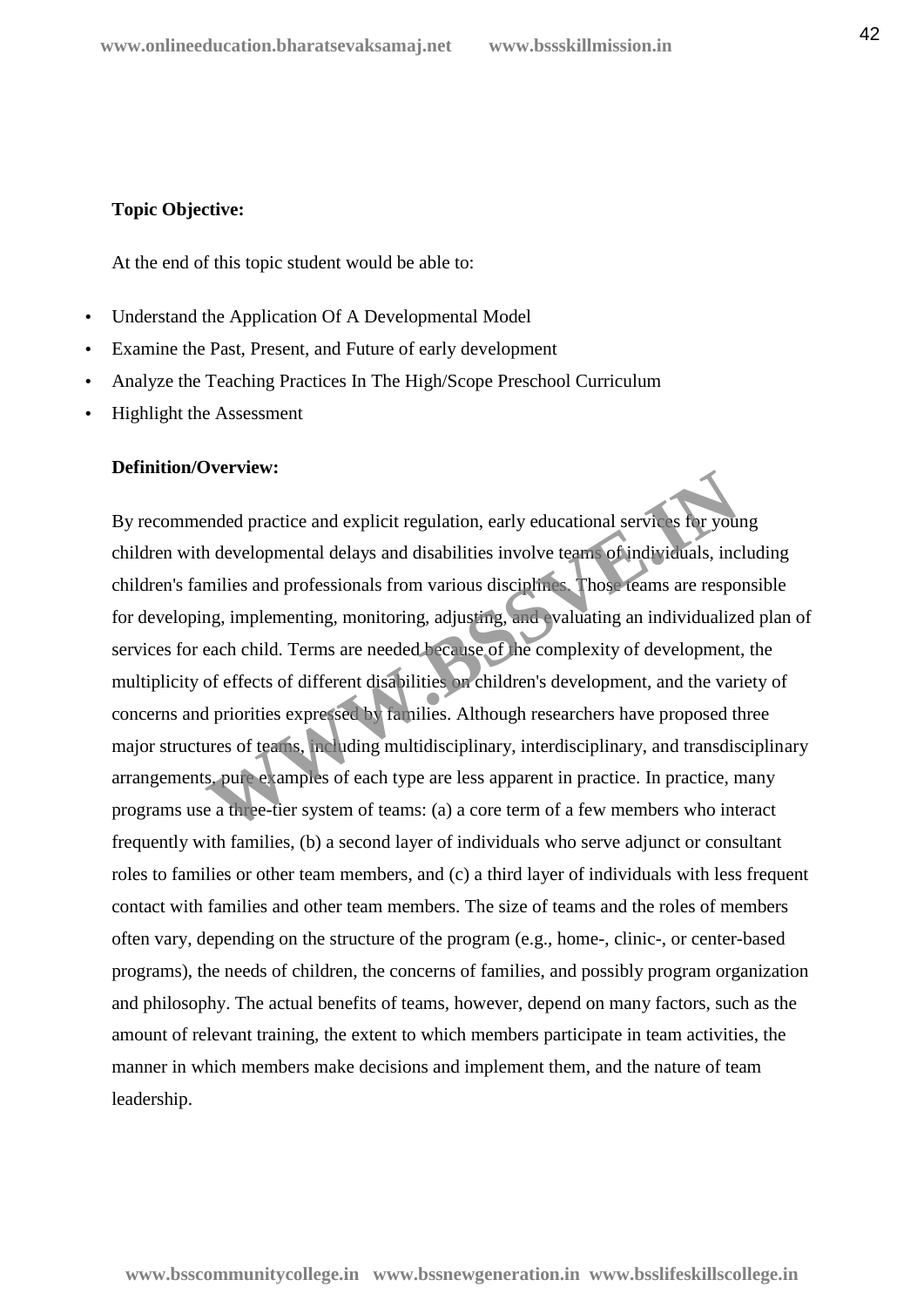Odom and McEvoy have identified the lack of access to related services (i.e., not having needed team members) as a barrier to preschool integration. Despite the potential benefits of preschool integration, lack of related services could jeopardize the quality of experiences young children with developmental delays and disabilities receive from enrollment in programs designed for children with typical development. However, little information exists about the extent to which members from various disciplines are available to general early education programs that enroll children with disabilities. The purposes of this study were to identify the extent to which general early education programs employ representatives from various disciplines and to describe the nature and patterns of that employment across program types.

### **Key Points:**

## **1. Application Of A Developmental Model**

By definition development is characterized by changes in behavior. In the first few years of life these changes occur at a rapid pace. Developmental changes in problem behaviors also occur. For example, behavior that is conceptualized as difficult in infancy may include problems with sleeping habits, constant crying, or not being easily comforted. Difficult behavior in a toddler is usually broadened to include chronic noncompliance, aggression, and temper tantrums. By school entry, problem behaviors are often described in terms of internalizing or externalizing problems. It is possible that the underlying problem is the same across these developmental periods, and that as a result of physical and cognitive changes and changing parental demands, the child's behavioral repertoire expands and new problem behaviors emerge. Thus, the constant crying in infancy, the temper tantrums in toddlerhood, and the internalizing problems of the school-age child may all be manifestations of the same underlying disorder or dysregulation. Studies of continuity and discontinuity of child problem behavior, therefore, must accommodate the changing nature of child behavior. One approach to capturing the dynamic quality of child behavior is to assume that developmental changes yield variations in behavioral patterns over time, and that in order to demonstrate continuity, developmental models must allow for the effects of maturation. on Of A Developmental Model<br>ition development is characterized by changes in teha, for. In the first fe<br>see changes occur at a rapid pace. Developmental changes in problem be<br>in: For example, behavior that is conceptualize

Relatively few studies have investigated the continuity of problem behavior during early childhood. The lack of research may in part be due to the notion that temper tantrums,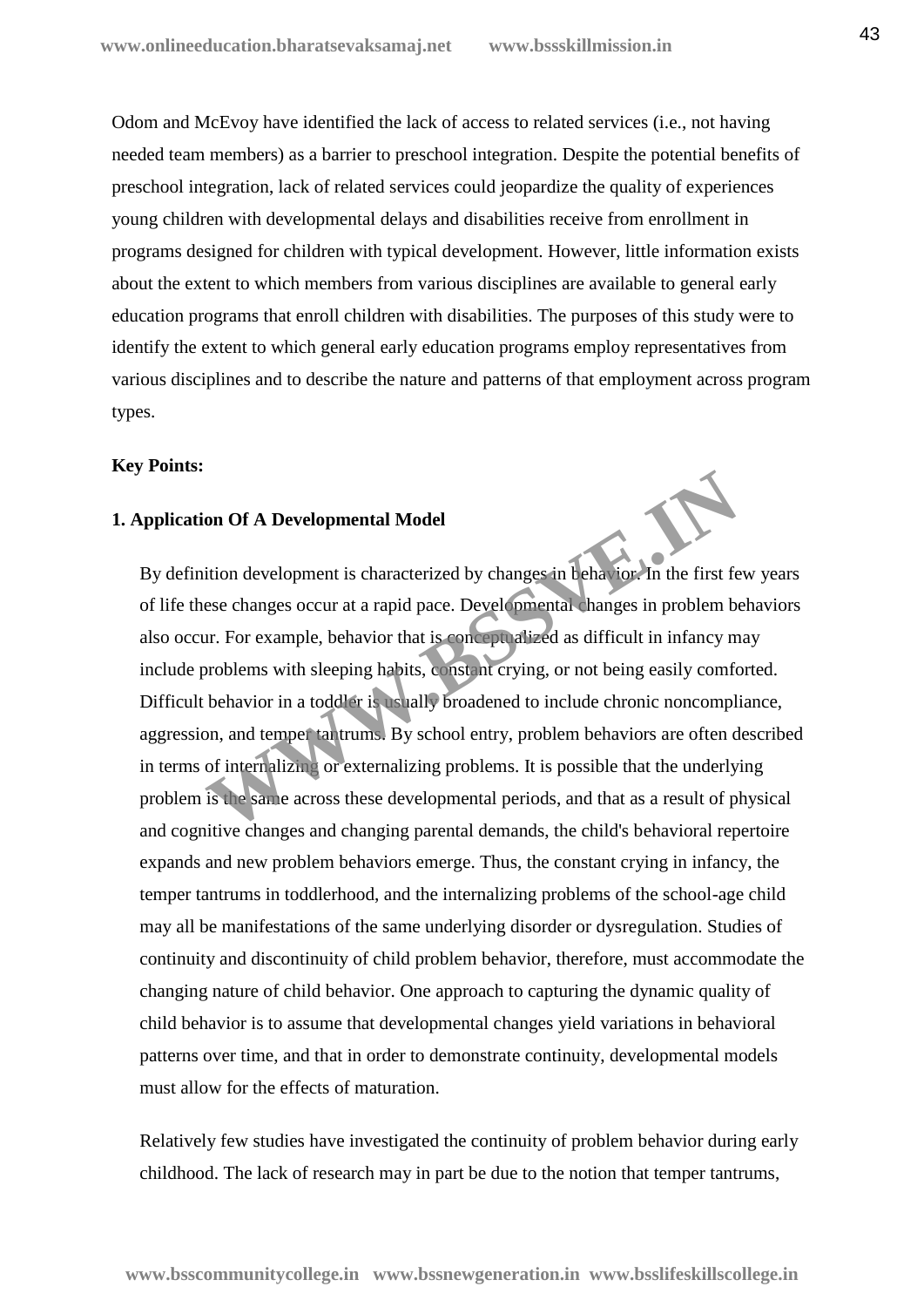noncompliance, and aggression are normative behaviors in toddlers, hence the naming of this developmental period as "the terrible twos." Studies of children and adolescents, however, have demonstrated that some problem behaviors such as aggression or behavioral inhibition are moderately stable behavioral patterns. Results from retrospective studies of children and adolescents have shown that the age of onset of disruptive behavior problems is often in the preschool period. For example, Applegate and colleagues reported that, among clinically referred children, the average age of onset of attention deficit hyperactivity disorder (ADHD) was approximately 5 years. In a community-based sample, the median age of onset for boys and girls who met criteria for conduct disorder was 6.5. Thus, it appears that the behavior problems of children and adolescents are often long-standing. Moreover, intervention efforts aimed at treating conduct problems and antisocial behavior in children and adolescents have not been highly effective, particularly with families who are faced with economic and social disadvantages. For these reasons several developmental psychopathologists have extended the window of assessment to infancy and toddlerhood, with the aim of examining the continuity of young children's behavioral and emotional problems, and in the hope of identifying early markers for psychopathology. The present study shares those goals. problems and antisocial behavior in children and adolescents have not be<br>
fective, particularly with families who are faced with economic and soci-<br>
tages. For these reasons several developmental psychopathologists have<br>
1

Because the present longitudinal study includes distinct developmental periods (i.e., infancy, toddlerhood, and preschool), the assessment of child contributors to later problem behavior needed to be equally comprehensive and developmentally appropriate. Several measures of problematic child behavior were used across this time span including maternal reports of difficult temperament, observations of noncompliance and aggression, and maternal reports of externalizing and internalizing problems.

 **Difficult temperament**. In several epidemiologic studies, difficult temperament measured in the first years of life was predictive to later ratings of temperamental difficultness. For example, Earls and Jung reported that in comparison to environmental factors such as maternal depression, marital discord and number of life events, temperament measured at age 2 was a more powerful predictor of temperamental problems at age 3. Other investigators have suggested that difficult temperament may serve to elicit negative responses from the caregiving environment, creating a negative parent-child relationship, and leading to child problem behavior. It is not clear, however, whether temperament ratings in infancy are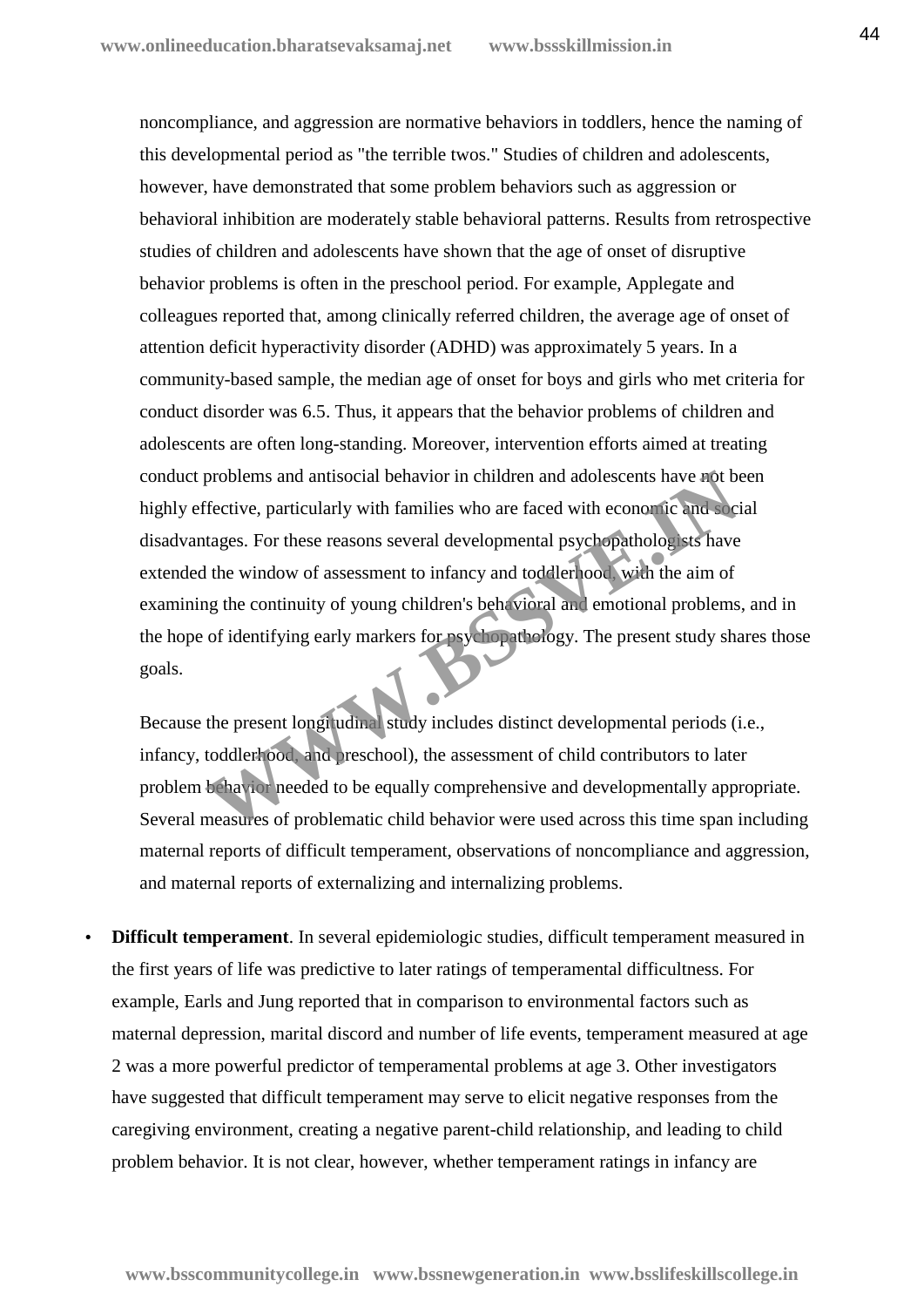predictive of later behavioral and emotional problems. It is possible that "difficult temperament" may be a general marker for the development of later problems, and that the interaction of individual differences and environmental influences affects whether a child with a difficult temperament will develop externalizing problems, internalizing problems or both.

 **Noncompliance**. Several studies have demonstrated that oppositional-defiant disorder is a primary precursor to antisocial behavior in school age children and adolescents. In preschoolers the relationship between noncompliance and later problem behavior is not clear. While noncompliance tends to emerge with aggression in the toddler period, it is generally considered an adaptive form of autonomous behavior that accompanies the child's increasing awareness of self and other. Chronic noncompliance, however, is likely not to be adaptive and may result in negative parent-child interactions. To our knowledge, with the exception of the present study, there are no other investigations that have systematically measured noncompliance in the toddler period as a risk factor for later problem behavior.

# **2. Past, Present, and Future of early development**

The movement to universalize preschool education is not new. Americans have been attempting to get public support for educating our youngest children for more than 150 years. Why has it taken so long? What are the obstacles? And what do past successes suggest about promising strategies for the future? In 1830, a petition to formally incorporate "infant schools" into the Boston Public Schools was rejected by the Primary School Committee. Opposing it, primary-school teachers said infant-school graduates were difficult to manage, while a mental-health specialist and child-rearing advice-givers argued that excessive early stimulation was damaging to children. Proponents, the women of the Infant School Society of Boston, complained that men had been insufficiently supportive of their plan. Despite this setback, as historian Maris Vinovskis documents, many 3 and 4-year-olds in Massachusettswere attending public schools until the mid-19th century, toddling along after their older siblings, if teachers didn't protest. Their numbers declined as urban schools became more age-graded and academically standardized, and as ideology about the role of mothers and the sanctity of the private family became widespread. The exerces in the excession of the excession and the exerce tudy, there are no other investigations that have systematical to measure the toddler period as a risk factor for later problem behavior.<br> **Sent, and Future of e** 

When Elizabeth Peabody started the nation's first English-speaking public kindergarten in Boston in 1860, she overcame resistance by emphasizing that German kindergarten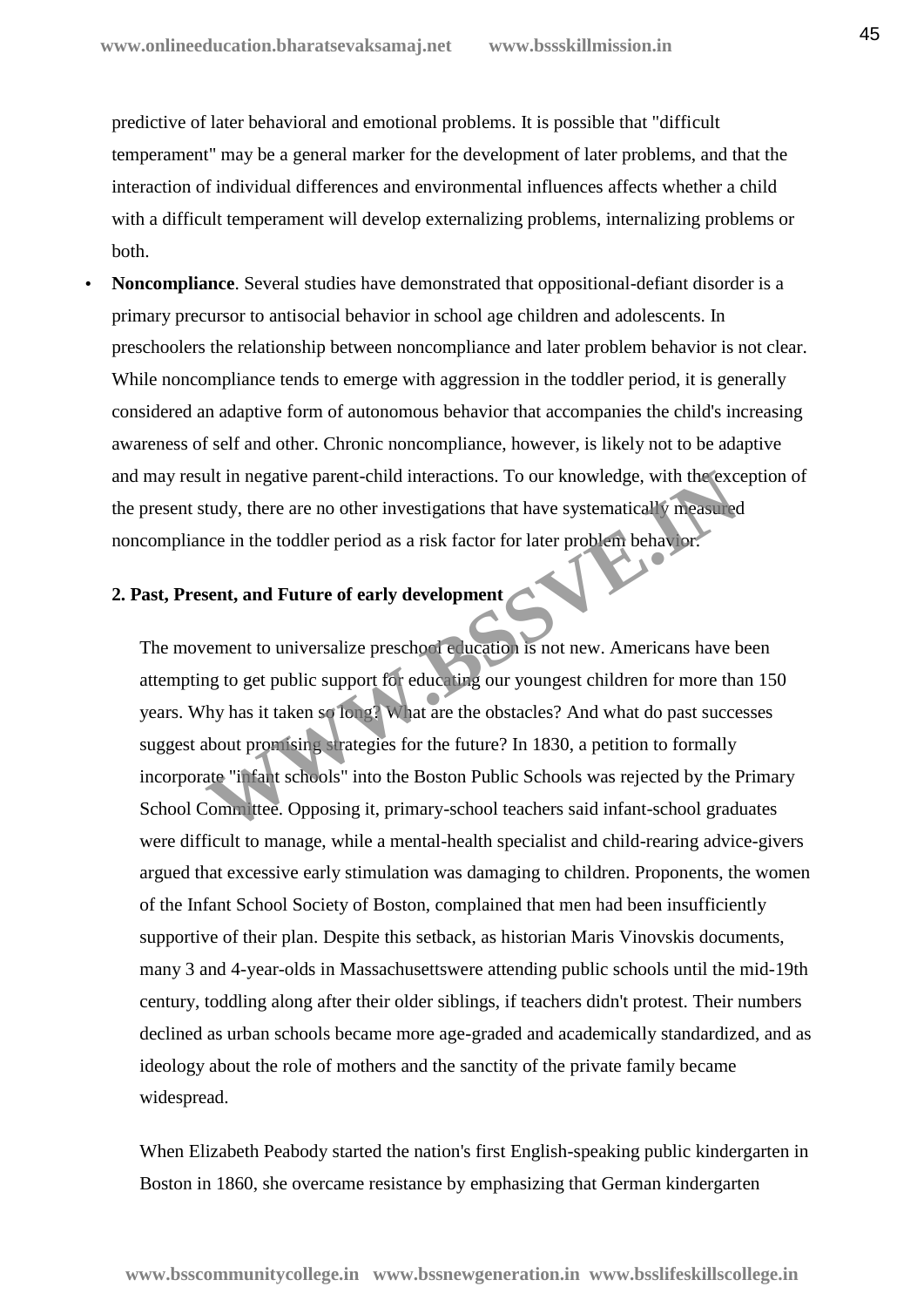founder Friedrich Froebel's felicitous sounding "children's garden" was an appropriate place for young children, not a school. The effort lasted only a year, however, because the superintendent thought it too costly. Nearly 30 years later, the Boston Public Schools incorporated privately funded "charity" kindergartens. But as with most urban kindergartens, they were seen primarily as programs for the children of the poor. With the goal of bringing public kindergartens to "all the nation's children," Bessie Locke founded the National Kindergarten Association (NKA) in New York City in 1909. Not a professional educator, Locke avoided the internecine conflicts within the kindergarten movement and enlisted prominent businessmen, college presidents, and education reformers like John Dewey. Taking its case to Washington, the NKA persuaded the commissioner of education to let the organization establish and fund a Kindergarten Bureau within the U.S. Bureau of Education. But when Locke's attempts to get a kindergarten bill through Congress failed, she refocused her efforts at the state level, rallying local parent-teacher organizations, church groups, and governor's wives, and waging media campaigns. Money was always an obstacle, especially in rural areas and in the South, as were state and local politics. In spite of these difficulties, Locke's efforts over four decades contributed to a 300-percent increase in the number of children nationwide attending public and private kindergartens. within the U.S. Bureau of Education. But when Locke's attempts to get a<br>tren bill through Congress failed, she refocused her efforts at the state le<br>local parent-teacher organizations, church groups, and governor swives,<br>m

It took national emergencies to spur federal action for younger children. The Works Progress Administration sponsored Emergency Nursery Schools for 3- and 4-year-olds during the Depression, primarily as a job program for adults. Psychologists and nursery educators hoped that the public schools, where many of the programs were located, would adopt them. But as in Bostona century earlier, few public-school systems were hospitable to the idea. With the onset of World War II, new federal money was available for Children's Centers, some of which were open around the clock to care for Rosie the Riveter's kids. Once again, preschool educators hoped the programs would become permanent, but President Truman cut funding six months after the war ended. Another perceived national emergency, the war on poverty, and new psychological research on the benefits of early education led to the founding of Head Start in 1965. As former Director Ed Zigler recounts, Head Start survived inflated expectations about raising IQ scores and resistance from some southern states over integration to become an iconic community action program. Championed by Marian Wright Edelman of the Children's Defense Fund and Massachusetts Senator Ted Kennedy, Head Start benefited from large budget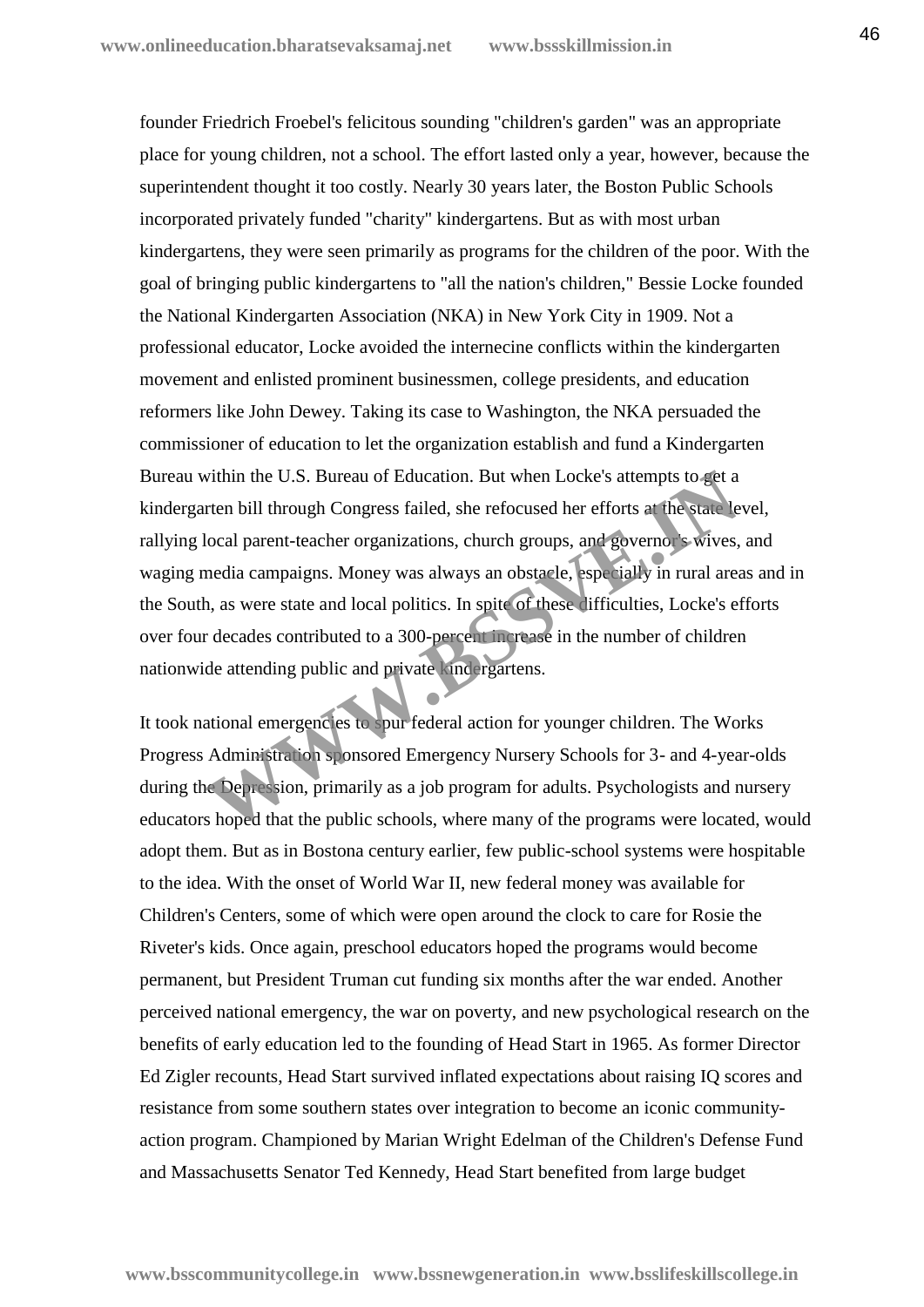increases during the Clinton administration; even so, there are long waiting lists at many centers.

The closest the United Stateshas come to getting a federal commitment to universal preschool education was Walter Mondale and John Brademas' Comprehensive Child Development Act of 1971, which passed both houses of Congress with support from a coalition of psychologists, liberal politicians, and child-advocacy groups. But President Nixon vetoed the bill on ideological grounds, raising the specter of the "Sovietization" of the private family. As in the past, cost was a stumbling block. Despite this frustrating record of fits and starts, evidence of the developmental benefits and cost-effectiveness of quality preschool education still mounts. And advocates have continued to press for change--most successfully at the state and local levels, where most policy experts agree the impetus for universal preschool education must come, with hopes for increased federal funding.

States have experienced varying levels of success. As of 2002, 40 states had some manner of publicly funded preschool programs, most targeted at children from low-income families but many inching toward universal models. In fact, there has been a 17-percent increase in children attending pre-K nationwide since 2001, according to a 2004 study by the Trust for Early Education, a preschool advocacy group. Georgia, Oklahoma, and Floridahave been at the vanguard. As David Kirp details on page A5, each of these states has pursued the goal of high quality early education using different strategies. A decade ago, then-Governor Zell Miller launched Georgia's Voluntary Universal Pre-K initiative; by 1998, it was funding preschool for more than half of the state's 4-year olds. Oklahoma now offers preschool in public schools through the state education budget, thanks largely to bipartisan support and strong gubernatorial leadership. And in Florida, a unique citizens' initiative achieved passage in 2002 of a constitutional amendment requiring high quality pre-K for every 4-year-old. That guarantee was soon eviscerated in the Florida Legislature, however, leading Governor Jeb Bush to veto the initiative--a move supported by the original proponents. (The Legislature is being reconvened to address the quality mandate.) Meanwhile, in a different model, court involvement in a school-finance lawsuit has mandated preschool education in underfunded districts in New Jersey. A survey of state and local reform efforts to date, suggests that individual policy entrepreneurs," to use political scientist John Kingdon's term, play very important roles in agitating for The state and solar levels, where most policy experience that for universal preschool education must come, with hopes for the case unding.<br>We experienced varying levels of success. As of 2002, 20 states had some ly funded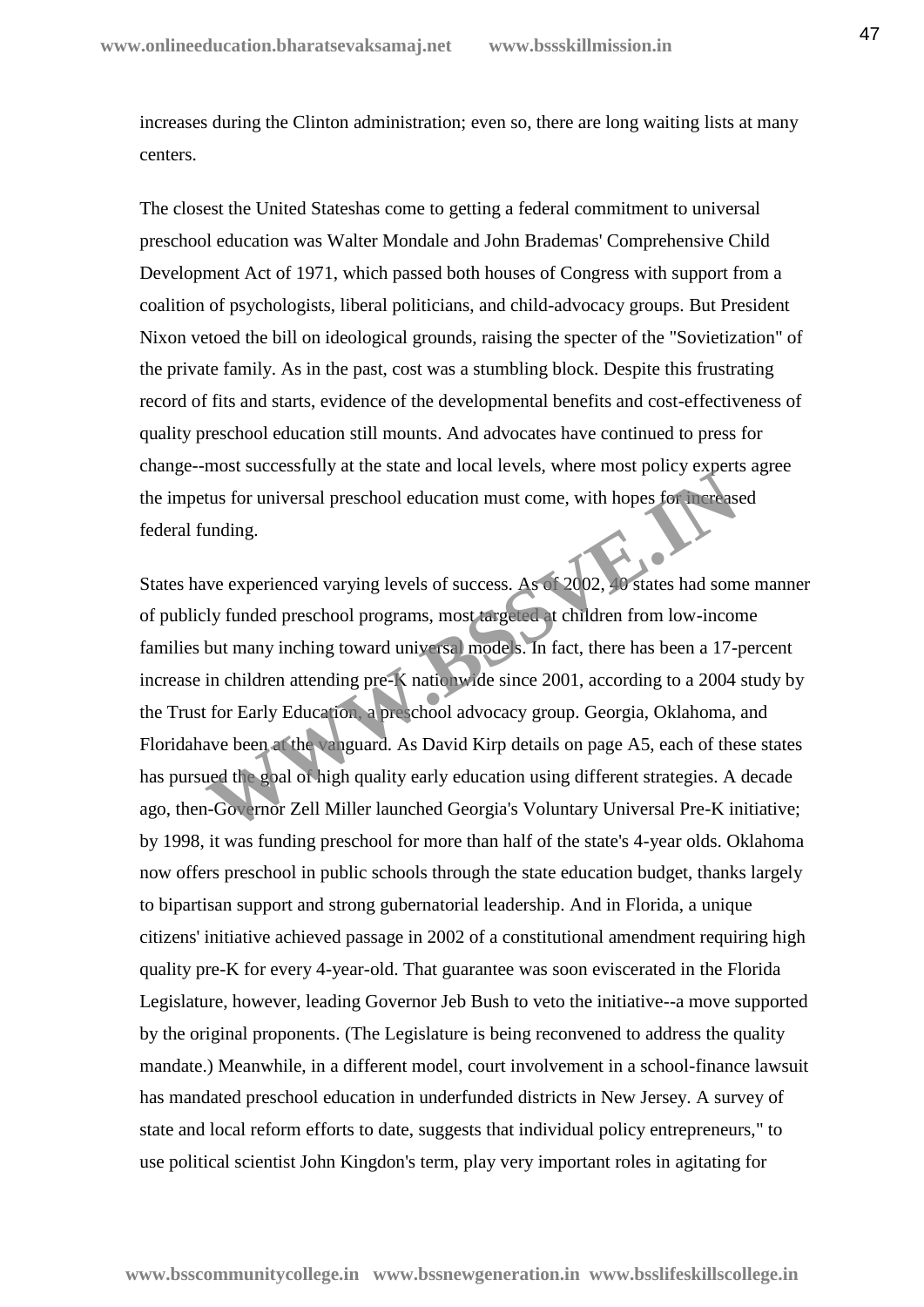progress on the pre school front. InNew Mexico, for example, Fred Nathan's small, "results-oriented think tank" was the force behind getting full-day kindergartens, as Anthony Raden has documented. In Florida, the passionate advocacy of former Miami Herald Publisher David Lawrence Jr. and Miami-Dade Mayor Alex Penelas has been enormously effective.

And in Massachusetts, Margaret Blood's Early Education for All campaign won commitment from the state Legislature in June for a universal preschool plan (to be phased in over 10 years). It envisions an independent early-education agency, quality controls, teacher development, and more. With high-profile media support, backing from the business community, and relentless lobbying, Blood hopes to hold the Massachusetts Legislature to its commitment. But this will require a sustainable, privately funded, independent organization--like a state-level NKA. And much depends on Blood, whose willingness to devote long hours to the goal resembles Locke's commitment to public kindergartens, and on the strong coalition Blood has assembled. Some cities, too, have been successful at promoting public preschools. Begun in 1967 with federal funding, Chicago's two dozen Child Parent Centers, located in inner-city neighborhoods, are run by the Chicago Public Schools. As in Oklahoma, the teachers have college degrees and early-childhood-education credentials. Importantly, the Chicago Child-Parent Centers are part of a seamless continuum, from preschool through third grade, which provides coordination and continuity that is of great value to students and their families. And in the Boston Public Schools, the Lee Academy, a new public pilot school focusing on early literacy for 3-year-olds through third-graders, has just opened, pushed by teacher Jennifer Friedman and Harvard's Richard Weissbourd. Still, opposition, concerns, and problems remain. Harking back to Richard Nixon's ideological stance, libertarian Darcie Ann Olsen of the Goldwater Institute opposes universal preschool education as an intrusion of the "nanny state" into the private family. Moreover, concerns continue to be voiced about the effects of stress and poor-quality programs on young children. Psychologist David Elkind worries about the "hurried," "miseducated" preschool child. Perhaps fueling these fears, the federal No Child Left Behind Act is putting pressure on preschools to become more academic and to institute testing for even the youngest children. Finally, limited funding and the low status of preschool teaching as a "women's" occupation will always be problematic. Here, economists, psychologists, and other researchers, along with college and university presidents, professors, and educators, have important roles to play in The is sommanism: But also will require a sastamable, privately states elect organization-like a state-level NKA. And much depends on Blood, ess to devote long hours to the goal resembles Locke's commit nent to premis, and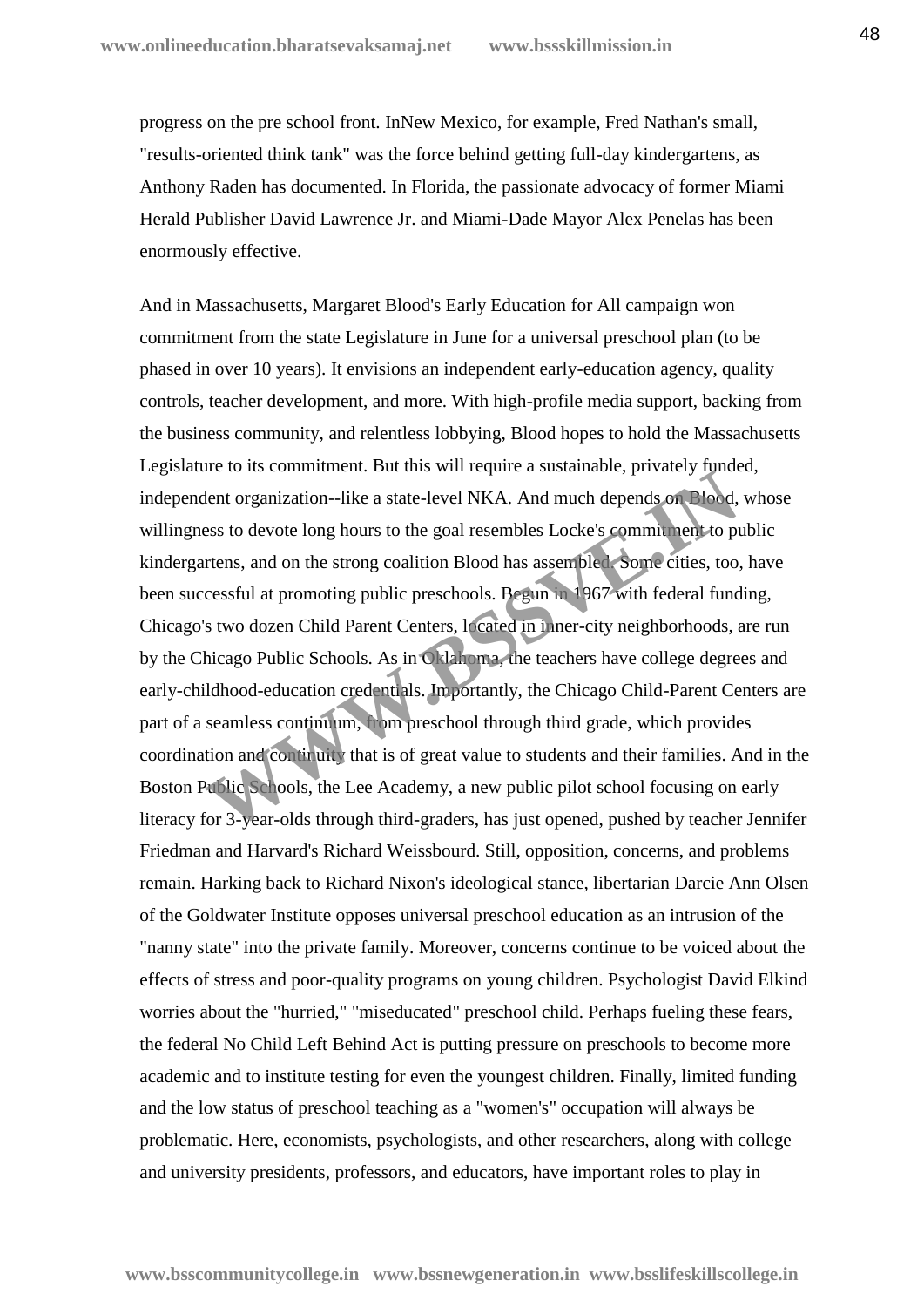documenting the cost effectiveness of universal preschool education and providing better preparation for preschool teachers.

### **3. Teaching Practices In The High/Scope Preschool Curriculum**

In the High/Scope approach teachers and children are active partners in the learning process. This balanced approach to adult-child interaction also called "intentional teaching" is critical to the effectiveness of the program. It includes techniques for encouraging learning in specific content areas as well as strategies for helping children resolve conflict.

- **Classroom arrangement, materials, and equipment**: The space and materials in a High/Scope setting are carefully arranged to promote active learning. The center is divided into interest areas organized around specific kinds of play; for example, block area, house area, small toy area, book area, sand-and-water area, and art area.
- **Daily routine**. High/Scope teachers give preschoolers a sense of control over the events of the day by planning a consistent daily routine that enables the children to anticipate what happens next. Central elements of the preschool daily routine include the plan-do-review sequence, small- and large-group times, greeting time, and outside time.
- **Key developmental indicators**. The curriculum is built around teacher- and child-initiated learning activities in five main curriculum content areas: approaches to learning; language, literacy, & communication; social and emotional development; physical development, health, and well-being; and arts and sciences. Within these areas are 58 key developmental indicators (formerly called "key experiences") observable early childhood milestones that guide teachers as they plan learning experiences and interact with children. setting are carefully arranged to promote active learning. The center is d<br>areas organized around specific kinds of play; for example, hock area,<br>boy area, book area, sand-and-water area, and art area<br>**ne.** High/Scope teac

#### **4. Assessment**

Developmentally oriented instruments for assessing child progress and program quality. The Preschool COR (Child Observation Record) is used to evaluate child progress in High/Scope Preschool Programs. In addition, High/Scope's Preschool Program Quality Assessment (PQA) offers a powerful tool for evaluating program quality in seven key areas: learning environment, daily routine, adult-child interaction, curriculum planning and assessment, parent involvement and family services, staff qualifications and staff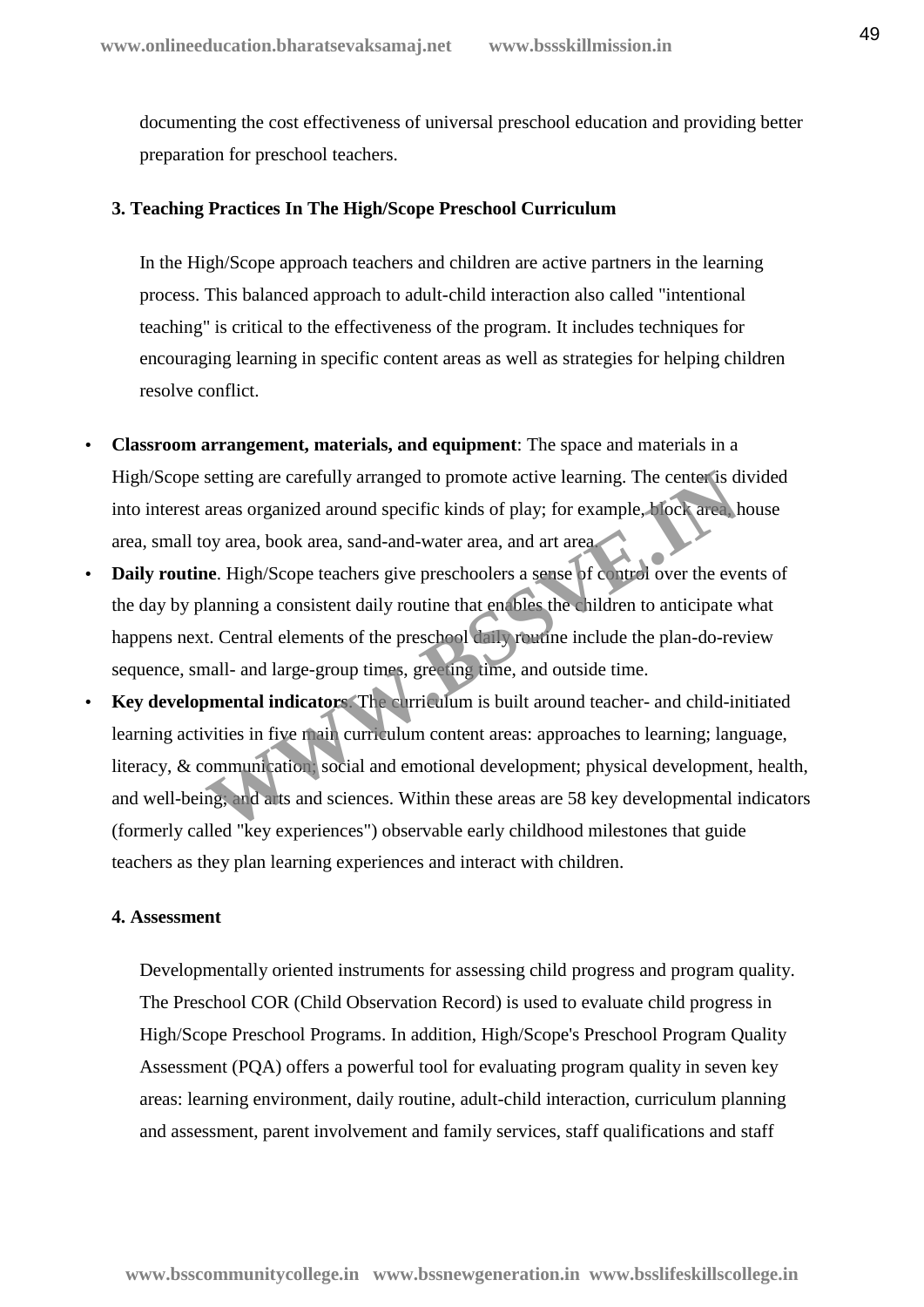development, and program management. Use the links at left or above to visit our assessment section and learn more about these instruments

#### **Topic Objective:**

At the end of this topic student would be able to:

- Describe the Cognitive Development: Language Development
- Define Piaget Theory
- Explain Challenges to Piagetian stage theory
- Elaborate Mechanisms of language development

## **Definition/Overview:**

This topic presents an overview of the development of intellectual abilities.Children are not little adults.Until they reach the age of 15 or so they are not capable of reasoning as an adult. The following information is based on the work of Jean Piaget. He was not a psychologist. He was a developmental biologist who devoted his life to closely observing and recording the intellectual abilities of infants, children and adolescents. **Diverview:**<br> **Werview:**<br> **Werview:**<br> **Werview:**<br> **Werview:**<br> **Werview:**<br> **Werview:**<br> **Werview:**<br> **Werview:**<br> **Werview:**<br> **Werview:**<br> **Werview:**<br> **Werview:**<br> **Werview:**<br> **We thence of 15 or a fluor direct of readilities. C** 

# **Key Points:**

## **1. Cognitive Development: Language Development**

During early childhood, children's abilities to understand, to process, and to produce language also flourish in an amazing way. Young children experience a language explosion between the ages of 3 and 6. At age 3, their spoken vocabularies consist of roughly 900 words. By age 6, spoken vocabularies expand dramatically to anywhere between 8,000 and 14,000 words. During infancy and toddlerhood, young children are almost always able to understand far many more words than they can speak. However, with this language explosion, their expressive (spoken language) abilities start to catch up with their receptive (ability to comprehend language) skills. As children move beyond using two word sentences, they start to learn and understand grammar rules. All English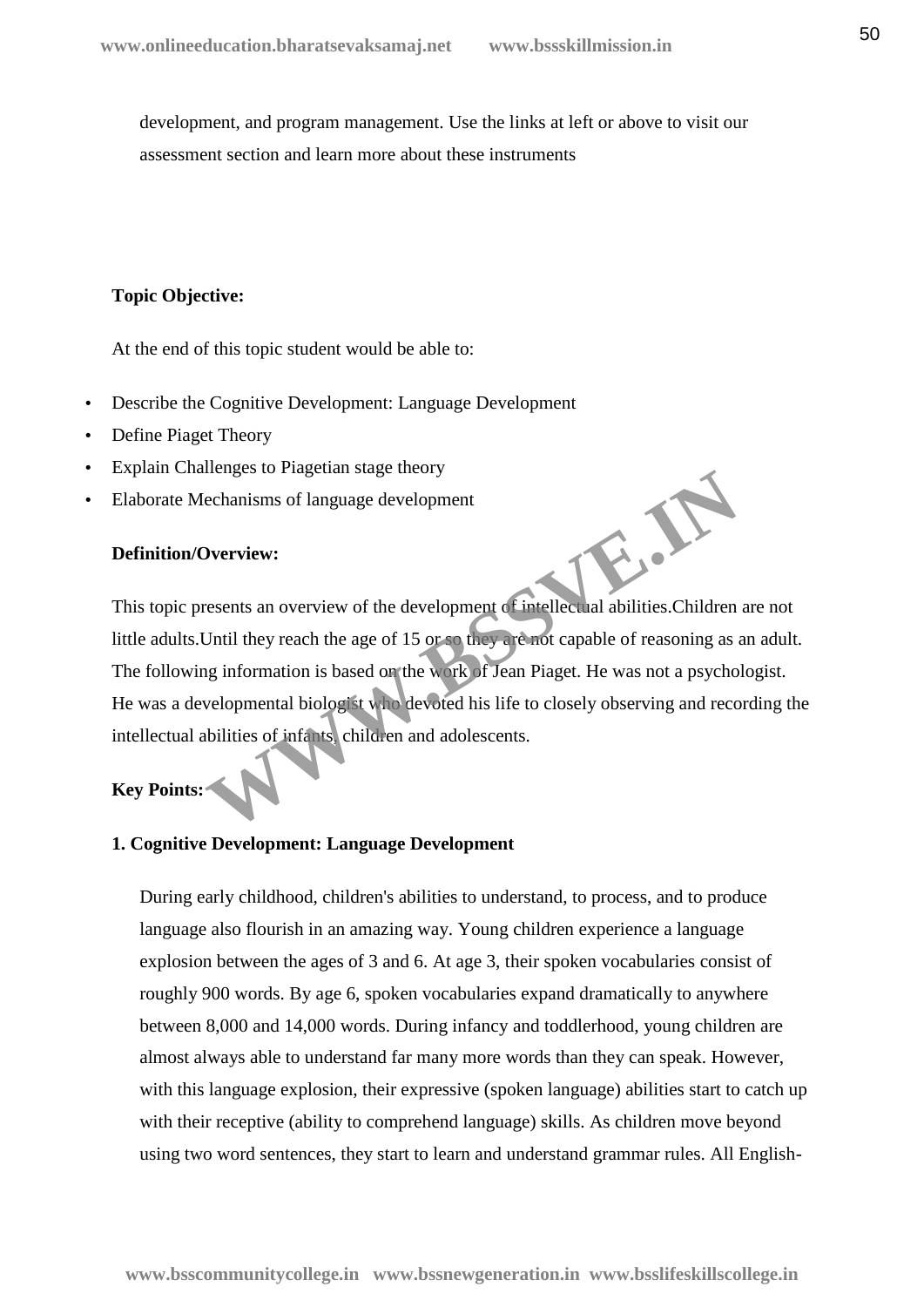speaking children follow a regular sequence when using these rules. For example, children first begin using simple plurals (cats) and possessive forms of nouns (Daddy's car). Then, they put appropriate endings on verbs (jump becomes jumped), use prepositions ("in the street"), articles ("the", "a", or "an"), various forms of the verb to be ("is", "are", "were", etc.), and so on.

In part, the explosion in expressive skills occurs because of the gains in attention and memory described above. Children become increasingly skilled at remembering and practicing the language modeled around them, as well as modifying word use based on other people's reactions. These skills can result in very embarrassing situations for parents, such as when Johnny repeats a swear word or undesirable comment at Sunday dinner at Grandma's that he heard from Dad Friday night. Caregivers should be especially careful not to encourage poor language choices, such as incorrect grammar or swear words, by laughing or making a game of them. Children may view this attention as approval and will often continue to use that word or phrase to obtain more attention in the future. For more information on encouraging appropriate language, see the discipline and guidance section in the Preoperational Stage Parenting. Beyond growing their vocabularies, young children start to expand their ability to use different forms of words (e.g., irregular verbs such as "She brought" instead of "She brang") and form more complex sentences. Between the ages of 2 and 5, children also refine their ability to pronounce words. However, they often make up words that they don't know and need. In contrast, school-age children start to speak more like adults; they can recognize basic grammar errors, put thoughts into question form, and begin including negative expressions such as "not coming" into their sentences. As they get older, children's use of language also becomes more mature and complicated. For example, children start to understand the use of basic metaphors based on very concrete ideas, such as the saying "hard as a rock". They also begin to tailor their speech to the social situation; for example, children will talk more maturely to adults than to same-age peers. Statemary state in the neard from Dda Thday ingne. Categorers should be exact to encourage poor language choices, such as incorrect grammat or switch and will often continue to use that word or phrass to obtain more attent

## **2. Piaget Theory**

His theory provided many central concepts in the field of developmental psychology and concerned the growth of intelligence, which for Piaget, meant the ability to more accurately represent the world, and perform logical operations on representations of concepts grounded in the world. The theory concerns the emergence and acquisition of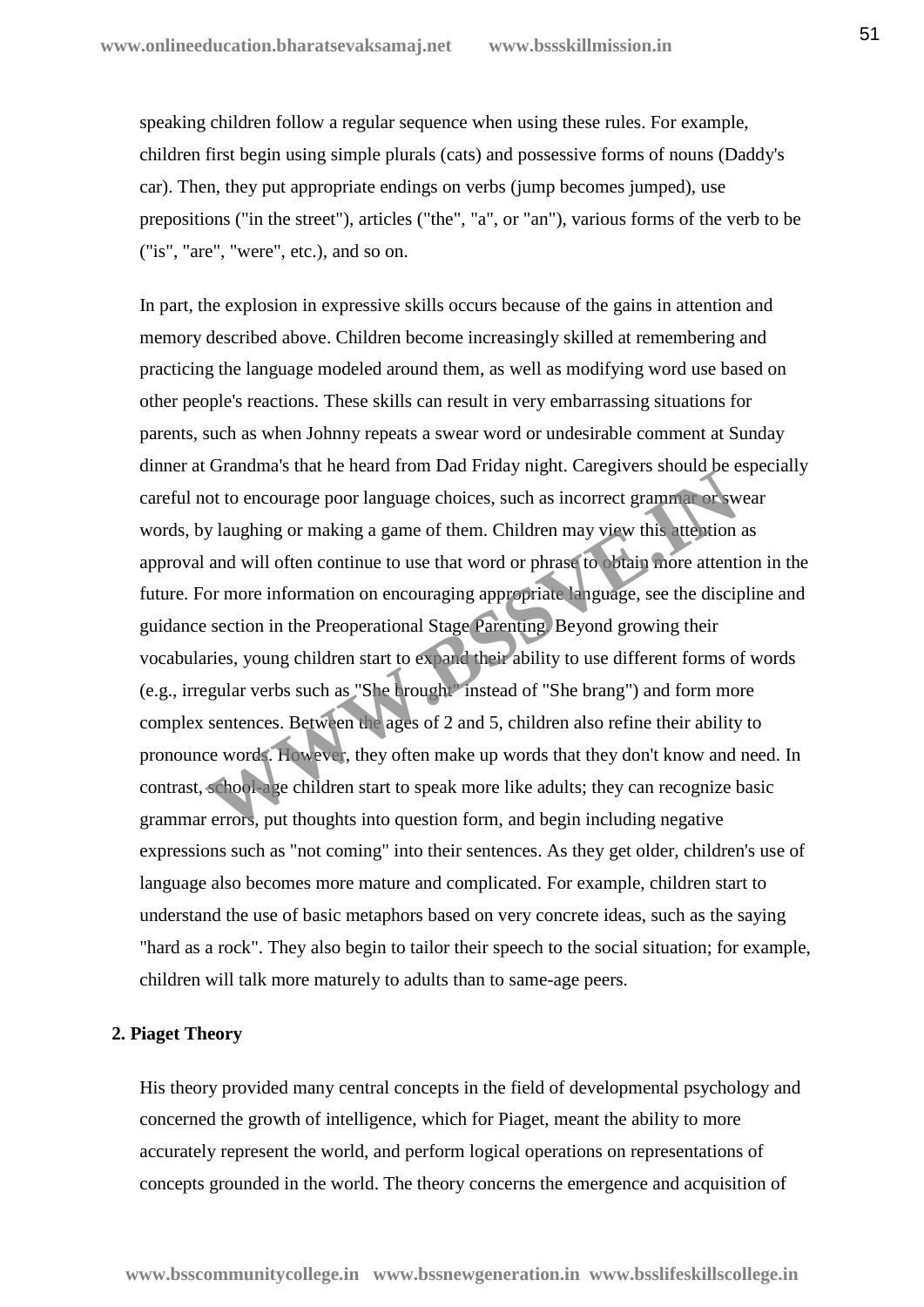schemata - schemes of how one perceives the world - in "developmental stages", times when children are acquiring new ways of mentally representing information. The theory is considered "constructivist", meaning that, unlike nativist theories (which describe cognitive development as the unfolding of innate knowledge and abilities) or empiricist theories (which describe cognitive development as the gradual acquisition of knowledge through experience), it asserts that we construct our cognitive abilities through self motivated action in the world.

- **Developmental psychology**: Developmental psychology is the scientific study of progressive psychological changes that occur in human beings as they age.
- **Instructional design**: Instructional design, also known as instructional systems design, is the analysis of learning needs and systematic development of children.
- **Erikson's stages of psychosocial development**: Erikson's stages of psychosocial development describes eight developmental stages through which a healthily developing human should pass from infancy to 8 years.
- **Kohlberg's stages of moral development**: Kohlberg's stages of moral development were conceived by Lawrence Kohlberg to explain the development of moral reasoning.

# **3. Challenges to Piagetian stage theory**

Piagetians accounts of development have been challenged on several grounds. First, as Piaget himself noted, development does not always progress in the smooth manner his theory seems to predict. 'Decalage', or unpredicted gaps in the developmental progression, suggest that the stage model is at best a useful approximation. More broadly, Piaget's theory is 'domain general', predicting that cognitive maturation occurs concurrently across different domains of knowledge (such as mathematics, logic, understanding of physics, of language, etc). However, more recent cognitive developmentalists have been much influenced by trends in cognitive science away from domain generality and towards domain specificity or modularity of mind, under which different cognitive faculties may be largely independent of one another and thus develop according to quite different timetables. In this vein, many current cognitive developmentalists argue that rather than being domain general learners, children come equipped with domain specific theories, sometimes referred to as 'core knowledge', which allows them to break into learning within that domain. For example, even young infants appear to understand some basic principles of physics (e.g. that one object cannot pass through another) and human Example and a systemate development of emails.<br> **Example 3 and a systemate development:** Erikson's stages of psychosocial<br>
dependent of the development and the development<br> **We development** of the development<br> **We developm**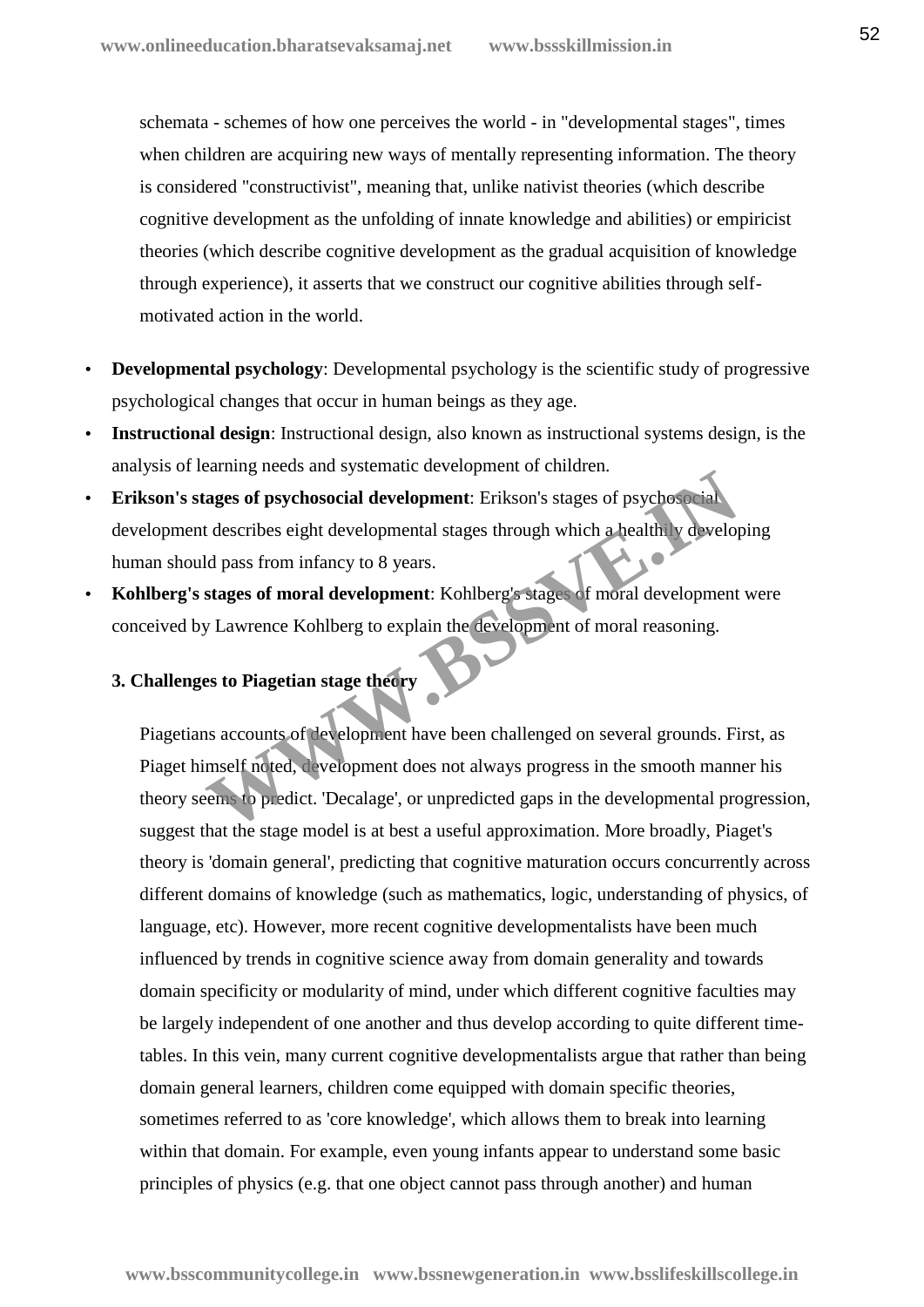intention (e.g. that a hand repeatedly reaching for an object has that object, not just a particular path of motion, as its goal). These basic assumptions may be the building block out of which more elaborate knowledge is constructed. Additionally, some psychologists, such as Vygotsky and Bruner, thought differently from Piaget, suggesting that language was more important than Piaget implied. Recently Piaget's theory has been falling out of favour for a new theory called Ecological Systems Theory. This is based on the contextual influences in the child's life like his/her immediate family, school, society and the world, and how these impact the child's development.

#### **4. Mechanisms of language development**

Although the role of adult discourse is important in facilitating the child's learning, there is considerable disagreement amongst theorists about the extent to which children's early meanings and expressive words arises directly from adult input as opposed to intrinsic factors relating to the child's cognitive functions. Findings about the initial mapping of new words, the ability to decontextualise words and refine meaning are diverse. One hypothesis is known as the syntactic bootstrapping hypothesis, referring to the child's ability to infer meaning from cues, using grammatical information from the structure of sentences. Another is the multi-route model in which it is argued that context-bound words and referential words follow different routes; the first being mapped onto event representations and the latter onto mental representations. In this model, although parental input has a critical role,children rely on cognitive processing to establish subsequent use of words. However, naturalistic research on language development has indicated that preschoolers' vocabularies are strongly associated with the number of words addressed to them by adults. The role of adult discourse is important in facilitating the child's learninerable disagreement amongst theorists about the extent to which enildres and expressive words arises directly from adult input as opposed to intel

There is as yet no single accepted theory of language acquisition. Current explanations vary in emphasis from learning theory, with its emphasis on reinforcement and imitation (Skinner), to biological, nativist theories, with innate underlying mechanisms (Chomsky and Pinker), to a more interactive approach within a social context (Piaget and Tomasello). Behaviorists argue that given the universal presence of a physical environment and, usually, a social environment, any theory of language must account for the effects of the contingent relations of these on an individuals development of language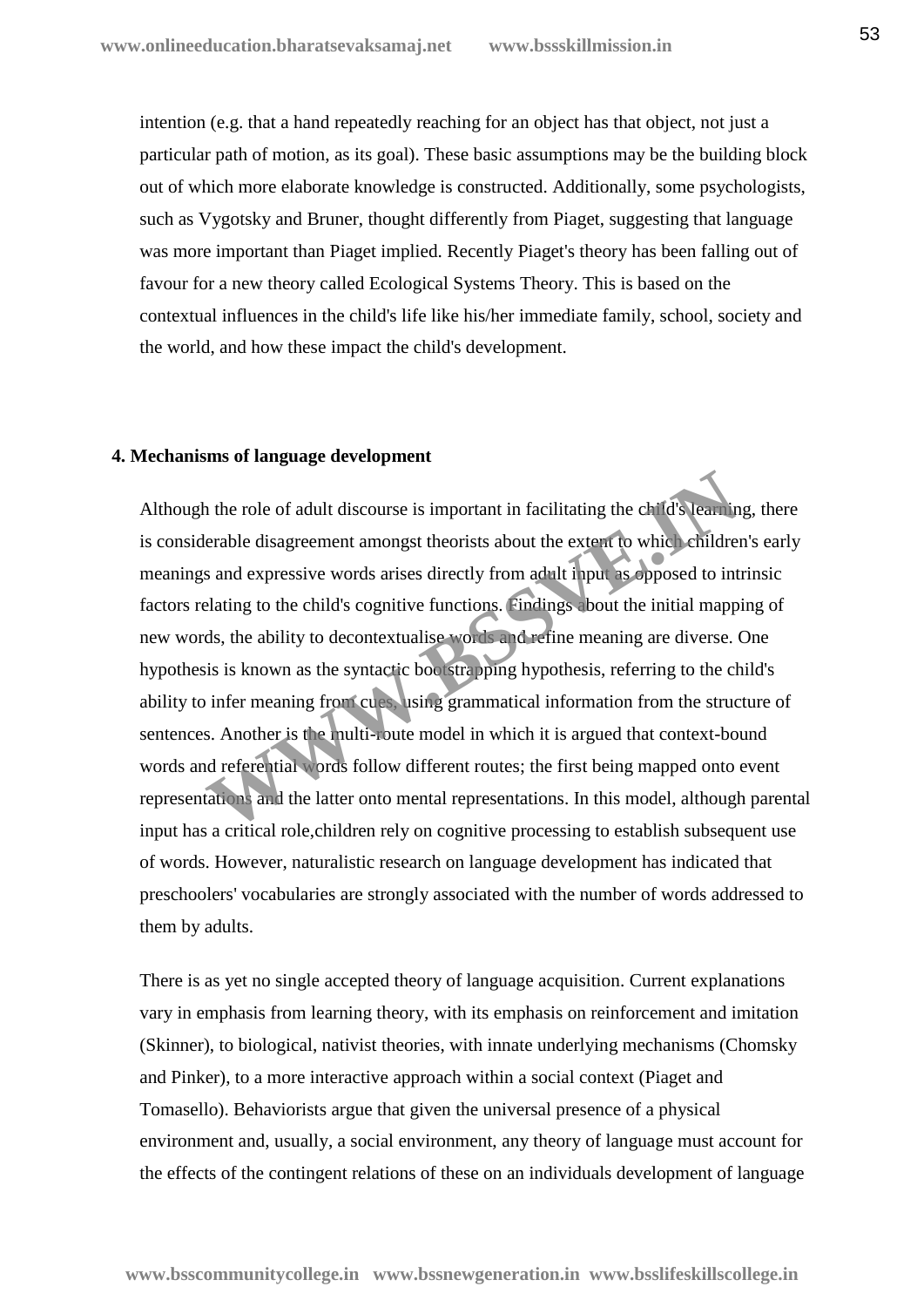behaviour. Pinker argues that complex language is universal and has an innate basis. Pinker's argument is partly based on the development of creole languages from pidgins. The children of parents who communicate, without grammatical structures, in pidgin, develop a creole language of their own accord, complete with standardised word orders, markers for present, future and past tenses and subordinate clauses. There is some support for this from the development of sign language amongst deaf children thrown together at a young age in special schools in Nicaragua who spontaneously developed a pidgin which was then developed into a creole by a younger generation of children coming into the schools

**WWW.BSSVE.IN**

## **Topic Objective:**

At the end of this topic student would be able to:

- Know what develops in Social Development?
- Examine the Speed and pattern of development
- Explain the Mechanisms of social and emotional development
- Analyze the Individual differences
- Describe the Population differences
- Define the Social development
- Highlight the Education
- Elaborate the Social Sport

## **Definition/Overview:**

Newborn infants do not seem to experience fear or have preferences for contact with any specific people. By about 8-10 months, they go through a fairly rapid change and become fearful of perceived threats; they also begin to prefer familiar people and show anxiety and distress when separated from them or approached by strangers. The capacity for empathy and the understanding of social rules begin in the preschool period and continue to develop into adulthood. Middle childhood is characterized by friendships with age-mates, and adolescence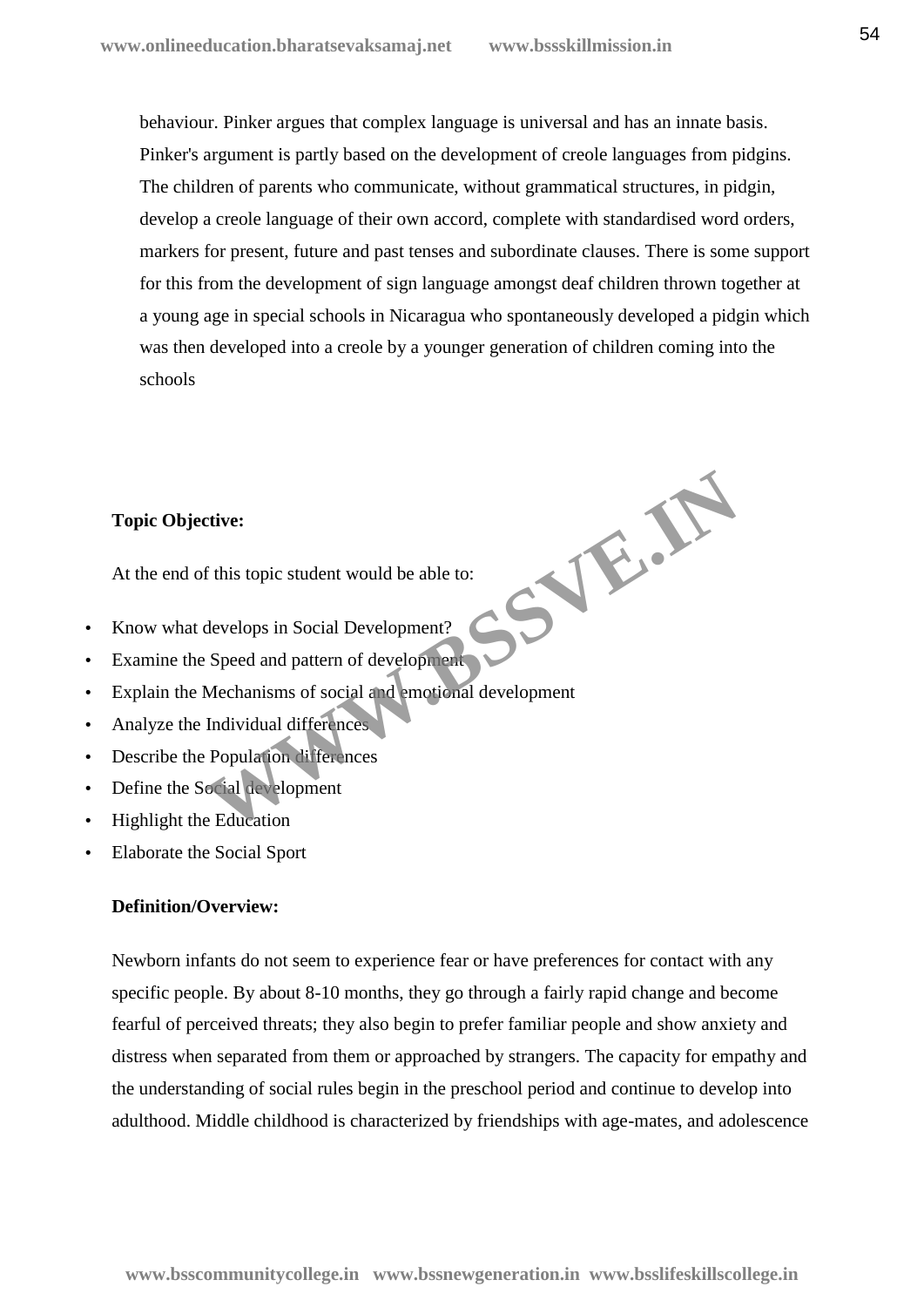by emotions connected with sexuality and the beginnings of romantic love. Anger seems most intense during the toddler and early preschool period and during adolescence.

## **Key Points:**

## **1. What develops in Social Development?**

Newborn infants do not seem to experience fear or have preferences for contact with any specific people.By about 8-10 months, they go through a fairly rapid change and become fearful of perceived threats; they also begin to prefer familiar people and show anxiety and distress when separated from them or approached by strangers. The capacity for empathy and the understanding of social rules begin in the preschool period and continue to develop into adulthood. Middle childhood is characterized by friendships with age mates, and adolescence by emotions connected with sexuality and the beginnings of romantic love. Anger seems most intense during the toddler and early preschool period and during adolescence.

## **2. Speed and pattern of development**

Some aspects of social-emotional development, like empathy, develop gradually, but others, like fearfulness, seem to involve a rather sudden reorganization of the child's experience of emotion. Sexual and romantic emotions develop in connection with physical maturation. From a and addescence by emotions connected with sexuality and the beginnings<br>and addescence by emotions connected with sexuality and the beginnings<br>love. Anger seems most intense during the toddler and early preschool<br>ing

## **3. Mechanisms of social and emotional development**

Genetic factors appear to regulate some social-emotional developments that occur at predictable ages, such as fearfulness, and attachment to familiar people. Experience plays a role in determining which people are familiar, which social rules are obeyed,and how anger is expressed.

## **4. Individual differences**

Individual differences in the sequence of social-emotional development are unusual, but the intensity or expressiveness of emotions can vary greatly from one normal child to another. Individual tendencies to various types of reactivity are probably constitutional,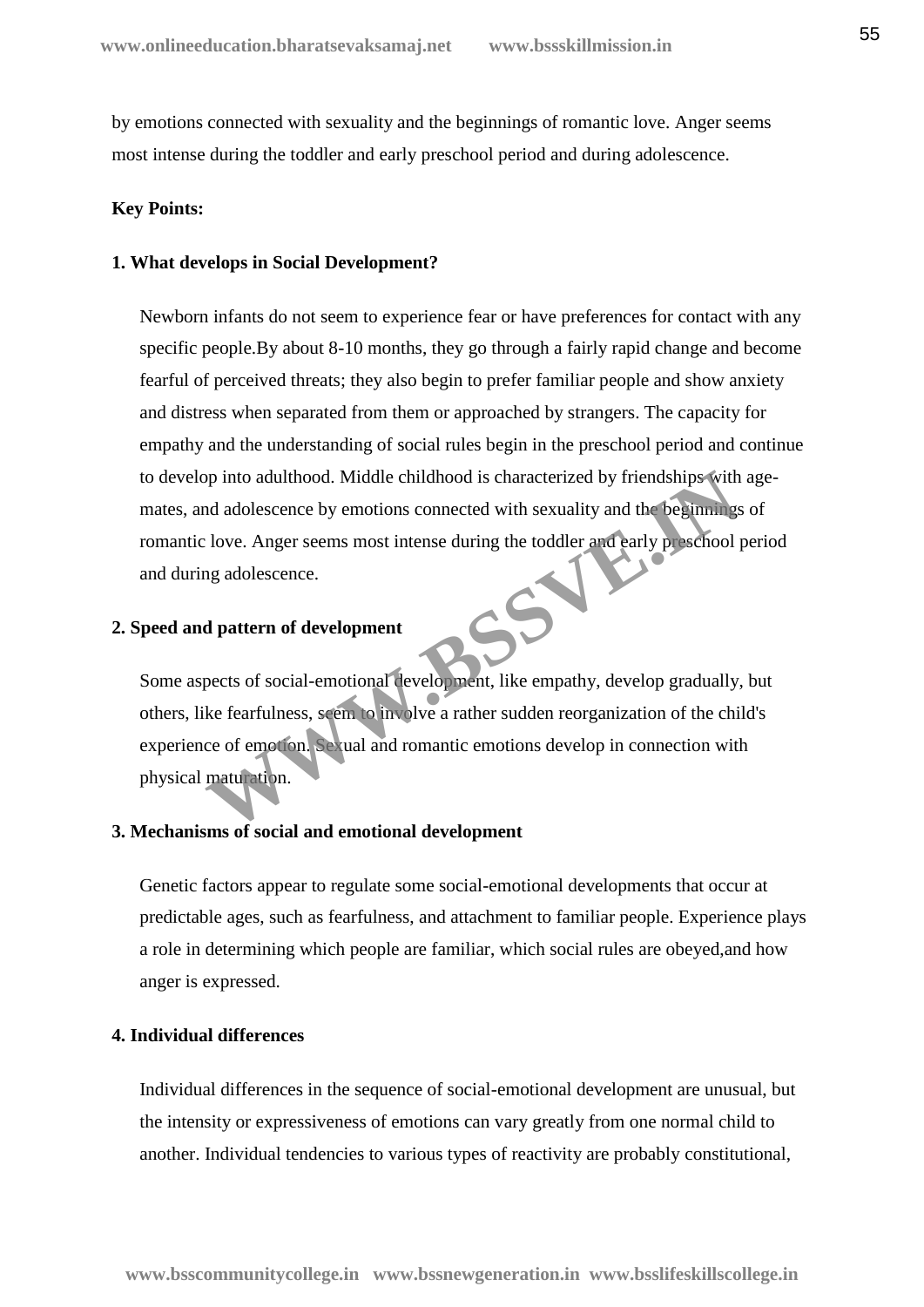and they are referred to as temperamental differences. Atypical development of social emotional characteristics may be mildly unusual, or may be so extreme as to indicate mental illness. Temperamental traits are thought to be stable and enduring throughout the life span. Children who are active and angry as infants can be expected to be active and angry as older children, adolescents and adults.

## **5. Population differences**

Population differences may occur in older children, if, for example they have learned that it is appropriate for boys to express emotion or behave differently than girls, or if customs learned by children of one ethnic group are different from those learned in another. Social and emotional differences between boys and girls of a given age may also be associated with differences in the timing of puberty characteristic of the two sexes.

## **6. Social development**

- Outgoing; friendly; overly enthusiastic at times
- Moods change rapidly and unpredictably; laughing one minute, crying the next; may throw tantrum over minor frustrations (a block structure that will not balance); sulk over being left out Experiences in the timing of puberty characteristic of the two sexes<br> **Welopment**<br>
Welopment<br>
Experience is the times<br>
ge rapidly and unpredictably; laughing one minute, crying the next; may<br>
r minor frustrations (a block
- Imaginary playmates or companions are common; holds conversations and shares strong emotions with this invisible friend
- Boasts, exaggerates, and "bends" the truth with made-up stories or claims of boldness; tests the limits with "bathroom" talk
- Cooperates with others; participates in group activities
- Shows pride in accomplishments; seeks frequent adult approval
- Often appears selfish; not always able to take turns or to understand taking turns under some conditions; tattles on other children
- Insists on trying to do things independently, but may get so frustrated as to verge on tantrums when problems arise: paint that drips, paper airplane that will not fold right
- Enjoys role-playing and make-believe activities
- Relies (most of the time) on verbal rather than Physical aggression; may yell angrily rather than hit to make a point; threatens: "You can't come to my birthday party"
- Name-calling and taunting are often used as ways of excluding other children
- Establishes close relationships with playmates; beginning to have "best" friends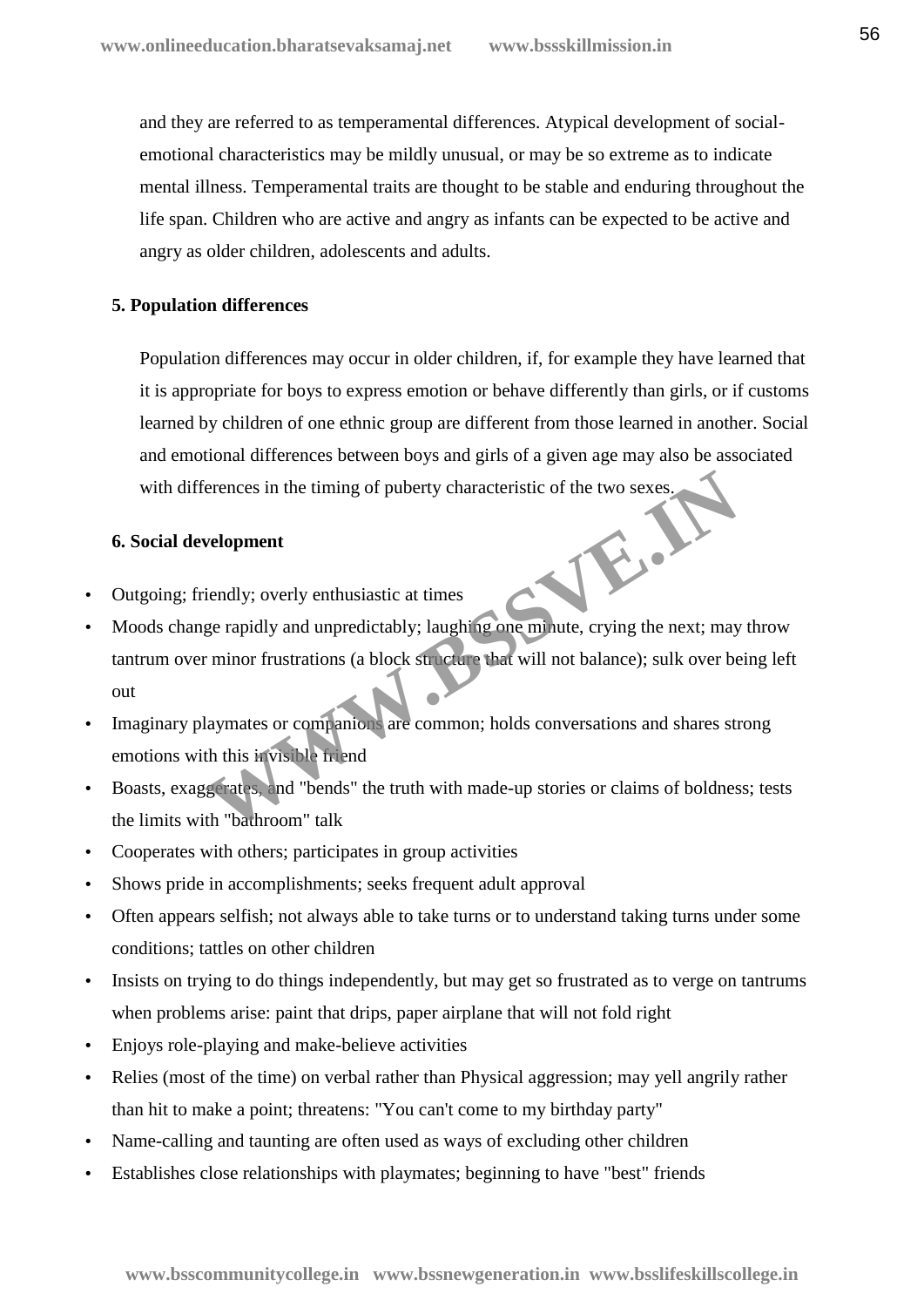## **7. Education**

One of the most powerful means of propagating and sustaining new developments is the system of education available in a society. Education is the means for organized transmission of societys collective knowledge to each next generation by the previous generation. It equips each new generation to face the opportunities and challenges of the future with the knowledge gathered from the past. It shows the young generation the opportunities that lie ahead for them and thereby raises their aspiration to achieve more. The information imparted by education raises youths level of expectations as well as their aspirations for higher income. It also equips them with the mental capacity to devise ways and means to improve productivity and enhance living standards. We can conceive of society as a complex fabric consisting of interrelated activities, systems and organizations. Development occurs when this complex fabric improves its own organization. That organizational improvement can take place simultaneously in several dimensions.

Quantitative expansion in the volume of social activities. Qualitative expansion in the content of all those elements that make up the social fabric. Geographic extension of the social fabric to bring more of the population under the cover of that fabric. Integration of existing and new organizations so that the social fabric functions more efficiently. Such organizational innovations occur all the time as a continuous process. New organizations emerge whenever a new developmental stage is reached and old organizations get modified to suit the new developmental requirements. The impact of these new organizations may be so powerful as to lead the people to believe that these new organizations are powerful in their own right. Actually it is society that throws up the new organizations required to achieve its objectives. The direction that the developmental process takes is very much influenced by the awareness of the population as to what are the opportunities available in the society. Increasing awareness leads to greater aspiration which in turn releases greater energy that helps bring about greater accomplishment. **Example A notice consisting of intertenties** activities, systems and<br>tions. Development occurs when this complex fabric improvessions<br>tion. That organizational improvement can take place simultaneously in<br>ms.<br>tive expansi

## **8. Social Sport**

When we speak of development and sport, it is primarily about the individual's development. Sports can be introduced, often at low cost, as a means of child development in schools and slums to promote integration and fight poverty. Sharing rules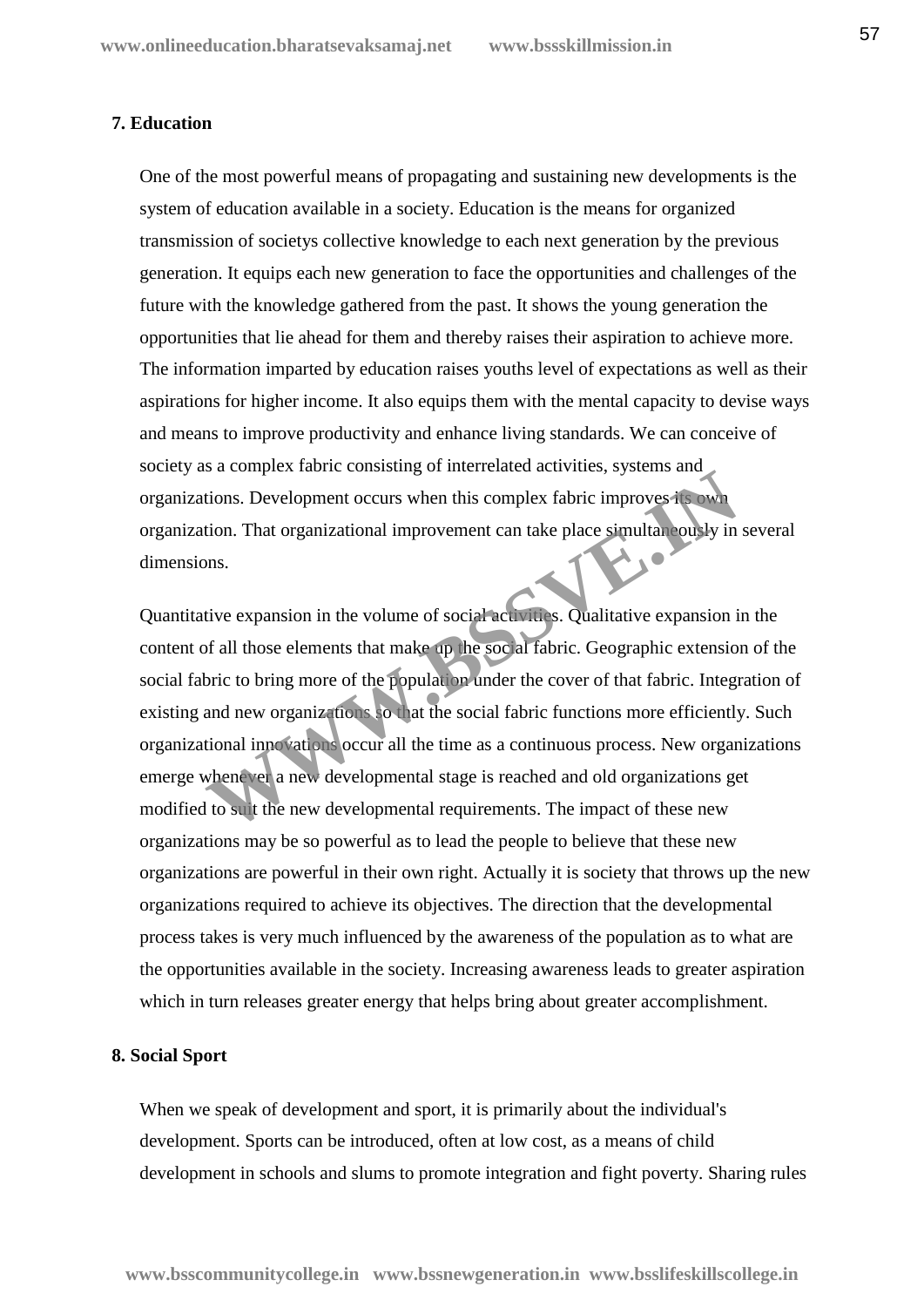and games, as well as teamwork, aim at different objectives according to the social and economic environment. However, sport can contribute to many forms of social, economic and human development. Through public-private partnerships focusing on sport-based development programmes, it is possible to train and teach young people essential skills and encourage youth employment. Big sports events also contribute to economic development and often offer opportunities to initiate long-term projects. In September 2000, world leaders at the UN Millennium Summit agreed to the Millennium Development Goals (MDGs)--a set of measurable targets for combating poverty, illiteracy, hunger, lack of education, gender inequality, child and maternal mortality, diseases and environmental degradation. Endorsed by 191 Governments, the MDGs lie at the heart of the global development agenda and create a framework for action for the UN family. A school of life: Sport plays an important role in reaching the MDGs. It is a school of life. It offers a complete learning experience: overcoming obstacles, accepting the transient nature of victory, working to get results, respecting opponents, decisions of referees and fair play. It also gives confidence and can contribute to social integration, especially for foreigners and the disabled  $B^{S^2}$ 

In Section 4 of this course you will cover these topics:

A Model For Programs For Children Ages 5 To 8

The Transitional Curriculum: Ages 5 To 8: Language Arts

The Transitional Curriculum: Ages 5 To 8: Mathematics And Science

# **Topic Objective:**

At the end of this topic student would be able to:

- Understand the Theoretical Framework
- Know the Benefits of Early Childhood Education
- Highlight the Reports and statements supportive of Head Start
- Explain the Congressional Impact Study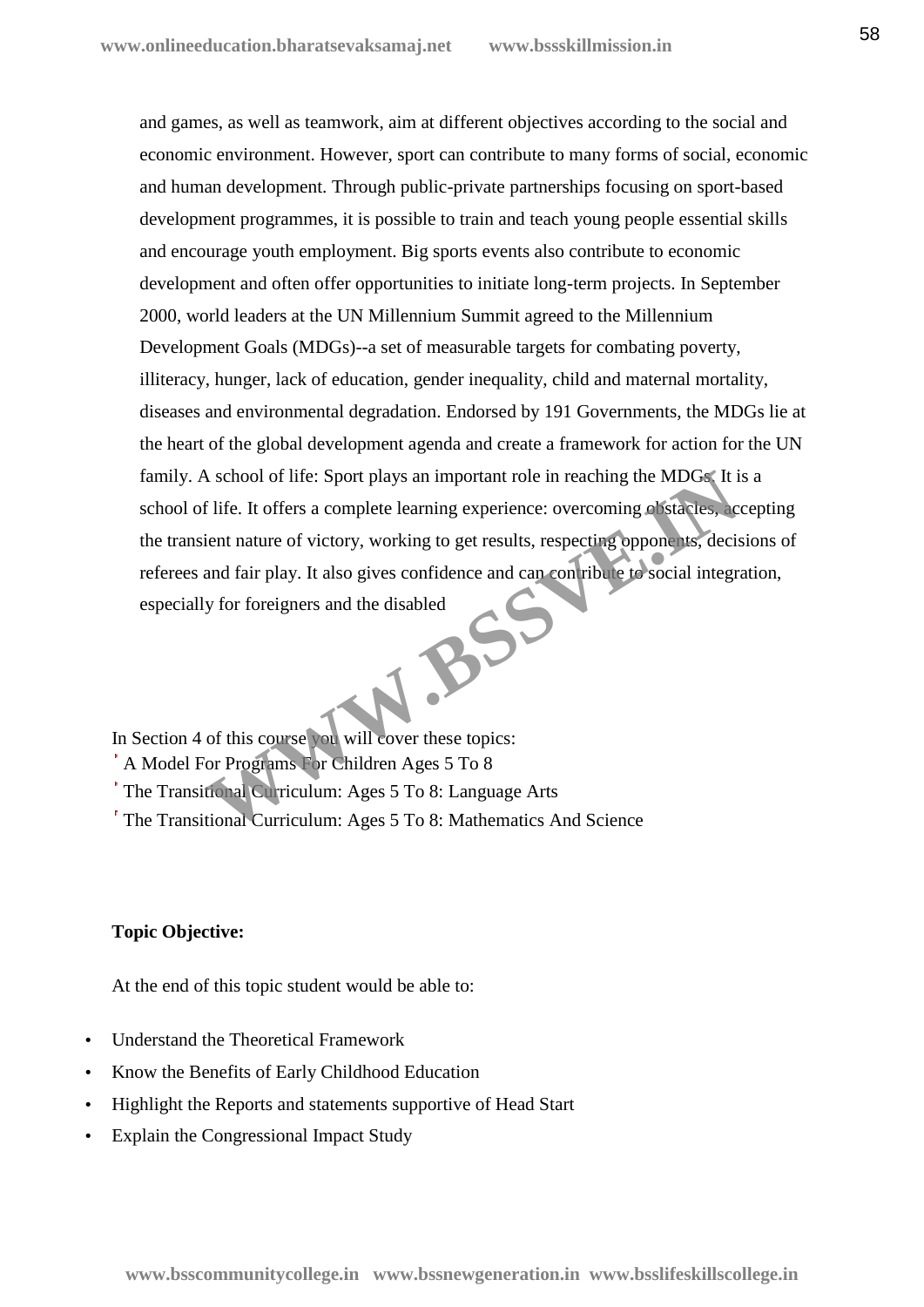#### **Definition/Overview:**

Informal, voluntary after-school programs for youths have proliferated of late. Programs have ranged from those that engage kids in learning about and with computers to those that offer them opportunities to watch TV and hang out with their friends. In some instances, the impetus behind formation of these clubs was more parental concern for after-school care arrangements than it was kids interests and desires. For some researchers, who were interested in studying youths everyday literacies, the school may have been the site of inquiry, but it was the kids after-school literacies that led to an eventual, though partial, understanding of how they made meaning of their world. We take our cue from findings such as this to reflect here on work that we have done over the past several years in out-of-school settings. Specifically, in light of that work, we ask ourselves what we can reasonably expect from after-school literacy programs. In addressing this question, we draw from data we have collected over the past 5years in our research on three after-school literacy programs. The first, a Read and Talk Club for avid readers, demonstrated the potential for such programs to serve as centers of socializing for kids whose love of reading often earned them the label of nerd by others outside their immediate peer group. The second program (Young & Ricks, in preparation), which engaged kids in an af ter-school reading club, looked at the mediating influence of doing gender during critical literacy activities. The third after-school program explored youths desires to organize their own time and to discuss their pleasures in a variety of media-related texts. The expectations and the kinds of texts used varied, as well as the contexts for each after-school literacy program, but in every case the youths took charge of their own learning. They also attended the programs with intent, but without much obligation. The student-centeredness of the clubs created a sense of uneasiness in some of the adult facilitators (and in some of the adolescents as well), especially in those who desired a more school-like structure for the club meetings. The chapter ends with a discussion of how this uneasiness led to new insights about what can reasonably be expected from after-school literacy programs for adolescents. Encode the past of the sease of the sease of the two states when the can reasonably<br>thool literacy programs. In addressing this question, we draw from data<br>are the past 5years in our research on three after-school literacy

## **Key Points:**

## **1. Theoretical Framework**

We situate our work in the New Literacy Studies, a field defined largely by its blurring of sociolinguistic, anthropological, and poststructural theories. It is a field that has moved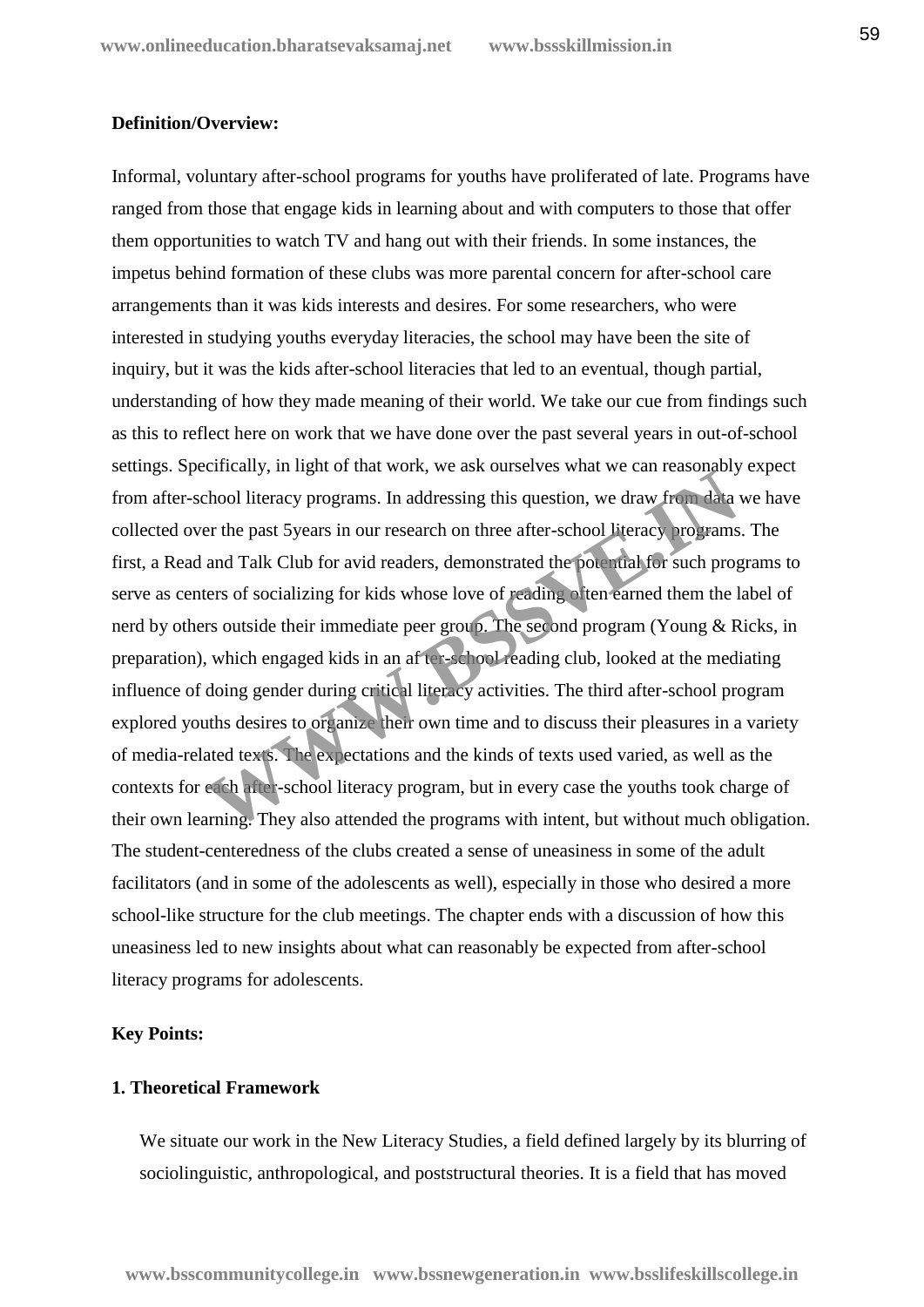away from conceptualizing readers, texts, and contexts as stable entities in favor of viewing them as articulated links between meaning production and identity work across different times, spaces, and social practices. Like many researchers in the New Literacy Studies, our work focuses on the ways that youths activities both construct and are constructed by sociocultural contexts at the local level. Of course, as Maybin rightly points out, the local is embedded in broader social and institutional structures, thus contributing to the complexity of studying youths everyday literacy practices. The complex nature of situated literacy practices, especially when they are intermingled with issues of identity and power, can lead to some rather bizarre assertions in the name of socially constructed reality. In his paradigmatic history of social constructionism, Hruby (2001) cautions literacy researchersand here we would specify researchers of New Literacy Studiesto examine oft-heard claims that power relations are socially constructed. Such claims often rest on the assumption that peoples identities are constituted in and through oppressive relationships, which if seen for what they are, could be discarded. In other words, if one could free oneself from a state of false consciousness, all would be well. However, as Hruby and others before him continue to remind us, false consciousness implies a true consciousness, an awareness of how things really are [which gets us nowhere because] there is no privileged position outside of the social processes that constitute our conception of reality. Thus, in this chapter, we attempt to be mindful of the trap that awaits us when we fall prey to thinking that we, or the adolescents about whom we write, somehow stand outside the very practices that define each of us (at least) partially) and which to some extent are of our own making. Several subquestions guiding this chapter are aimed at answering the bigger question, What can we reasonably expect from after-school literacy programs for youths? For instance, might we expect them to differ in important ways from school literacy practices? Should one of the goals of after school literacy programs be to engage kids with texts? If so, what kinds of texts? Finally, can we expect to see youths involved in after-school literacy practices for sheer enjoyment? In addressing these questions, we rely heavily on studies involving youths who have given generously of their time. In each instance where adolescents are referred to by name, it should be understood that self-selected pseudonyms are used. Studiesto examine oft-heard claims that power relations are socially con<br>ims often rest on the assumption that peoples identities are constituted in<br>oppressive relationships, which if seen for what they are, could be disca

#### **2. Benefits of Early Childhood Education**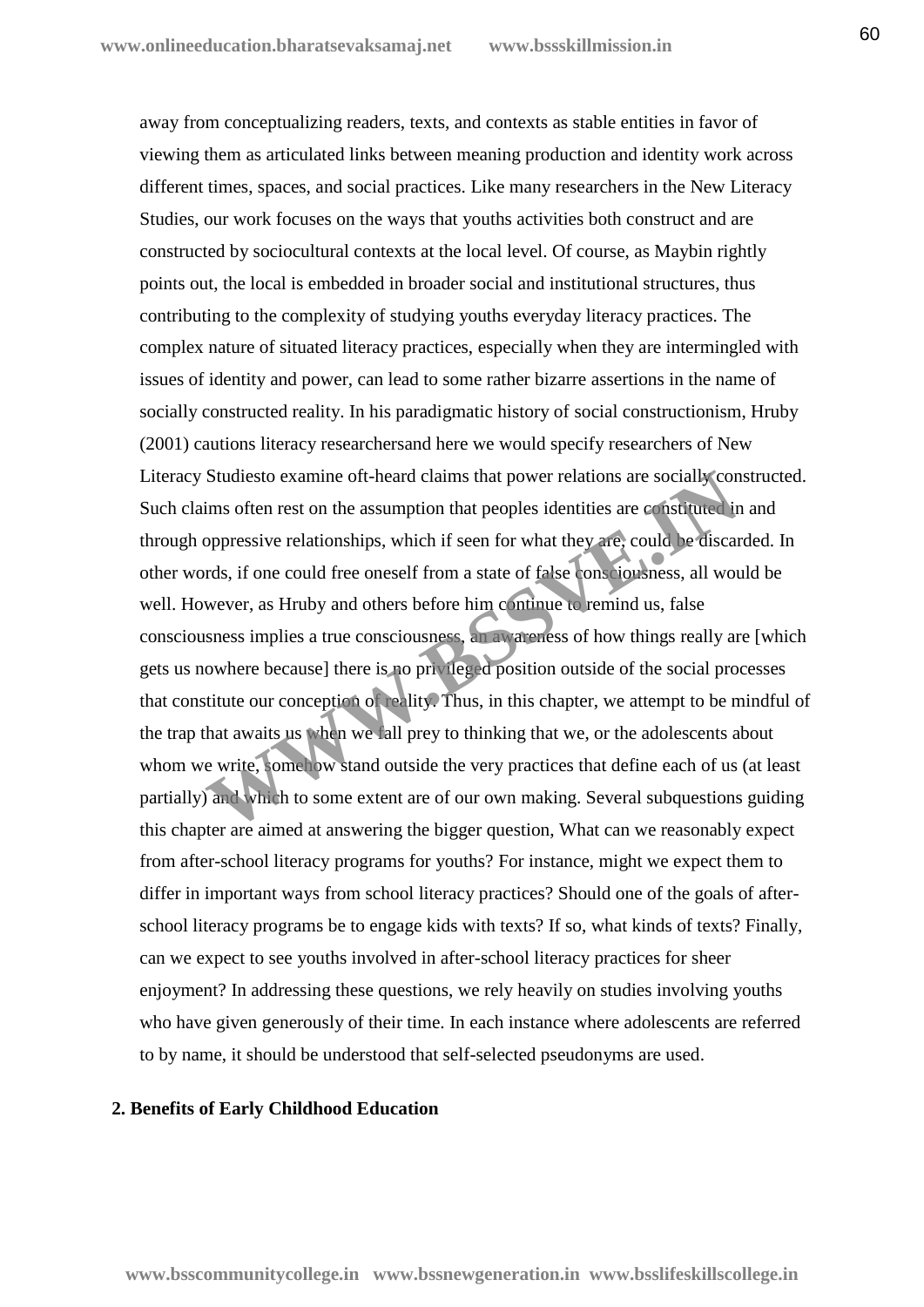Chicagos publicly-funded Child-Parent Centers have served almost 100,000 3- and 4 year-olds since 1967. Researchers tracked 989 of those children and 550 similar children not in the program for 14 years. The children who did not participate were 70 percent more likely to be arrested for a violent crime by age 18. This program also cut child abuse and neglect. In Ypsilanti, Michigan, 3- and 4-year-olds from low-income families who were randomly assigned to a group that did not receive preschool who were five times more likely to have become chronic lawbreakers by age 27 than those who were assigned to the High/Scope Educational Research Foundation.

#### **3. Reports and statements supportive of Head Start**

According to Datta who summarized 31 studies, the program showed immediate improvement in the IQ scores of participating children, though after beginning school, the non-participants were able to narrow the difference. Children who attended Head Start are, relative to their siblings who did not, significantly more likely to complete high school, attend college, and possibly have higher earnings in their early twenties. They are less likely to have been booked or charged with a crime. Head Start is associated with large and significant gains in test scores. Head Start significantly reduces the probability that a child will repeat a grade. Recent criticisms of Project Head Start have resulted in plans to improve program services and to expand in a more thoughtful manner to make the program more responsive to the needs of children and families. New directions include expansion below and beyond the ages previously served by Head Start. ment in the IQ scores of participating children, though after beginning sc<br>cicipants were able to narrow the difference. Children who attended Head<br>ive to their siblings who did not, significantly more likely to complete h

## **4. Congressional Impact Study**

Congress mandated an intensive study of the effectiveness of Head Start, the "Head Start Impact Study", which has issued a series of reports on the design and study of a target population of 5000 3- and 4- year old children. The Head Start Impact Study First Year Findings were released in June of 2005, and the Executive Summary is available from Health and Human Services. The study participants, beginning in fall 2002, were assigned to either the headstart program or other parent-selected community resources. Thus, the study measured Head Start's effectiveness as compared to a variety of other forms of community support and educational intervention, as opposed to comparing Head Start to a non-intervention alternative. The results of the first report showed consistent small to moderate advantages to children from participating in Head Start programs rather than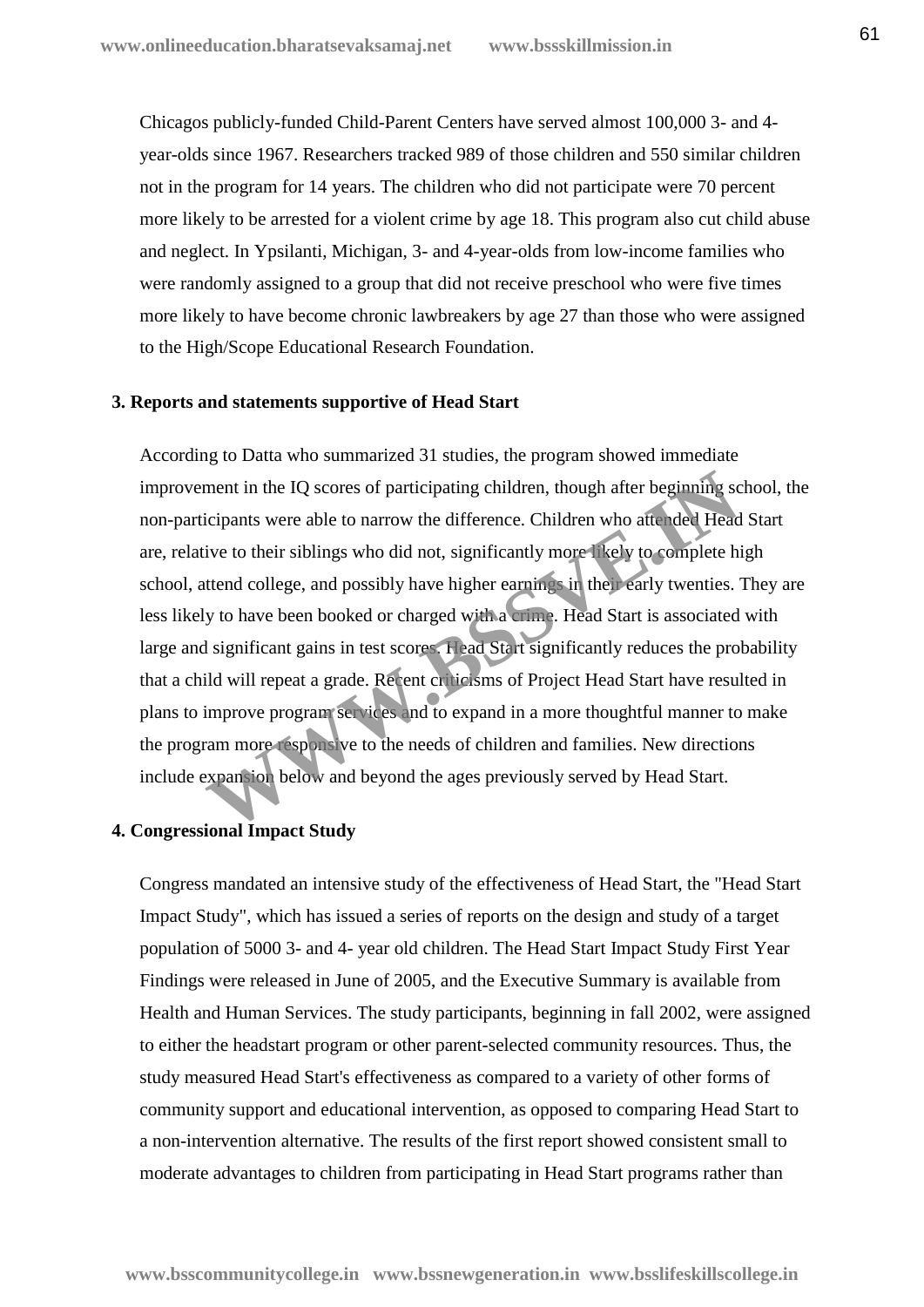other programs, with a few areas where no advantage was reported. The benefits improved with early participation and varied among racial and ethnic groups.

## **Topic Objective:**

At the end of this topic student would be able to:

- Understand the Early Childhood Literacy Strategies
- Know the Reading by Language
- Explain the Composition by Language
- Define the National Council of Teachers of English **WWW.BSSVE.IN**
- Describe the Present and future of Language Arts
- Elaborate the International auxiliary languages
- Investigate the Symbolic communication
- Highlight the Dialect

## **Definition/Overview:**

In response to the call for evidence-based reading instruction, the Fourth Edition includes 36 research-based teaching strategies, and every chapter incorporates information on brain research, bilingual education, technology, and the medias influences on young children. The text provides instructors with a synthesis of the information on language arts gleaned from research on emergent literacy, early childhood education, and special education. It also underscores what is being emphasized in early childhood teacher accreditation programs; namely, responding to the increasingly diverse needs of young language learners in inclusive settings, working with parents and families, and collaborating with professionals in other fields. The content and examples throughout each chapter enable students to see how children go through the process of acquiring literacy, and how literacy learning occurs with diverse groups of learners. Each contains a section on standards, teacher concerns and basic strategies, developmentally appropriate activities, and a teacher self-assessment.

## **Key Points:**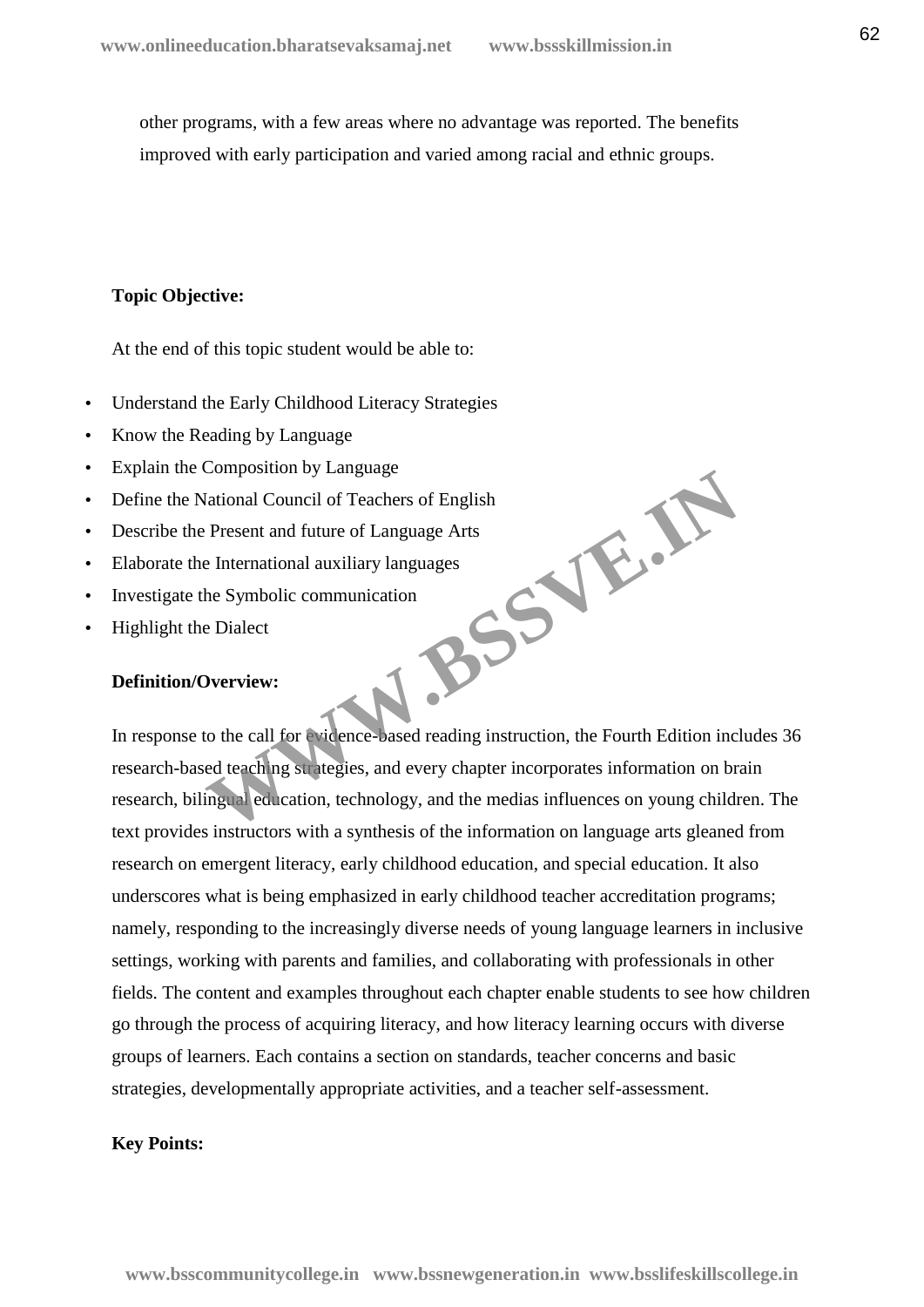## **1. Early Childhood Literacy Strategies**

Early Childhood Literacy Strategies is the answer to the early childhood teacher's dilemma of how to teach reading to children 3, 4, and 5 years of age as mandated by the state and national governments. This text presents an easy-to-use, easy-to-understand approach involving young children's own emergence into the world of speaking and listening, reading and writing. Teachers and student interns will quickly learn what picture books and activities to use with children, how to use them, and how children can benefit from their use. They will learn what to expect as young children's writing emerges from scribbles to pictures and real words. Finally, they will come to terms with the concept of emergent literacy as it appears in preschool children and evolves into conventional literacy as it is taught in elementary school. Professors and students alike will also learn what the latest reading research has to say about the core skills necessary for children to learn to read, as well as advances in neuroscience that give us new understandings of the human brain and how it processes information. All of this new material is essential for professors to present in their courses and students to understand how to apply it as they proceed into the world of working with young children. but the latest reading research has to say about the core will be hearn what the latest reading research has to say about the core will be hearn to read, as well as advances in neuroscience that give the new ndings of the

## **2. Reading by Language**

Reading, by definition, is the ability and knowledge of a language that allows comprehension by grasping the meaning of written or printed characters, words, or sentences. Reading involves a wide variety of print and nonprint texts that help a reader gain an understanding of what is being read. Reading allows a reader to acquire new information, gain knowledge and understanding, and for personal fulfillment. Readingof texts that are often included in educational curriculum include fiction, nonfiction, classic, and contemporary works.

## **3. Composition by Language**

Composition is defined as the combination of distinct parts or elements to form a whole and the manner in which these elements are combined or related. The following are examples of Composition in Language Arts:

The art or act of composing a literary work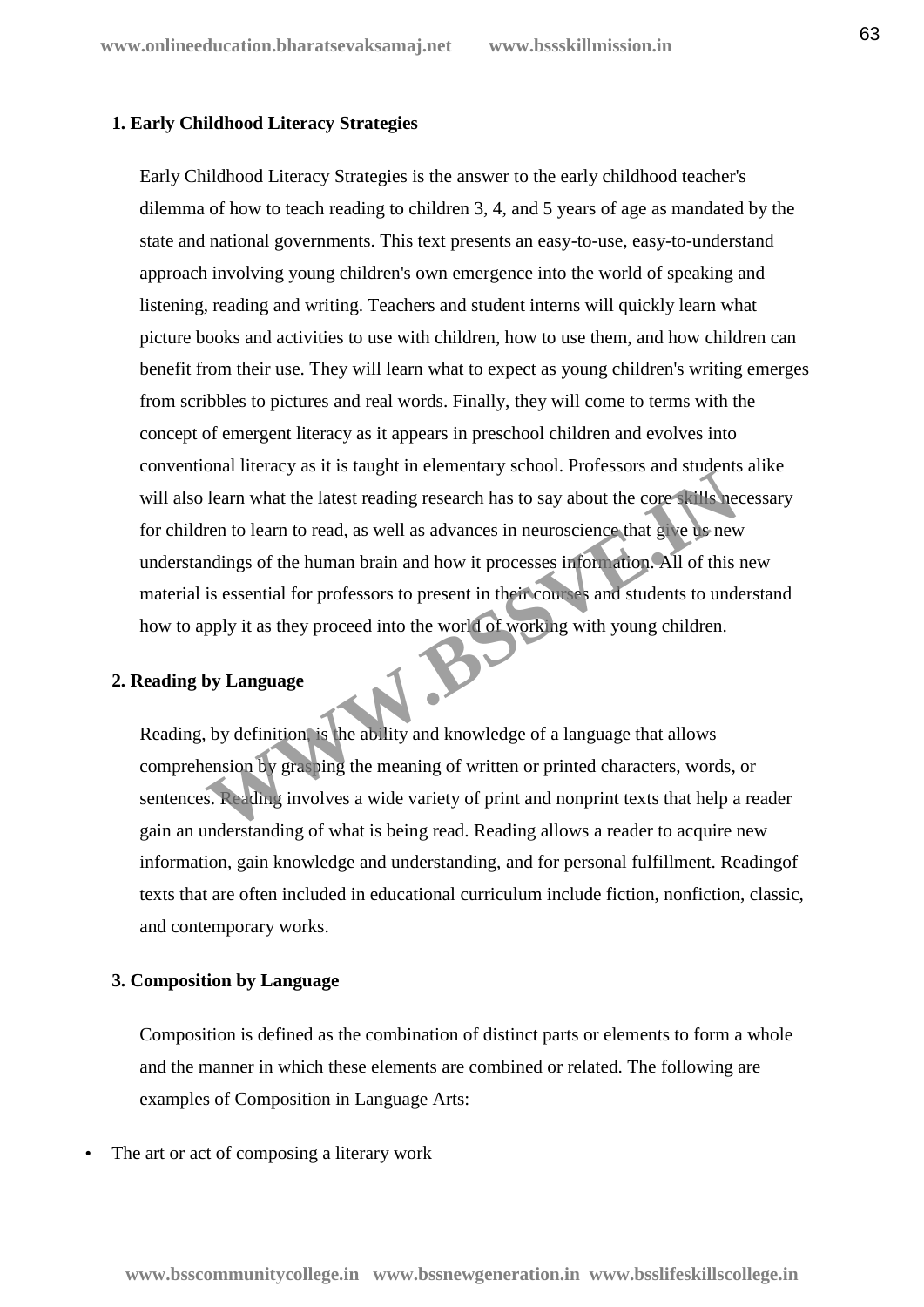- The structure or organization of literature
- A short essay, especially one written as an academic exercise (an essay is a short literary composition on a particular theme or subject, usually in prose and generally analytic, speculative, or interpretative)

There are many types of short essays, including, but not limited to:

- Five-paragraph essay
- Argumentative essay
- Cause and effect essay
- Comparative essay.

Compositions may also include:

- Narrative Essays
- Expository Essays
- Persuasive Essays
- Technical Writing

# **4. National Council of Teachers of English WWW.BSSVE.IN**

The National Council of Teachers of English (NCTE) is an American professional organization dedicated to "improving the teaching and learning of English and the language arts at all levels of education. Since 1911, NCTE has provided a forum for the profession, an array of opportunities for teachers to continue their professional growth throughout their careers, and a framework for cooperation to deal with issues that affect the teaching of English." In addition, the NCTE lists its mission as: "The Council promotes the development of literacy, the use of language to construct personal and public worlds and to achieve full participation in society, through the learning and teaching of English and the related arts and sciences of language." The NCTE is involved in publishing journals and books that address the concerns of English language arts educators. Since the 1970s, it has issued annual Doublespeak Awards and Orwell Awards.

## **5. Present and future**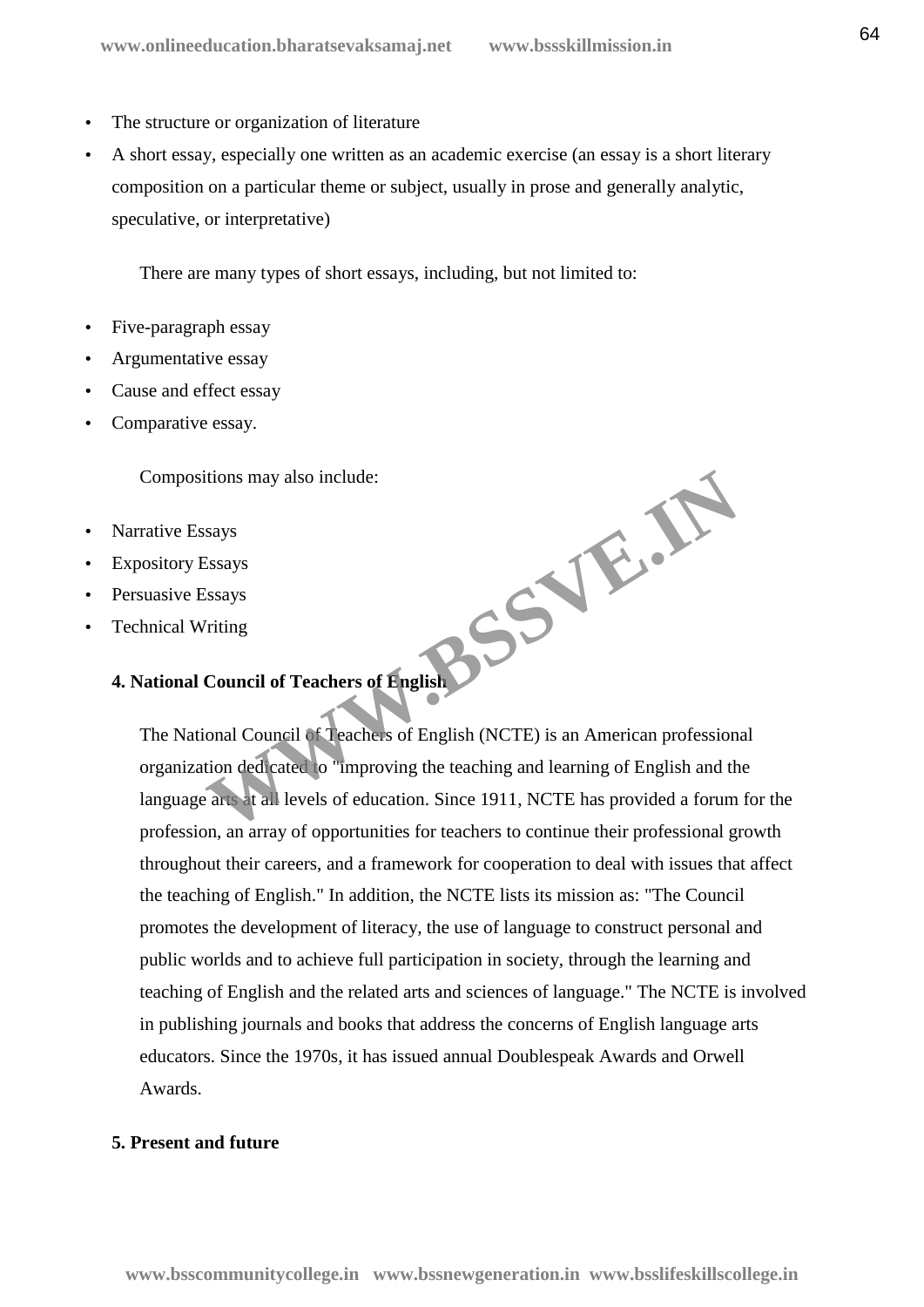The NCTE currently has over 60,000 members and subscribers in the United Statesand internationally. This membership is composed of teachers and supervisors of English programs ranging from elementary, middle, and secondary schools to faculty in college and university English departments as well as teacher educators, local and state agency English specialists, and other professionals in directly related fields. Sponsoring over 120 regional, state, provincial, local, and student affiliates within the United States, Canada, and Asian countries, the NCTE continues it rapid annual growth.

#### **6. International auxiliary languages**

Some languages, most constructed, are meant specifically for communication between people of different nationalities or language groups as an easy-to-learn second language. Several of these languages have been constructed by individuals or groups. Natural, pre existing languages may also be used in this way - their developers merely catalogued and standardized their vocabulary and identified their grammatical rules. These languages are called naturalistic. One such language, Latino Sine Flexione, is a simplified form of Latin. Two others, Occidental and Novial, were drawn from several Western languages. To date, the most successful auxiliary language is Esperanto, invented by Polish ophthalmologist Zamenhof. It has a relatively large community roughly estimated at about 2 million speakers worldwide, with a large body of literature, songs, and is the only known constructed language to have native speakers, such as the Hungarian-born American businessman George Soros. Other auxiliary languages with a relatively large number of speakers and literature are Interlingua and Ido. of these languages have been constructed by individuals or groups. Natural<br>languages may also be used in this way - their developers meally catalog<br>ized their vocabulary and identified their grammatical rives. These langu<br>

#### **7. Symbolic communication**

Symbolic communication is exchange of messages that change a priori expectation of events. Examples of this are modern communication technology as also exchange of information amongst animals. In animal societies, symbolic communication helps one understand the conduct of members of cooperating groups. The behavior of weaver ant workers has been carefully studied and it has been found that communicative gestures with respect to members of the same colony are different than those used with intruders. The interpretation of the symbolic dance of honey bees as a communicative language has been questioned by a few, though numerous experimental results over the last several decades have effectively laid this controversy to rest. By referring to objects and ideas not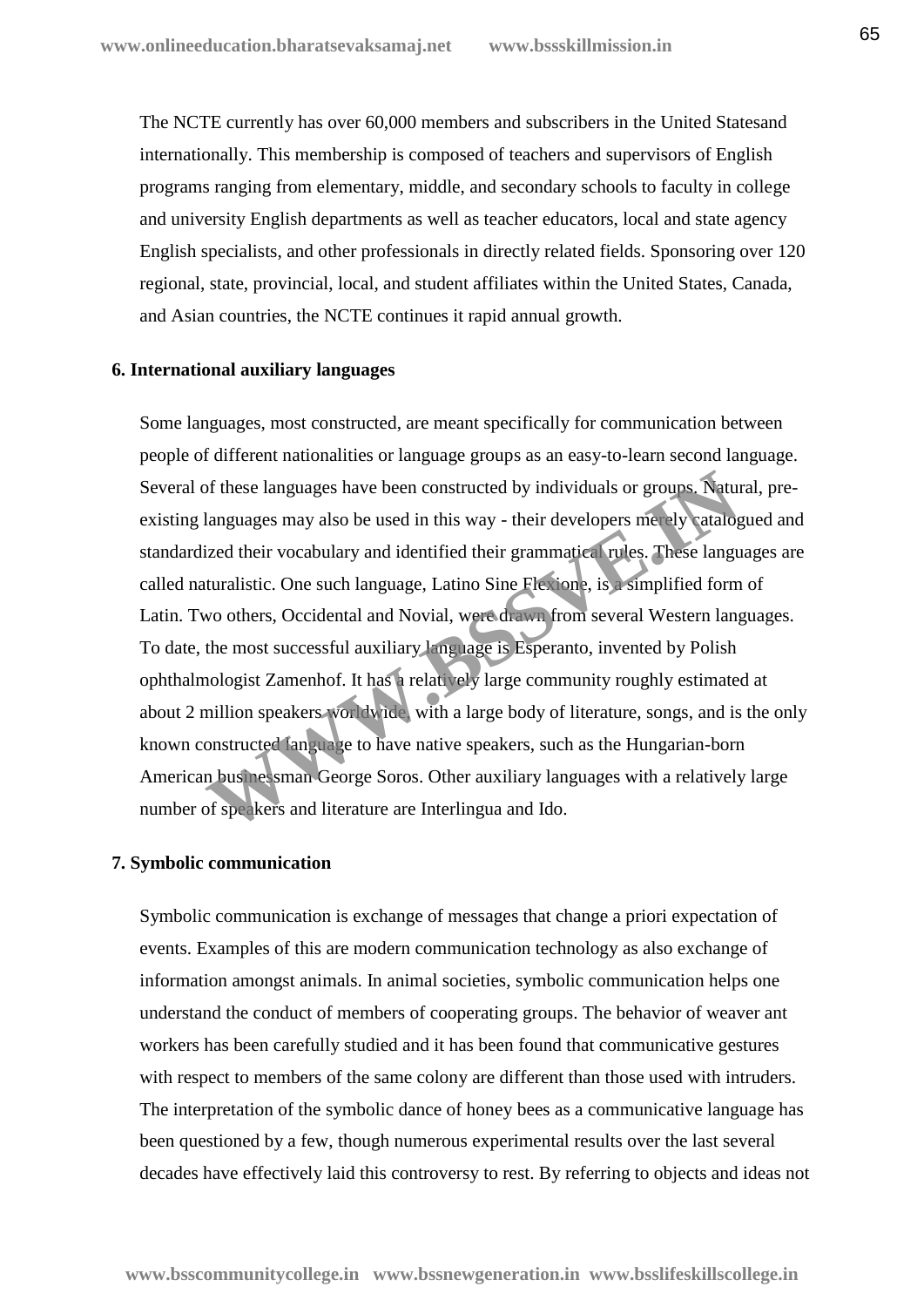present at the time of communication, a world of possibility is opened. In humans, this process has been compounded to result in our current state of modernity.

## **8. Dialect**

A dialect (from the Greek word dialektos) is a variety of a language that is characteristic of a particular group of the language's speakers. The term is applied most often to regional speech patterns, but a dialect may also be defined by other factors, such as social class. Sometimes in stories authors use dialects to make a character stand out. A dialect that is associated with a particular social class can be termed a sociolect. Other speech varieties include: standard languages, which are standardized for public performance (for example, a written standard); jargons, which are characterized by differences in lexicon (vocabulary); slang; patois; pidgins or argots. The particular speech patterns used by an individual are termed an idiolect. A dialect is distinguished by its vocabulary, grammar, and pronunciation (phonology, including prosody). Where a distinction can be made only in terms of pronunciation, the term accent is appropriate, not dialect (although in common usage, "dialect" and "accent" are usually synonymous). WW.B.

# **Topic Objective:**

At the end of this topic student would be able to:

- Understand the Dialogue on Early Childhood Science, Mathematics
- Know how Fundamental Concepts and Skills Develop
- Examine how Science Concepts Are Acquired
- Analyze Naturalistic Experiences
- Define Informal Learning Experiences
- Describe Structured Learning Experiences
- Elaborate Commonalities of Science and Mathematics in Early Childhood
- Explain Encouraging Inquiry Through Problem Solving
- Highlight The Theoretical Basis of Science Education
- Investigate Science Content and Cognitive Capacity: Avoiding a Mismatch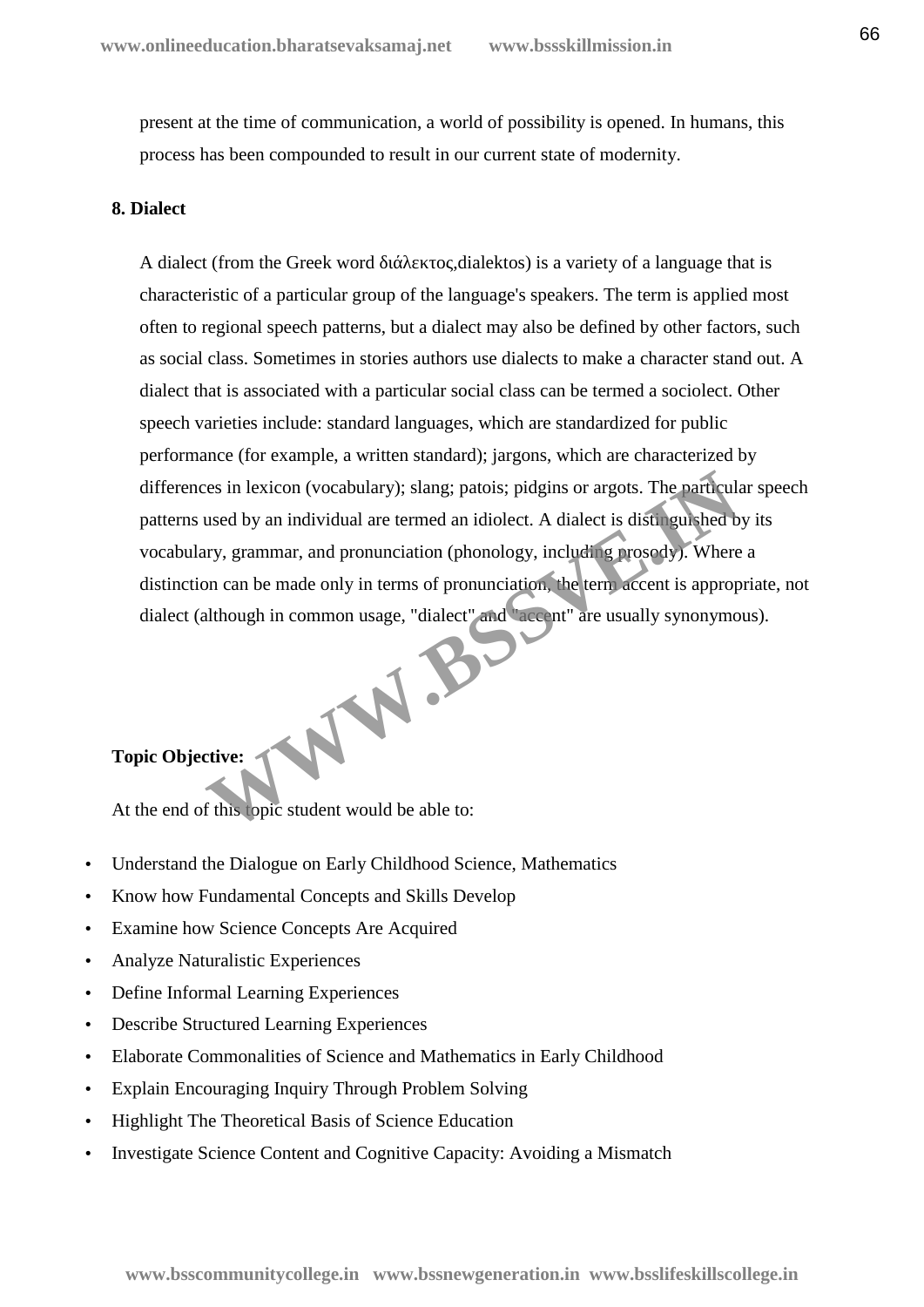#### **Definition/Overview:**

Mathematics helps children make sense of the world around them and find meaning in the physical world. Through mathematics, children learn to understand their world in terms of numbers and shapes. They learn to reason, to connect ideas, and to think logically. Mathematics is more than the rules and operations we learned in school. It is about connections and seeing relationships in everything we do. Children learn best when they are interested and even excited about what they are doing. As a parent, you have the special opportunity to make the most of the moments during the day when your children are curious. Toddlers may just point to objects saying "dat?" to ask what it is. Describe it for them, "Oh, that's a pink flower" or "the chair has a square seat." As your children get older, they may ask "how many?" or "what color. . . ?" These questions encourage children to think. Teachers and schools must plan activities, but you don't have to plan in advance. Just take advantage of learning opportunities that happen naturally. You can turn these times into teachable moments. When you use daily events that have meaning to your children, the impact is very powerful. Give your children many opportunities to see and hear different things, and to move about and play with things they can touch. Let them collect things, and show you and tell you things in their own way. These questions enounge emitted to dimit, the distribution of that enormities that happen naturally. You can turn these times into leachable<br>Then you use daily events that have meaning to your children, the impact<br>Then you

Encourage children to think. Also, ask them questions and allow them to explore different ways of solving problems. If they seem to be going way off the mark, lead them back by starting with the part of their approach that was logical. Always show respect for their thinking and accept their point of view. Remember, children think much differently than adults. Take your time. Children, including those with special needs, tire easily. It is better to go lightly and keep their interest than to push too hard. All of the activities in this booklet could be done during your children's daily routines. They require no special equipment or detailed planning. Use them to do something pleasant with your child, add some interest to an otherwise routine activity, or just keep your children interested or occupied. But remember, it is not just the doing but the thinking that promotes learning. The questions you ask your children and the questions they ask you are very important. We have tried to suggest how you might ask your children interesting questions and build on their answers. Hopefully, these activities will make your day easier and more productive.

## **Key Points:**

**www.bsscommunitycollege.in www.bssnewgeneration.in www.bsslifeskillscollege.in**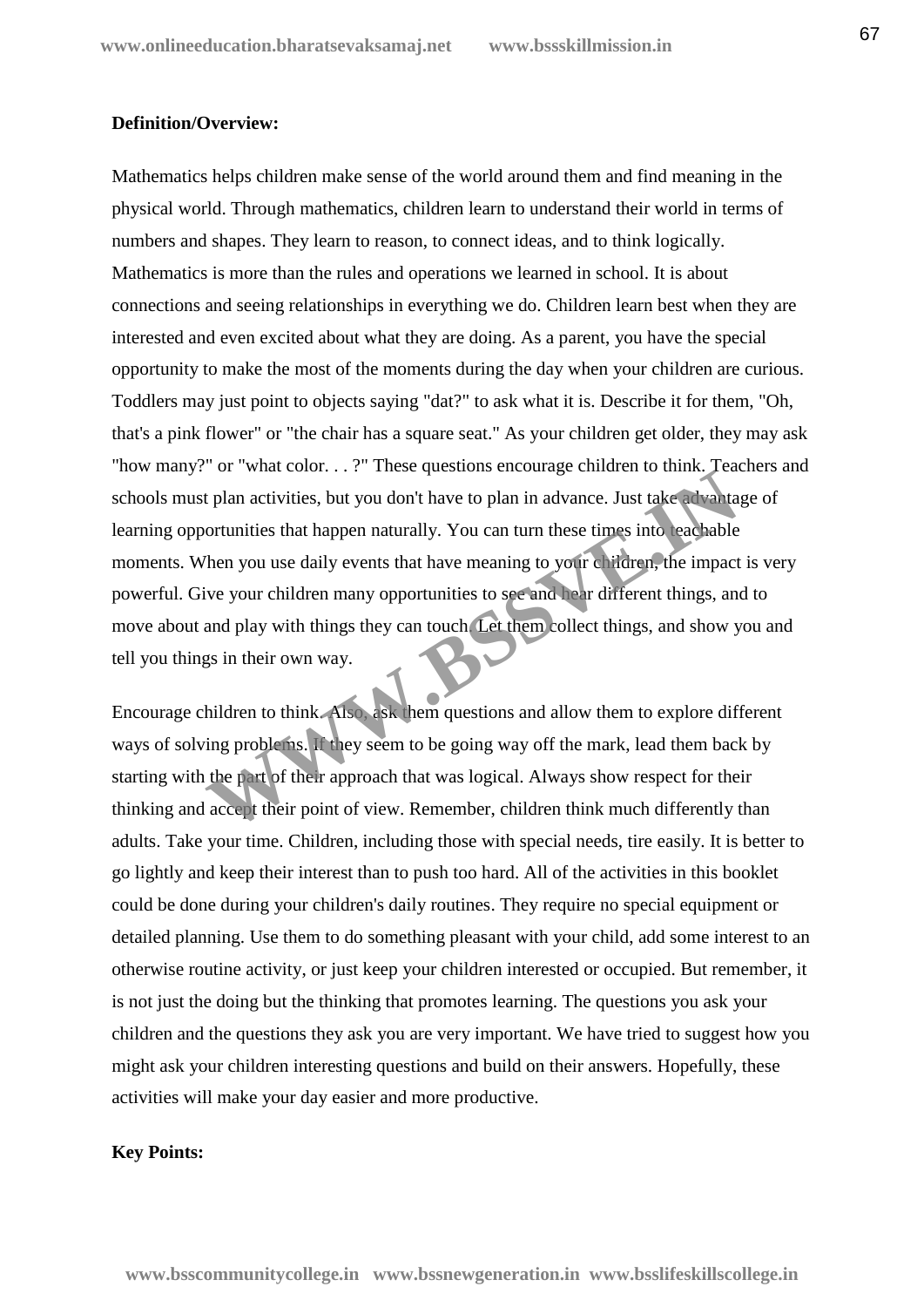#### **1. Dialogue on Early Childhood Science, Mathematics**

One of the strongest themes in the National Science Education Standards (NSES) and Benchmarks for Science Literacy (Benchmarks) is that all children can learn science and that all children should have the opportunity to become scientifically literate. In order for this learning to happen, the effort to introduce children to the essential experiences of science inquiry and explorations must begin at an early age. A national consensus has evolved around what constitutes effective science teaching and learning for young children. More than ever before, educators agree that preschool-level and primary-level science is an active enterprise. Science is understood to be a process of finding out and a system for organizing and reporting discoveries. Rather than being viewed as the memorization of facts, science is seen as a way of thinking and trying to understand the world. This agreement can be seen in the national reform documents NSES, Benchmarks, and Science for All Americans. Both NSES and Benchmarks are aligned with the guidelines from the National Association for the Education of Young Children.

The reform documents mentioned in the previous paragraph espouse the idea that active, hands-on, conceptual learning provides meaningful and relevant learning experiences. These documents also reinforce Oakes observation that all students, especially those in underrepresented groups, need to learn scientific skills such as observation and analysis at a very young age. This paper describes how fundamental concepts and skills are developed from infancy through the primary years and offers strategies for helping students to acquire the skills needed for inquiry learning. It provides an overview of teaching and learning science in the early years, emphasizing the importance of selecting science content that matches the cognitive capacities of students. And The Read Section of the seen in the national reform documents NSEs. Bene<br>this agreement can be seen in the national reform documents NSEs. Bene<br>mee for All Americans. Both NSES and Benchmarks are aligned with the<br>secti

#### **2. How Fundamental Concepts and Skills Develop**

As any scientist knows, the best way to learn science is to do science. This is the only way to get to the real business of asking questions, conducting investigations, collecting data, and looking for answers. With young children, this strategy can best be accomplished by examining natural phenomena that can be studied over time. Children need to have a chance to ask and answer questions, do investigations, and learn to apply problem-solving skills. Active, hands-on, student-centered inquiry is at the core of good science education. Concepts are the building blocks of knowledge; they allow people to

**www.bsscommunitycollege.in www.bssnewgeneration.in www.bsslifeskillscollege.in**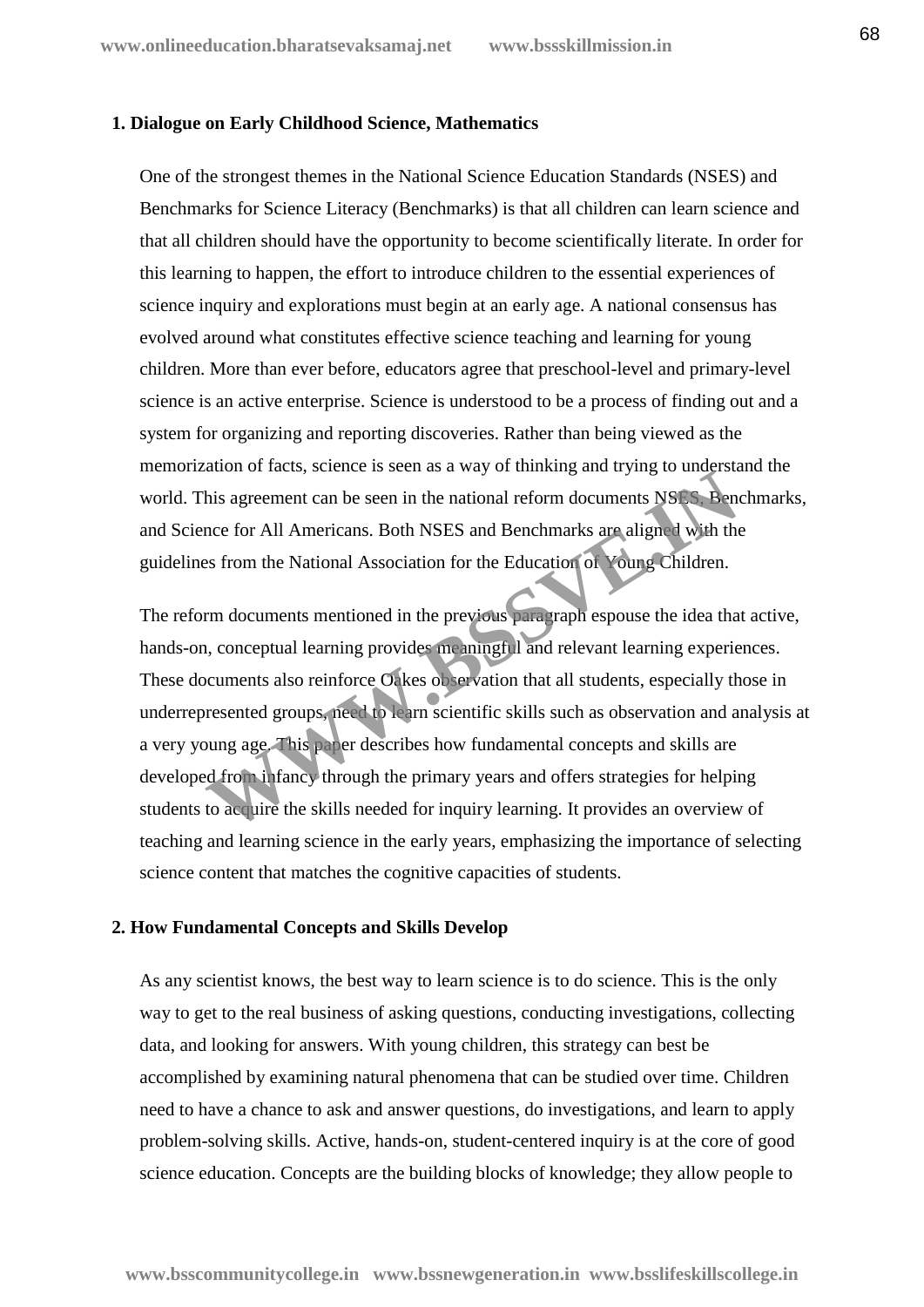organize and categorize information. During early childhood, children actively engage in acquiring fundamental concepts and in learning fundamental process skills. As we watch children in their everyday activities at various stages of development, we can observe them constructing and using concepts such as

- **one-to-one correspondenc:** putting pegs in pegboard holes or passing one apple to each child at the table;
- **countin:** counting the pennies from the penny bank or the number of straws needed for every child at the table;
- **classifyin:** placing square shapes in one pile and round shapes in another or putting cars in one garage and trucks in another; and
- **measuring:** pouring sand, water, rice, or other materials from one container to another.

Young children begin to construct many concepts during the pre-primary period, including mathematics and science concepts. They also develop the processes that enable them to apply their newly acquired concepts, expand existing concepts, and develop new ones. As they enter the primary period (grades one through three), children apply their early, basic concepts when exploring more abstract inquiries and concepts in science. Using these concepts also helps them understand more complex concepts in mathematics such as multiplication, division, and the use of standard units of measurement. Concepts used in science grow and develop as early as infancy. Babies explore the world with their senses. They look, touch, smell, hear, and taste. Children are born curious and want to know all about their environment. As children learn to crawl, to stand, and to walk, they are free to discover more on their own and learn to think for themselves. They begin to learn ideas of size: As they look about, they sense their relative smallness. They go over, under, and into large objects and discover the size of these objects relative to their own size. They grasp things and find that some fit their tiny hands, and others do not. Infants learn about weight when they cannot always lift items of the same size. They learn about shape: Some things stay put while others roll away. They learn time sequence: When they wake up, they feel wet and hungry. They cry. The caretaker comes. They are changed and then fed. Next they play, get tired, and go to sleep. As babies first look and then move, they discover space: Some spaces are big and some spaces are small. With time, babies develop spatial sense: They are placed in a crib or playpen in the center of the living room. pouring state, water, thee, or other materials non one container to also<br>hildren begin to construct many concepts during the pre-primary period,<br>g mathematics and science concepts. They also develop the processes thapply<br>t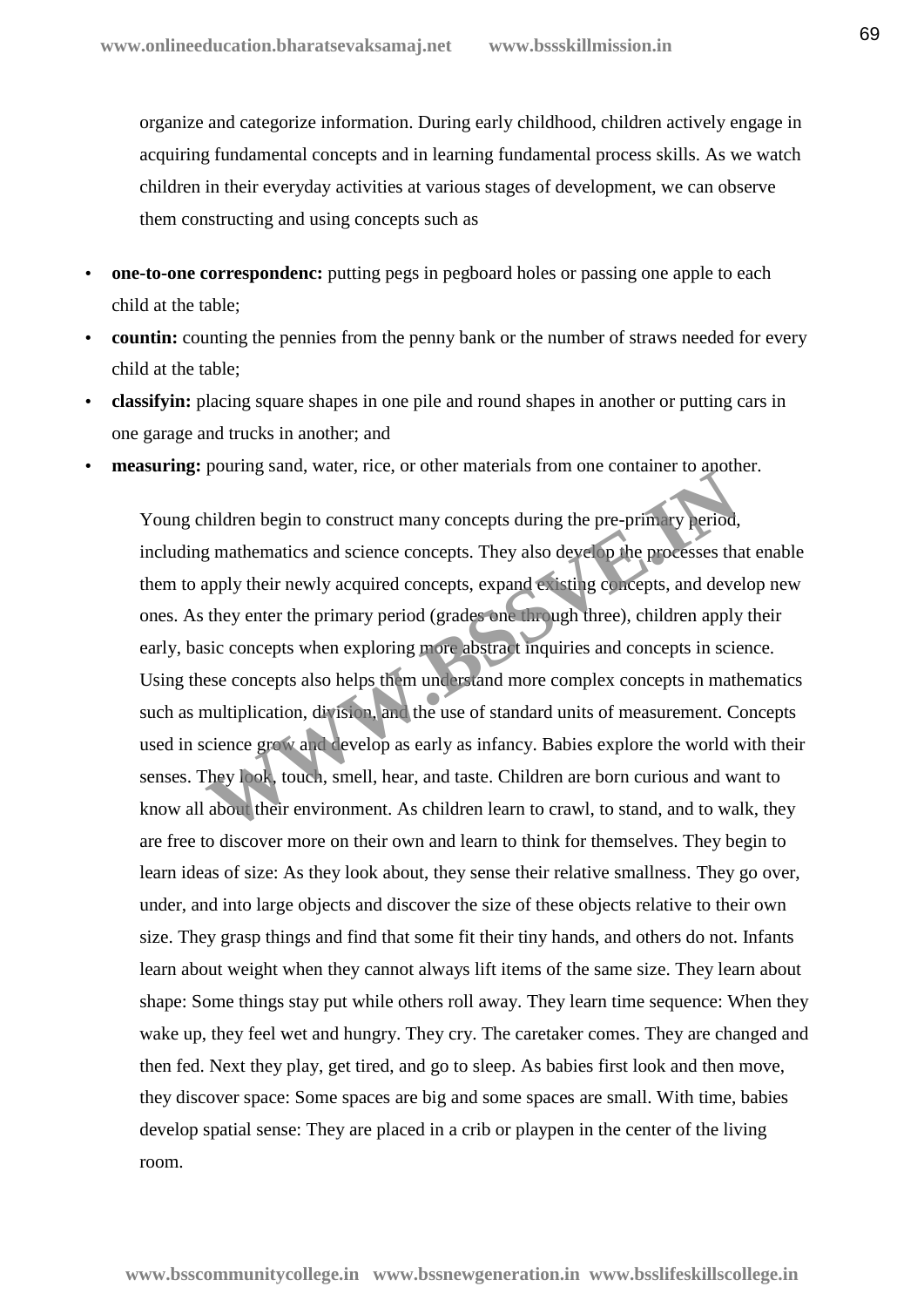Toddlers sort things. They put them in pilesof the same color, the same size, the same shape, or with the same use. Young children pour sand and water into containers of different sizes. They pile blocks into tall structures and see them fall and become small parts again. The free exploring and experimentation of a childs first two years help to develop muscle coordination and the senses of taste, smell, sight, and hearingskills and senses that serve as a basis for future learning. As children enter preschool and kindergarten, exploration continues to be the first step in dealing with new situations. At this time, however, children also begin to apply basic concepts to collecting and organizing data to answer a question. Collecting data requires skills in observation, counting, recording, and organizing. For example, for a science investigation, kindergartners might be interested in the process of plant growth. Supplied with lima bean seeds, wet paper towels, and glass jars, the children place the seeds in the jars, securing the seeds to the sides of the jars with the paper towels. Each day they add water, if needed, and observe what is happening to the seeds. They dictate their observation to their teacher, who records their comments on a chart. Each child also plants some beans in dirt in a small container such as a paper or plastic cup. The teacher supplies each child with a chart for his or her bean garden. The children check off each day on their charts until they see a sprout. Then they count how many days it took for a sprout to appear, comparing this number with those of other class members, as well as with the time it takes for the seeds in the glass jars to sprout. The children have used the concepts of number and counting, one-to-one correspondence, time, and comparison of the number of items in two groups. Primary-level children might attack the same problem, but they can operate more independently and record more information, use standard measuring tools, and do background reading on their own. et paper towels, and glass jars, the children place the seeds in the jars, se<br>sto the sides of the jars with the paper towels. Each day they did water<br>and observe what is happening to the seeds. They dictate their observat

### **3. How Science Concepts Are Acquired**

Children acquire fundamental concepts through active involvement with their environment. As they explore their surroundings, they actively construct their own knowledge. Charlesworth and Lind characterize specific learning experiences with young children as naturalistic (or spontaneous), informal, or structured. These experiences differ in terms of who controls the activity: the adult or the child. Naturalistic experiences are those in which the child controls choice and action; in informal experiences, the child chooses the activity and action, but adults intervene at some point; and in structured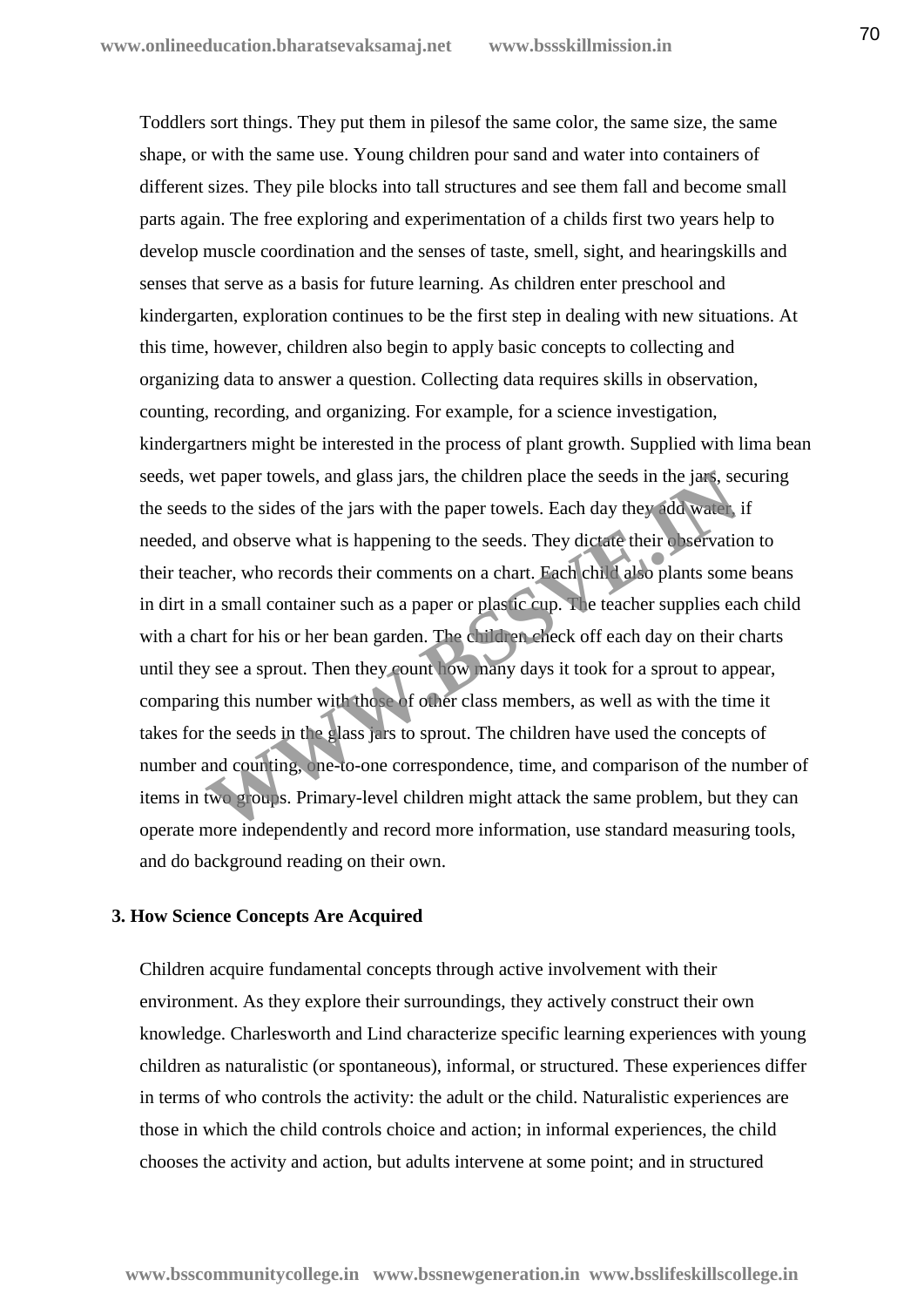experiences, the adult chooses the experience for the child and gives some direction to the childs action. Keep in mind that there are variations in learning styles among groups of children and among different cultural groups. Thus, science content should be introduced when it is appropriate to do so, as illustrated in the following examples.

## **4. Naturalistic Experiences**

Naturalistic experiences are those initiated spontaneously by children as they go about their daily activities. These experiences are the major mode of learning for children during the sensorimotor period. Naturalistic experiences can also be a valuable mode of learning for older children. With naturalistic experiences, the adults role is to provide an interesting and rich environment for the child. That is, adults should offer many things for the child to look at, touch, taste, smell, and hear. The adult should observe the childs activity, note how it is progressing, and then respond with a glance, a nod, a smile, or a word of praise to encourage the child. The child needs to know when he or she is doing the appropriate things. Below are some examples of naturalistic experiences. to look at, touch, taste, smell, and hear. The adult should observe the choot how it is progressing, and then respond with a glance, a nod, a smill praise to encourage the child. The child needs to know when he or she is o

- Tamara takes a spoon from the drawer and says, This is big. Mom says, Yes.
- Cindy (age 4) sits on the rug sorting colored rings into plastic cups.
- Sam (age 5) is painting. He puts down a dab of yellow. Then he dabs some blue on top. Hey! Ive got green now, he exclaims.

# **5. Informal Learning Experiences**

The adult initiates informal learning experiences as the child is engaged in naturalistic experiences. These experiences are not pre-planned: They occur when the adults experience or intuition or both indicate that it is time to act. For example, the child might be on the right track in solving a problem but needs a cue or encouragement. In another situation, the adult might take advantage of a teachable moment to reinforce certain concepts.

# **6. Structured Learning Experiences**

Structured experiences are preplanned lessons or activities that can occur in many different ways. For example, Cindy is four years old. Her teacher decides that she needs to practice counting. She says, Cindy, I have some blocks here for you to count. How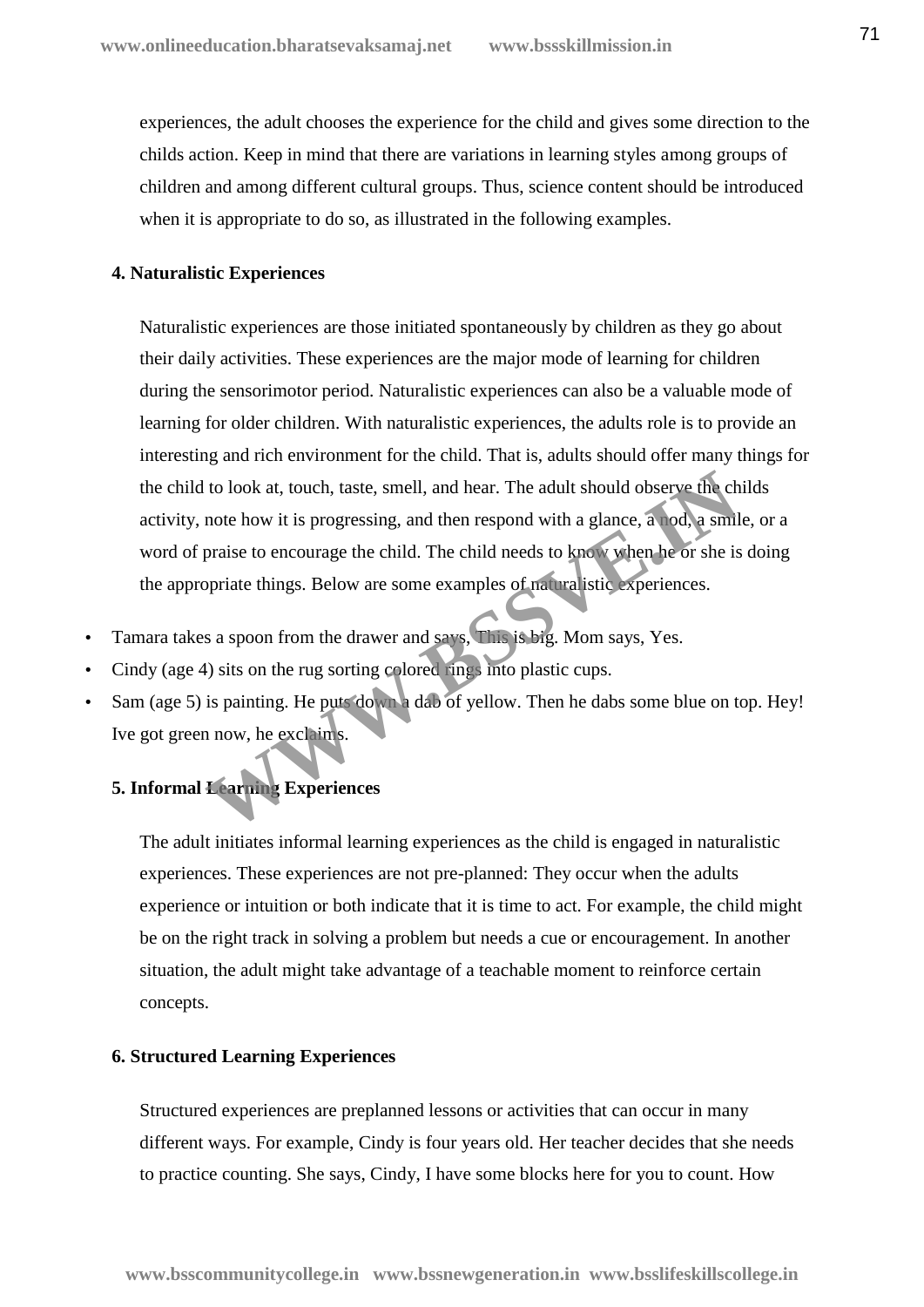many are in this pile? Teachers can also offer structured experiences in the following situations:

- With a small group at a specific time. For example, a teacher shows the children balls of different sizes and asks them to examine the balls and discuss their characteristics. The teacher picks up a ball and says, Find a ball that is smaller.
- At any opportune time. Mrs. Flores, knowing that Tanya needs help with the concept of shape, suggests a game to play and gives her directions to play the game.
- With a large group at a specific time. Ms. Hebert realizes that classification is an important concept that should be applied throughout the primary grades. It is extremely important in organizing science data. For example, when it was time to study skeletons, Ms. Hebert had students bring bones from home so they could classify them.

# **7. Commonalities of Science and Mathematics in Early Childhood**

There is a natural integration of fundamental concepts and process skills across content areas, including mathematics and science. When fundamental mathematics conceptscomparing, classifying, and measuringare applied to science problems, they are referred to as process skills. These mathematical concepts are necessary to solve some science problems. The other science process skillsobserving, communicating, inferring, hypothesizing, and defining and controlling variablesare equally important for solving problems in both science and mathematics. For example, consider the principle of the ramp, a basic concept in physics. Suppose a two-foot-wide plywood board is leaned against a large block, so that it becomes a ramp. Children are given a number of balls of different sizes and weights to roll down the ramp. Once their free exploration defines the ideas of the game, the teacher might ask some questions such as, What would happen if two balls started to roll from the top of the ramp at the same time? What would happen if you changed the height of the ramp? Or had two ramps of different heights? Of different lengths? The children could guess, explore what happens when they vary the steepness and length of the ramps or use different balls, observe what happens, communicate their observations, and describe similarities and differences in each of their experiments. They might observe differences in speed and distance contingent on the size or weight of the ball, the height and length of the ramp, or other variables. In this example, children could use the mathematical concepts of speed, distance, height, length, and counting (how many blocks are supporting each ramp?) while engaged in scientific observations. alities of Science and Mathematics in Early Childhood<br>a natural integration of fundamental concepts and process skills across c<br>cluding mathematics and science. When fundamental mathematics<br>comparing, classifying, and meas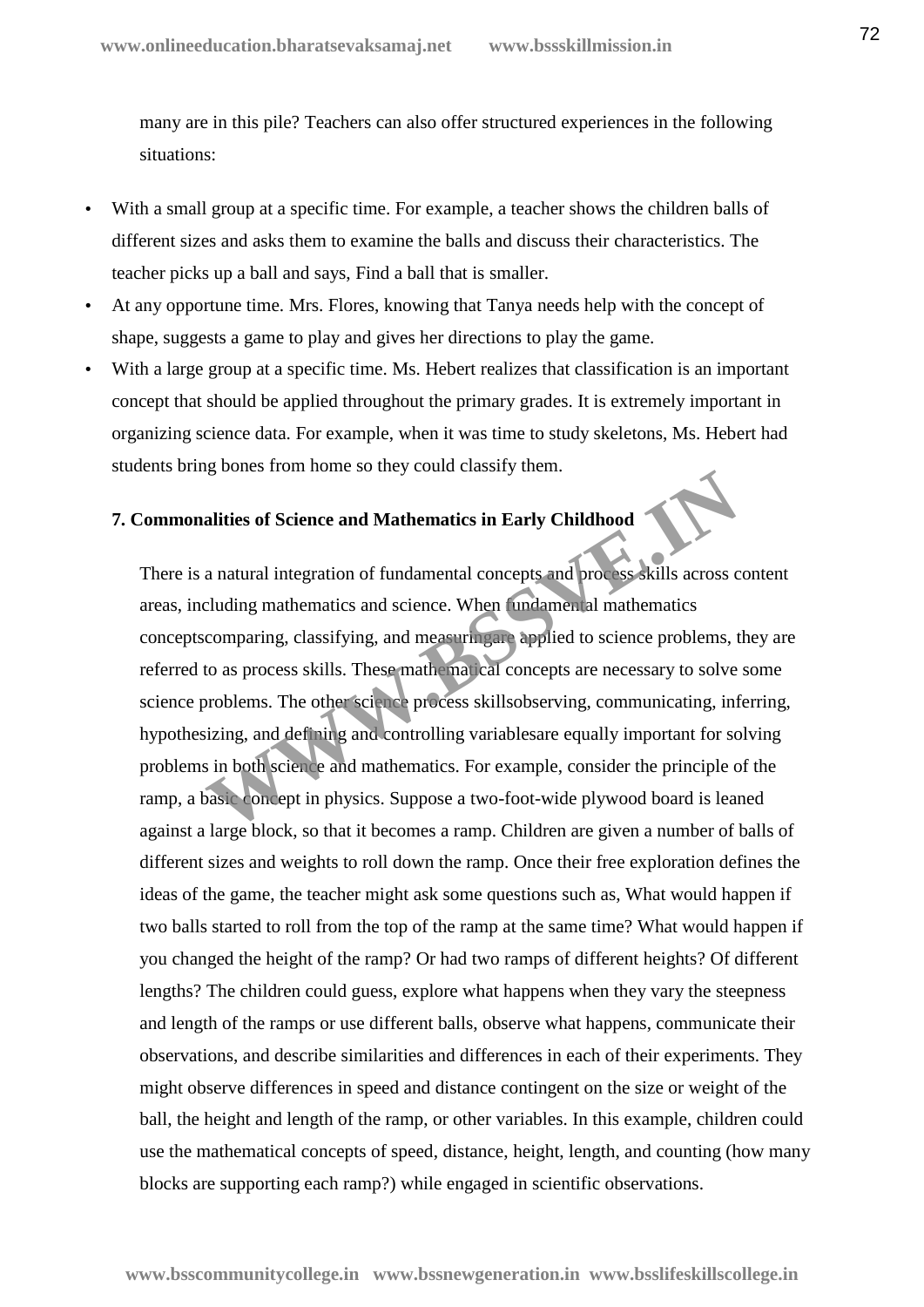In another example, a preschool teacher brings several pieces of fruit to class: one red apple, one green apple, two oranges, two grapefruit, and two bananas. The children examine the fruit to discover as much about these pieces as possible. They observe size, shape, color, texture, taste, and composition using counting and classification skills. (How many of each fruit type? Juicy or dry? Segmented or whole? Seeds or no seeds?) These observations may be recorded. (What is the color of each fruit? How many are spheres? How many are juicy?) The fruit can be weighed and measured, prepared for eating, and divided equally among the students. Math and science concepts and skills can be acquired as children engage in traditional early childhood activities such as playing with blocks, water, sand, and manipulative materials, as well as during dramatic play, cooking, and outdoor activities. Providing young children with opportunities to see the math and science in their everyday activities helps them to build the basic understandings and interest for future learning.

# **8. Encouraging Inquiry Through Problem Solving**

A major area of interest in science education research is the teaching of science through inquiry. Research findings and the national reform s in science education overwhelmingly support this notion. The U.S. Department of Education and the National Science Foundation (1992) endorse mathematics and science curricula that promote active learning, inquiry, problem solving, cooperative learning, and other instructional methods that motivate students. The publication entitled National Science Education Standards states that science teaching must reflect science as it is practiced and that one goal of science education is to prepare children to understand and use the modes of reasoning of scientific inquiry. NSES presents inquiry as a step beyond process that involves learning, observing, and inferring. Inquiry-oriented instruction engages students in the investigative nature of science. As Novak suggested, inquiry is a student behavior that involves activity and skills, but the focus is on the active search for knowledge or understanding to satisfy students curiosity. In inquiry, educators should not expect children to discover everything for themselves, rather, they should focus on relating new science knowledge both to previously learned knowledge and to experiential phenomena, so students can build a consistent picture of the physical world. Science teachers can facilitate this process in several ways. For example, when children show an interest in learning more about a bean plant or a nearby tree, the teacher should ask questions to determine what each student In their everyday activities helps them to build the basic understandings a<br>
ior future learning.<br>
Sing Inquiry Through Problem Solving<br>
area of interest in science education research<br>
Research findings and the national re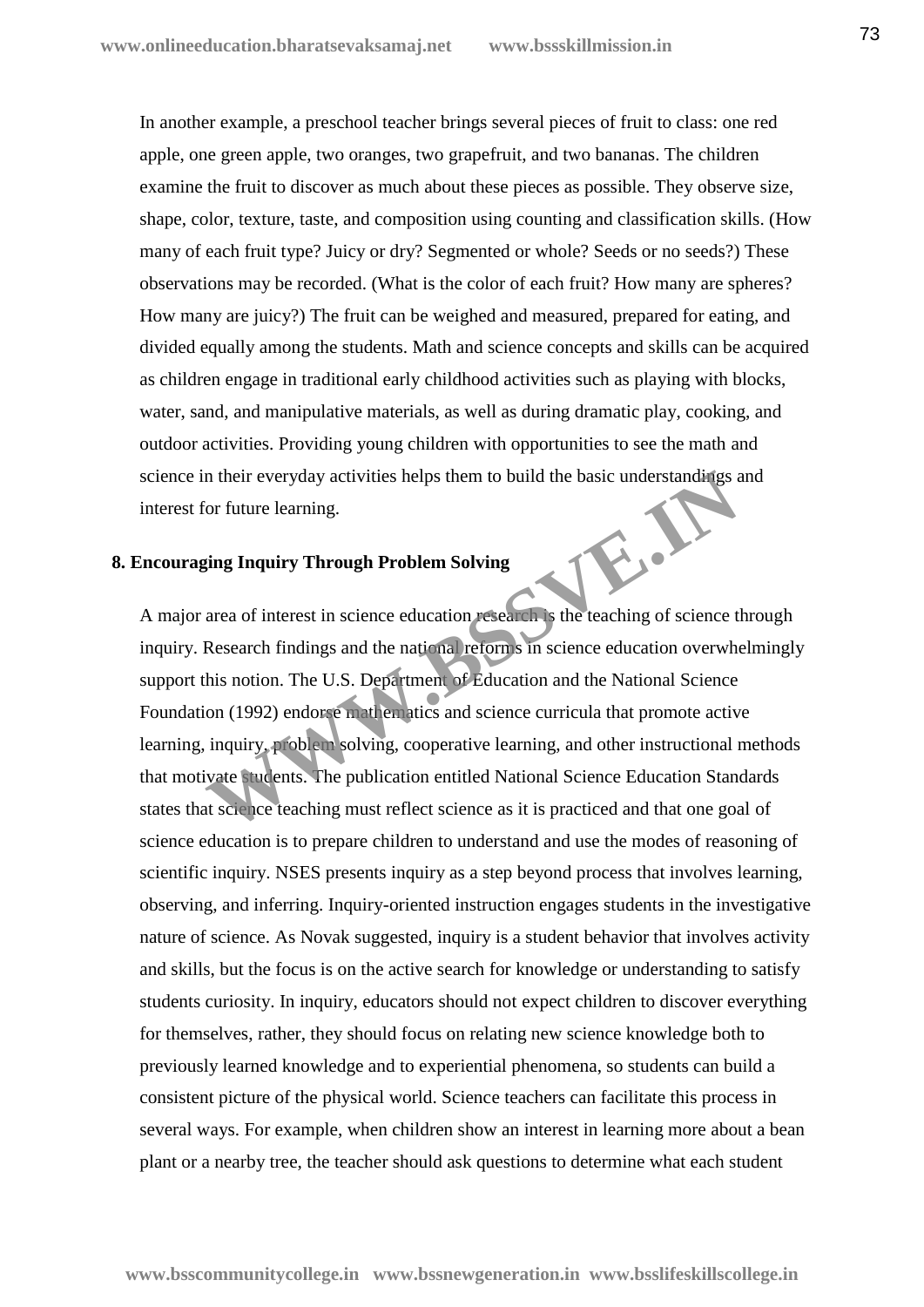already knows. In this way, teachers can modify learning experiences and classroom settings to best meet individual needs.

One way to involve students in inquiry is through problem solving, which is not as much a teaching strategy as it is a child behavior. As with inquiry, the driving force behind problem solving is curiosityan interest in finding out. The challenge for the teacher is to create an environment in which problem solving can occur. Problems should relate to, and include, the childrens own experiences. From birth, children want to learn and they naturally seek out problems to solve. Problem solving in the pre-kindergarten years focuses on naturalistic and informal learning: filling and emptying containers of water, sand, or other substances; observing ants; or racing toy cars down a ramp. In kindergarten and the primary grades, adults can institute a more structured approach to problem solving. Most science educators agree that problem solving and reflective thinking play an important role in childrens science learning in school. In summarizing the findings of 26 national reports calling for reform in educationparticularly curriculum and instruction in mathematics and scienceHurd found that 18 of those reports specifically identify problem solving in science as an educational objective. Problem solving can be a powerful motivating factor to learn science. When students perceive the situations and problems they study in class as real, their curiosity is piqued and they are inspired to find an answer. Searching for a solution to a question or problem that is important to the student holds his or her attention and creates enthusiasm. Most science educators agree that problem solving and reflective thinking<br>tant role in childrens science learning in school. In summarizing the find<br>tant role in childrens science learning in school. In summarizing the fin

# **9. The Theoretical Basis of Science Education**

The young childs understanding of science grows from the fundamental concepts they develop during early childhood. Much of our understanding about how and when this development takes place comes from research that is based on theories of concept development as put forth by Jean Piaget and Lev Vygotsky. These theories gave rise to the constructivist approach, which places the emphasis on individual children as intellectual explorers who make their own discoveries and construct knowledge. Constructivism has important implications for science education, especially in todays classrooms, where students are encouraged to engage in the inquiry process rather than memorize isolated science facts. The current interest in the study of science concept learning owes much to the work of Novak , whose book explores childrens explanations for natural phenomena. Since this text was published, numerous studies related to a wide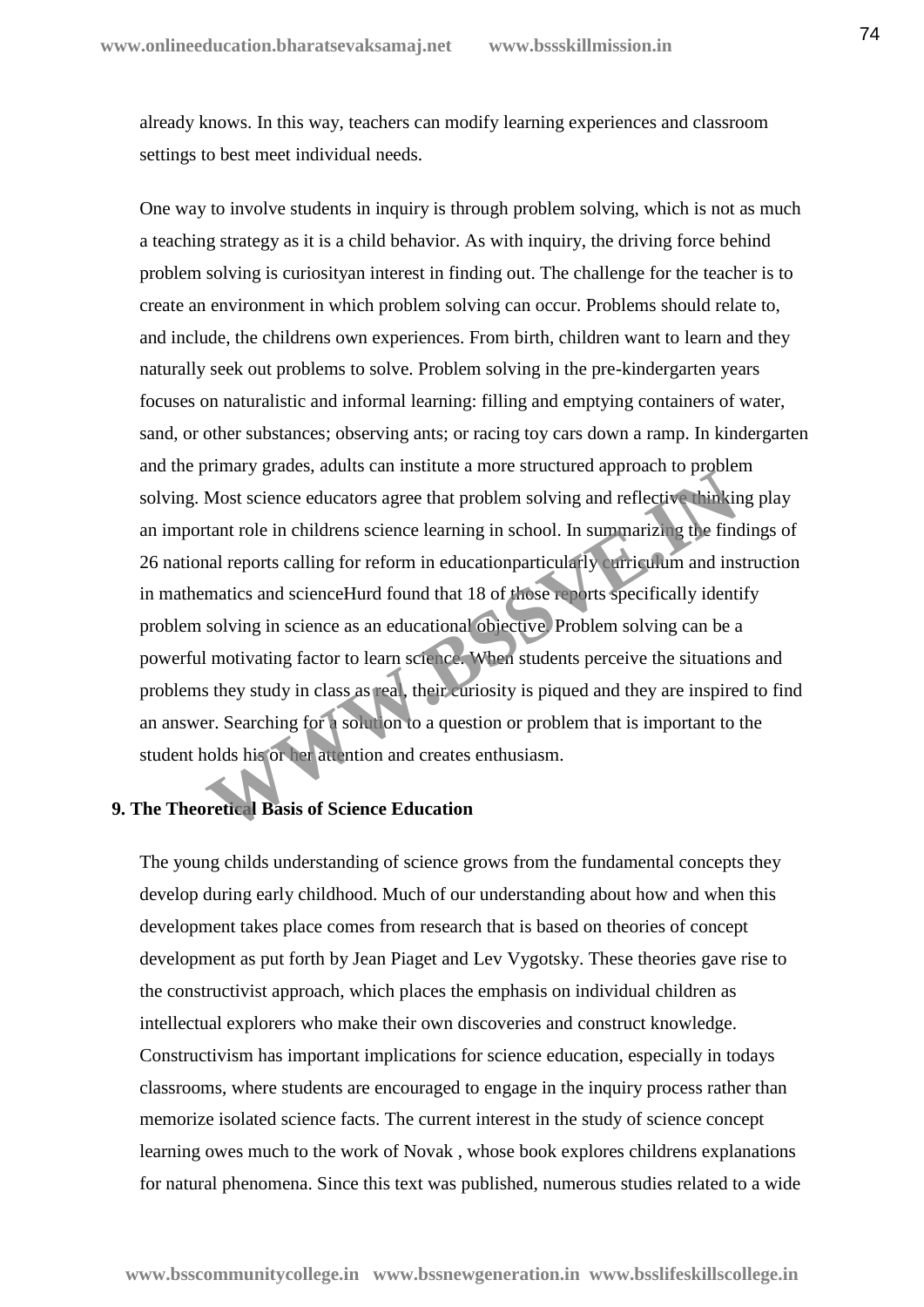range of topics in the science curriculum have been reported, reviewed, and summarized by many researchers.

In science, teaching for conceptual change, or teaching for understanding, requires different strategies from those previously employed by educators. Many science education researchers agree that the key is to provide a developmentally appropriate context that progressively increases in conceptual depth and complexity as children advance through school and life. The assessment of prior knowledge is thought to be essential to this process. Von Glasserfeld, Resnick, and others caution that if we as educators do not take students prior knowledge into consideration, it is likely that the message we think we are sending will not be the message that students receive.

# **10. Science Content and Cognitive Capacity: Avoiding a Mismatch**

Although Piagets developmental stages of learning are considered a major contribution to the teaching and learning of science, educators and curriculum developers do not always take these stages into account when designing science curriculum and experiences for young children. If children are to learn science and become scientifically literate, educators must choose appropriate science content and experiences to match childrens cognitive capacities at different stages of their development. Cowan underscores the importance of this alignment, stressing that mismatching content and developmental levels (e.g., expecting kindergarten children to understand the movements of the Earths crust) leads to misconceptions and frustrations for teacher, parent, and child. These types of mismatches often cause teachers to resort to telling the information in a didactic manner because the child cannot conceptualize the content. As Covington and Berryfound, the results of mismatched content and cognitive capacity are that (1) children are not able to extend, apply, or interpret deeper meanings of the content; and (2) interest and positive attitudes toward science are likely to diminish. Many other examples in the literature also emphasize the match between science content and cognitive capacity as essential to learning science. The implication from the research is that the content must always be within the realm of possibility of comprehension. **Content and Cognitive Capacity: Avoiding a Mismatch**<br>This Piagets developmental stages of learning are considered a major contri<br>ing and learning of science, educators and curriculum developers do not<br>e stages into accoun

A prominent feature of cognitive research is the study of student misconceptions in science. These misconceptions are not merely errors in calculations or the misapplication of strategies. They are ideas that are based on misperceptions or incorrect generalizations

**www.bsscommunitycollege.in www.bssnewgeneration.in www.bsslifeskillscollege.in**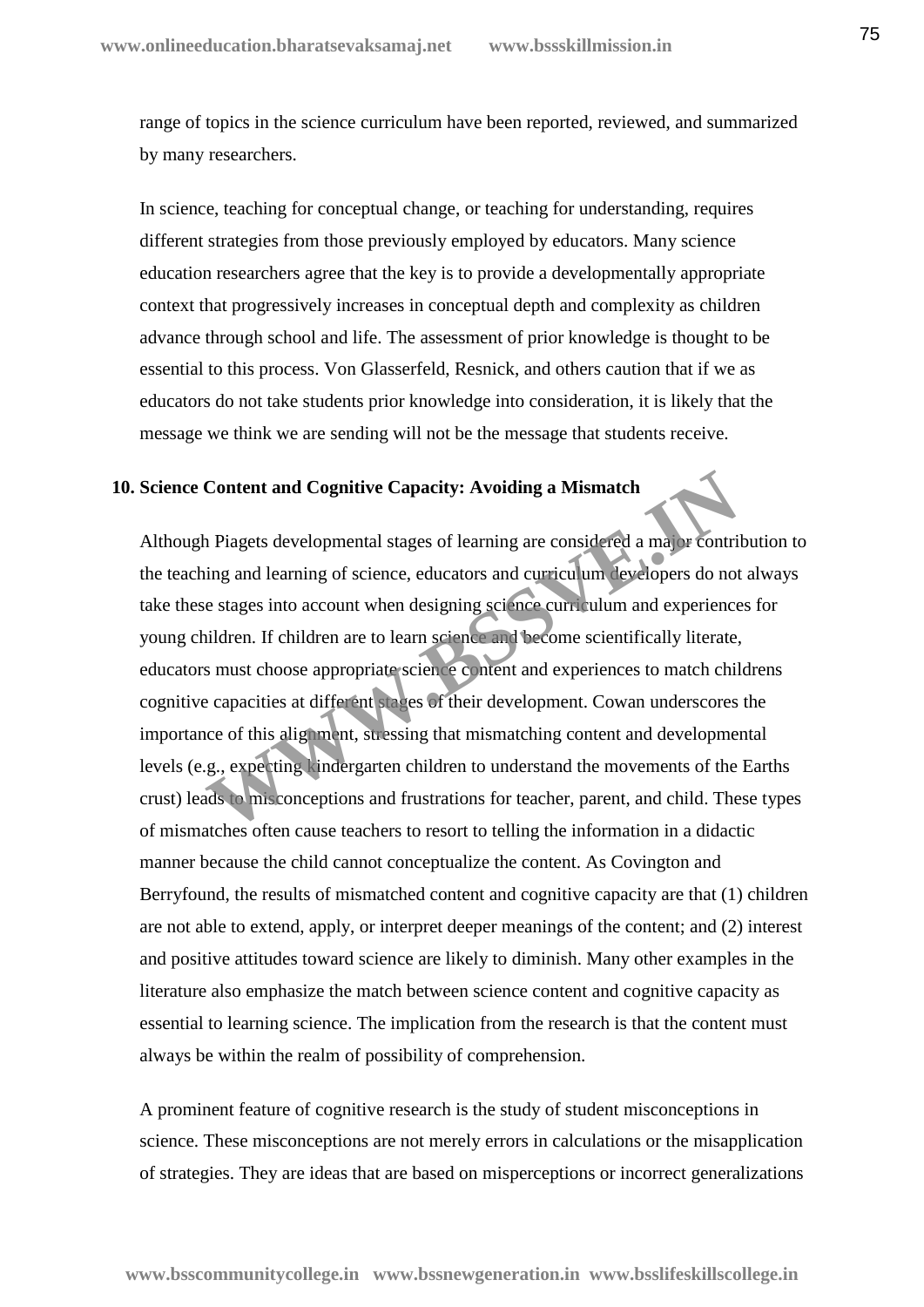that are consistent with the students general understanding of a phenomenon. For example, misconceptions can be seen in childrens ideas about light and shadows, which have been studied by Piaget and Feher and Rice. Young children think of a shadow as an object. They think that light is the agent that causes the object to form or that allows people to see the shadow, even when it is dark. This example clearly shows that misconceptions are a very real and significant obstacle to learning, one that educators must overcome before broaching new science concepts. In considering all of the preschool and primary developmental stages described by Piaget, keep in mind that a childs view of the world and of scientific and mathematical concepts is not the same as yours. Their perception of phenomena is formed from their own perspective and experiences. Misconceptions will arise. So, be ready to explore the world to expand their thinking, and be prepared for the next developmental stage. Teach children to observe with all of their senses and to classify, predict, and communicate, so they can discover other viewpoints WWW.BSSV

In Section 5 of this course you will cover these topics:

The Transitional Curriculum: Ages 5 To 8: Social Studies And Physical Education

Teaching In The Real World

# **Topic Objective:**

At the end of this topic student would be able to:

- Understand the Inquiry Learning Through Integration
- Explain the Curriculum Standards for Social Studies
- Describe the Physical education Curriculum

# **Definition/Overview:**

The Social Studies Unit, in the Division of Curriculum, provides direction and leadership to the social studies program, Kindergarten-Grade 12. Unit staff assists districts statewide with implementation of the Texas Essential Knowledge and Skills (TEKS) for social studies;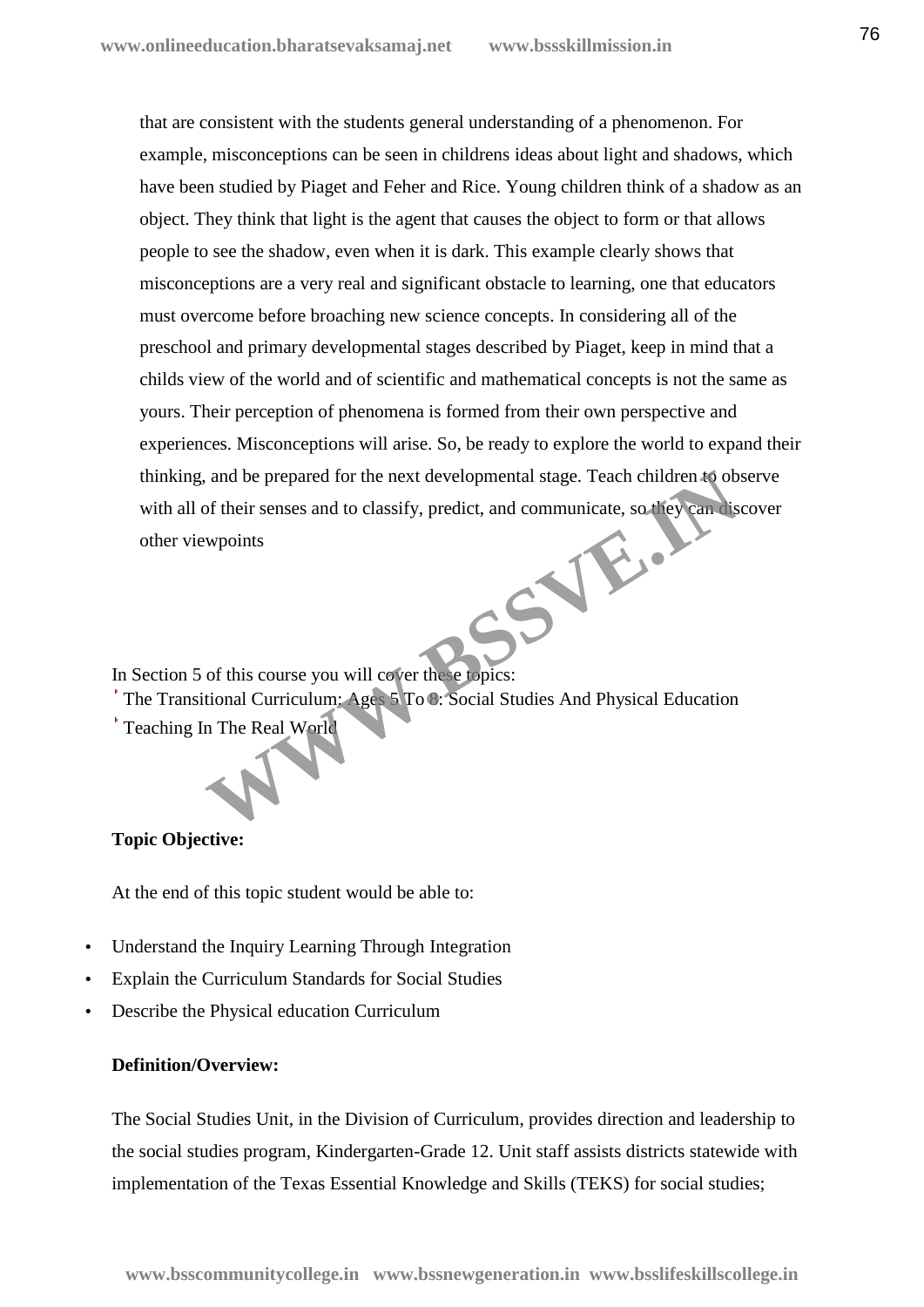oversees the website of the SocialStudies Center; collaborates with the Division of Student Assessment regarding TAKS social studies assessments; and assists the Textbook Division in overseeing the textbook adoption process for K-12 social studies instructional materials.

## **Key Points:**

#### **1. Inquiry Learning Through Integration**

Designed for courses in early childhood curriculum, Krogh and Morehouse offers detailed instruction on making an inquiry and integration approach to early education work. Part One provides a foundation in theory, philosophy, research, and child developmentthe knowledge future teachers will need to create effective curriculum on their own. Part Two present an entire chapter devoted to each major curriculum area, organized around the standards developed by the relevant national association. The how to format and inclusion of actual classroom projects and artifacts make this a truly practical and engaging text.

# **2. Curriculum Standards for Social Studies**

## **Culture**

Human beings create, learn, and adapt culture. Culture helps us to understand ourselves as both individuals and members of various groups. Human cultures exhibit both similarities and differences. We all, for example, have systems of beliefs, knowledge, values, and traditions. Each system also is unique. In a democratic and multicultural society, students need to understand multiple perspectives that derive from different cultural vantage points. This understanding will allow them to relate to people in our nation and throughout the world. Cultures are dynamic and ever changing. The study of culture prepares students to ask and answer questions such as: What are the common characteristics of different cultures? How do belief systems, such as religion or political ideals of the culture, influence the other parts of the culture? How does the culture change to accommodate different ideas and beliefs? What does language tell us about the culture? In schools, this theme typically appears in units and courses dealing with geography, history, and anthropology, as well as multicultural topics across the curriculum. In entire chapter devoted to each major curriculum area, organized around a seveloped by the relevant national association. The how to **ormar and** classroom projects and artifacts make this a truly practical and engaging a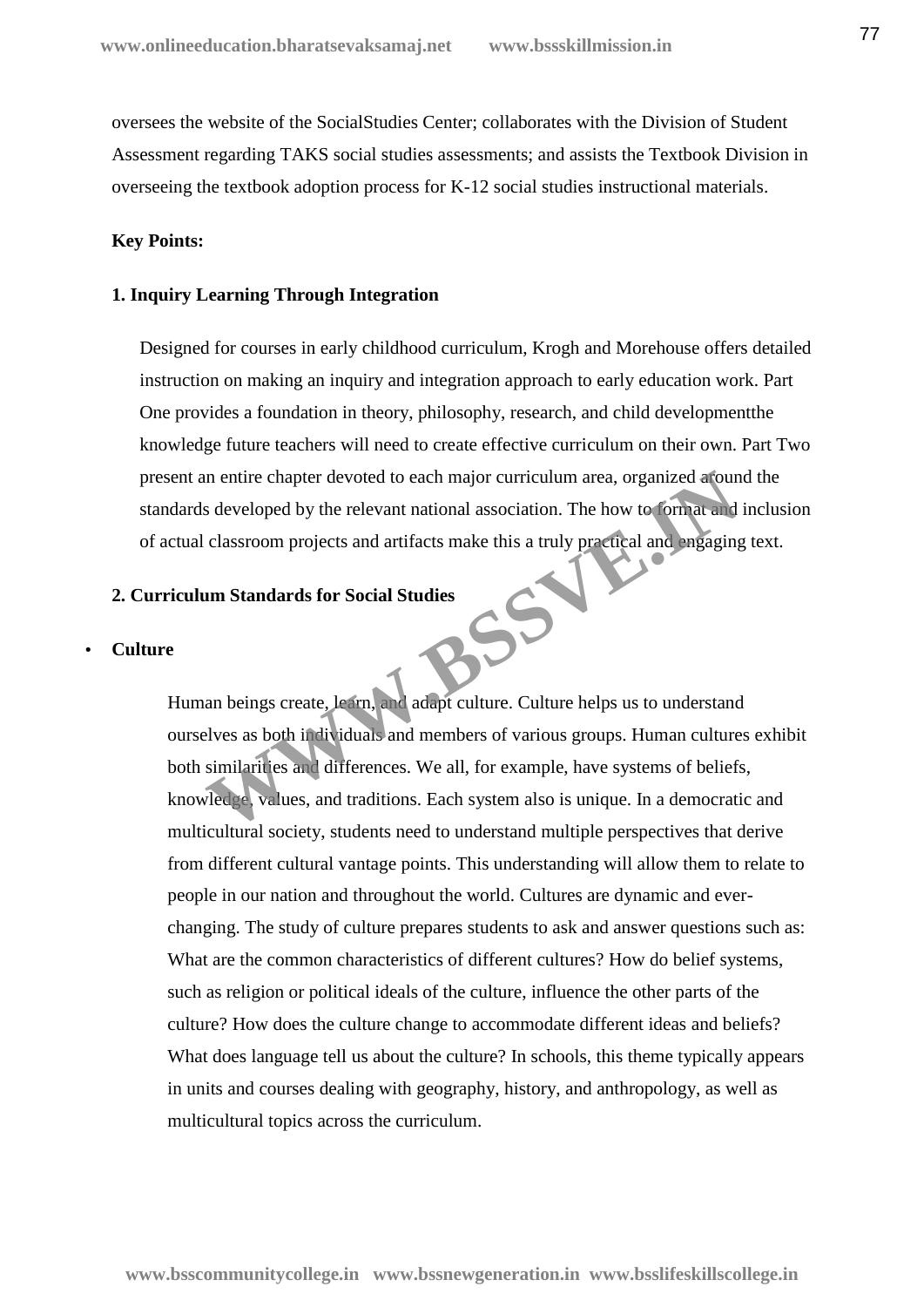During the early years of school, the exploration of the concepts of likenesses and differences in school subjects such as language arts, mathematics, science, music, and art makes the study of culture appropriate. Socially, the young learner is beginning to interact with other students, some of whom are like the student and some different; naturally, he or she wants to know more about others. In the middle grades, students begin to explore and ask questions about the nature of culture and specific aspects of culture, such as language and beliefs, and the influence of those aspects on human behavior. As students progress through high school, they can understand and use complex cultural concepts such as adaptation, assimilation, acculturation, diffusion, and dissonance drawn from anthropology, sociology, and other disciplines to explain how culture and cultural systems function.

#### **Time, Continuity, and Change**

Social studies programs should include experiences that provide for the study of the ways human beings view themselves in and over time. Human beings seek to understand their historical roots and to locate themselves in time. Such understanding involves knowing what things were like in the past and how things change and develop. Knowing how to read and reconstruct the past allows one to develop a historical perspective and to answer questions such as: Who am I? What happened in the past? How am I connected to those in the past? How has the world changed and how might it change in the future? Why does our personal sense of relatedness to the past change? How can the perspective we have about our own life experiences be viewed as part of the larger human story across time? How do our personal stories reflect varying points of view and inform contemporary ideas and actions? This theme typically appears in courses that: 1) include perspectives from various aspects of history; 2) draw upon historical knowledge during the examination of social issues; and 3) develop the habits of mind that historians and scholars in the humanities and social sciences employ to study the past and its relationship to the present in the United States and other societies. **Example 18 Solution** Should include experiences that provide for the study human beings view themselves in and over time. Hum in beings seek to rstand their historical roots and to locate themselves in time. Such under ly

Learners in early grades gain experience with sequencing to establish a sense of order and time. They enjoy hearing stories of the recent past as well as of long ago. In addition, they begin to recognize that individuals may hold different views about the past and to understand the linkages between human decisions and consequences.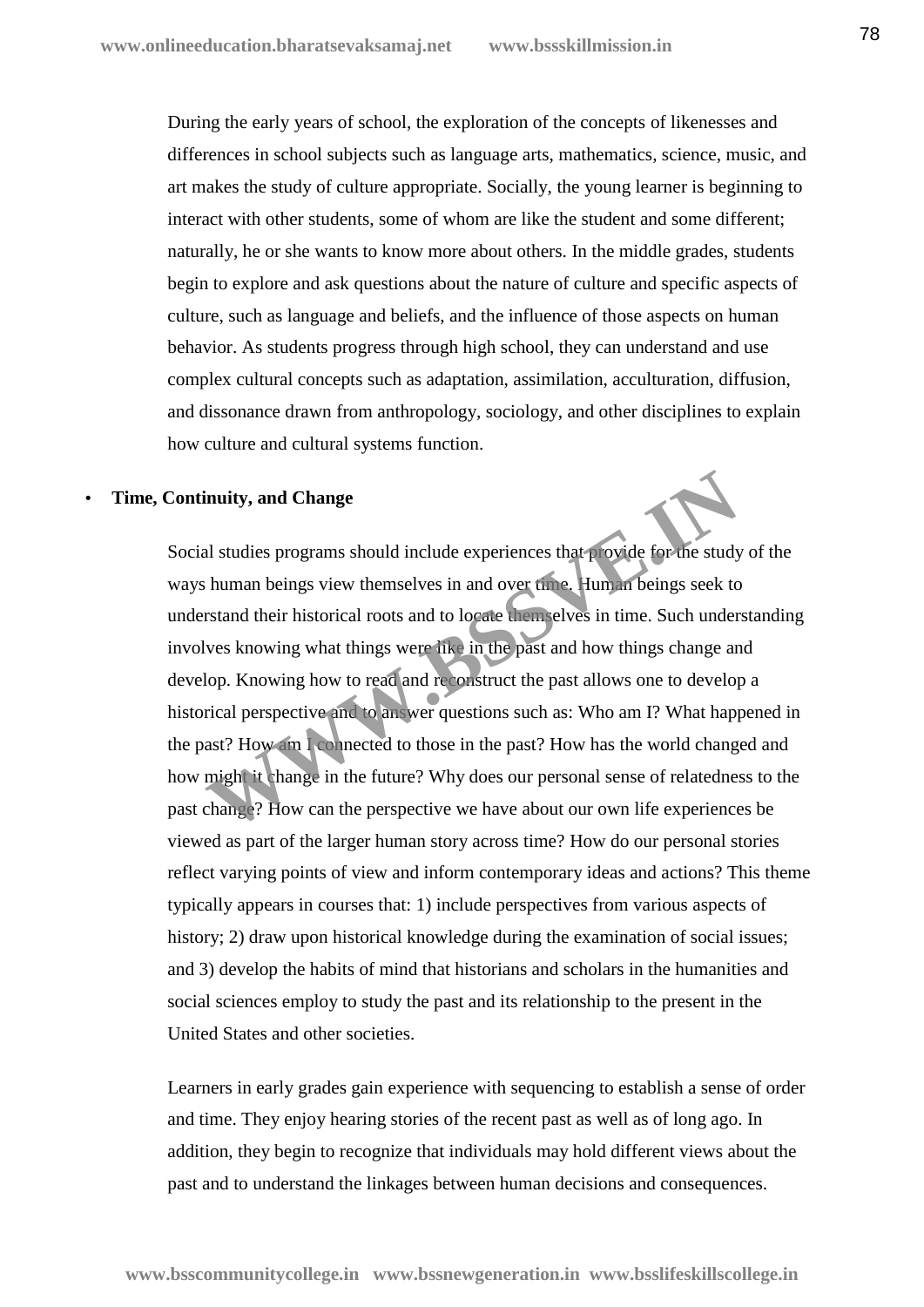Thus, the foundation is laid for the development of historical knowledge, skills, and values. In the middle grades, students, through a more formal study of history, continue to expand their understanding of the past and of historical concepts and inquiry. They begin to understand and appreciate differences in historical perspectives, recognizing that interpretations are influenced by individual experiences, societal values, and cultural traditions. High school students engage in more sophisticated analysis and reconstruction of the past, examining its relationship to the present and extrapolating into the future. They integrate individual stories about people, events, and situations to form a more holistic conception, in which continuity and change are linked in time and across cultures. Students also learn to draw on their knowledge of history to make informed choices and decisions in the present.

#### **People, Places, and Environments**

Social studies programs should include experiences that provide for the study of people, places, and environments. Technological advances connect students at all levels to the world beyond their personal locations. The study of people, places, and human-environment interactions assists learners as they create their spatial views and geographic perspectives of the world. Today's social, cultural, economic, and civic demands on individuals mean that students will need the knowledge, skills, and understanding to ask and answer questions such as: Where are things located? Why are they located where they are? What patterns are reflected in the groupings of things? What do we mean by region? How do landforms change? What implications do these changes have for people? This area of study helps learners make informed and critical decisions about the relationship between human beings and their environment. In schools, this theme typically appears in units and courses dealing with area studies and geography. **Example 18 and Environments**<br>al studies programs should include experiences that provide for the study<br>le, places, and environments. Technological advances connect students as<br>s to the world beyond their personal location

In the early grades, young learners draw upon immediate personal experiences as a basis for exploring geographic concepts and skills. They also express interest in things distant and unfamiliar and have concern for the use and abuse of the physical environment. During the middle school years, students relate their personal experiences to happenings in other environmental contexts. Appropriate experiences will encourage increasingly abstract thought as students use data and apply skills in analyzing human behavior in relation to its physical and cultural environment.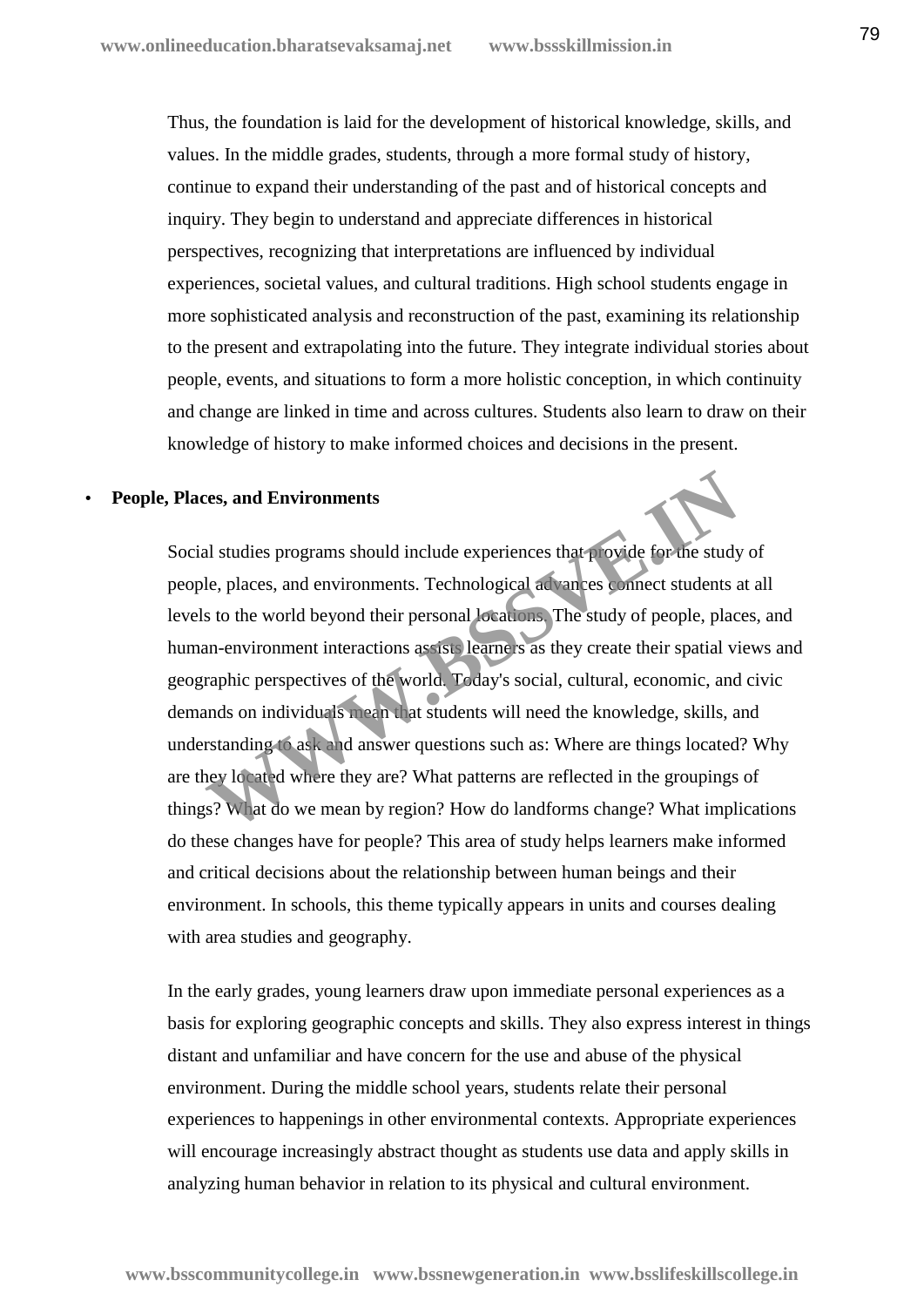Students in high school are able to apply geographic understanding across a broad range of fields, including the fine arts, sciences, and humanities. Geographic concepts become central to learners' comprehension of global connections as they expand their knowledge of diverse cultures, both historical and contemporary. The importance of core geographic themes to public policy is recognized and should be explored as students address issues of domestic and international significance.

#### **Individual Development and Identity**

Social studies programs should include experiences that provide for the study of individual development and identity. Personal identity is shaped by one's culture, by groups, and by institutional influences. How do people learn? Why do people behave as they do? What influences how people learn, perceive, and grow? How do people meet their basic needs in a variety of contexts? Questions such as these are central to the study of how individuals develop from youth to adulthood. Examination of various forms of human behavior enhances understanding of the relationships among social norms and emerging personal identities, the social processes that influence identity formation, and the ethical principles underlying individual action. In schools, this theme typically appears in units and courses dealing with psychology and anthropology. Given the nature of individual development and our own cultural context, students need to be aware of the processes of learning, growth, and development at every level of their school experience. In the early grades, for example, observing brothers, sisters, and older adults, looking at family photo albums, remembering past achievements and projecting oneself into the future, and comparing the patterns of behavior evident in people of different age groups are appropriate activities because young learners develop their personal identities in the context of families, peers, schools, and communities. Central to this development are the exploration, identification, and analysis of how individuals relate to others. In the middle grades, issues of personal identity are refocused as the individual begins to explain self in relation to others in the society and culture. At the high school level, students need to encounter multiple opportunities to examine contemporary patterns of human behavior, using methods from the behavioral sciences to apply core concepts drawn from psychology, social psychology, sociology, and anthropology as they apply to individuals, societies, and cultures. ey do? What influences how people learn, perceive, and grow? How do their basic needs in a variety of contexts? Questions such as these are cottaged of how individuals develop from youth to adult pool. Examination ous form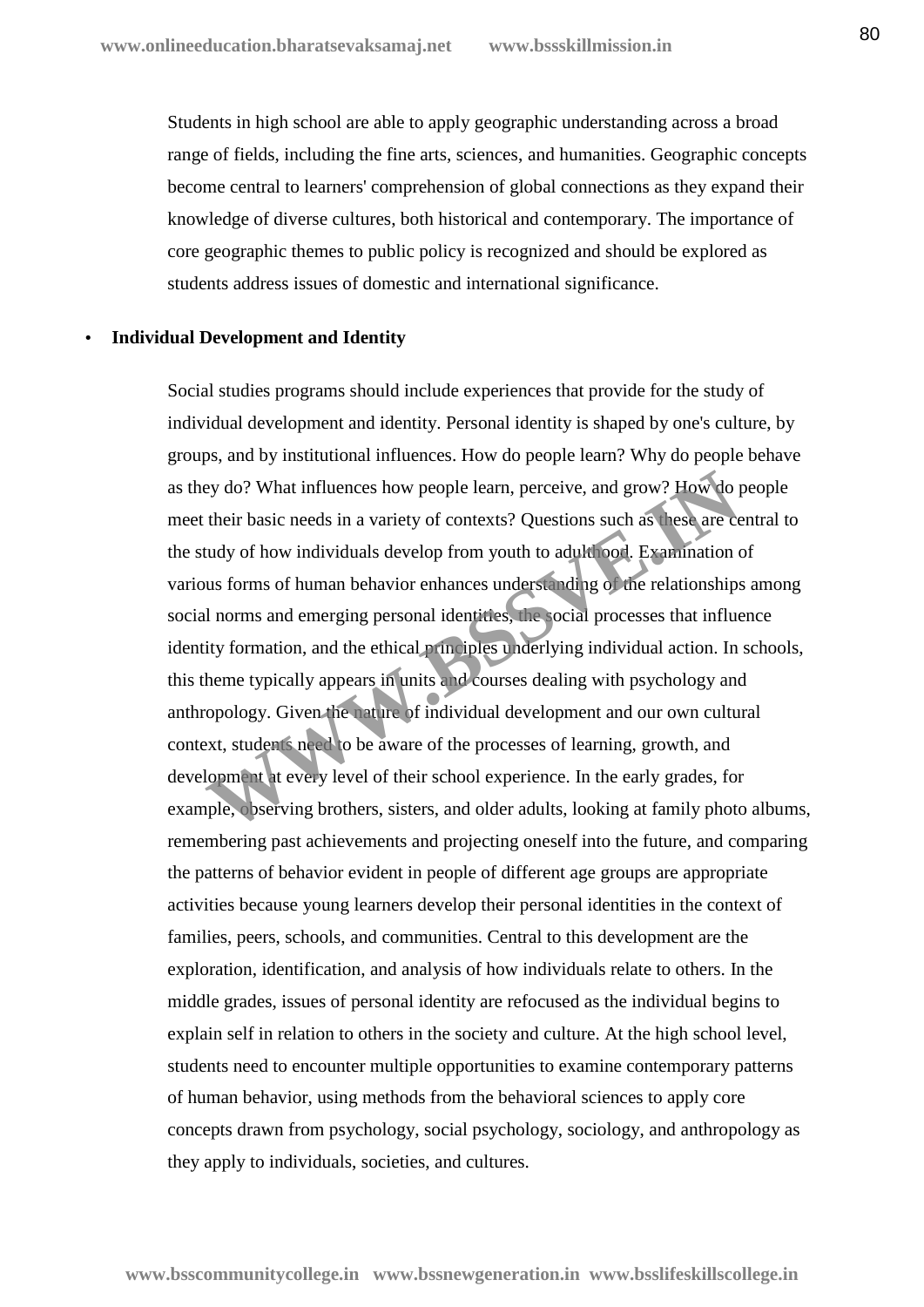#### **Individuals, Groups, and Institutions**

Social studies programs should include experiences that provide for the study of interactions among individuals, groups, and institutions. Institutions such as schools, churches, families, government agencies, and the courts all play an integral role in our lives. These and other institutions exert enormous influence over us, yet institutions are no more than organizational embodiments to further the core social values of those who comprise them. Thus, it is important that students know how institutions are formed, what controls and influences them, how they control and influence individuals and culture, and how institutions can be maintained or changed. The study of individuals, groups, and institutions, drawing upon sociology, anthropology, and other disciplines, prepares students to ask and answer questions such as: What is the role of institutions in this and other societies? How am I influenced by institutions? How do institutions change? What is my role in institutional change? In schools, this theme typically appears in units and courses dealing with sociology, anthropology, psychology, political science, and history.

Young children should be given opportunities to examine various institutions that affect their lives and influence their thinking. They should be assisted in recognizing the tensions that occur when the goals, values, and principles of two or more institutions or groups conflict-for example, when the school board prohibits candy machines in schools vs. a class project to install a candy machine to help raise money for the local hospital. They should also have opportunities to explore ways in which institutions such as churches or health care networks are created to respond to changing individual and group needs. Middle school learners will benefit from varied experiences through which they examine the ways in which institutions change over time, promote social conformity, and influence culture. They should be encouraged to use this understanding to suggest ways to work through institutional change for the common good. High school students must understand the paradigms and traditions that undergird social and political institutions. They should be provided opportunities to examine, use, and add to the body of knowledge related to the behavioral sciences and social theory as it relates to the ways people and groups organize themselves around common needs, beliefs, and interests. do institutions in this and other societies? How am I influenced by institutions change? What is my role in institutional change? In school is institutions change? What is my role in institutional change? In school e typic

#### **Power, Authority, and Governance**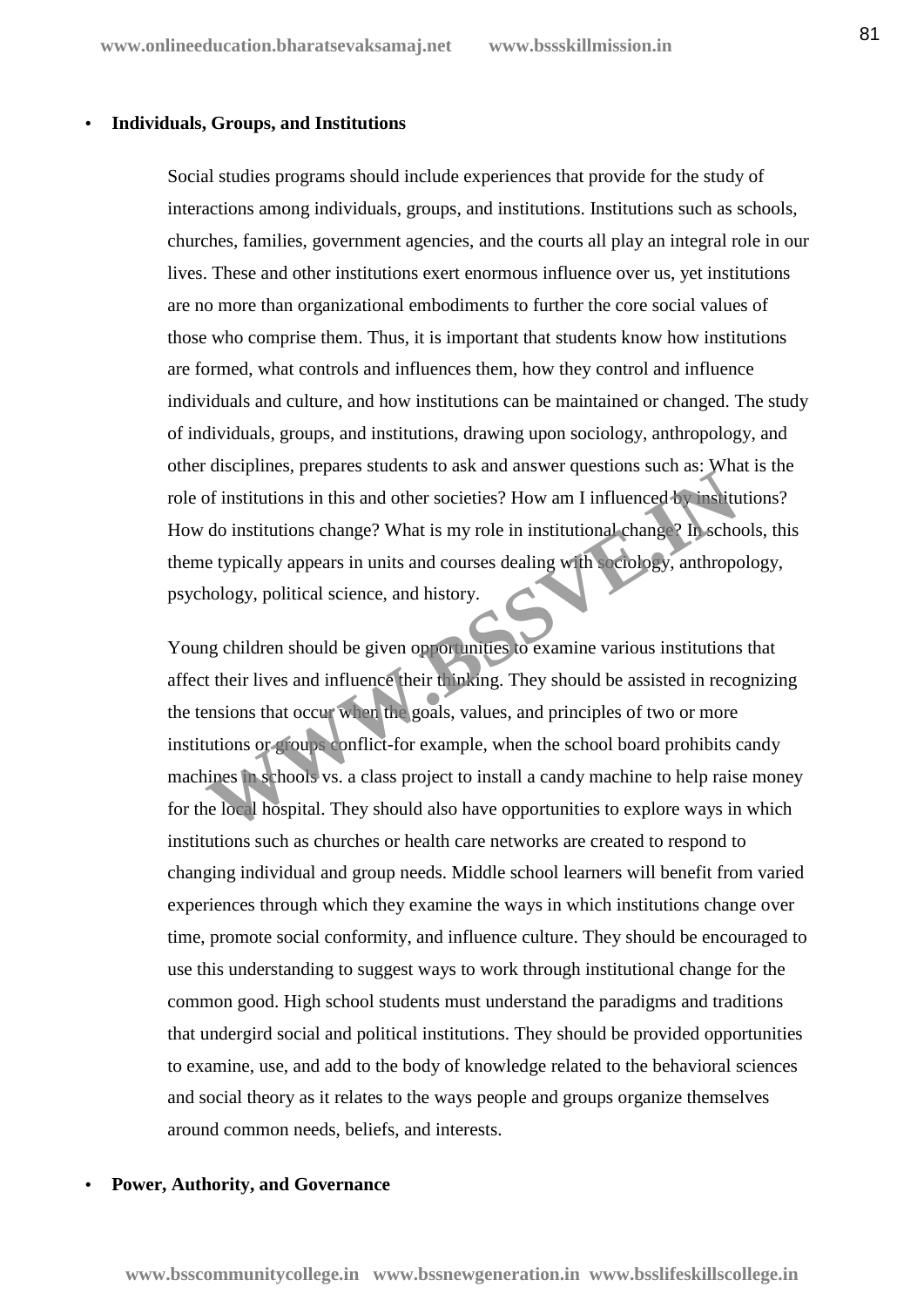Social studies programs should include experiences that provide for the study of how people create and change structures of power, authority, and governance. Understanding the historical development of structures of power, authority, and governance and their evolving functions in contemporary U.S. society, as well as in other parts of the world, is essential for developing civic competence. In exploring this theme, students confront questions such as: What is power? What forms does it take? Who holds it? How is it gained, used, and justified? What is legitimate authority? How are governments created, structured, maintained, and changed? How can we keep government responsive to its citizens' needs and interests? How can individual rights be protected within the context of majority rule? By examining the purposes and characteristics of various governance systems, learners develop an understanding of how groups and nations attempt to resolve conflicts and seek to establish order and security. Through study of the dynamic relationships among individual rights and responsibilities, the needs of social groups, and concepts of a just society, learners become more effective problem-solvers and decision-makers when addressing the persistent issues and social problems encountered in public life. They do so by applying concepts and methods of political science and law. In schools, this theme typically appears in units and courses dealing with government, politics, political science, history, law, and other social sciences. rstanding of how groups and nations attempt to resolve conflicts and see<br>ulish order and security. Through study of the dynamic relationships anto<br>idual rights and responsibilities, the needs of social groups, and concept<br>

Learners in the early grades explore their natural and developing sense of fairness and order as they experience relationships with others. They develop an increasingly comprehensive awareness of rights and responsibilities in specific contexts. During the middle school years, these rights and responsibilities are applied in more complex contexts with emphasis on new applications. High school students develop their abilities in the use of abstract principles. They study the various systems that have been developed over the centuries to allocate and employ power and authority in the governing process. At every level, learners should have opportunities to apply their knowledge and skills to and participate in the workings of the various levels of power, authority, and governance.

#### **Production, Distribution, and Consumption**

Social studies programs should include experiences that provide for the study of how people organize for the production, distribution, and consumption of goods and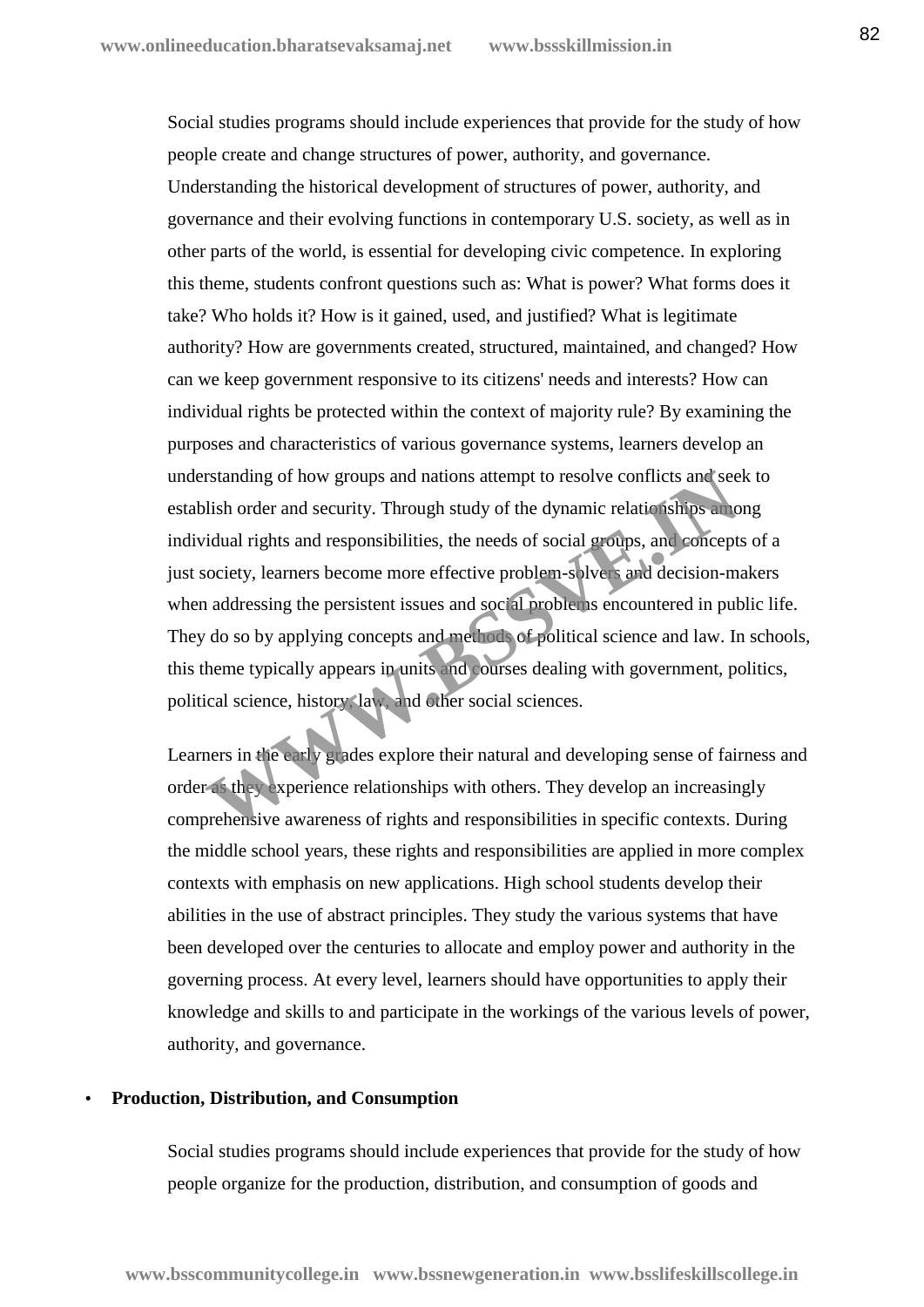services. People have wants that often exceed the limited resources available to them. As a result, a variety of ways have been invented to decide upon answers to four fundamental questions: What is to be produced? How is production to be organized? How are goods and services to be distributed? What is the most effective allocation of the factors of production (land, labor, capital, and management)? Unequal distribution of resources necessitates systems of exchange, including trade, to improve the well being of the economy, while the role of government in economic policymaking varies over time and from place to place. Increasingly these decisions are global in scope and require systematic study of an interdependent world economy and the role of technology in economic decision-making. In schools, this theme typically appears in units and courses dealing with concepts, principles, and issues drawn from the discipline of economics. Young learners begin by differentiating between wants and needs. They explore economic decisions as they compare their own economic experiences with those of others and consider the wider consequences of those decisions on groups, communities, the nation, and beyond. In the middle grades, learners expand their knowledge of economic concepts and principles, and use economic reasoning processes in addressing issues related to the four fundamental economic questions. High school students develop economic perspectives and deeper understanding of key economic concepts and processes through systematic study of a range of economic and sociopolitical systems, with particular emphasis on the examination of domestic and global economic policy options related to matters such as health care, resource use, unemployment, and trade. pline of economics. Young learners begin by differentiating between was. They explore economic decisions as they compare their own economic<br>riences with those of others and consider the wider consequences of those<br>ions on

## **Science, Technology, and Society**

Social studies programs should include experiences that provide for the study of relationships among science, technology, and society. Technology is as old as the first crude tool invented by prehistoric humans, but today's technology forms the basis for some of our most difficult social choices. Modern life as we know it would be impossible without technology and the science that supports it. But technology brings with it many questions: Is new technology always better than that which it will replace? What can we learn from the past about how new technologies result in broader social change, some of which is unanticipated? How can we cope with the ever-increasing pace of change, perhaps even with the feeling that technology has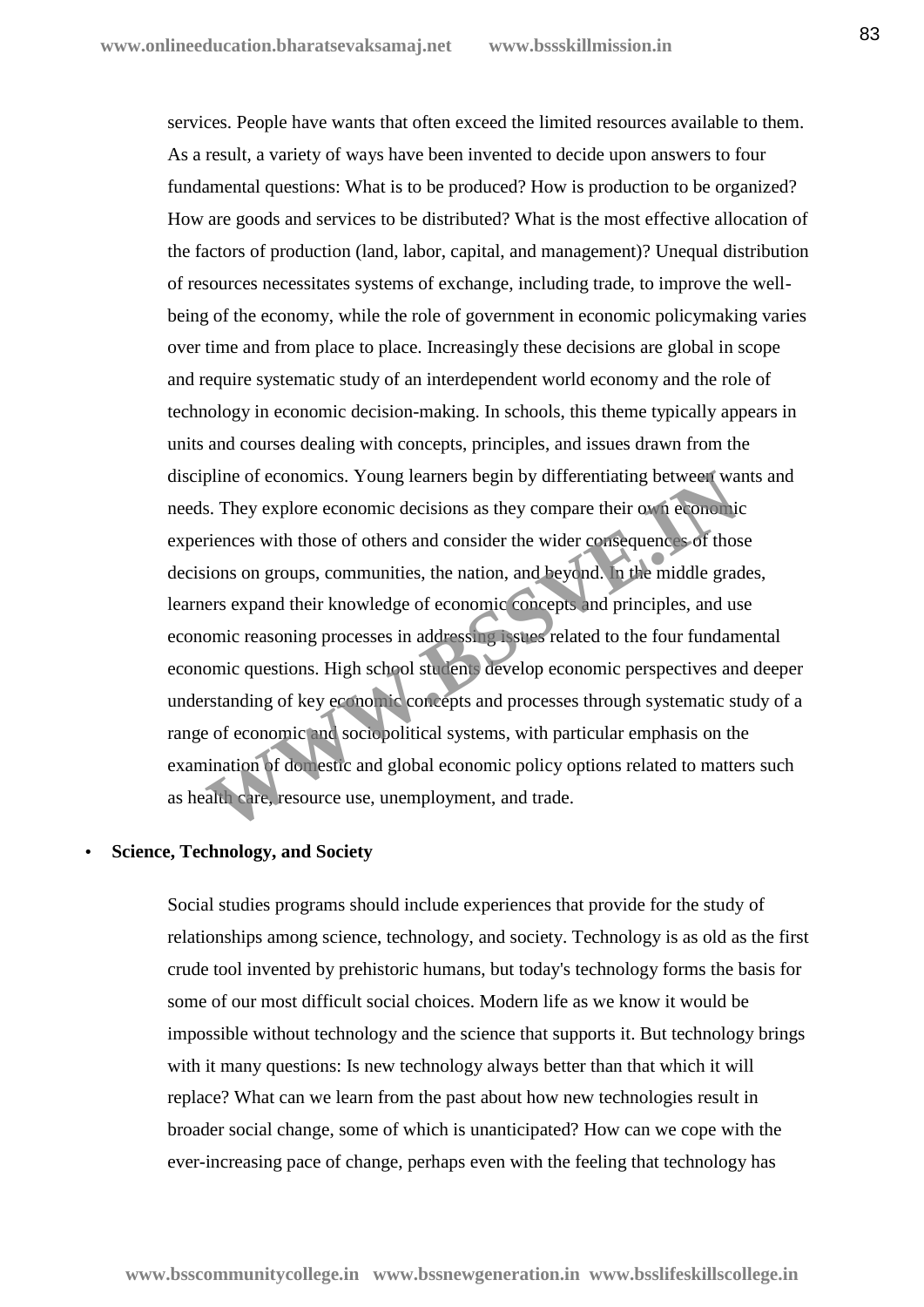gotten out of control? How can we manage technology so that the greatest number of people benefit from it? How can we preserve our fundamental values and beliefs in a world that is rapidly becoming one technology-linked village? This theme appears in units or courses dealing with history, geography, economics, and civics and government. It draws upon several scholarly fields from the natural and physical sciences, social sciences, and the humanities for specific examples of issues and the knowledge base for considering responses to the societal issues related to science and technology.

Young children can learn how technologies form systems and how their daily lives are intertwined with a host of technologies. They can study how basic technologies such as ships, automobiles, and airplanes have evolved and how we have employed technology such as air conditioning, dams, and irrigation to modify our physical environment. From history (their own and others'), they can construct examples of how technologies such as the wheel, the stirrup, and the transistor radio altered the course of history. By the middle grades, students can begin to explore the complex relationships among technology, human values, and behavior. They will find that science and technology bring changes that surprise us and even challenge our beliefs, as in the case of discoveries and their applications related to our universe, the genetic basis of life, atomic physics, and others. As they move from the middle grades to high school, students will need to think more deeply about how we can manage technology so that we control it rather than the other way around. There should be opportunities to confront such issues as the consequences of using robots to produce goods, the protection of privacy in the age of computers and electronic surveillance, and the opportunities and challenges of genetic engineering, test-tube life, and medical technology with all their implications for longevity and quality of life and religious beliefs. as singly, attornoones, and arphaes nave evolved and now we have enoploded and now the model of the single order and non-<br>the model of the model of the single physics onment. From history (their own and others'), they can

#### **Global Connections**

Social studies programs should include experiences that provide for the study of global connections and interdependence. The realities of global interdependence require understanding the increasingly important and diverse global connections among world societies. Analysis of tensions between national interests and global priorities contributes to the development of possible solutions to persistent and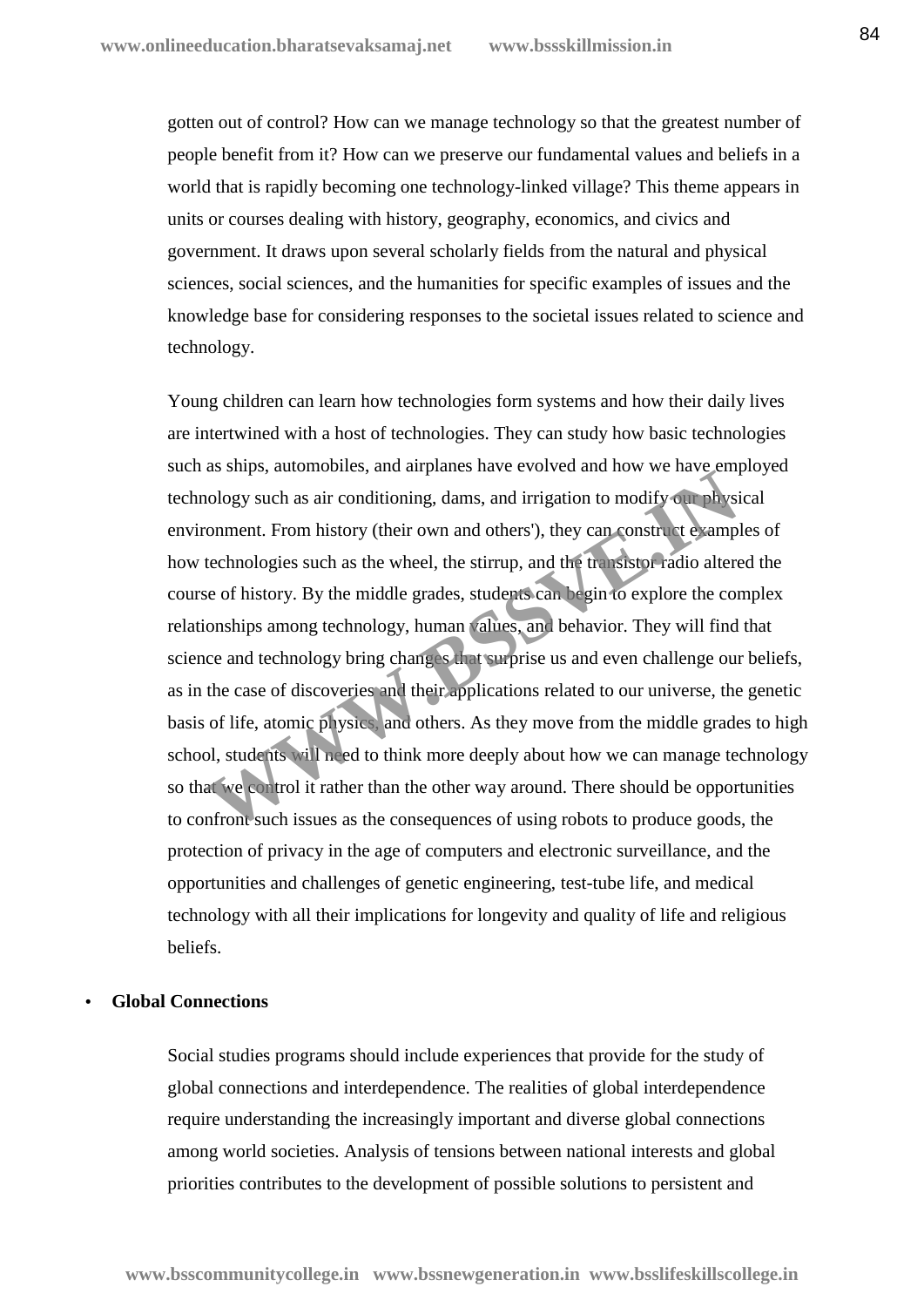emerging global issues in many fields: health care, economic development, environmental quality, universal human rights, and others. Analyzing patterns and relationships within and among world cultures, such as economic competition and interdependence, age-old ethnic enmities, political and military alliances, and others, helps learners carefully examine policy alternatives that have both national and global implications. This theme typically appears in units or courses dealing with geography, culture, and economics, but again can draw upon the natural and physical sciences and the humanities, including literature, the arts, and language. Through exposure to various media and first-hand experiences, young learners become aware of and are affected by events on a global scale. Within this context, students in early grades examine and explore global connections and basic issues and concerns, suggesting and initiating responsive action plans. In the middle years, learners can initiate analysis of the interactions among states and nations and their cultural complexities as they respond to global events and changes. At the high school level, students are able to think systematically about personal, national, and global decisions, interactions, and consequences, including addressing critical issues such as peace, human rights, trade, and global ecology. mitiating responsive action plans. In the middle years, learners can initiat<br>visis of the interactions among states and nations and their cultural compl<br>respond to global events and changes. At the high school level, stude

# **Civic Ideals and Practices**

Social studies programs should include experiences that provide for the study of the ideals, principles, and practices of citizenship in a democratic republic. An understanding of civic ideals and practices of citizenship is critical to full participation in society and is a central purpose of the social studies. All people have a stake in examining civic ideals and practices across time and in diverse societies as well as at home, and in determining how to close the gap between present practices and the ideals upon which our democratic republic is based. Learners confront such questions as: What is civic participation and how can I be involved? How has the meaning of citizenship evolved? What is the balance between rights and responsibilities? What is the role of the citizen in the community and the nation, and as a member of the world community? How can I make a positive difference? In schools, this theme typically appears in units or courses dealing with history, political science, cultural anthropology, and fields such as global studies and law-related education, while also drawing upon content from the humanities. In the early grades, students are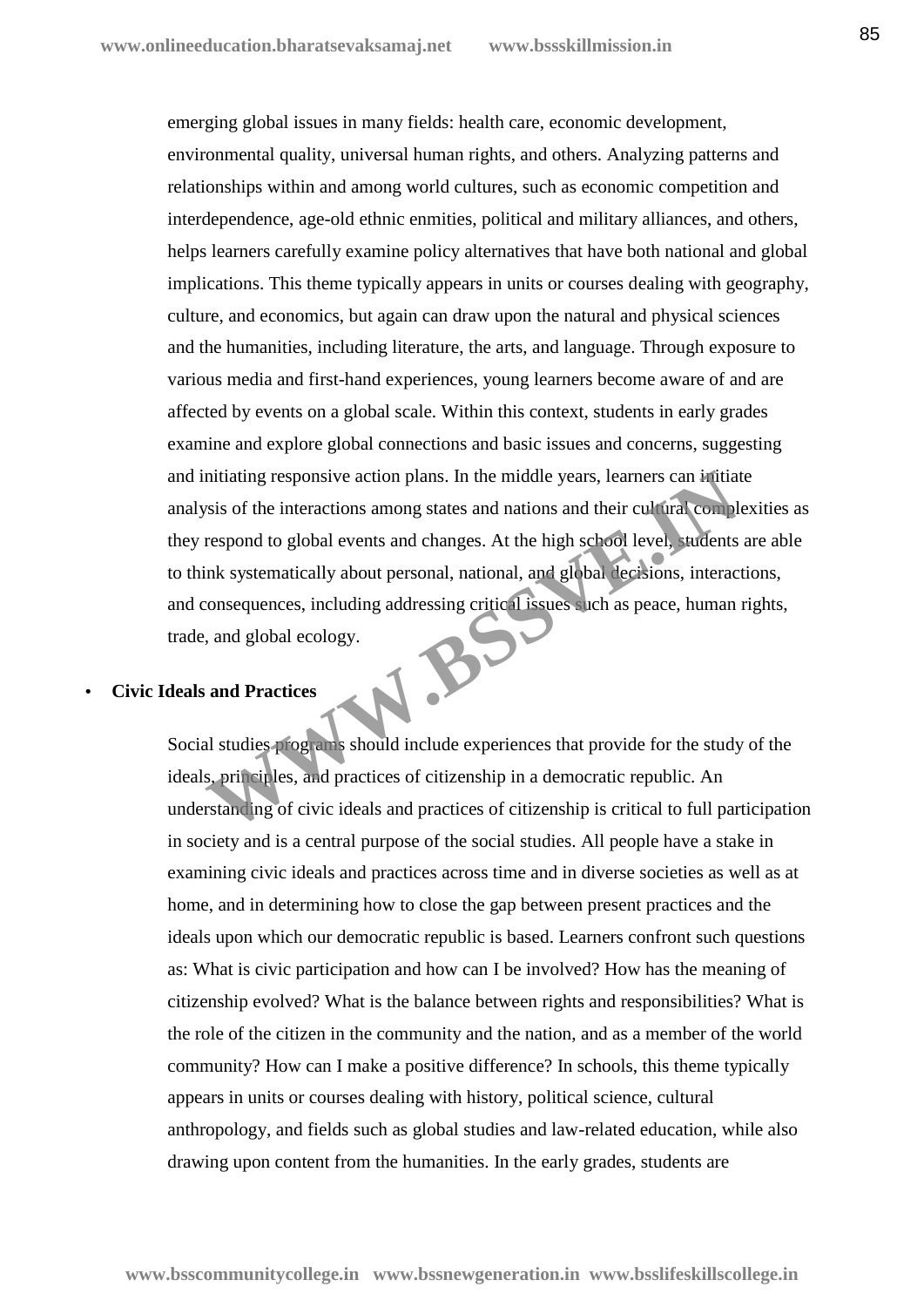introduced to civic ideals and practices through activities such as helping to set classroom expectations, examining experiences in relation to ideals, and determining how to balance the needs of individuals and the group. During these years, children also experience views of citizenship in other times and places through stories and drama. By the middle grades, students expand their ability to analyze and evaluate the relationships between ideals and practice. They are able to see themselves taking civic roles in their communities. High school students increasingly recognize the rights and responsibilities of citizens in identifying societal needs, setting directions for public policies, and working to support both individual dignity and the common good. They learn by experience how to participate in community service and political activities and how to use democratic process to influence public policy.

#### **3. Physical education**

In most educational systems, physical education (P.E.) class, Phys Ed, is a course that utilizes learning in the cognitive, affective and psychomotor domains in a play or movement exploration setting. The term physical education is most commonly used in this way; however, this denotes rather that "they have participated in the subject area, not studied it." The primary aims of physical education have varied, based on the needs of the time and place. Most modern schools' goal is to make students with the knowledge, skills, capacities, and values along with the enthusiasm to maintain a healthy lifestyle into adulthood. Some schools also require physical education as a way to promote weight loss in students. Activities included in the program are designed to promote physical fitness, to develop motor skills, to instill knowledge and understanding of rules, concepts, and strategies, and to teach students to work as part of a team, or as individuals, in a wide variety of competitive activiti In the United States, the physical education curriculum is designed to allow school pupils exposure to the education with the use of pedometer, GPS, and heart rate monitors. Some martial arts classes, like wrestling in the United States, and Pencak Silat in France and Malaysia, are taught to teach children self-defense and to feel good about themselves. This allows kids through 6th grade to be introduced to sports, fitness, and teamwork in order to be better prepared for the middle and high school age. In 1975, the United States House of Representatives voted to require school physical education classes include both genders. Some high school and some middle school PE classes are single-sex. Requiring individuals to participate in physical education activities, **Educational systems, physical education (P.E.) class, Ph's Ed is a course<br>earning in the cognitive, affective and psychomotor domains in a play on<br>the exploration setting. The term physical education is most commonly us<br>t** 

**www.bsscommunitycollege.in www.bssnewgeneration.in www.bsslifeskillscollege.in**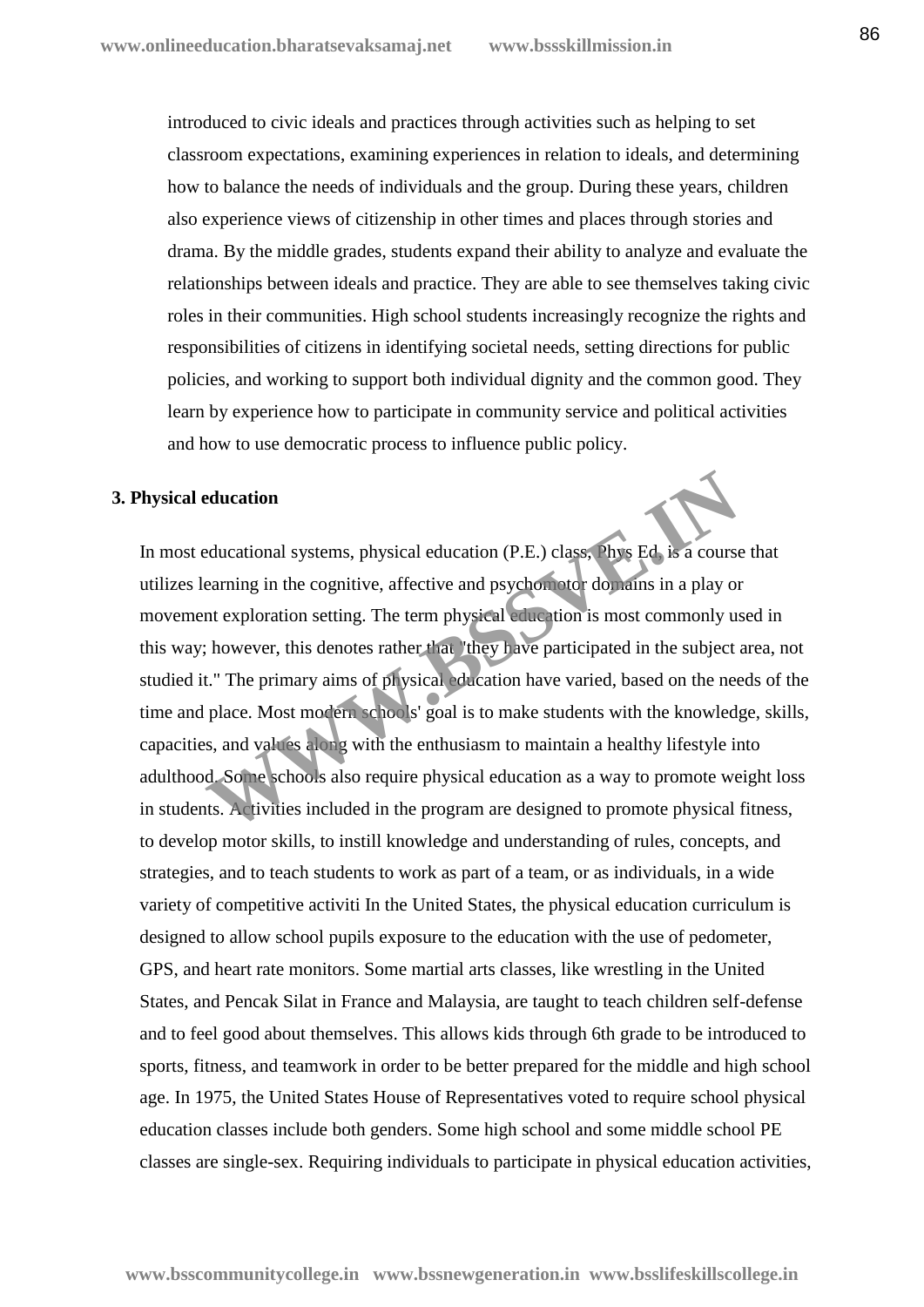such as dodgeball, flag football, and other competitive sports remains a controversial subject because of the social impact these games have on young children.The primary aims of physical education have varied, based on the needs of the time and place. Most modern schools' goal is to make students with the knowledge, skills, capacities, and values along with the enthusiasm to maintain a healthy lifestyle into adulthood. Some schools also require physical education as a way to promote weight loss in students. Activities included in the program are designed to promote physical fitness, to develop motor skills, to instill knowledge and understanding of rules, concepts, and strategies, and to teach students to work as part of a team, or as individuals, in a wide variety of competitive activities.In Singapore, pupils from primary school through junior colleges are required to have 2 hours of PE every school week, except during examination seasons. Pupils are able to play games like football, badminton, 'captain's ball' and basketball during most sessions. Unorthodox sports such as tchoukball, fencing and skateboarding are occasionally played. In more prestigious secondary schools and in junior colleges, sports such as golf, tennis, shooting, squash are played. A compulsory fitness exam, NAPFA, is conducted in every school once every year to assess the physical fitness of the pupils. Pupils are given a series of fitness tests (Pull-ups/ Inclined pull-ups for girls, standing broad jump, sit-ups, sit-and-reach and 1.2 km for secondary/2.4 km for junior colleges run). Students are graded by gold, silver, bronze and fail. NAPFA for Year 2 males in junior colleges serves as an indicator for an additional 2 months in the country's compulsory national service if they attain bronze or fail.In Scotland, pupils are expected to do two periods of PE in first year, one in second year and two in third and fourth year. In fifth and sixth year, PE is voluntary.In the Philippines, some schools have integrated martial arts training into their Physical Education cirriculum.In England, pupils are expected to do two hours of PE a week in Year 7, 8 and 9 and at least 1 in year 10 and 11.In Wales, pupils are expected to do one hour of PE per fortnight.Nepal has passed through many educational changes recently. It has not gone very far in the sector of education because the educational history of Nepal is very short. Before 1951, it had a monarchy. The monarchy did not wish to provide education to the citizens as it did not wish them to be educated and therefore politically aware. Institution of democracy did not result in a modern educational system; what education there was walked like a lame turtle. After 10 years of democracy the country again plunged into an autocratic monarchy. In 1990 democracy was restored and the education sector started to flourish.Since then, Physical education became part of the school curriculum. At the is the top play games like football, badminton, 'captain's ball' and baskett<br>nost sessions. Unorthodox sports such as tchoukball, fencing and skateho<br>sionally played. In more prestigious secondary schools and in junior col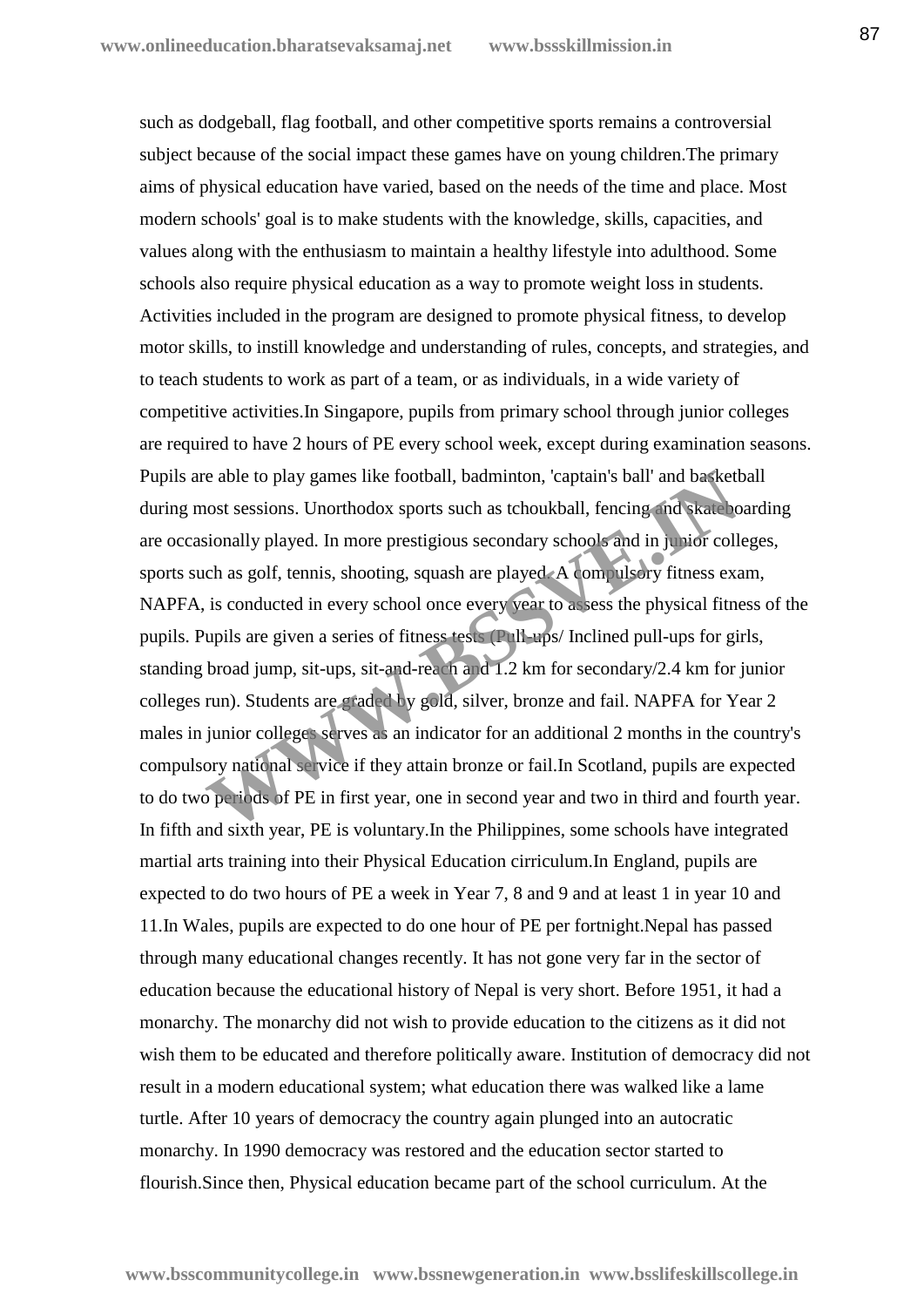primary level (1-5), some minor and local games are taught, like hide and seek and some athletic based local events. In lower secondary level (6-8), the students are taught general concepts on major games like football, volleyball, basket ball, Kho-Kho and Kabaddi. They also learn some athletics like 100m race 100\*4m relay race and some other minor and lead up games. In class Nine and ten it is an optional subject where they specialize in some games like volleyball, basketball, handball, cricket, Kho Kho Kabaddi, Badminton, table tennis and some athletics are also taught. In college it is taught in the education stream. Even though it is included in school curriculum, Nepal is not able to produce any worthwhile products of games and sports for reasons ranging from poverty to decentralized government.

## **Clothing**

The majority of schools require pupils to change into a different set of athletic shoes or go barefoot depending on the sport. Some schools allow students to change into athletic clothes of their own choosing while others require a uniform. A common uniform consists of a white t-shirt and shorts in the school color, but this is not a universal rule. At some Catholic schools, modest clothing is required. For safety, some schools require males to wear a jock strap as part of the physical education uniform. Some schools allow male students to go barechested when they are outside during a hot day. Most uniformed classes require the student to label their clothes with their names. Certain activities require a special uniform. For example, some schools require swimming as part of the physical education curriculum. In this case, students have to wear a bathing suit in either the school color or black with a swimming cap of the same color. Also, in games with two or more teams, students usually have to wear colored jerseys or cape-like garments over the usual uniform as a way of identifying team member. Some schools are more lenient and pupils can wear tracksuit bottoms, three-quarter lengths or even shorts, with a t-shirt of their choice as long as there is no football, rugby etc colours. In Australia, students are often allowed to participate barefoot. Classes are also often held outside on the "oval" or playing field. Because of this, a large-brimmed hat is often a required part of the uniform to protect students from the Sun majority of schools require pupils to change into a different set of athleti<br>barefoot depending on the sport. Some schools allow sudents to change<br>tic clothes of their own choosing while others require a uniform. A comm<br>or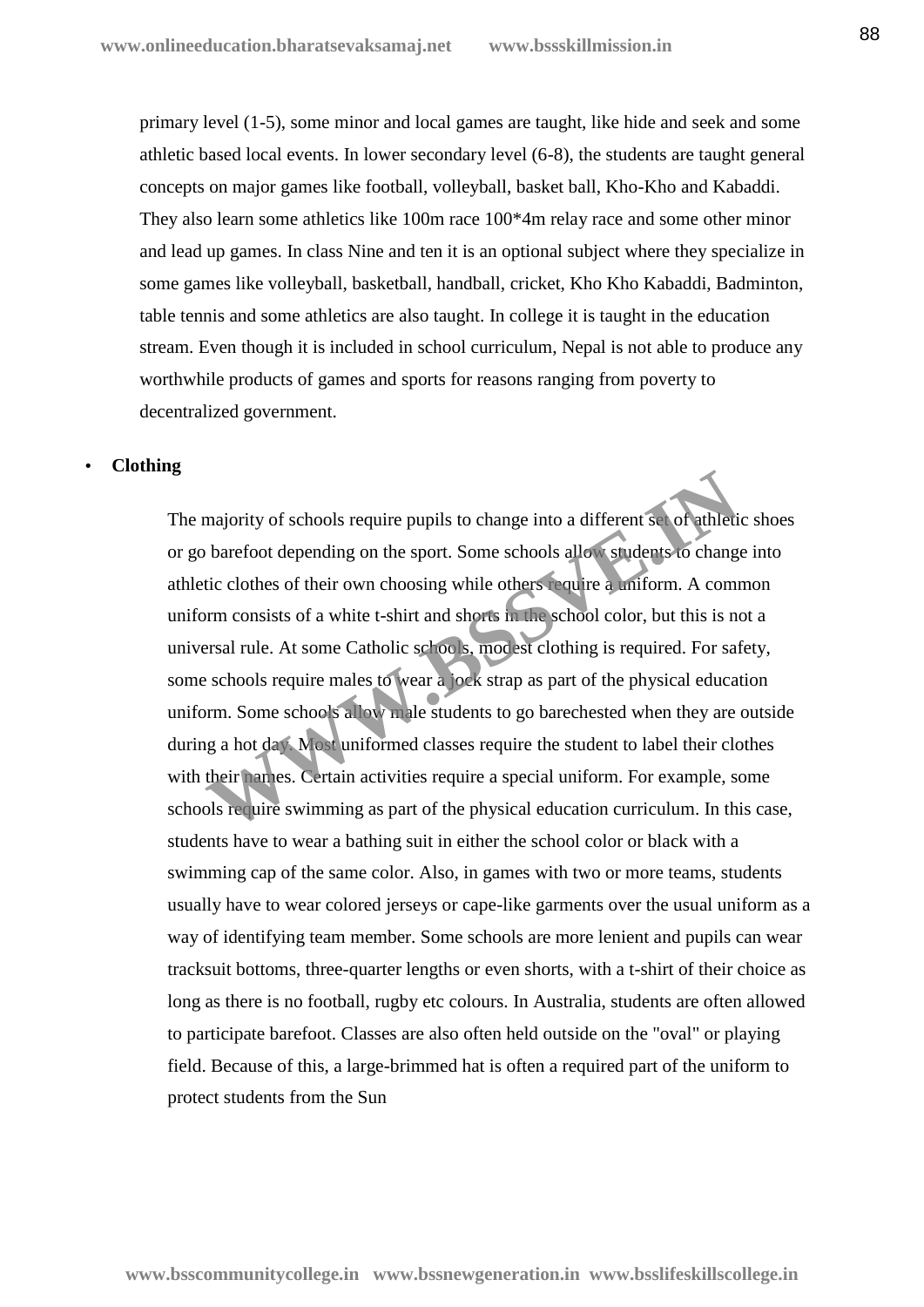# **Topic Objective:**

At the end of this topic student would be able to:

- Explain Pedagogy and teaching
- HighlightSecondary School Teachers
- Analyze Professional educators
- Elaborate Teaching around the world
- Define Is Teaching a Profession?
- Know The Trait Model of Professionalism

#### **Definition/Overview:**

In education, a teacher is a person who teaches; a person, who guides, instructs trains or helps another in the process of learning knowledge, understanding, behaviour or skills, including thinking skills. A teacher who teaches an individual student may also be described as a personal tutor. The role of teacher is often formal and ongoing, carried out by way of occupation or profession at a school or other place of formal education. In many countries, a person wishing to become a teacher at state-funded schools must first obtain professional qualifications or credentials from a university or college. These professional qualifications may include the study of pedagogy, the science of teaching. Teachers may use a lesson plan to facilitate student learning, providing a course of study which covers a standardized curriculum. A teacher's role may vary between cultures. In most countries, some professional teachers teach literacy and numeracy, or some of the other school subjects. Other teachers may provide instruction in craftsmanship or vocational training, the Arts, religion or spirituality, civics, community roles, or life skills. In some countries, formal education can take place through home schooling. Informal learning may be assisted by a teacher occupying a transient or ongoing role, such as a parent or sibling or within a family, or by anyone with knowledge or skills in the wider community setting. a teacher is a person who teaches; a person, who guides, instructs trains<br>e process of learning knowledge, understanding, behaviour or kills, inc<br>ls. A teacher who teaches an individual student may also be described as<br>or.

# **Key Points:**

#### **1. Pedagogy and teaching**

In education, teachers facilitate student learning, often in a school or academy or perhaps in another environment such as outdoors. A teacher who teaches on an individual basis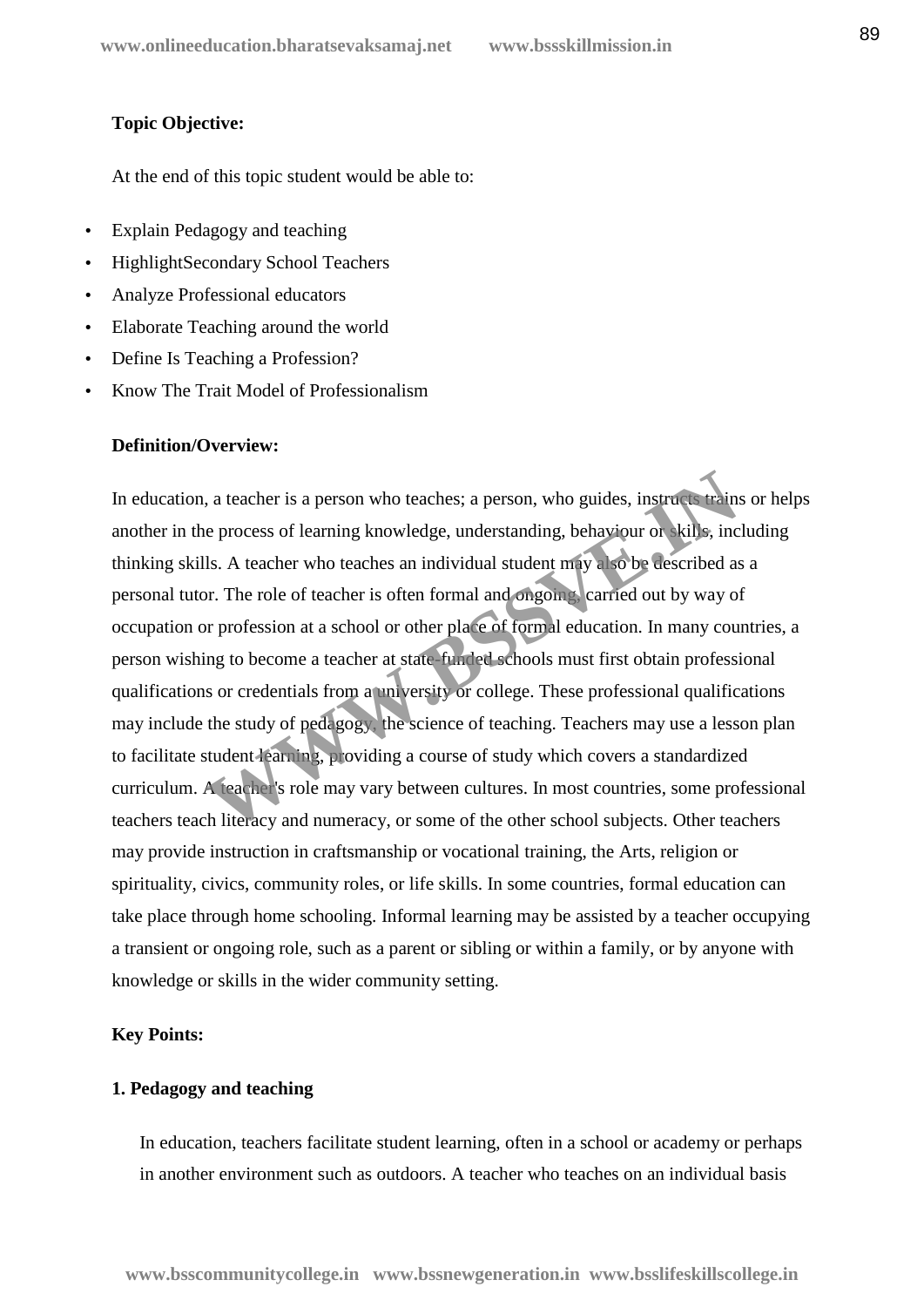may be described as a tutor. The objective is typically accomplished through either an informal or formal approach to learning, including a course of study and lesson plan that teaches skills, knowledge and/or thinking skills. Different ways to teach are often referred to as pedagogy. When deciding what teaching method to use teachers consider students' background knowledge, environment, and their learning goals as well as standardized curricula as determined by the relevant authority. Many times, teachers assist in learning outside of the classroom by accompanying students on field trips. The increasing use of technology, specifically the rise of the internet over the past decade has begun to shape the way teachers approach their role in the classroom. The objective is typically a course of study, lesson plan, or a practical skill. A teacher may follow standardized curricula as determined by the relevant authority. The teacher may interact with students of different ages, from infants to adults, students with different abilities and students with learning disabilities.

Teaching using pedogogy also involves assessing the educational levels of the students on particular skills. Understanding the pedogogy of the students in a classroom involves using differentiated supervision to meet the needs of all students in the classroom. Pedogogy can be thought of in two manners. First, teaching itself can be taught in many different ways, hence, using a pedogogy of teaching styles. Second, the pedogogy of the learners comes into play when a teacher assesses the pedogogic diversity of his/her students and differentiates for the individual students accordingly. m infants to adults, students with different abilities and students with leaves.<br>
Example 2013<br>
We assume pedogogy also involves assessing the educational levels of the straight<br>
Interstanding the pedogogy of the students

# **1. Secondary School Teachers**

Perhaps the most significant difference between primary and secondary teaching in the UK is the relationship between teachers and children. In primary schools each class has a teacher who stays with them for most of the week and will teach them the whole curriculum. In secondary schools they will be taught by different subject specialists each session during the week and may have 10 or more different teachers. The relationship between children and their teachers tends to be closer in the primary school where they act as form tutor, specialist teacher and surrogate parent during the course of the day. This is true throughout most of the United Statesas well. However, alternative approaches for primary education do exist. One of these, sometimes referred to as a "platoon" system, involves placing a group of students together in one class that moves from one specialist to another for every subject. The advantage here is that students learn from teachers who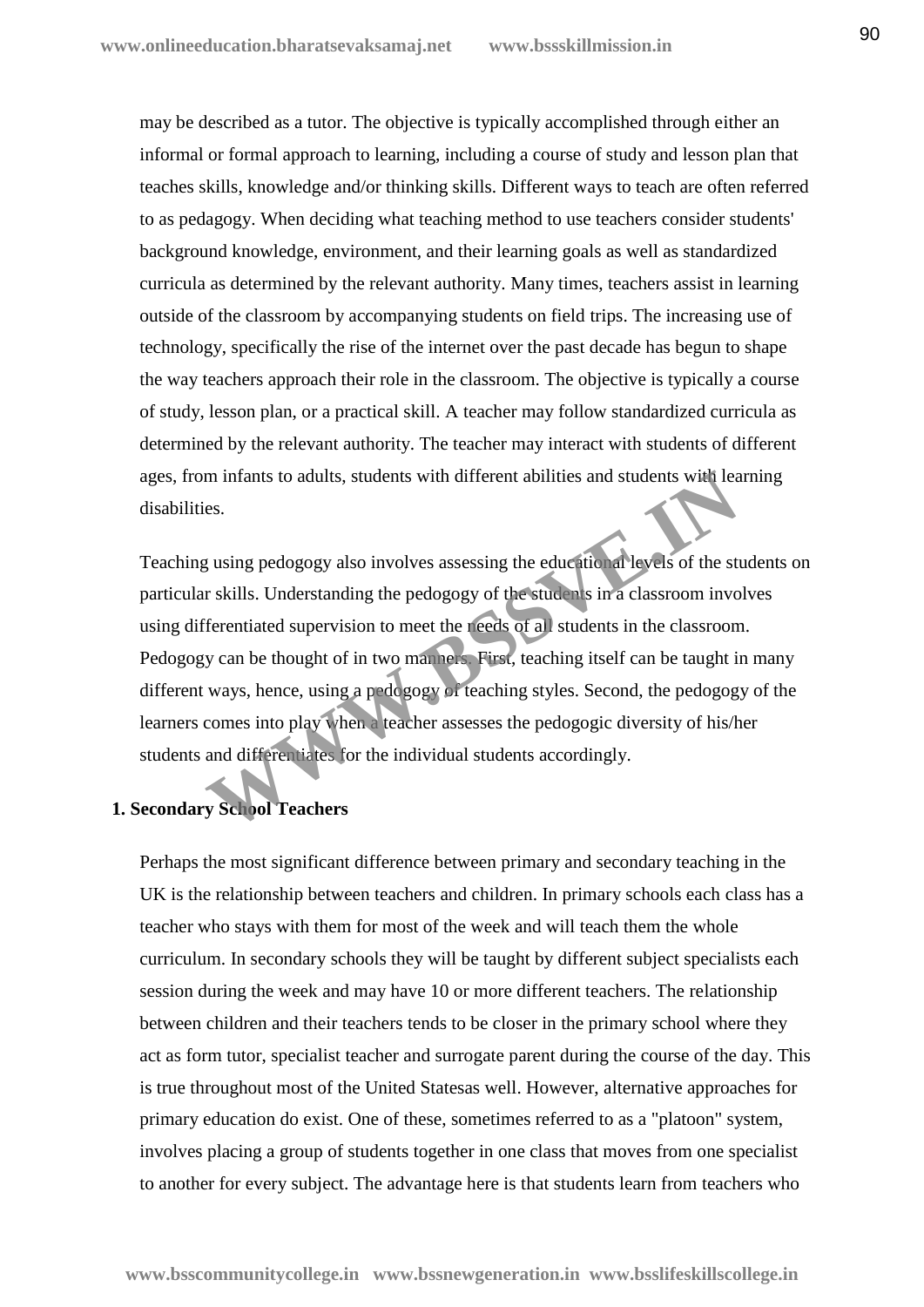specialize in one subject and who tend to be more knowledgeable in that one area than a teacher who teaches many subjects. Students still derive a strong sense of security by staying with the same group of peers for all classes. Co-teaching has also become a new trend amongst educational institutions. Co-teaching is defined as two or more teachers working harmoniously to fulfill the needs of every student in the classroom. Co-teaching focuses the student on learning by providing a social networking support that allows them to reach their full cognitive potential. Co-teachers work in sync with one another to create a climate of learning.

## **2. Professional educators**

Teaching may be carried out informally, within the family or the wider community. Formal teaching may be carried out by paid professionals. Such professionals enjoy a status in some societies on a par with physicians, lawyers, engineers, and accountants (Chartered or CPA). Many people look down upon teachers, saying that they are lazy, drop-outs who couldn't get another job. A teacher's professional duties may extend beyond formal teaching. Outside of the classroom teachers may accompany students on field trips, supervise study halls, help with the organization of school functions, and serve as supervisors for extracurricular activities. In some education systems, teachers may have responsibility for student discipline. Around the world teachers are often required to obtain specialized education and professional licensure. The teaching profession is regarded for having a body of specialised professional knowledge, codes of ethics and internal monitoring. eaching may be carried out by paid professionals. Such professionals enjone societies on a par with physicians, lawyers, engineers, and accounted or CPA). Many people look down upon teachers, and accounted or CPA). Many pe

There are a variety of bodies designed to instill, preserve and update the knowledge and professional standing of teachers. Around the world many governments operate teacher's colleges, which are generally established to serve and protect the public interest through certifying, governing and enforcing the standards of practice for the teaching profession. The functions of the teacher's colleges may include setting out clear standards of practice, providing for the ongoing education of teachers, investigating complaints involving members, conducting hearings into allegations of professional misconduct and taking appropriate disciplinary action and accrediting teacher education programs. In many situations teachers in publicly funded schools must be members in good standing with the college, and private schools may also require their teachers to be college members. In other areas these roles may belong to the State Board of Education, the Superintendent of

**www.bsscommunitycollege.in www.bssnewgeneration.in www.bsslifeskillscollege.in**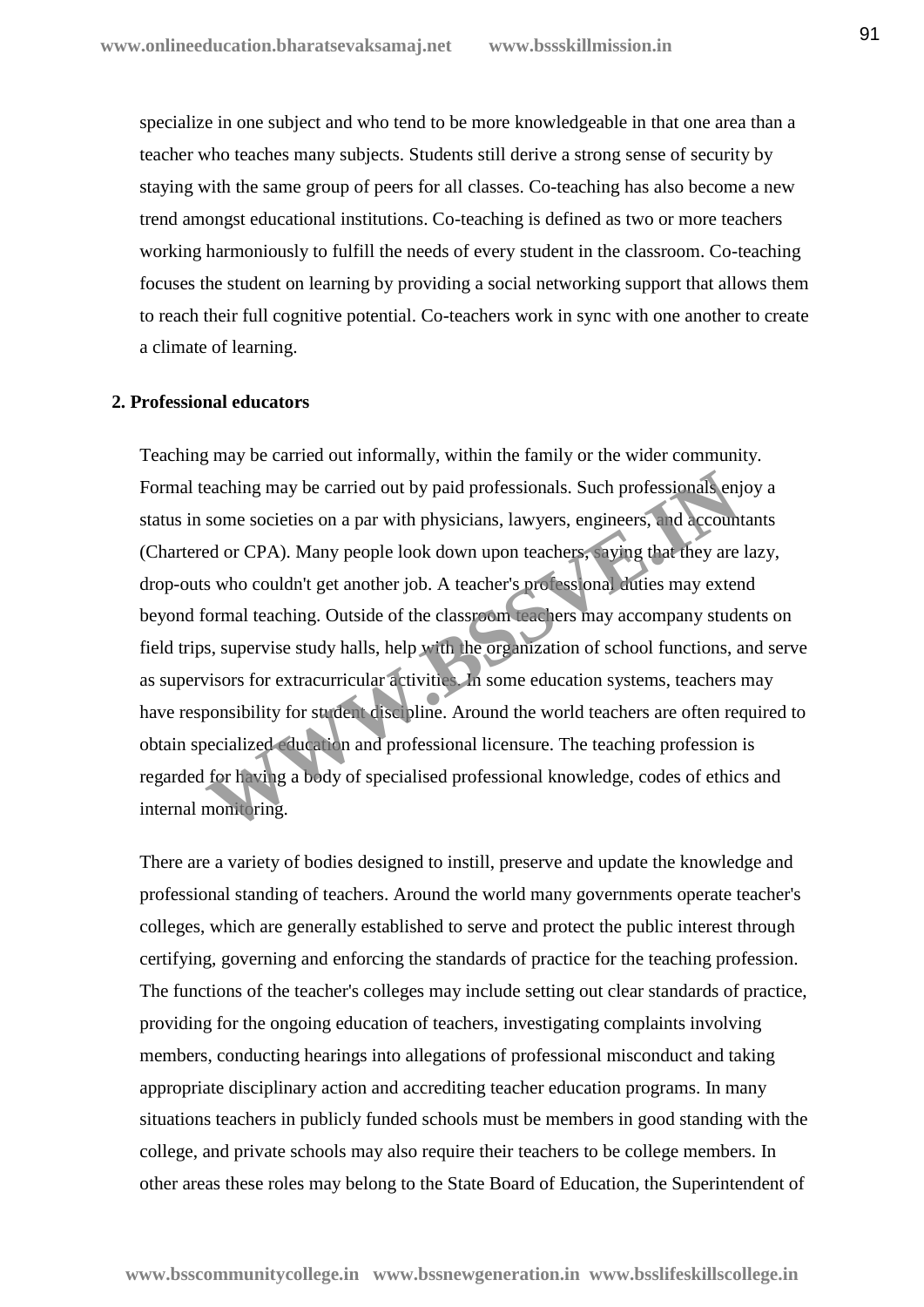Public Instruction, the State Education Agency or other governmental bodies. In still other areas Teaching Unions may be responsible for some or all of these duties.

#### **3. Teaching around the world**

There are many similarities and differences among teachers around the world. In almost all countries teachers are educated in a university or college. Governments may require certification by a recognized body before they can teach in a school. International schools generally follow an English-speaking, Western curriculum and are aimed at expatriate communities.

#### **England and Wales**

Nursery, Primary and Secondary School teachers ranged from 20,133 to 41,004 in September 2007, although some salaries can go much higher depending on experience. Preschool teachers may earn 20,980 annually. State school teachers must have at least a bachelor's degree, complete an approved teacher education program, and be licensed. Many counties offer alternative licensing programs to attract people into teaching, especially for hard-to-fill positions. Excellent job opportunities are expected as retirements, especially among secondary school teachers, outweigh slowing enrollment growth; opportunities will vary by geographic area and subject taught. ery, Primary and Secondary School teachers ranged from 20.13.<br>
ember 2007, although some salaries can go much higher depending on<br>
rience. Preschool teachers may earn 20,980 annually. State senool teacher<br>
at least a bache

**France**

In France, teachers, or professors, are mainly civil servants, recruited by competitive examination.

#### **Republic of Ireland**

Salaries for primary teachers in the Republic of Ireland depend mainly on seniority (i.e. holding the position of principal, deputy principal or assistant principal), experience and qualifications. Extra pay is also given for teaching through the Irish language, in a Gaeltacht area or on an island. The basic pay for a starting teacher is 31,028 p.a., rising incrementally to 57,403 for a teacher with 25 years' service. A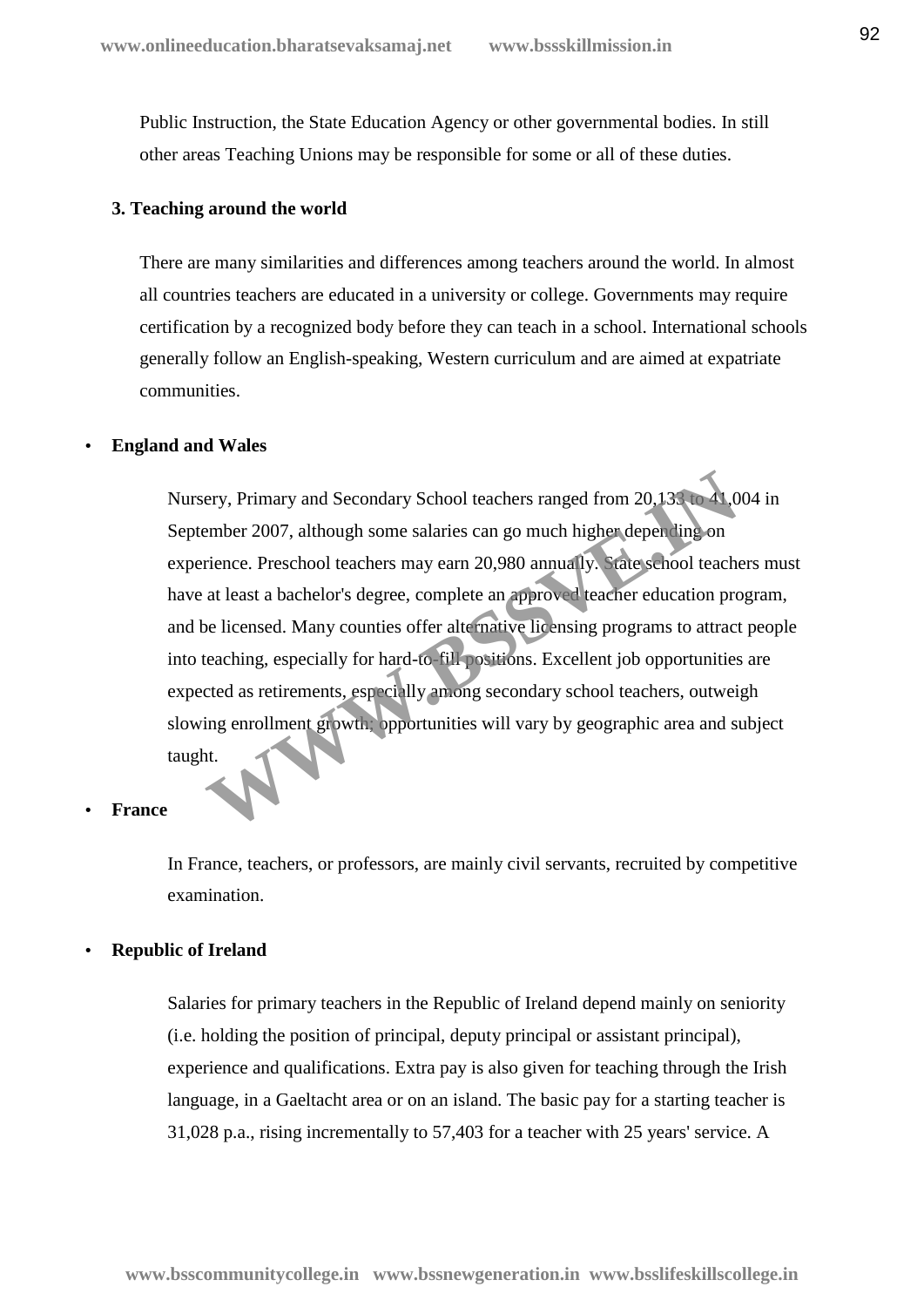principal of a large school with many years' experience and several qualifications (M.A., H.Dip., etc.) could earn over 90,000.

#### **Scotland**

In Scotland, anyone wishing to teach must be registered with the General Teaching Council for Scotland (GTCS). Teaching in Scotland is an all graduate profession and the normal route for graduates wishing to teach is to complete a programme of Initial Teacher Education (ITE) at one of the seven Scottish Universities who offer these courses. Once successfully completed, 'Provisional Registration' is given by the GTCS which is raised to 'Full Registration' status after a year if there is sufficient evidence to show that the 'Standard for Full Registration' has been met. For salary year beginning April 2008, unpromoted teachers in Scotland earned from 20,427 for a Probationer, up to 32,583 after 6 years teaching, but could then go on to earn up to 39,942 as they complete the modules to earn Chartered Teacher Status (requiring at least 6 years at up to two modules per year.) Promotion to Principal Teacher positions attracts a salary of between 34,566 and 44,616; Depute Head, and Head teachers earn from 40,290 to 78,642. beginning April 2008, unpromoted teachers in Scotland earned from 20,<br>ationer, up to 32,583 after 6 years teaching, but could then go on to earn<br>42 as they complete the modules to earn Chartered Tender Status (required<br>6 y

#### **United States**

In the United States, each state determines the requirements for getting a license to teach in public schools. Today, all public school teachers must be certified and have a bachelors degree (or five years of college work) except in the case of alternative or temporary certification. The Bureau of Labor Statistics estimates that there are 1.4 million elementary school teachers, 600,000 middle school teachers, and 1 million secondary school teachers employed in the U.S. In the past, teachers have been paid relatively low salaries. However, average teacher salaries have improved rapidly in recent years. US teachers are generally paid on graduated scales, with income depending on experience. Teachers with more experience and higher education earn more than those with a standard bachelors degree and certificate. Salaries vary greatly depending on state, relative cost of living, and grade taught. Salaries also vary within states where wealthy suburban school districts generally have higher salary schedules than other districts. The median salary for all primary and secondary teachers was \$46,000 in 2004, with the average entry salary for a teacher with a bachelor's degree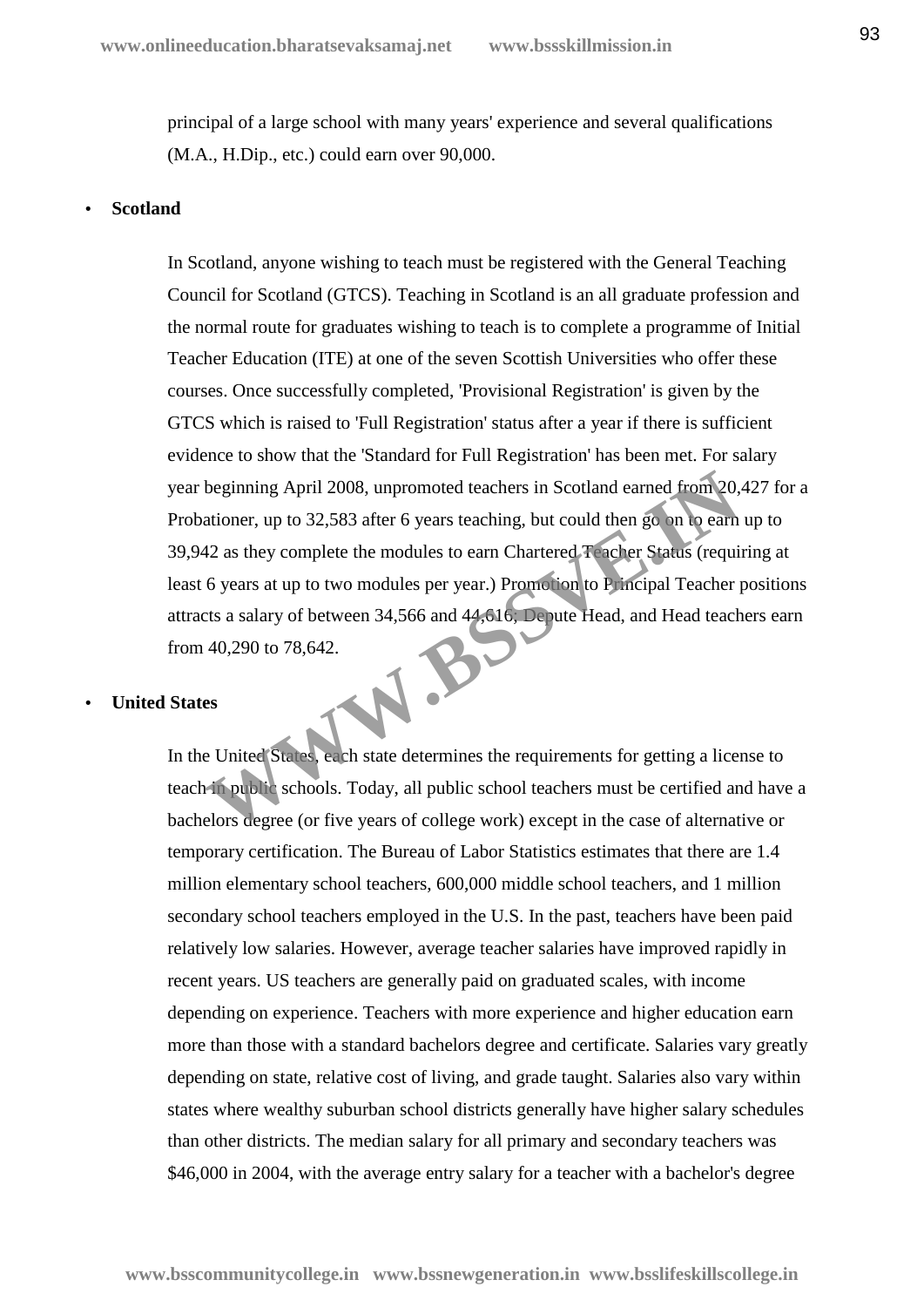being an estimated \$32,000. Median salaries for preschool teachers, however, were less than half the national median for secondary teachers, clock in at an estimated \$21,000 in 2004. For high school teachers, median salaries in 2007 ranged from \$35,000 in South Dakota to \$71,000 in New York, with a national median of \$52,000. Some contracts may include long-term disability insurance, life insurance, emergency/personal leave and investment options. The American Federation of Teachers' teacher salary survey for the 2004-05 school year found that the average teacher salary was \$47,602. In a salary survey report for K-12 teachers, elementary school teachers had the lowest median salary earning \$39,259. High school teachers had the highest median salary earning \$41,855.. Many teachers take advantage of the opportunity to increase their income by supervising after-school programs and other extracurricular activities. In addition to monetary compensation, public school teachers may also enjoy greater benefits (like health insurance) compared to other occupations. **WESTERN POINT** 

## **4. Is Teaching a Profession?**

For the last 50 years educators have devoted a great deal of energy to the debate over whether teaching can be considered a profession. Unfortunately, this turns out to have been the wrong question, and so led us to the wrong sort of answers. For example, there was a very heated debate in the 1960s and 1970s over whether teachers could organize strikes and still claim that they were members of a professional association, rather than a union. This controversy only makes sense, however, if one accepts that professions are fundamentally different from other types of occupations, and by the mid-1970s, social scientists were beginning to realize that this was not the case. They argued that the professions had changed so much over the past 100 years that there is now little left to distinguish professionals from other workers. If the experts are right and there really is no such thing as a profession any more, then continuing to argue over whether education is a profession is not only wasted effort, it is dangerously misleading.

#### **5. The Trait Model of Professionalism**

The sociological investigation of the professions began in the 1930s with attempts to identify the defining characteristics or traits that distinguished the professions from other occupations. While the precise content of these models varied from one writer to the next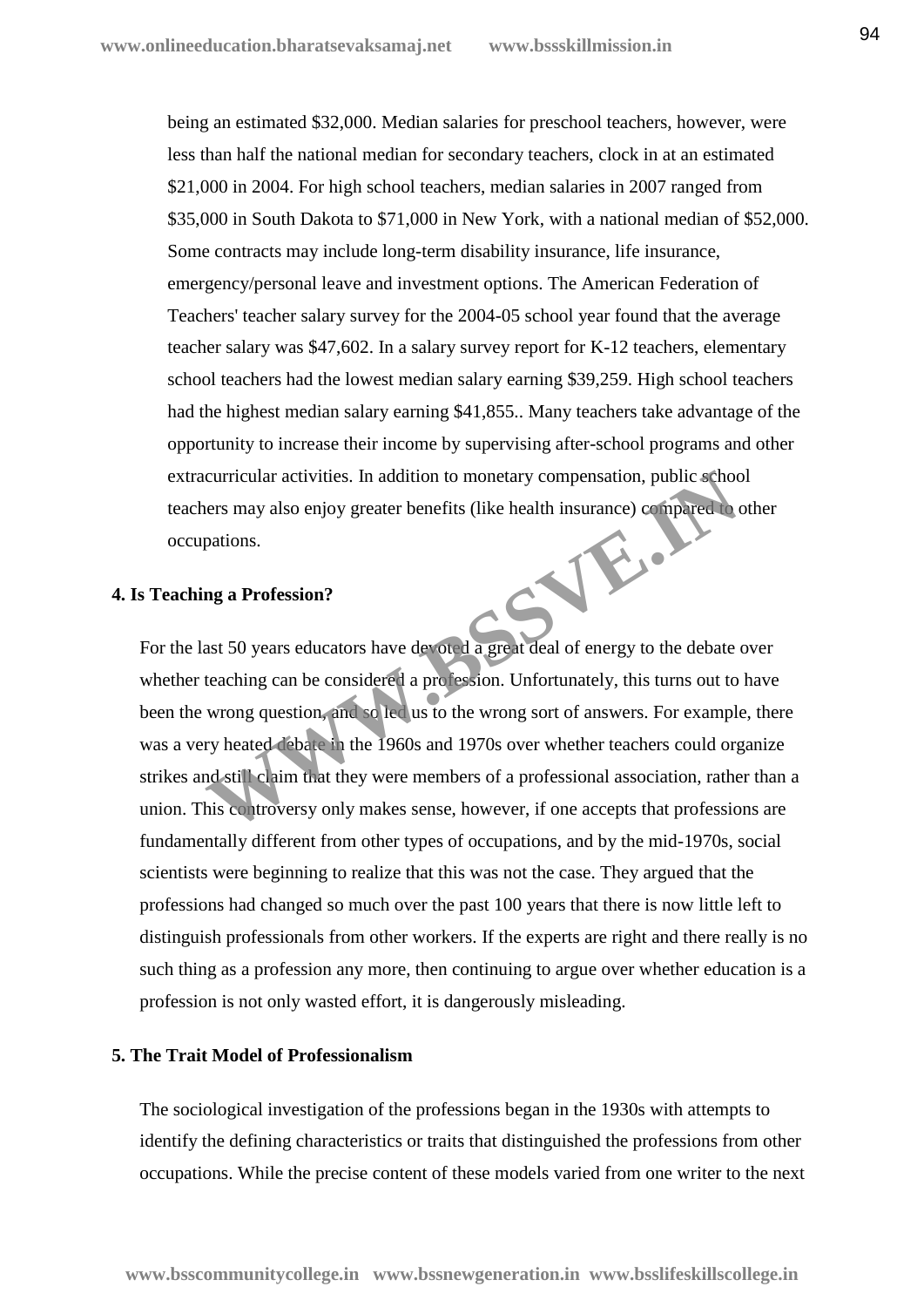(since, to get published, each investigator tried to say something new), the most commonly cited traits were:

- skill based on abstract knowledge
- provision for training and education, usually associated with a university
- certification based on competency testing
- formal organization
- adherence to a code of conduct
- altruistic service.

A substantial body of research quickly developed in which investigators undertook case studies of various occupations to determine the degree to which each exhibited these traits and, consequently, whether they could be considered as 'true' professions. Popular as trait models were, however, they had no theoretical basis. Most authors simply took the established professions of medicine and law as their starting point and assumed that the unique characteristics of these two occupations accounted for their professional status. But this is an example of circular reasoning: What makes medicine a profession? These six traits. What makes these six traits the defining characteristics of a profession? They are found in medicine, and medicine is a profession. But how do you know medicine is a profession? Well, it has these six traits! And around and around you go! Actually, there is no reason to assume that medicine and law are typical professions. They may be the exceptions rather than the rule; that is, they may be considered professions in spite of having these six characteristics, rather than because of them. sequently, whether they could be considered as 'true' professions. Populative evere, however, they had no theoretical basis. Most authors simply took in ed professions of medicine and law as their starting point and assume

Even if one ignores the tautology, there is nothing in the model which explains why these traits are important. Why focus on these particular traits rather than some others? Indeed, many authors seem to have decided which traits were important on the basis of whether they would strengthen their case for (or against) a particular occupation's claim to professional status: Educators stressed those elements that worked best for teaching, lawyers only those that worked for law. There was little attempt to establish the causal relationships between various elements of the model, so it was never clear which traits gave rise to the others, or whether all the elements arose independently from some unexplained outside force. Furthermore, the traits themselves were never clearly defined, because one was never told precisely how much training was required, how esoteric the theoretical knowledge needed, how restrictive the certification obtained, and so on, before